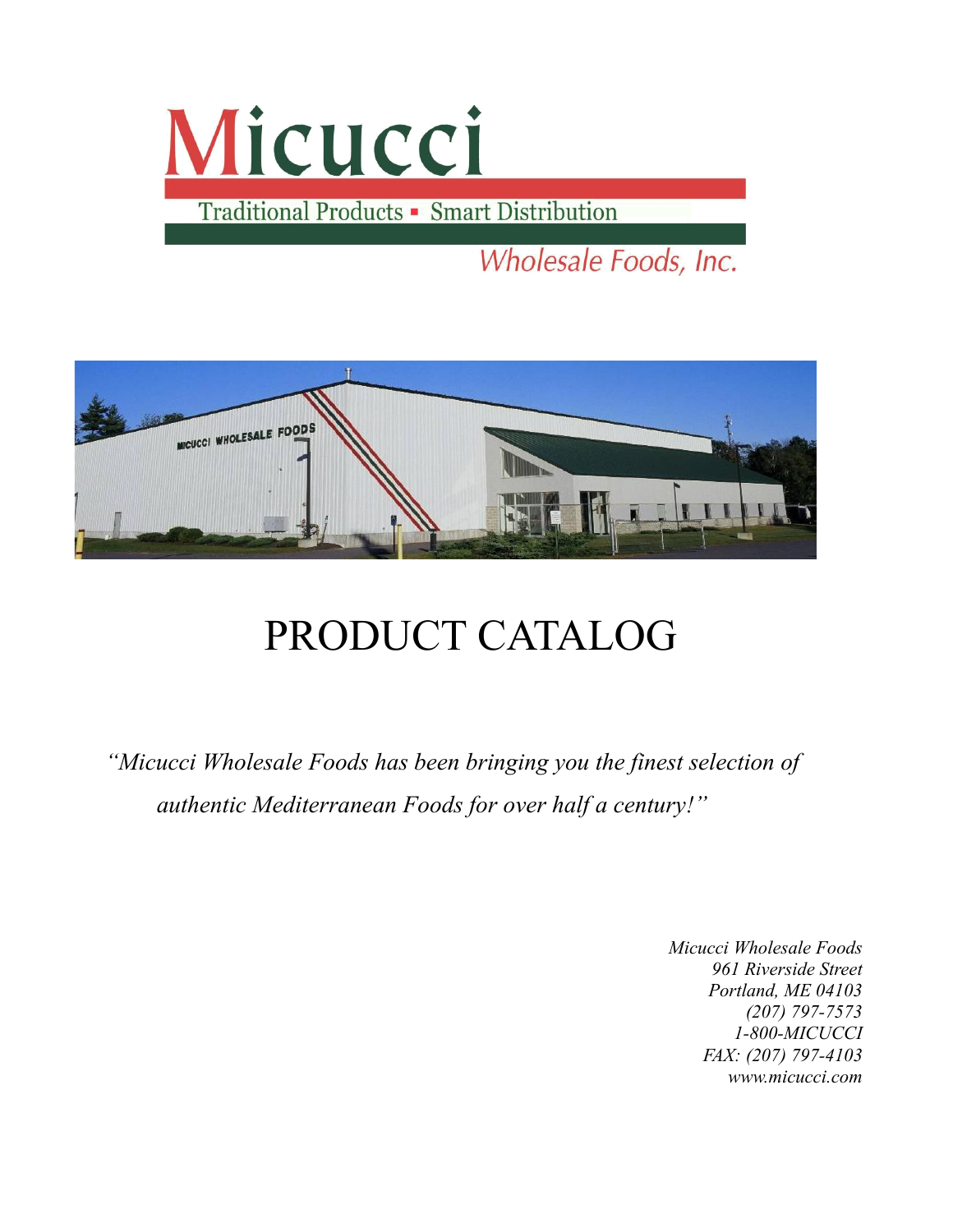## Company Profile

Micucci Grocery Co. was started by Leo Micucci, Sr. in 1952 on Middle Street in Portland. The small warehouse of less than 1,000 square feet catered mostly to the Italian section of what was Portland's "Little Italy". Mr. Micucci was one of the first to supply Maine's pizza shops, which included Angelone's in Portland, Luiggi's in Lewiston and Pat's Pizza in Orono.

Over six decades later, Micucci Grocery Co. has grown to become Micucci Wholesale Foods, thanks in part to Leo Micucci's insatiable desire to succeed and many hours of hard work and sacrifice. Today his sons, Leo, Bruce and John oversee Micucci's operations from a state-of-the -art Warehouse & Corporate Headquarters located on Riverside Street in Portland. Micucci's is a family oriented company and all staff members are made to feel part of the Micucci Family.

With our knowledgeable employees and a fleet of multi-temperature trucks, Micucci Wholesale Foods has made a name for itself as the finest distributor of tomatoes, cheeses, pastas, oils, and meats to the best restaurants, delis, and pizza shops in the Maine/New Hampshire/ Vermont areas. Our Micucci®, Bellissimo®, Cento® & Stanislaus® food products are of the highest quality which gives us and our customers the edge needed to serve the best food possible. Our vast inventory insures that customers have outstanding quality products at the best possible price and service.

Over the years, our product line and area of doing business has increased dramatically. We are authorized distributors for all the major manufacturers of food service products as well as our own quality brands. We not only carry Italian - American food products, but also many other international foods, as well as paper goods, light restaurant equipment and utensils.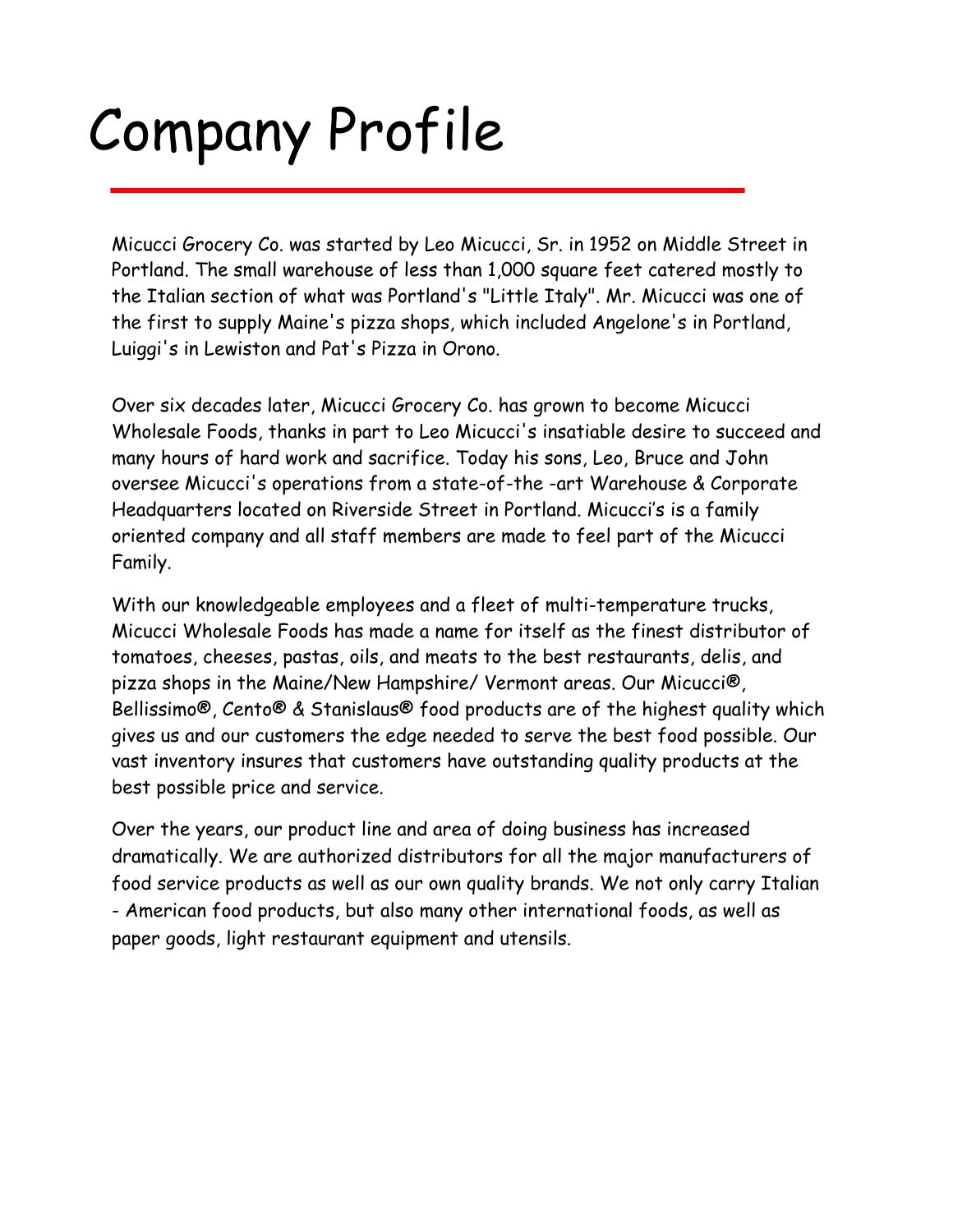### **Category 100: Cheese**

| <b>Category 101</b> | <b>American Cheese</b>        |
|---------------------|-------------------------------|
| <b>Category 102</b> | <b>Pizza Cheese</b>           |
| <b>Category 103</b> | <b>Mozzarella</b>             |
| <b>Category 104</b> | Provolone                     |
| Category 105        | <b>Specialty Cheese</b>       |
| <b>Category 106</b> | <b>Cheddar Cheese</b>         |
| <b>Category 107</b> | <b>Romano/Parmesan Cheese</b> |
| <b>Category 108</b> | <b>Ricotta</b>                |
| <b>Category 109</b> | <b>Feta Cheese</b>            |
| <b>Category 110</b> | <b>Fresh Mozzarella</b>       |
| <b>Category 111</b> | <b>Mascarpone</b>             |

Note: All orders with \*\* next to them denotes special order. A special order is a product that we may not always have on hand and could take up to two weeks to receive.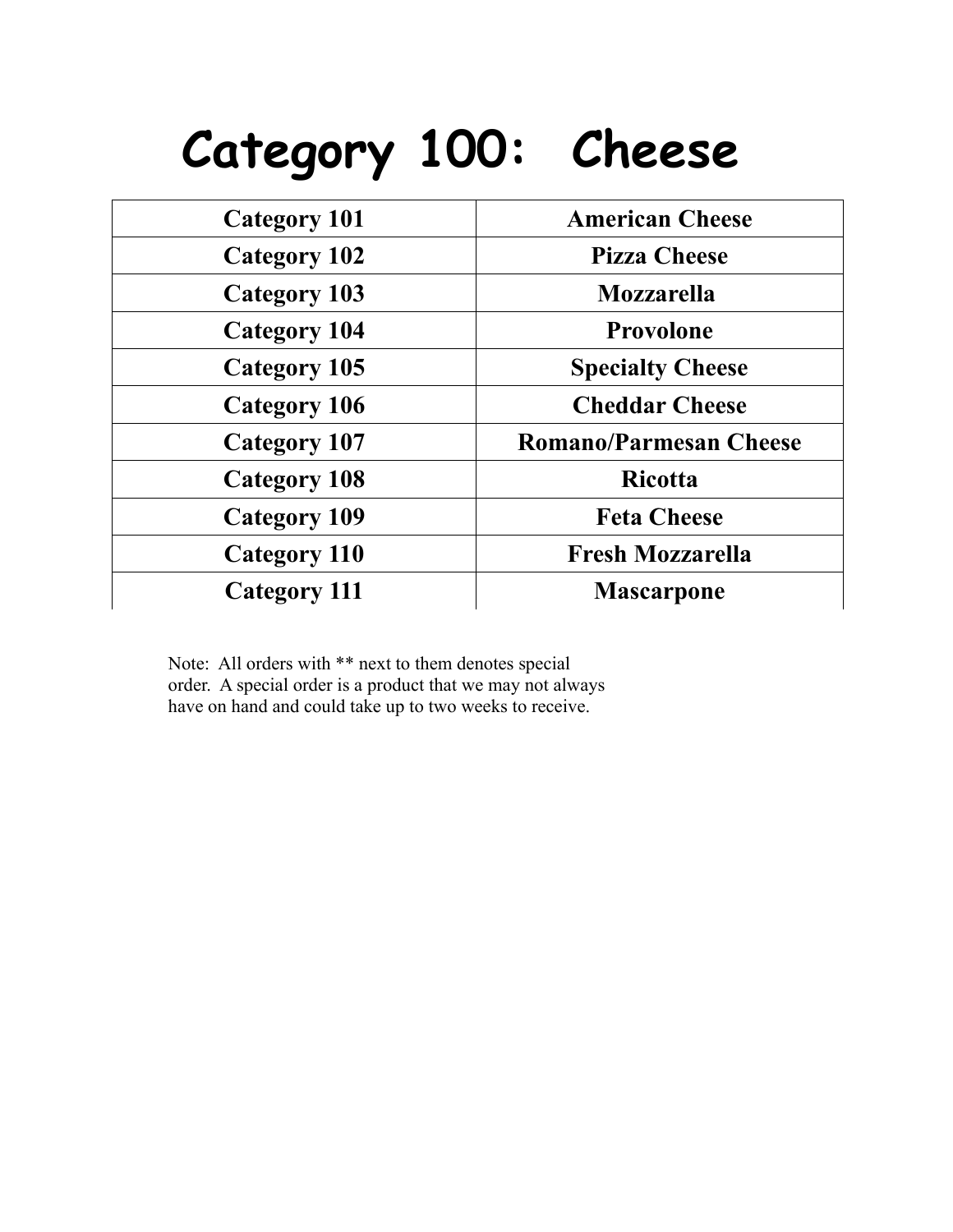#### **CATEGORY : 101 / American Cheese**

| <b>CATEGORY CODE</b> |               | <b>DESCRIPTION</b>                        | <b>SPECIAL</b> |
|----------------------|---------------|-------------------------------------------|----------------|
| 101                  | <b>AM120W</b> | LoL AMER WHT #46174 120 SL 6/5LB          |                |
| 101                  | AM160         | LAND O LAKES #46136 160 WHT 6/5LB         |                |
| 101                  | <b>AM160Y</b> | LoL AMER YELLOW 160 P/C 6/5LB             |                |
| 101                  | <b>AMW</b>    | AMER WHITE SOLID 6/5LB LAND O LAKES       |                |
| 101                  | <b>AMY</b>    | HILLENDALE AMER YEL LOAF 6/5              |                |
| 101                  | <b>CVC</b>    | <b>CV COOPER SHARP AMER 6/5LB</b>         |                |
| 101                  | <b>HOG</b>    | <b>HOAGIE SWISS/AMER GLC 80ct 4/5LB</b>   |                |
| 101                  | HOG1          | LOL HOGIE AM/SWISS 80ct 6/5LB             |                |
| 101                  | <b>M120W</b>  | <b>SCHREIBER 120ct WHITE 4/5LB #09436</b> |                |
| 101                  | <b>M126W</b>  | AMER WHT SLC 120ct 4/5LB GLC              |                |
| 101                  | <b>M160W</b>  | SCHREIBER 160ct WHITE 4/5LB #09439        |                |
| 101                  | <b>M160Y</b>  | AMER YEL SLC 160ct 4/5LB GLC              |                |
| 101                  | <b>S120W</b>  | SOMMERMAID 120CT SLICED CHEESE 4/5LB      |                |
| 101                  | <b>S160W</b>  | SOMMERMAID 160CT SLICED CHEESE 4/5LB      |                |
| 101                  | <b>S160Y</b>  | SCHREIBER 160CT YELLOW 4/5 #02446         |                |
| 101                  | <b>SA160W</b> | AMER WHT SLC 160ct 4/5LB GLC              |                |
|                      |               |                                           |                |

**CATEGORY : 102 / Pizza Cheese**

| 102 | PС              | 1950*3 CHEESE BLEND*SHRED 6/5LB                    |
|-----|-----------------|----------------------------------------------------|
| 102 | PC <sub>1</sub> | GRANDE SHRED 50/50 #710C 6/5                       |
| 102 | PC <sub>2</sub> | *ALTO*FEATH/SHRED 50/50 4/5LB                      |
| 102 | PC <sub>3</sub> | <b>GRANDE SHRED W/M MOZZ #703 6/5LB</b>            |
| 102 | PC4             | <b>GRANDE DICED W/M MOZZ #704 6/5LB</b>            |
| 102 | PC <sub>5</sub> | <b>GRANDE EAST COAST DICED #716 6/5LB</b>          |
| 102 | PC6             | <b>GRANDE EAST COAST SHRED #717 6/5LB</b>          |
| 102 | <b>PCA</b>      | <b>MONTEREY JACK SHRED 4/5LB</b>                   |
| 102 | <b>PCB</b>      | <b>BELLA FRANCESCA SHRED 50/50 6/5LB</b>           |
| 102 | <b>PCC</b>      | PIZ CHEZ SHRD W/M MOZ 4/5 #6668                    |
| 102 | <b>PCE</b>      | <b>SAVOLDI DICED LM/PROV&amp;MOZZ CHEESE 4/5LB</b> |
| 102 | <b>PCEE</b>     | BELLISSIMO*DICED*50/50 4/5LB                       |
| 102 | <b>PCF</b>      | <b>GREAT LAKE *SHRED* CHD/MOZZ 4/5LB</b>           |
| 102 | <b>PCFF</b>     | SAVOLDI MOZZ/PROV SHRED FTHR 4/5LB                 |
| 102 | <b>PCG</b>      | GALBANI SPC BLND. 65/35 CHED/MOZZ 6/5#             |
| 102 | <b>PCGL</b>     | GRT LAKES*FEATH/SHRED*50/50 4/5LB                  |
| 102 | <b>PCH</b>      | <b>VANTAGIO SHRED PROV/MOZZ CHEESE 6/5LBS</b>      |
| 102 | <b>PCJ</b>      | <b>CHED YELLOW FTH SHRED 4/5 GLC</b>               |
| 102 | <b>PCM</b>      | BELLISSIMO FEATH/SHRED 50/50 4/5LB                 |
| 102 | <b>PCMM</b>     | GRT LKS SHRED 50/50 PRO/MOZ 4/5                    |
| 102 | pcpd            | <b>PROVOLONE FTHR SHRED 1950 6/5LB</b>             |
| 102 | <b>PCPG</b>     | <b>CORNERSTONE SHRED MT.JACK/YEL CHED 4/5LB</b>    |
| 102 | <b>PCPJ</b>     | PEPPERJACK FEATH/SHRED CHEESE GLC                  |
| 102 | <b>PCPR</b>     | <b>BELLISSIMO SHRED PROVOLONE 4/5LB</b>            |
| 102 | <b>PCPS</b>     | <b>MOZZ GRT LKS LMPS SHRED 4/5LB</b>               |
| 102 | <b>PCPV</b>     | <b>GREAT LAKES FEATHERED PROVOLONE 4/5LB</b>       |
| 102 | <b>PCS</b>      | <b>VANTAGGIO DICED SPCL BLD 4/51b</b>              |
| 102 | <b>PCSP</b>     | VANTAGIO V-CUT SHRD CHED/MOZZ 4/5LB                |
| 102 | <b>PCSR</b>     | <b>CHED WHT SHRED BELLIS/GLC 4/5LB</b>             |
| 102 | <b>PCW</b>      | <b>MUEN/CHED VANTAGGIO V-CUT 4/5LB</b>             |
| 102 | <b>PCX</b>      | <b>GRANDE #711 DICED CHED BLEND 6/5</b>            |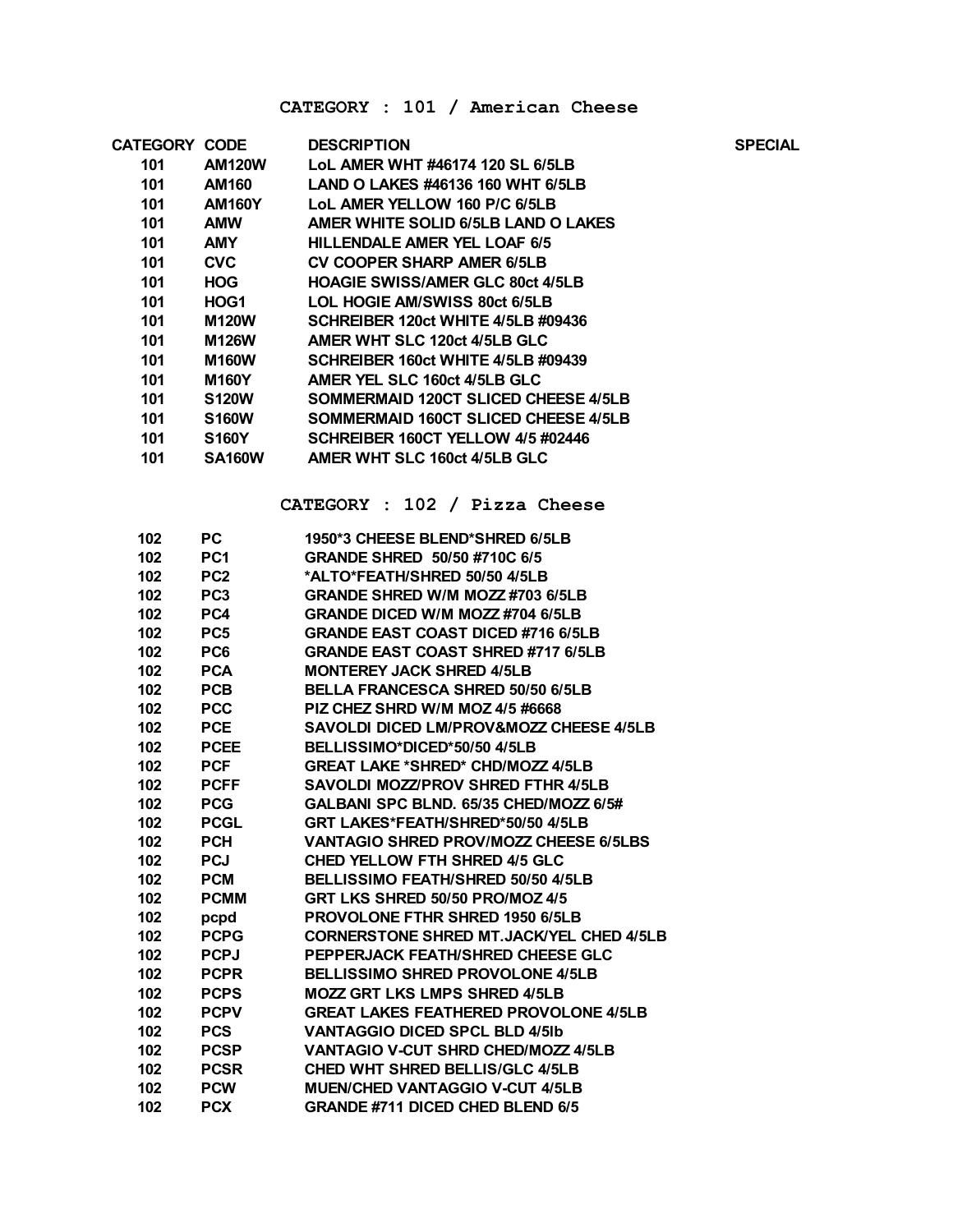#### **CATEGORY : 103 / Mozzarella**

| 103 | MZ                 | MOZZ *W/M* SAVOLDI 8/6LB                    | $***$ |
|-----|--------------------|---------------------------------------------|-------|
| 103 | MZ1                | <b>EMPIRE MOZZARELLA *P/S* 8/6LB</b>        |       |
| 103 | <b>MZ19S</b>       | <b>MOZZARELLA 1950 PART/SKIM 8/6LB</b>      |       |
| 103 | MZ <sub>19</sub> W | <b>MOZZARELLA BELLISSIMO W/M 8/6LB</b>      |       |
| 103 | MZB.               | <b>MOZZARELLA GRANDE *WHOLE MILK* 8/7LB</b> |       |
| 103 | <b>MZBS</b>        | <b>VANTAGGIO P/S MOZZARELLA 8/5LB</b>       |       |
| 103 | <b>MZBW</b>        | <b>BELLISSIMO PART SKIM MOZZ 8/6LBS</b>     |       |
| 103 | <b>MZJS</b>        | MOZZ*P/S*BELLA FRANCESCA 8/6LB              |       |
| 103 | <b>MZJW</b>        | <b>MOZZ W/M BELLA FRANCESCA 8/6LB</b>       | $***$ |
| 103 | <b>MZPS</b>        | MOZZARELLA GRANDE *P/S* 8/7LB               |       |
| 103 | <b>MZSP</b>        | SAVOLDI MOZZARELLA *P/S* 8/6LB              |       |
| 103 | <b>MZSS</b>        | MOZZARELLA STELLA *W/M* 8/6LB               |       |
| 103 | MZST               | COUNTRY BRAND MOZZ*P/S* 8/6LB               | $**$  |
| 103 | <b>MZSW</b>        | COUNTRY BRAND MOZZ*W/M* 8/6LB               | $**$  |
| 103 | <b>MZW</b>         | <b>MOZZARELLA W/M EMPIRE 8/6LB</b>          |       |
| 103 | <b>MZWM</b>        | <b>MOZZARELLA VANTAGGIO WM 8/5LB</b>        |       |

**CATEGORY : 104 / Provolone**

| 104 | <b>PRO</b>        | <b>GRANDE PROVOLONE-NELLO 4/7LB</b>     |
|-----|-------------------|-----------------------------------------|
| 104 | <b>PRO-S</b>      | <b>GRANDE SALAMINI ROPED PROV 6/2LB</b> |
| 104 | <b>PRO19</b>      | <b>PROVOLONE 1950 BRAND 3/12LB</b>      |
| 104 | <b>PROA</b>       | <b>PROV 3/12LB VANTAGGIO</b>            |
| 104 | <b>PROB</b>       | <b>PROVOLONE BELLA FRANCESCA 3/12LB</b> |
| 104 | <b>PROD</b>       | <b>PROVOLONE NAPOLI 3/12LB</b>          |
| 104 | <b>PROJ</b>       | <b>PROVOLONE MARINO 3/12LB</b>          |
| 104 | <b>PROLIS</b>     | <b>PROVOLONE STELLA 3/12LB</b>          |
| 104 | <b>PROR</b>       | PROVOLONE*SAVOLDI*3/12LB                |
| 104 | PROR1             | <b>PROV SLICED 6/240Z GREAT LAKES</b>   |
| 104 | PROR <sub>2</sub> | <b>GRT LKS PROVOLONE 2/10 LB.</b>       |
| 104 | <b>PROVS</b>      | <b>PROV GRANDE GIGANTE 1/4 2/12LB</b>   |

#### **CATEGORY : 105 / Specialty Cheese**

|                   |                                           | $***$                               |
|-------------------|-------------------------------------------|-------------------------------------|
| <b>BCC</b>        | <b>BLUE CHEESE CRMB 4/5lb</b>             |                                     |
| <b>BRIE</b>       | BRIE CHEESE 60% 2kg (each) WHEEL          | $***$                               |
| <b>COT</b>        | <b>ENGLISH GLOUCESTER DOUBLE 2/6LB</b>    | $***$                               |
| <b>CRCB</b>       | <b>CREAM CHEESE BULK 30LB SMITHFIELD</b>  | $***$                               |
| <b>CRCH</b>       | <b>CREAM CHEESE SMITHFIELD 10/3LB</b>     |                                     |
| <b>CRCH1</b>      | <b>RASKA'S CREAM CHEESE 10/3LB</b>        |                                     |
| CRCH <sub>3</sub> | <b>CREAM CHEESE CUPS PC'S 100/10Z</b>     | $***$                               |
| <b>ECC</b>        | <b>ENGLISH CHEDDAR CHIVE AVG 6LB</b>      | $***$                               |
| <b>FON</b>        | <b>FONTAL CHEESE WHOLE 6LB AVE.</b>       | $***$                               |
| <b>FONTA</b>      | <b>CHEESE FONTINA DANISH IMP 15Ib AVG</b> | $***$                               |
| <b>FONTL</b>      | <b>FONTINELLA STELLA 10LB AVG.#6</b>      |                                     |
| <b>GG25</b>       | <b>GOAT CHEESE 2/2LB.3oz SILVER</b>       | $***$                               |
| <b>GORB</b>       | <b>GORGONZOLA 7LB WHEELS BELLISSIMO</b>   |                                     |
| <b>GORC</b>       | <b>GORGONZOLA CRUMBLES 4/5LB BELLIS</b>   |                                     |
|                   | <b>BCW</b>                                | <b>BLUE CHEESE WHEEL 7Ib STELLA</b> |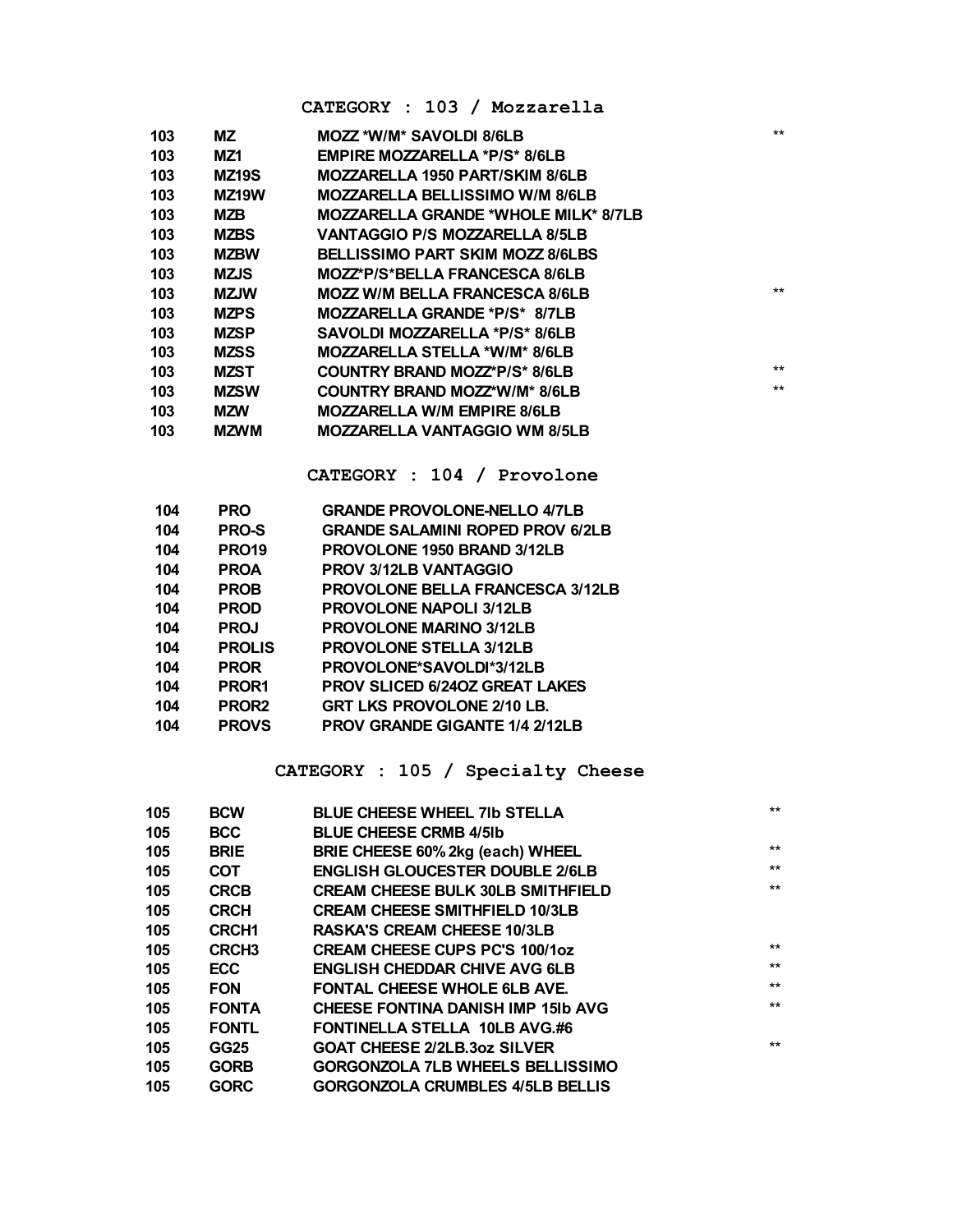| 105 | <b>GORG</b>  | GORGONZOLA STELLA 7LB AVG.              |      |
|-----|--------------|-----------------------------------------|------|
| 105 | GOU          | <b>GOUDA WHEELS 10LB AVG</b>            | $*$  |
| 105 | <b>GOUDA</b> | <b>CHEESE GOUDA SMOKED 4/6LB</b>        | $**$ |
| 105 | <b>GRE</b>   | <b>GRUYERE 2PC CENTER CUT KING</b>      | $**$ |
| 105 | <b>HRVTD</b> | <b>HAVARTI w/DILL 9lb</b>               |      |
| 105 | <b>HRVTW</b> | <b>HAVARTI 60% PLAIN 9Ib AVG</b>        | $**$ |
| 105 | <b>JARL</b>  | <b>JARLSBERG CHEESE IMP SW 18LB AVG</b> | $*$  |
| 105 | KAS.         | <b>KASSERI CHEESE</b>                   | $*$  |
| 105 | kef          | <b>KEFALOTIRI CHEESE 4LB AVG</b>        | $**$ |
| 105 | <b>MAN</b>   | <b>MANCHEGO CHEESE</b>                  | $**$ |
| 105 | <b>MJ10</b>  | <b>MONTEREY JACK**10LB**</b>            |      |
| 105 | <b>MJ40</b>  | <b>MONTEREY JACK PLAIN 40LB AVE.</b>    |      |
| 105 | <b>MUN</b>   | <b>MUENSTER 6/6LB GREAT LAKES</b>       |      |
| 105 | MZS.         | <b>MOZZARELLA SMOKED 2/2.5Ib AVE.</b>   |      |
| 105 | PJ           | PEPPER JACK #1009382 10LB AVG           |      |
| 105 | <b>PJ40</b>  | PEPPER JACK 401b 8/51b AVE.             |      |
| 105 | <b>SW44</b>  | SWISS GLC 4x4 DOMESTIC 8Ib AVG.         |      |
| 105 | <b>SWEM</b>  | SWISS 4x6 IMP EMMENTHALER 2/12LB        |      |
| 105 | <b>SWSL</b>  | SWISS *SLICED* ALTO 8/24oz PKG          |      |
| 105 | TAL          | <b>CHEESE TALEGGIO ITAL IMP 6Ib AVG</b> | $**$ |
|     |              |                                         |      |

**CATEGORY : 106 / Cheddar Cheese**

| 106 | <b>CCS</b>       | <b>CHEDDAR CHEESE SAUCE MUY FRESCO 6/10</b> |
|-----|------------------|---------------------------------------------|
| 106 | CD <sub>19</sub> | <b>CHEDDAR 1950 BRAND 40LB AVERAG</b>       |
| 106 | <b>CDL</b>       | LOL CHED-PRINT SHRP-WHT 10LB #42062         |
| 106 | <b>CDS</b>       | <b>CHEDDAR WHT SHARP 10LB GRT LKS</b>       |
| 106 | <b>CDSP</b>      | <b>CHEDDAR MILD WHITE 10LB SOM-MA</b>       |
| 106 | <b>CDVT</b>      | <b>CHEDDAR HUNTERS EX SHARP 10LB</b>        |
| 106 | <b>CDY</b>       | <b>CHEDDAR YELLOW SHARP 10LB #42061</b>     |
|     |                  |                                             |

**CATEGORY : 107 / Romano/Parmesan**

| 107 | <b>ASGO</b>     | STELLA ASIAGO AGED CHEESE 11LB             |      |
|-----|-----------------|--------------------------------------------|------|
| 107 | <b>ASGS</b>     | ASIAGO**SHREDDED**4/5LB                    | $**$ |
| 107 | <b>PARM</b>     | PARM GRATED SPENDIDA**TUBS** 4/5LB         |      |
| 107 | PARM1           | <b>PARMESAN GRANA PADANO 1/4 WHL</b>       |      |
| 107 | <b>PARM2</b>    | <b>PARMESAN *REGGIANO* 1/4</b>             |      |
| 107 | <b>PARM3</b>    | <b>PARMESEAN MICUCCI IMP BLND 4/5LB</b>    |      |
| 107 | PARM4           | <b>BELLISSIMO GRATED PARM**2/5LB**</b>     |      |
| 107 | <b>PARMA</b>    | <b>PARMESAN GRANDE QUATR 4/6LB</b>         |      |
| 107 | <b>PARMB</b>    | <b>PARMESAN SHREDDED MICUCCI 4/5LB</b>     |      |
| 107 | <b>PARMG</b>    | <b>PARMESAN GRATED IMP 4/5LB BAG</b>       |      |
| 107 | <b>PARMM</b>    | <b>GRANDE PARMESAN SHRED 5/3LB</b>         |      |
| 107 | <b>PARMPC</b>   | <b>FRANCESCA PARMESAN PC'S 200/3.5g</b>    |      |
| 107 | <b>PARMR</b>    | <b>GRANDE GRATED PARMESAN 4/5LB</b>        |      |
| 107 | <b>PARMS</b>    | <b>PARMESAN*SHAVED*4/5LB BELLISSIMO</b>    |      |
| 107 | <b>PARMSH</b>   | <b>PARMESAN *SHRED* DOM 4/5 BELLISSIMO</b> |      |
| 107 | <b>RA</b>       | <b>ROMANO IMP GRATED 4/5LB DANNY'S</b>     |      |
| 107 | <b>RGD</b>      | <b>GRANDE GRATED ROMANO 5LB 8/5</b>        | $**$ |
| 107 | <b>RGW</b>      | ROMANO WHEEL #00523                        |      |
| 107 | <b>RM</b>       | <b>ROMANO GRATED SPENDIDA 4/5LB</b>        |      |
| 107 | RM <sub>2</sub> | <b>GRATED ROMANO IL Buon Sapore 2/5LB</b>  |      |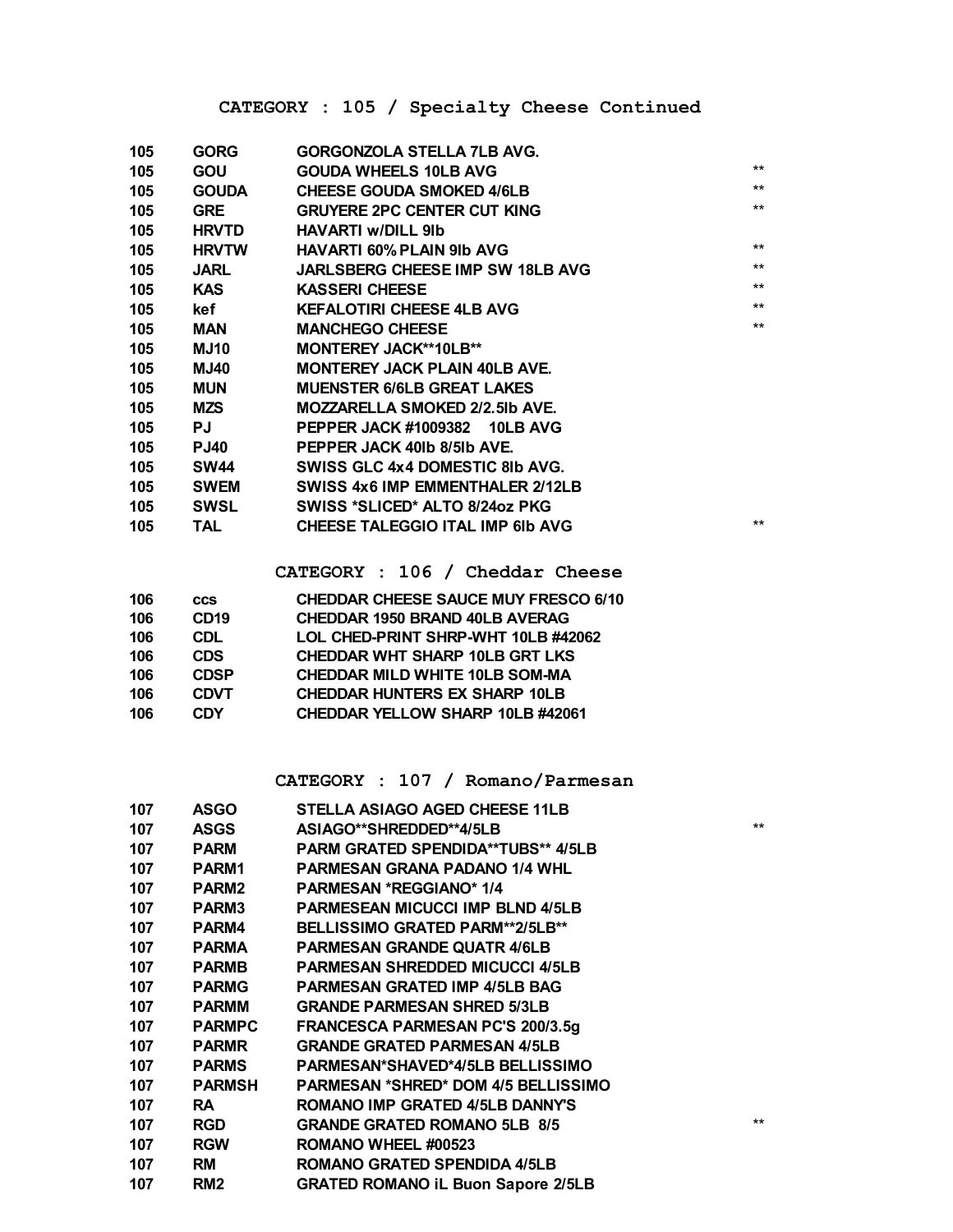#### **CATEGORY : 107 / Romano/Parmesan Continued**

| 107 | RM3        | <b>ROMANO MICUCCI IMP BLND 4/5LB</b>       |
|-----|------------|--------------------------------------------|
| 107 | <b>ROM</b> | <b>ROMANO GRATED SPENDIDA**TUBS**4/5LB</b> |
| 107 | RP.        | ROMANO PECORINO QTR WHEEL 13LB             |

**CATEGORY : 108 / Ricotta**

| 108 | <b>RIC</b>       | <b>RICOTTA 2/5Ib GRANDE DEL PASTAIO</b> | $***$ |
|-----|------------------|-----------------------------------------|-------|
| 108 | RIC <sub>3</sub> | <b>RICOTTA GRANDE 6/3LB SOPRAFFINA</b>  |       |
| 108 | <b>RIC30</b>     | RICOTTA*30LB*GRANDE DEL PASTAIO         |       |
| 108 | RIC4             | BELLISSIMO/COUNTRY W/M RICOTTA 6/3LB    |       |
| 108 | RIC <sub>5</sub> | RICOTTA 5LB SUPREME 4/51b               |       |
| 108 | <b>RICC</b>      | RICOTTA CORA W/M 6/2LB                  |       |
| 108 | <b>RICL</b>      | RICOTTA 2LB W/M SUPREME/CORA 6/2LB      |       |
| 108 | <b>RICPO</b>     | RICOTTA POLLY O 6/5LB W/M               |       |
| 108 | rics             | <b>IMPASTATA PASTRY RICOTTA 2/10LB</b>  |       |
|     |                  |                                         |       |

**CATEGORY : 109 / Feta Cheese**

| 109 | FET <sub>25</sub> | <b>FETA MARMARIS PAIL 28LB</b>        |       |
|-----|-------------------|---------------------------------------|-------|
| 109 | <b>FET27</b>      | STELLA/MT.OLYMPUS FETA 27LB PAIL      |       |
| 109 | FET28             | <b>FETA MARATHON 27Ib PAIL 5G</b>     |       |
| 109 | FET35             | <b>PITHARI FETA CHEESE 27LBS</b>      |       |
| 109 | FET7              | <b>FETA*EUPHRATES*2/8LB</b>           |       |
| 109 | FET8              | <b>FETA MARATHON 8LB</b>              |       |
| 109 | FET9              | <b>PITHARI FETA CHEESE CHEESE 9LB</b> |       |
| 109 | <b>FETA</b>       | DODONI FETA 4/2KG *CASE ONLY*         | $**$  |
| 109 | <b>FETC</b>       | <b>BELLISSIMO FETA CRUMBLE 4/5LB</b>  |       |
| 109 | <b>FETK</b>       | <b>KONTOS GREEK-STYLE FETA 25LB</b>   | $***$ |
| 109 | <b>FETM</b>       | <b>MARMARIS FETA CRUMBLE*2/5LB*</b>   |       |
|     |                   |                                       |       |

#### **CATEGORY : 110 / Fresh Mozzarella**

| 110 | <b>CURD</b> | <b>GRANDE FRESH CURD 2/10LB #171</b> | ** |
|-----|-------------|--------------------------------------|----|
| 110 | <b>MZF</b>  | <b>MOZZARELLA FRESH OVOL 2/3LB</b>   |    |
| 110 | <b>MZFB</b> | BELLIS FRESH MOZZ*BOCCONCINI*2/3LB   | ** |
| 110 | <b>MZFC</b> | MOZZARELLA FRESH*CILIEGINE*2/3LB     | ** |
| 110 | <b>MZFL</b> | <b>FRESH BURRATA MOZZARELLA 80Z</b>  | ** |

#### **CATEGORY : 111 / Mascarpone**

| 111 | <b>MASC</b>  | <b>MASCARPONE 4/5LB BELGIOIOSO</b> |  |
|-----|--------------|------------------------------------|--|
| 111 | <b>MASC1</b> | <b>MASCARPONE BELGIOIOSO 6/1LB</b> |  |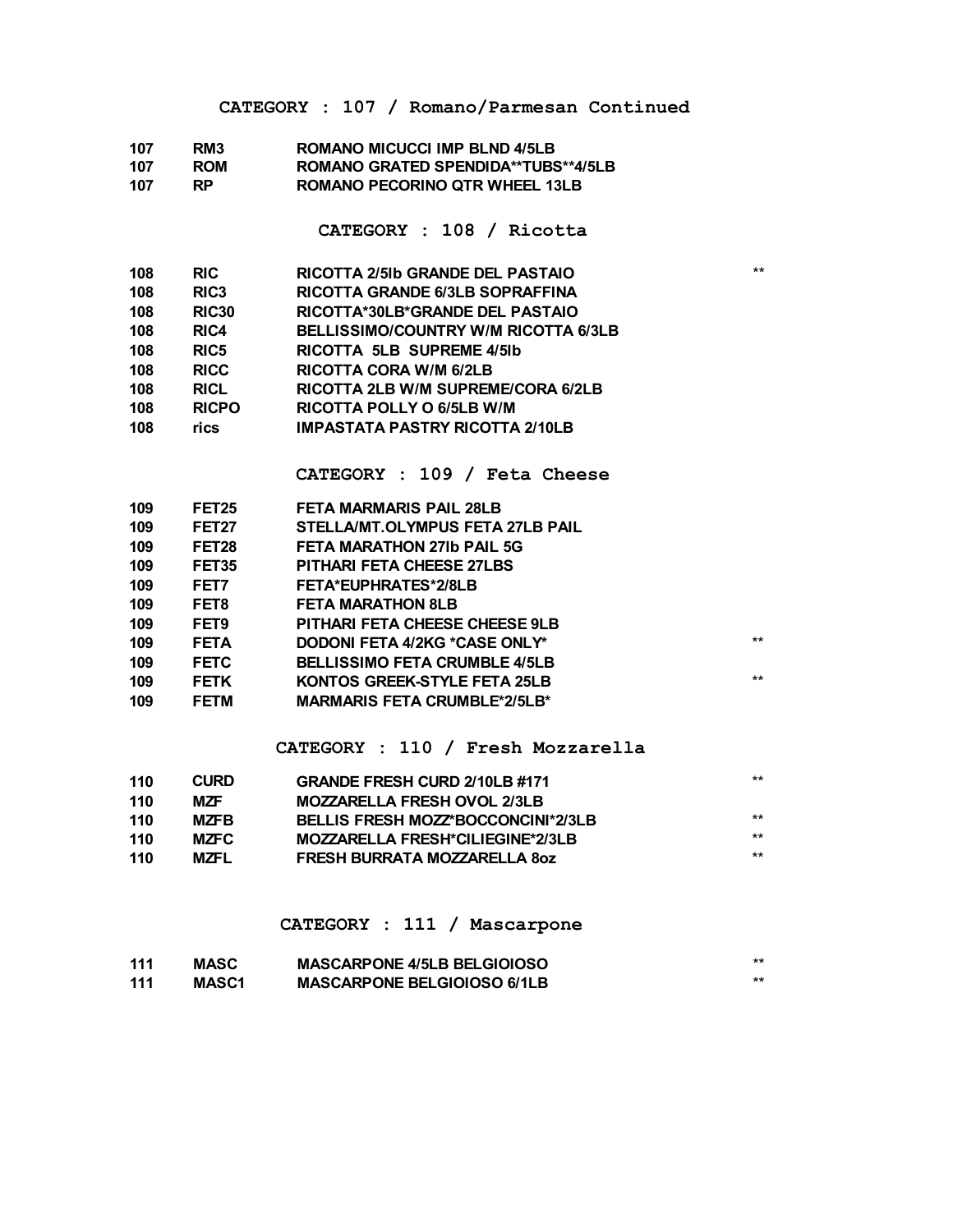### **Category 200: Meat/Seafood**

| <b>Category 200</b> | <b>Specialty Meat</b>          |
|---------------------|--------------------------------|
| <b>Category 201</b> | Ham                            |
| <b>Category 202</b> | <b>Bacon &amp; Pork</b>        |
| <b>Category 203</b> | <b>Ground Beef</b>             |
| <b>Category 204</b> | <b>Hot Dogs</b>                |
| <b>Category 205</b> | <b>Meatballs</b>               |
| <b>Category 206</b> | <b>Beef Toppings</b>           |
| <b>Category 207</b> | <b>Cured/Spiced Ham</b>        |
| <b>Category 208</b> | <b>Sausage</b>                 |
| <b>Category 209</b> | Pepperoni                      |
| <b>Category 210</b> | <b>Sandwich Meats</b>          |
| <b>Category 211</b> | <b>Greek Gyro &amp; Pastry</b> |
| <b>Category 212</b> | Pastrami/Kielbasa              |
| <b>Category 213</b> | <b>Beef</b>                    |
| <b>Category 214</b> | <b>Box Beef</b>                |
| <b>Category 215</b> | <b>Steak Cut/Portioned</b>     |
| <b>Category 216</b> | <b>Veal</b>                    |
| <b>Category 217</b> | <b>Chicken</b>                 |
| <b>Category 218</b> | <b>Breaded Chicken</b>         |
| <b>Category 219</b> | <b>Turkey</b>                  |
| <b>Category 220</b> | <b>Anchovies</b>               |
| <b>Category 221</b> | Tuna                           |
| <b>Category 222</b> | <b>Clams/Lobster Meat</b>      |
| <b>Category 223</b> | <b>Breaded Fish</b>            |
| <b>Category 224</b> | <b>Unbreaded Fish</b>          |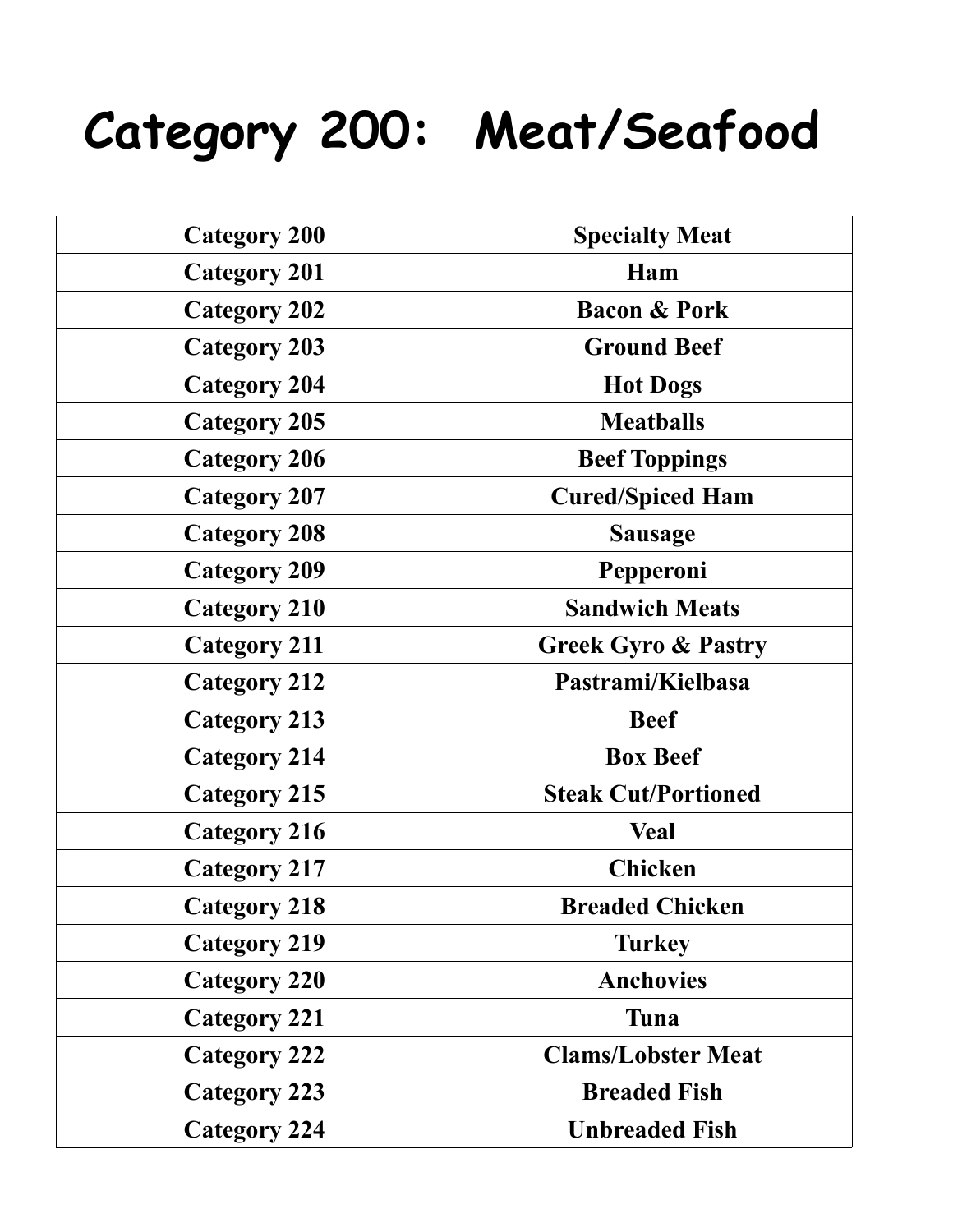#### **CATEGORY : 200/ Specialty Meat**

| 200 | <b>BBBL</b>  | <b>BEEF LIVER S&amp;D FROZEN 30LB</b> | **    |
|-----|--------------|---------------------------------------|-------|
| 200 | <b>BBCR</b>  | <b>CHUCK ROLL</b>                     | $***$ |
| 200 | <b>BBSMS</b> | <b>SMOKED SHOULDER</b>                | $***$ |
| 200 | bpl          | <b>PORK LIVER 7-9LBS</b>              | $**$  |
| 200 | CTM          | BRK#5841 BREADED CHK STRIP 10LBS.     |       |

**CATEGORY : 201 / Ham**

| 201 | H-B          | <b>FARMLAND 10% HAM</b>                  |
|-----|--------------|------------------------------------------|
| 201 | H-B4         | <b>PRIMA IMPORTED HAM 2/12LB</b>         |
| 201 | H-BB         | <b>HAM BUTTERBALL 18-22LB</b>            |
| 201 | H-BF         | <b>HORMEL #37013 HAM CKD 35% 2/13LB</b>  |
| 201 | H-BP         | <b>MICUCCI HAM IMPORTED 4/12Ib</b>       |
| 201 | <b>H-CAN</b> | CELEB #6263 CANADA CKD HAM 6/12          |
| 201 | <b>H-CAR</b> | OLYMEL IMPORTED HAM**2/12LB**            |
| 201 | <b>H-CD</b>  | CELEBRITY{CANADIAN}HAM 2/12LB            |
| 201 | H-CD1        | <b>HAM HATFIELD 10% W/A 2/11LB #2448</b> |
| 201 | <b>H-COR</b> | <b>CORA IMPORTED HAM 2/12LB</b>          |
| 201 | <b>H-CP</b>  | HAM HORMEL CKD W/A 4PC/CS #25613         |
| 201 | H-CP1        | HAM HORMEL CKD W/A 1PC #33371            |
| 201 | H-FH         | HAM KM AMBER HON CURD #2950 2/10         |
| 201 | <b>H-GLC</b> | <b>HAM CELEBRITY ** BAGS** 6/12lb</b>    |
| 201 | H-SF         | <b>HORMEL HAM 10% WA 2PC #13507</b>      |
| 201 | H-SH         | OLD NEIGH*SLICED*HAM 12/1LB#96249        |
| 201 | H-SM         | HORMEL BRD/RDY SMOKED HAM 6/2LB#15192    |
| 201 | <b>H-SP</b>  | <b>HORMEL BRD/RDY COOKED HAM 12LB</b>    |
| 201 | <b>H-SS</b>  | HAM *SLICED* CKD HORMEL 12/1LB #07558    |
| 201 | <b>H-VB</b>  | <b>RUSSER VIRGINIA BAKED HAM 2PC</b>     |
| 201 | H-VB1        | <b>FARMLAND PIT HAM 2/17LB #12859</b>    |
| 201 | <b>SHS</b>   | <b>SUGARDALE B/I HAM STEAK 20PC</b>      |
|     |              |                                          |

#### **CATEGORY : 202 / Bacon & Pork**

| 202 | <b>BAC</b>   | <b>HORMEL BACON TOPPING #31947 10LB 3/8"</b> |       |
|-----|--------------|----------------------------------------------|-------|
| 202 | <b>BACA</b>  | <b>BACON TOPPING DAILY #47104 10LB</b>       |       |
| 202 | <b>BACD</b>  | ARMOUR BACON TOPPING #09117 10LB             |       |
| 202 | <b>BACP</b>  | <b>CUDAHY BACON TOPPING #12593</b>           |       |
| 202 | bacs         | HORMEL BAC TOP 1" #17896                     |       |
| 202 | <b>BBPB</b>  | PORK BUTTS (BONELESS) IBP                    | $***$ |
| 202 | <b>BDCS</b>  | <b>BACON CANADIAN HORMEL WA 2-1/2 pc</b>     |       |
| 202 | <b>BBLO</b>  | <b>BELLISSIMO BACON18/22 15LB</b>            |       |
| 202 | <b>BBPB</b>  | <b>PORK SHANK</b>                            | $***$ |
| 202 | <b>BC301</b> | <b>INDIANA PLAT.BACON 14-18ct 80126</b>      | $***$ |
| 202 | <b>BDLO</b>  | BIG BUY LAYOUT 15LBS #60145                  |       |
| 202 | <b>BFLO</b>  | <b>HATFIELD LAYOUT#2 BACON 15LB #02210</b>   |       |
| 202 | <b>BHCS</b>  | <b>CUDAHAY BACON PRE/COOKED ROUNDS 192CT</b> |       |
| 202 | <b>BHPC</b>  | <b>BAC HORMEL PRE/CK FST/ESY 300ct</b>       |       |
| 202 | BI           | <b>BACON BITS IMITATION 6.50Z</b>            |       |
| 202 | <b>BPPC</b>  | <b>BACON GOLDEN CRISP/FARMLAND CKD 300CT</b> |       |
| 202 | <b>BPPT</b>  | <b>COVERED WAGON PRECOOKED BACON 300CT</b>   |       |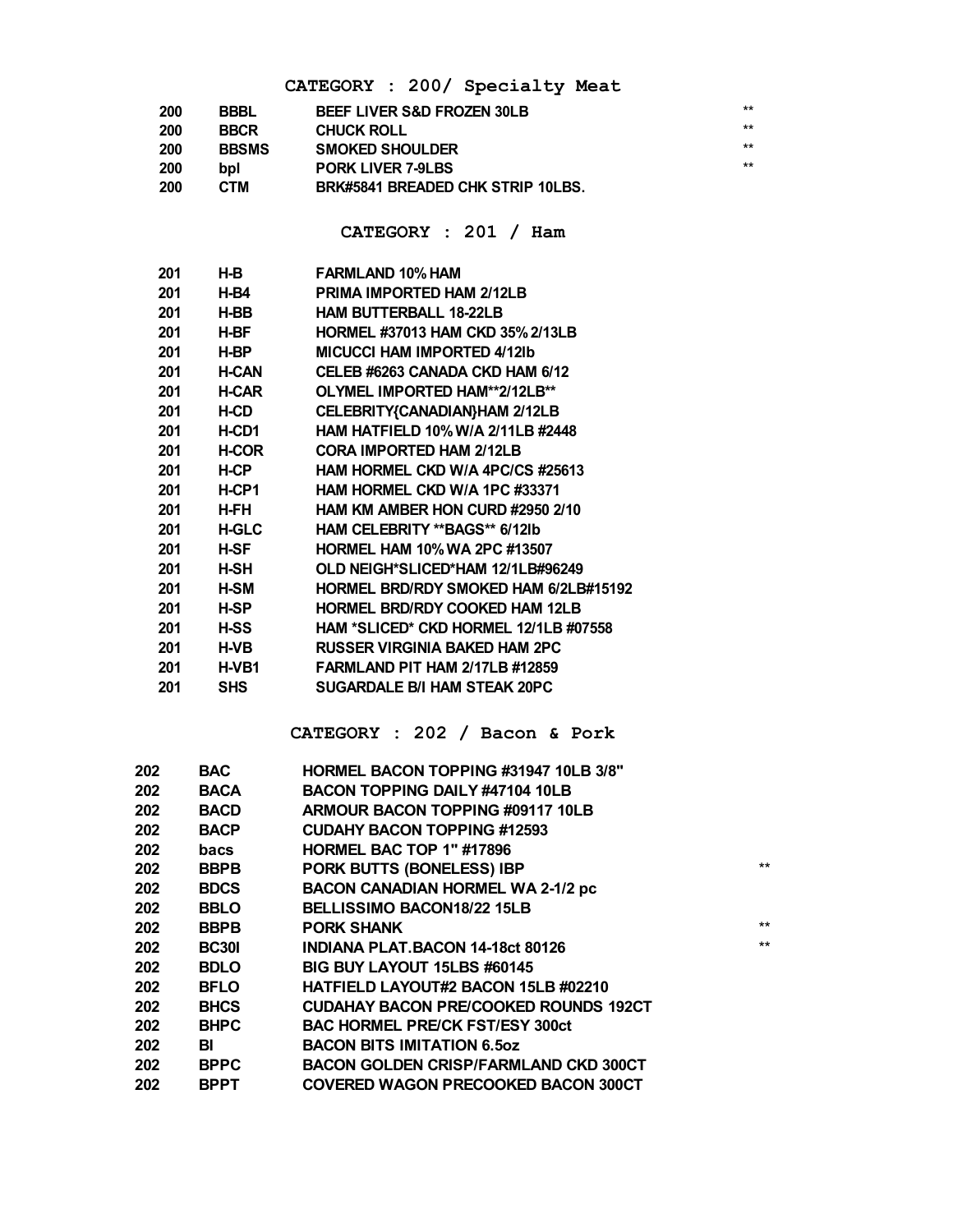| 202 | <b>PAN</b>       | PANCETTA BERETTA 1pc/3lb AVG                |
|-----|------------------|---------------------------------------------|
| 202 | PAN <sub>1</sub> | <b>PANCETTA DANIELE 3/3Ib</b>               |
| 202 | <b>PGF</b>       | PORK GROUND FROZEN 2/5 40156                |
| 202 | <b>PPAB</b>      | KAYEM #1534 PUL'D PORK 2/5LB                |
| 202 | <b>RIB</b>       | <b>AUSTIN BLUE PORK LOIN BACK RIBS 12PC</b> |
| 202 | RIB <sub>2</sub> | <b>SPARE RIBS MEDIUM</b>                    |
|     |                  |                                             |

#### **CATEGORY : 203 / Ground Beef**

| 203 | <b>BUFF</b>  | <b>BLACKWING BUFFALO PATTY 40/4OZ (BISON)</b> | $**$ |
|-----|--------------|-----------------------------------------------|------|
| 203 | <b>HBB</b>   | <b>IBP 80/20 FINE GRD BEEF-DAMAN 10LB</b>     |      |
| 203 | HBP3D        | DAMAN 3oz BEEF PATTY 10LB 54ct                |      |
| 203 | HBP4         | DAMAN 4oz BEEF PATTY *5LB* 20ct               |      |
| 203 | HBP4A        | STEAMTOWN 4oz ANGUS BURGER 40/4               |      |
| 203 | HBP4B        | STEAMTOWN TNDRFORM 40/4oz PATTY               |      |
| 203 | HBP4F        | BEEF HAMBURGERS 4oz FARMLAND ANGUS 10LBS      |      |
| 203 | HBP6         | <b>COLONY LANE 5.30Z BEEF PATTIES 10LBS</b>   |      |
| 203 | HBP6B        | BELLISSIMO 5.30Z BEEF PAT 10LB                |      |
| 203 | HBP6D        | DAMAN 6oz BEEF PATTY 12LB/32ct                |      |
| 203 | <b>HBP6F</b> | <b>BLACK ANGUS HAMBURG PATTIES 5.3 10LBS</b>  |      |
| 203 | <b>HBPPC</b> | BEEF PATTY PUB *CKD* 28/6oz ADV               |      |
|     |              |                                               |      |

**CATEGORY : 204 / Hot Dogs**

| 204 | <b>HCAP-F</b> | <b>HOT CAPICOLA 3/PC *FROZEN*</b>            |       |
|-----|---------------|----------------------------------------------|-------|
| 204 | <b>HDBP</b>   | O.N JMBO BEEF FRANK 8s 10LB                  | $***$ |
| 204 | <b>HDJ</b>    | KAYEM #1041 BEEF HOTDOG 8/1 10LB             |       |
| 204 | <b>HDK</b>    | <b>SCHONLAND NAT CASING FRANKS 15LB#2002</b> | $**$  |
| 204 | <b>HDON</b>   | O.N.FRANK SK B&P 10S 10LBS #235              |       |
| 204 | <b>HDPR</b>   | <b>KAYEM OLD TYME RED FRANKS#1098 10LB</b>   |       |
| 204 | <b>HDR</b>    | KAYEM N/C RED HDOG 8/10 #1007                |       |
| 204 | <b>HDROT</b>  | KAYEM #1005 OLD TYME FRANKS 10LB             |       |

**CATEGORY : 205 / Meatballs**

| 205 | MBA1               | COOKED MEATBALL CHKN & BEEF 1 OZ. 10 LBS  |
|-----|--------------------|-------------------------------------------|
| 205 | MBB1               | <b>MEATBALL ALTISSMA 1 OZ. 10 LBS.</b>    |
| 205 | MBB <sub>12</sub>  | <b>MEATBALL ALTISSIMA 1/2 OZ. 10 LBS</b>  |
| 205 | MBB <sub>2</sub>   | <b>MEATBALL ALTISSIMA 2oz CKD 10LB</b>    |
| 205 | <b>MBCC</b>        | MEATBALL #CMOO66 MAMA 10lb 1oz            |
| 205 | mbcm               | COOKED MEATBALL CHKN & BEEF 1/2 OZ 10#    |
| 205 | MBF12              | <b>MEATBALL ALTISSIMA 1.50Z 10LBS</b>     |
| 205 | MBFC <sub>10</sub> | MAMA RANNE'S 1/2 OZ CKD ITALIAN MEATBALL  |
| 205 | MBM2               | <b>MEATBALLS 2oz MICUCCI 10lbs</b>        |
| 205 | MBMM1              | <b>MEATBALLS MAMA MIA 10Z*BAKED*10LBS</b> |
| 205 | MBMM12             | MEATBALLS MAMA MIA 1/2OZ*BAKED*10LBS      |
| 205 | MBR1               | <b>MEATBALLS ROSINA 1oz 10LB</b>          |
| 205 | <b>MBR112</b>      | <b>MEATBALLS ROSINA 1&amp;1/2OZ 10LBS</b> |
| 205 | MBR <sub>12</sub>  | <b>MEATBALL ROSINA 1/2oz 10LB TRAD</b>    |
| 205 | MBR2               | <b>MEATBALL ROSINA 2oz 10LB TRAD</b>      |
| 205 | SMB <sub>1</sub>   | BELLISSIMO MEATBALL BEEF 1 OZ. 2/5LB.     |
| 205 | SMB12              | SPENDIDA MEATBALL 1/20Z                   |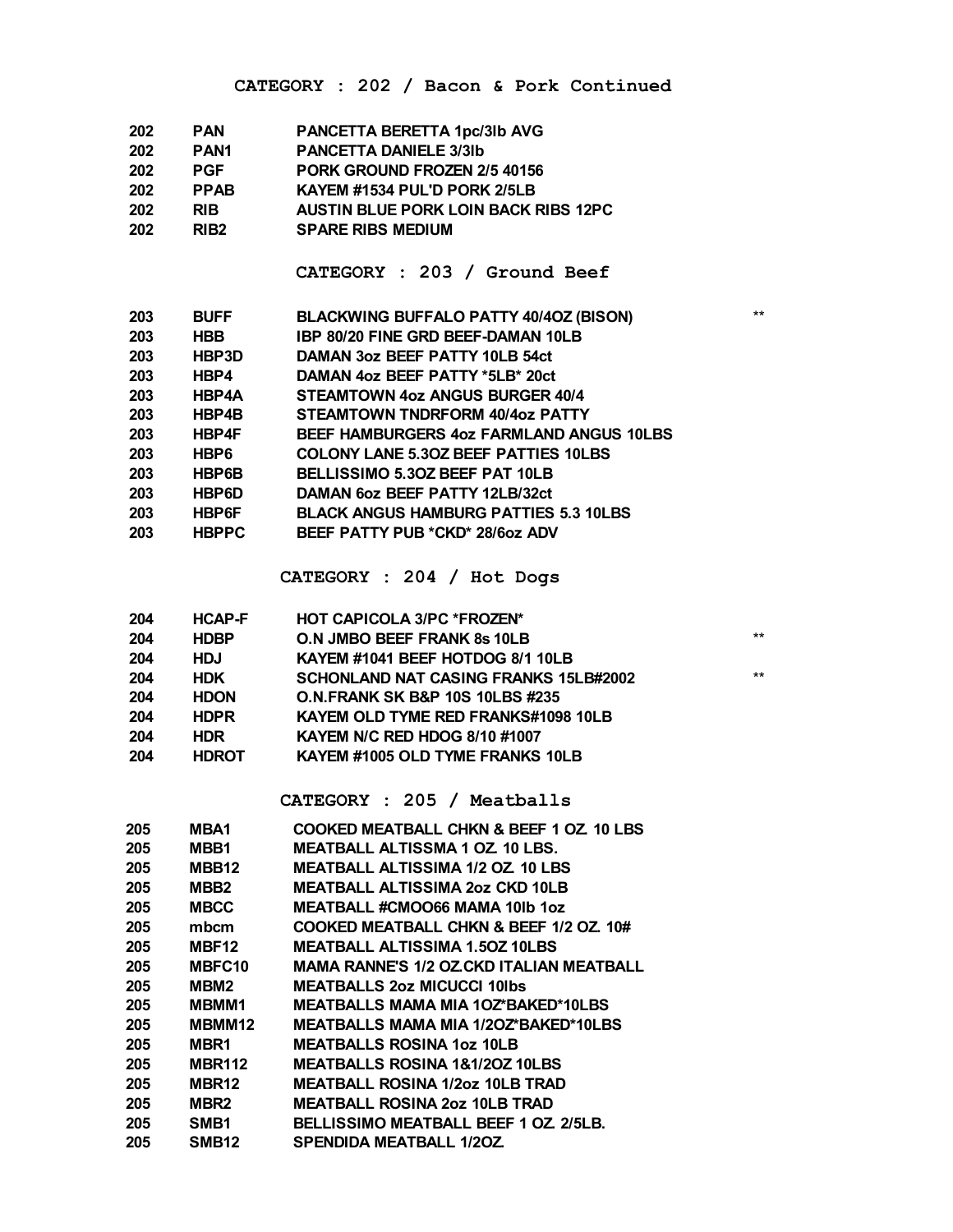#### **CATEGORY : 206 / Beef Toppings**

#### **BTB BELLISSIMO BEEF TOPPING 10LB HBT MSTRPC.BEEF TOPPING 10LB #22379**

**CATEGORY : 207 / Cured/Spiced Ham**

| 207 | H-DP           | DI PARMA PROSCIUTTO IMP CENTO            | $*$ |
|-----|----------------|------------------------------------------|-----|
|     |                |                                          |     |
| 207 | H-H            | <b>HOT HAM 2/4.5LB HATFIELD</b>          |     |
| 207 | H-MH           | <b>PROSCIUTTO DANIELLE 2/5LB</b>         |     |
| 207 | H-MP           | <b>HAM PROSCIUTTO MARGHERITA 2PC SL</b>  |     |
| 207 | H-MP1          | <b>HAM PROSCUITTO CARANDO 2PC</b>        |     |
| 207 | <b>H-MPSL</b>  | <b>HORMEL SLCD PROSCIUTTO 12/160Z</b>    |     |
| 207 | <b>HCAP</b>    | <b>CAPICOLA HOT 3/PC</b>                 |     |
| 207 | <b>HCAP-B</b>  | HOT CAPACOLLA*BELLISSIMO*2/8LB #50096    |     |
| 207 | <b>HCAP-SL</b> | <b>CARANDO *SLICED* HOT CAPPI 12/1LB</b> |     |
| 207 | <b>SCAP</b>    | CAPICOLA SWEET GENOA 2PC #1837           |     |
|     |                |                                          |     |

**CATEGORY : 208 / Sausage**

| 208 | BST              | BELLISSIMO PIZZA SAUS.TOP#01640A 10LBS          |              |
|-----|------------------|-------------------------------------------------|--------------|
| 208 | <b>KKM</b>       | <b>O.N. KNOCKWORST #295</b>                     | $**$         |
| 208 | <b>LOC</b>       | <b>LOCANICO OLD NEIGHBORHOOD 9Ib</b>            | $**$         |
| 208 | <b>LST</b>       | SPENDI SAUS TOP #31142 10LB                     | $**$         |
| 208 | <b>SBH</b>       | <b>BIANCO HOT ITALIAN SAUSAGE 8/5Ib</b>         |              |
| 208 | <b>SBLR</b>      | <b>SAUSAGE BREAKFAST LINK RAW 20LB</b>          |              |
| 208 | <b>SBLS</b>      | <b>SAUS CK LINK 18530 1.75oz 10LB JONES</b>     |              |
| 208 | <b>SBP</b>       | <b>PORK SAUSAGE PATTIES ARMOUR 10LB</b>         |              |
| 208 | SBP1             | <b>SAUS PATY JONES #18850 2oz 10LB</b>          |              |
| 208 | SBP <sub>2</sub> | <b>HORMEL P/C BRKFST SASG PATY 80/2oz</b>       |              |
| 208 | SBP3             | <b>FARMLAND PORK SAUSAGE LINKS 1387</b>         |              |
| 208 | SBP4             | <b>INDIANA SAUSAGE PATTY 10LBS</b>              |              |
| 208 | <b>SBS</b>       | <b>BIANCO MILD SAUSAGE 8/5Ib</b>                |              |
| 208 | <b>SCB</b>       | <b>BIANCO CHICK SAUSAGE LINKS 8/5LB</b>         |              |
| 208 | <b>SDH</b>       | SAUSAGE O.N. #141 LNK HOT 10LB                  |              |
| 208 | <b>SDS</b>       | SAUS O.N. MILD LNK #140 10LB                    |              |
| 208 | <b>SFPC</b>      | <b>FONTANINI P/C NUGGET 15LB #62216</b>         |              |
| 208 | <b>SFPH</b>      | SAUSAGE #7751 CKD HOT LINK 6in 12lb             |              |
| 208 | <b>SFPS</b>      | SAUSAGE #6651 CKD MILD 6in 12lb                 |              |
| 208 | <b>SFSC</b>      | <b>FONTANINI SWT ITAL SAUS CHNK 6-8PC #1068</b> |              |
| 208 | <b>SFSM</b>      | <b>SAUSAGE FNT CK SWT 14# CL610VG</b>           |              |
| 208 | SGH              | SAUSAGE #222 ITAL HOT 10LB GENOA                |              |
| 208 | <b>SGS</b>       | <b>SAUSAGE GENOA SWEET ITAL #212 10Ib</b>       |              |
| 208 | <b>SHCB</b>      | MSTERPC ITAL SAUS TOP #11691 10LB               |              |
| 208 | <b>SHV</b>       | SAUSAGE #217 GENOA HOT COIL 2/5LB               | $\star\star$ |
| 208 | <b>SKM</b>       | <b>SAUSAGE GENOA SWEET 2/5Ib</b>                |              |
| 208 | <b>SMH</b>       | <b>MICUCCI HOT SAUSAGE 5LB</b>                  |              |
| 208 | <b>SMPC</b>      | <b>BELLISSIMO SAUSAGE NUGGET 10LBS.</b>         |              |
| 208 | <b>SMS</b>       | <b>MICUCCI SWEET ITAL SAUSAGE 5LB</b>           |              |
| 208 | <b>SMSH</b>      | <b>BELLISSIMO SLICED HOT SAUSAGE 10LB</b>       |              |
| 208 | <b>SMSS</b>      | <b>SAUSAGE BELLISSIMO SLICED MILD 10LB</b>      |              |
| 208 | <b>SOPH</b>      | O.N. PRECKD HOT SAUS 12LB #175                  |              |
|     |                  |                                                 |              |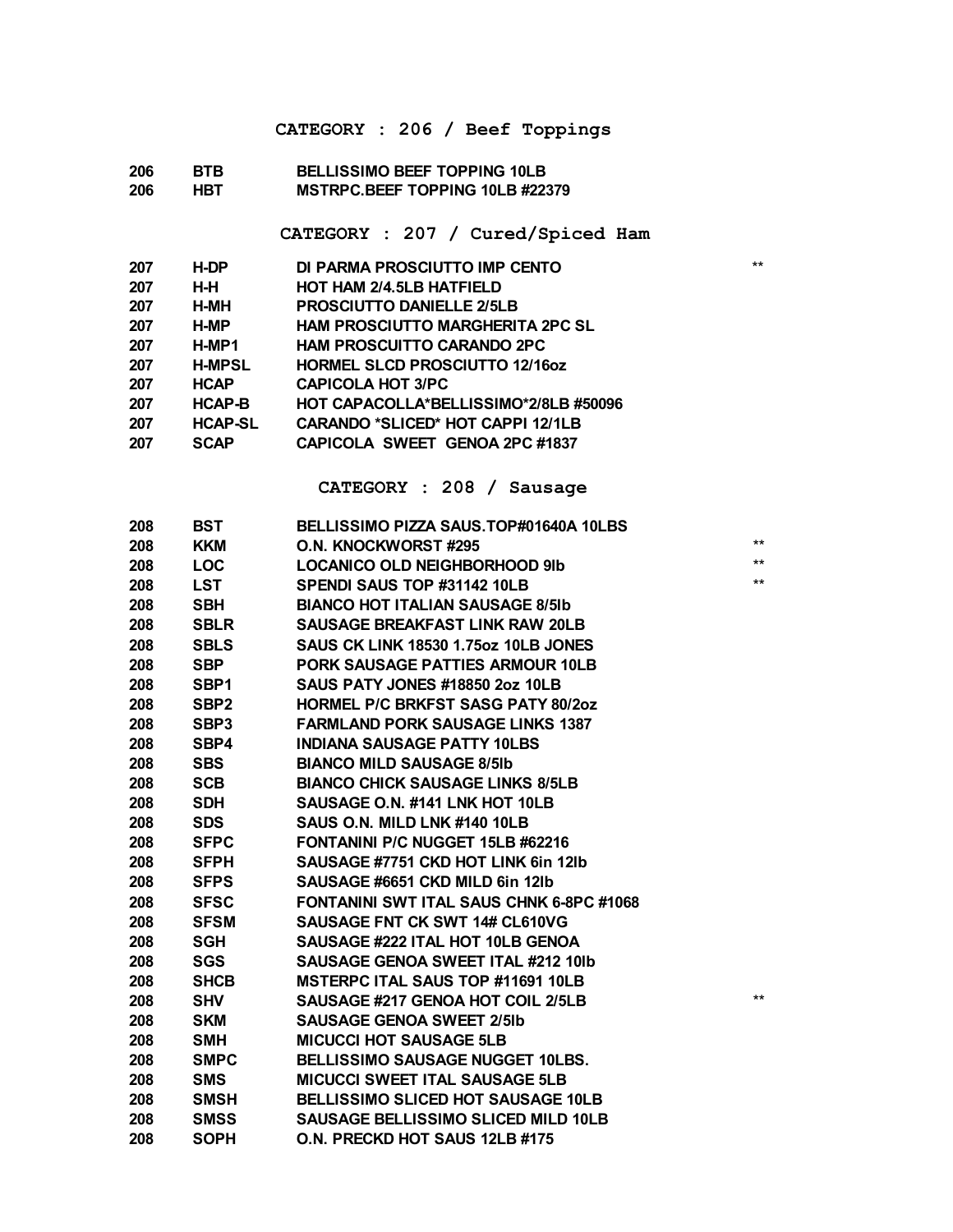#### **CATEGORY : 208 / Sausage Continued**

| 208 | <b>SOPH</b> | O.N. PRECKD HOT SAUS 12LB #175            |      |
|-----|-------------|-------------------------------------------|------|
| 208 | <b>SOPS</b> | <b>O.N.PRECKD MILD SAUS #174</b>          | $**$ |
| 208 | spph        | SAUS, RAW HOT ITAL, ROPE PRIMA PORTA 2/10 |      |
| 208 | <b>SRPH</b> | SAUSAGE #SR7000H 15LB HOT/SLICED          |      |
| 208 | <b>SRPS</b> | SAUSAGE #6000H 15LB MILD/SLICED           |      |
| 208 | <b>SSC</b>  | SAUSAGE #218 GENOA SWT COIL 2/5LB         |      |

#### **CATEGORY : 209 / Pepperoni**

| 209 | <b>PB25</b>       | <b>MARGHERITA PEPPERONI SLICED 25LB</b>   |
|-----|-------------------|-------------------------------------------|
| 209 | PBH               | HORMEL PEPPERONI SLI BOLD 25LB #26777     |
| 209 | <b>PBPB</b>       | ***USE CODE PBPC***                       |
| 209 | <b>PBPC</b>       | PEPPERONI BELLISSIMO SLICED 2/5# 00285    |
| 209 | <b>PBSH</b>       | PEPPERONI SLICED*EZZO*10LBS               |
| 209 | <b>PGH</b>        | PEPPERONI BELLISSIMO SLICED#35030 10LB    |
| 209 | <b>PHPC</b>       | PEPPERONI HORMEL SLICED 25LB              |
| 209 | <b>PHT</b>        | PEPPERONI HORMEL TURKEY 27267 4/3         |
| 209 | PILL              | <b>PEPPERONI PAT'S SPECIAL 25LBS</b>      |
| 209 | PILL1             | PEPPERONI EZZO CLASSIC SLICED 25LB        |
| 209 | <b>PM10</b>       | <b>ANTICA CORTE SLICED PEPPERONI 25LB</b> |
| 209 | <b>PM20</b>       | <b>PEPPERONI SHERENE SLICED 201b</b>      |
| 209 | <b>PMB</b>        | <b>PEPPERONI SLICED LIGURIA*25LBS*</b>    |
| 209 | pmgg              | <b>HORMEL PEPPERONI GRANDE 2PC</b>        |
| 209 | PMN <sub>10</sub> | <b>PEPPERONI FONTANINI 21# 14521</b>      |
| 209 | <b>PMOPC</b>      | PAPA MOOZZI SLICED PEPPERONI 2/5LB#35051  |
| 209 | <b>PMPC</b>       | PEPPERONI MARGHERITA SL 10Ib 14/16        |
| 209 | <b>PMS</b>        | PEPPERONI MARG FINE/STK 10Ib              |
| 209 | PMT               | PEPPERONI SLICED TESORO*20LBS*            |
| 209 | <b>PNCHAR</b>     | PEPPERONI PAVONE SLICE 15076 1/10#        |
| 209 | <b>PROS</b>       | PEPPERONI ROSA HORMEL 10LB                |
| 209 | PROS1             | HORMEL ROSA*GRANDE*PEPPERONI 10LBS        |

#### **CATEGORY : 210 / Sandwich Meats**

| <b>BOL</b>   | <b>BOLOGNA RUSSER WUNDERBAR 2/8LB</b>         |      |
|--------------|-----------------------------------------------|------|
| <b>CBKM</b>  | <b>CORNED BEEF RDS 10% 2/PC X-LEAN</b>        |      |
| <b>GS</b>    | <b>GENOA SALAMI BELLISSIMO 3/6LB</b>          |      |
| <b>GSB</b>   | <b>GENOA SALAMI 3/6LB MARGHERITA</b>          |      |
| <b>GSC</b>   | <b>GENOA SALAMI 3/6.75LB ANTICA CORTE</b>     |      |
| <b>GSD</b>   | <b>CITTERIO GENOA 3pc</b>                     |      |
| <b>GSG</b>   | <b>GENOA *SLICED* HORMEL #41235 12LB</b>      |      |
| <b>GSM</b>   | <b>GENOA SALAMI 3/6Ib AVE LIGURIA</b>         |      |
| GSS          | <b>GENOA SALAMI SHERENE 6pc</b>               |      |
| <b>LIV</b>   | LIVERWURST #03170 3PC HATFIELD                | $**$ |
| <b>MORTP</b> | <b>LEONCINI MORT. W/PIST OPTIMA 171b. AVE</b> | $**$ |
| <b>ONGB</b>  | OLD NEIGHBOR GERMAN BOLOGNA #320 2/6LB        |      |
| SAL          | SALAMI O.N.COOKED SMALL #341 3pc              |      |
| <b>SC</b>    | <b>SALAMI RUSSER COOKED 2/8 AVG</b>           |      |
| <b>SCE</b>   | ECKRICH COTTO SALAMI FULLY COOK.2/4.5LB       |      |
| <b>SCT</b>   | SALAMI O.N. COOKED MED #340 2PC               |      |
|              |                                               |      |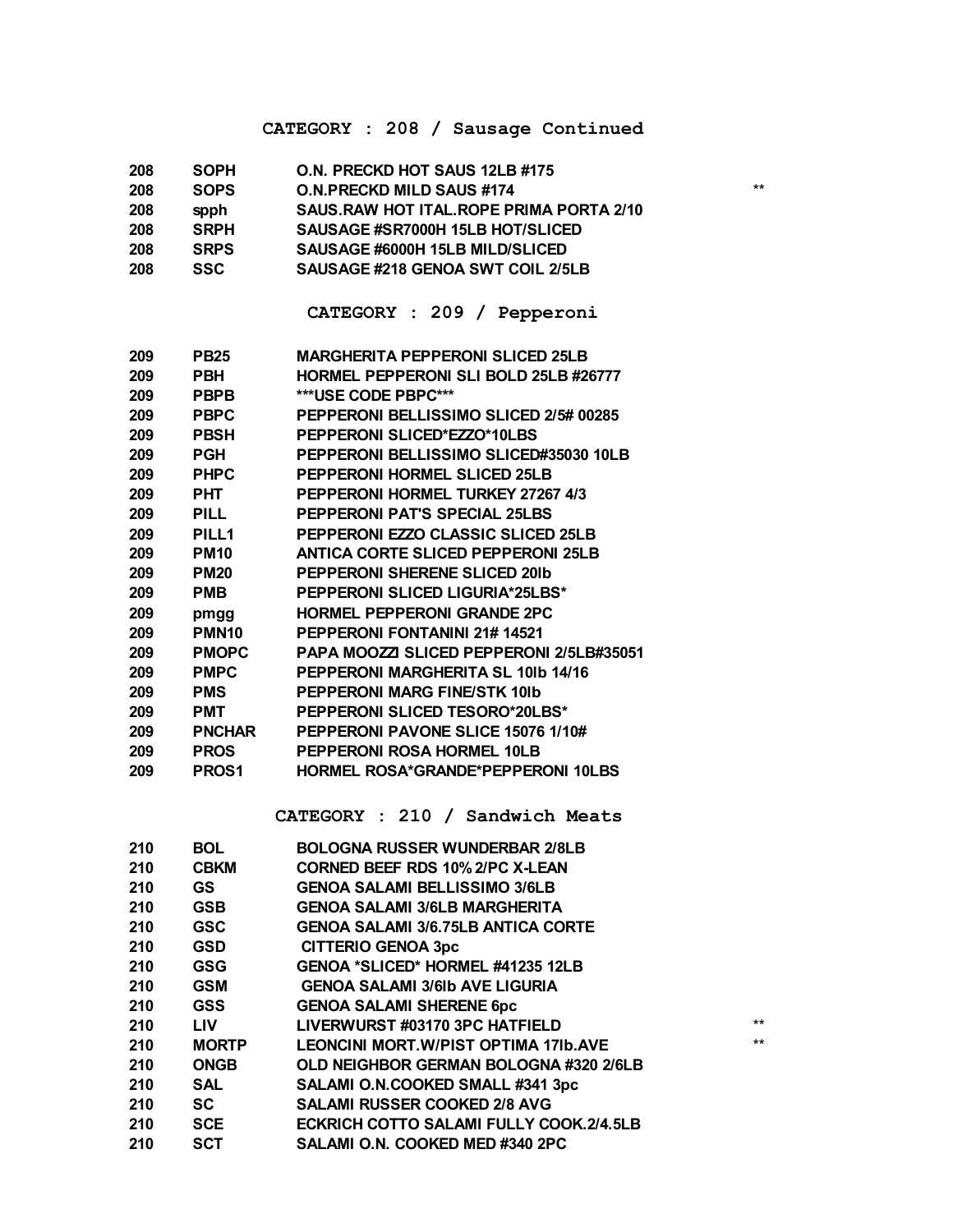**CATEGORY : 210 / Sandwich Meats Continued**

| 210 | <b>SHD</b>       | <b>HORMEL HARD SALAMI 4/6</b>      |
|-----|------------------|------------------------------------|
| 210 | <b>SMORT</b>     | <b>MORTADELLA OLD NEI #360 2PC</b> |
| 210 | <b>SOD</b>       | DANIELLE SOPRSTA SW 90Z            |
| 210 | SOP <sub>1</sub> | DANIELLE SOPPRESSATA HOT 16/9 OZ   |
| 210 | SOP <sub>2</sub> | <b>SOPRESSATA WHOLE</b>            |
| 210 | SOP3             | <b>HOT SOPRESSATA WHOLE</b>        |
|     |                  |                                    |

#### **CATEGORY : 211 / Greek Gyro & Pastry**

| 211 | <b>BAK</b>    | BAKLAVA KONTOS **2/36CT**              | $**$         |
|-----|---------------|----------------------------------------|--------------|
| 211 | <b>BAKK</b>   | BAKLAVA *KONTOS* 48/2.2oz 2TRY         |              |
| 211 | <b>BAKN</b>   | NTASIOS*IMPORTED*BAKLAVA 2 TRAYS       | $**$         |
| 211 | F001          | PORTOKALOPITA ORANGE PIE               | $**$         |
| 211 | F002          | <b>CHOCOLATE CRAVER'S DESSERT</b>      | $***$        |
| 211 | F003          | <b>CRUNCHY PRALINE DESSERT</b>         | $\star\star$ |
| 211 | F004          | <b>TARTE W/BLACK COOKIES</b>           | $\star\star$ |
| 211 | F005          | <b>GALAKTOPOUREKO</b>                  | $\star\star$ |
| 211 | F007          | MINI LEEK PIE ZAGORI 14/14 OZ.         | $\star\star$ |
| 211 | F009          | MINI VEGETABLE PIE ZAGORI 14/14 OZ.    | $**$         |
| 211 | F010          | <b>MINI SPINACH PIE 14/14 OZ.</b>      | $***$        |
| 211 | F014          | <b>MINI CHEESE PIE ZAGOR 14/14 OZ.</b> | $\star\star$ |
| 211 | <b>FAL</b>    | <b>FALAFEL 2/5LB TUBS #70271</b>       | $\star\star$ |
| 211 | <b>FILLO</b>  | <b>APOLLO FILLO #5</b>                 | $\star\star$ |
| 211 | <b>FILLOF</b> | <b>ATHENS FILLO 24/1LB</b>             |              |
| 211 | <b>FILW</b>   | #7 FILLO DOUGH 24/1lb                  | $***$        |
| 211 | <b>GL25</b>   | <b>VINE LEAVES 5 GALLON</b>            | $**$         |
| 211 | <b>GL32</b>   | <b>ORLANDO GRAPE LEAVES 12/160Z</b>    | $***$        |
| 211 | <b>GRLF</b>   | <b>ORLANDO'S GRAPELEAFS 12/16oz</b>    | $\star\star$ |
| 211 | <b>GYRO</b>   | GYRO STRIPS 1.25oz 10LB #21065         |              |
| 211 | <b>GYROB</b>  | <b>BAG GYRO KRONOS 500ct.</b>          |              |
| 211 | <b>GYROC</b>  | KONTOS CHICKEN GYRO SLICES 10LB        |              |
| 211 | <b>GYROK</b>  | GYRO KONES MINI-TRAD B/L #20386        |              |
| 211 | <b>GYROO</b>  | GYRO STRIP**KRONOS** 10LB              |              |
| 211 | <b>GYROY</b>  | YEEROS PORK GYRO STRIP 20 LBS.         |              |
| 211 | HAL           | KONTOS HALLOUMI 36/10OZ (TRICOMITIS)   | $**$         |
| 211 | <b>HUM</b>    | <b>GRECIAN DELIGHT HUMMUS 4/3.75Ib</b> | $\star\star$ |
| 211 | <b>KATN</b>   | KONTOS KATAIFI PASTRY 35/2             | $***$        |
| 211 | <b>KNR</b>    | <b>KONTOS NUT ROLL 42/20Z</b>          | $**$         |
| 211 | <b>MAC</b>    | KONTOS MACARONI #2 12/17oz             | $***$        |
| 211 | <b>MSS</b>    | <b>MOUSAKA KONTOS 1/6LB TRAY</b>       | $**$         |
| 211 | <b>PIST</b>   | *PASTICHIO* KONTOS 1/6 LB. TRAY        |              |
| 211 | <b>SOUVC</b>  | SOUVLAKI *CHICKEN* 50/5oz              |              |
| 211 | <b>SOUVP</b>  | SOUVLAKI *PORK* 50/5OZ                 |              |
| 211 | SP-           | <b>KONTOS SPANAKOPITA 72/30Z</b>       |              |
| 211 | TAR1          | <b>TARAMOSALATA 10LB PAIL</b>          | $**$         |
| 211 | <b>TAZ</b>    | <b>TZATZIKI SAUCE 4/64oz KRONOS</b>    |              |
| 211 | TAZ1          | <b>TZATZIKI SAUCE 6/320Z KONTOS</b>    |              |
| 211 | <b>TYR</b>    | TYROPITA GRECIAN #2175 48/1oz          | $**$         |
| 211 | <b>VL</b>     | <b>KONTOS DOLMADES 6/2kg 108pc</b>     |              |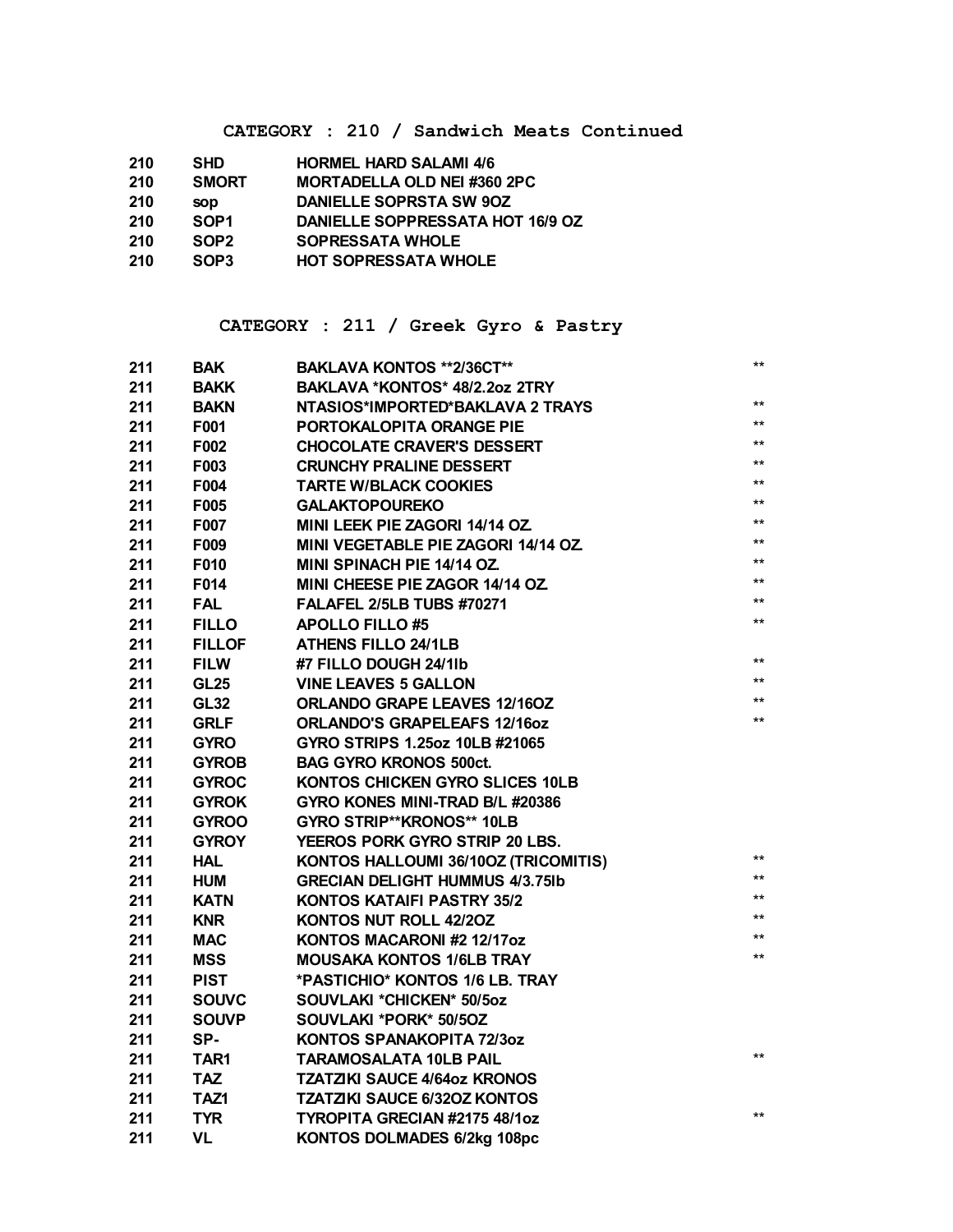#### **CATEGORY : 213 / Pastrami/Kielbasa**

| 213 | KIL          | KAYEM #1219 POL KIELBASA 10/14oz          |       |
|-----|--------------|-------------------------------------------|-------|
| 213 | KIL1         | KILBASA #1221 FRESH 10LB AVG              | $***$ |
| 213 | <b>PBSL</b>  | KAYEM #1561 BLK *SL* PASTRAMI 10LB        |       |
| 213 | <b>PSTK</b>  | <b>PASTRAMI #1551 BLK 2PC KAYEM XL</b>    |       |
| 213 | <b>PSTMR</b> | MRS.RESSLER'S BLACK PASTRAMI 2/5LB #652   |       |
| 213 | <b>PSTON</b> | OLD NEI SLICED RED PAST.4/2# #861         |       |
| 213 | <b>PSTR</b>  | <b>RED PASTRAMI 4LB AVG EA BELISSIMO</b>  |       |
| 213 | <b>PSTS</b>  | <b>PASTRAMI 2/5LB RED SLICED BELISIMO</b> |       |
| 213 | <b>PSTSL</b> | <b>PASTRAMI #1562 KM SL RED PLATE 2/5</b> |       |
|     |              |                                           |       |

#### **CATEGORY : 214 / Beef**

| 214 | <b>CBH</b>   | <b>CORN BEEF HASH VENICE MAID</b>         | $*$ |
|-----|--------------|-------------------------------------------|-----|
| 214 | RB1          | <b>ROAST BEEF #3122 SPLIT BELLISSIMO</b>  |     |
| 214 | RB1-F        | <b>BELL ROAST BEEF #3122 FROZEN</b>       |     |
| 214 | RB2          | MCKENZIE ROAST BEEF HALVES #9535 LB       |     |
| 214 | <b>RBHS</b>  | <b>ROAST BEEF SILVER WHOLE #520</b>       |     |
| 214 | <b>RBI</b>   | ROAST BEEF ON SILVER 1/2s #521            |     |
| 214 | <b>RBR</b>   | <b>MRS.RESSLER'S CKD ROAST BEEF 2/8LB</b> |     |
| 214 | <b>RBSL1</b> | KAYEM SL ROAST BEEF #9446 5/2LB           |     |
|     |              |                                           |     |

#### **CATEGORY : 215 / Box Beef**

| 215 | <b>BBBB</b>  | <b>BEEF BRISKETS WHOLE</b>                    | **           |
|-----|--------------|-----------------------------------------------|--------------|
| 215 | bbbh         | <b>BEEF HEARTS 24LB</b>                       | $***$        |
| 215 | <b>BBBI</b>  | <b>BONE-IN PORK BUTTS 80LB AVG.</b>           | $***$        |
| 215 | <b>BBBM</b>  | <b>BEEF MARROW BONE PIPE 6" 40LB AVG.</b>     | **           |
| 215 | <b>BBBR</b>  | PORK LOIN BACK RIBS 34LB.AVG                  | $***$        |
| 215 | <b>BBBT</b>  | <b>BEEF TONGUE #1 WHITE FRZ HEARTLAND</b>     | **           |
| 215 | <b>BBCT</b>  | <b>CHUCK/MOCK TENDERS</b>                     | $***$        |
| 215 | <b>BBFM</b>  | BEEF FLAP MEAT CHOICE NEB 4/17LB              | $***$        |
| 215 | BBFM1        | ANGUS BEEF SIRLOIN FLAP MEAT                  | **           |
| 215 | <b>BBFPB</b> | <b>FRESH PORK BELLIES 5/PC 25LB</b>           | $***$        |
| 215 | <b>BBFR</b>  | <b>BOTTOM ROUND FLATS 65LB AVG</b>            | $***$        |
| 215 | <b>BBHM</b>  | <b>BOX BEEF HEAL MEAT</b>                     | **           |
| 215 | <b>BBHS</b>  | <b>BNLS BEEF HANGER TENDER 60LB AVG.</b>      | $***$        |
| 215 | <b>BBIR</b>  | <b>BOX BEEF *INSIDE/TOP RND</b>               | $***$        |
| 215 | <b>BBLL</b>  | <b>GROUND LAMB 2/5LBS</b>                     | $\star\star$ |
| 215 | <b>BBLS</b>  | <b>BONELESS LAMB STEW 2/5LB FROZEN</b>        | $***$        |
| 215 | <b>BBLT</b>  | <b>BOX BEEF LOIN TAILS AVG 40-50L</b>         | $***$        |
| 215 | BBLT1        | <b>BOX BEEF LOIN TAIL AVG 50-60LB</b>         | $***$        |
| 215 | <b>BBOX</b>  | <b>OX TAILS</b>                               | $***$        |
| 215 | <b>BBPBT</b> | <b>PSMO BUTT TENDERLON PLD SUKARNE 10/1PC</b> | $***$        |
| 215 | <b>BBPI</b>  | <b>BONE-IN PORK LOIN CYROVAC 90LB AVG.</b>    | $***$        |
| 215 | <b>BBPL</b>  | <b>BNLS PORK LOIN IBP 60LB AVG.</b>           | $***$        |
| 215 | <b>BBPS</b>  | <b>BEEF TRIPE</b>                             | $***$        |
| 215 | <b>BBPT</b>  | <b>BOX BEEF PORK TENDERLOIN</b>               | $***$        |
| 215 | <b>BBRB</b>  | <b>BEEF BACK RIBS BONE-IN 60LB AVG.</b>       | $***$        |
| 215 | <b>BBRBI</b> | <b>BONE IN RIB EYE</b>                        | $***$        |
| 215 | <b>BBRBK</b> | <b>RAW BRISKET 5/PC</b>                       | $***$        |
| 215 | <b>BBRI</b>  | <b>IBP RIBEYE BONELESS SELECT</b>             | $***$        |
| 215 | <b>BBRIB</b> | <b>BABY BACK RIBS</b>                         | $***$        |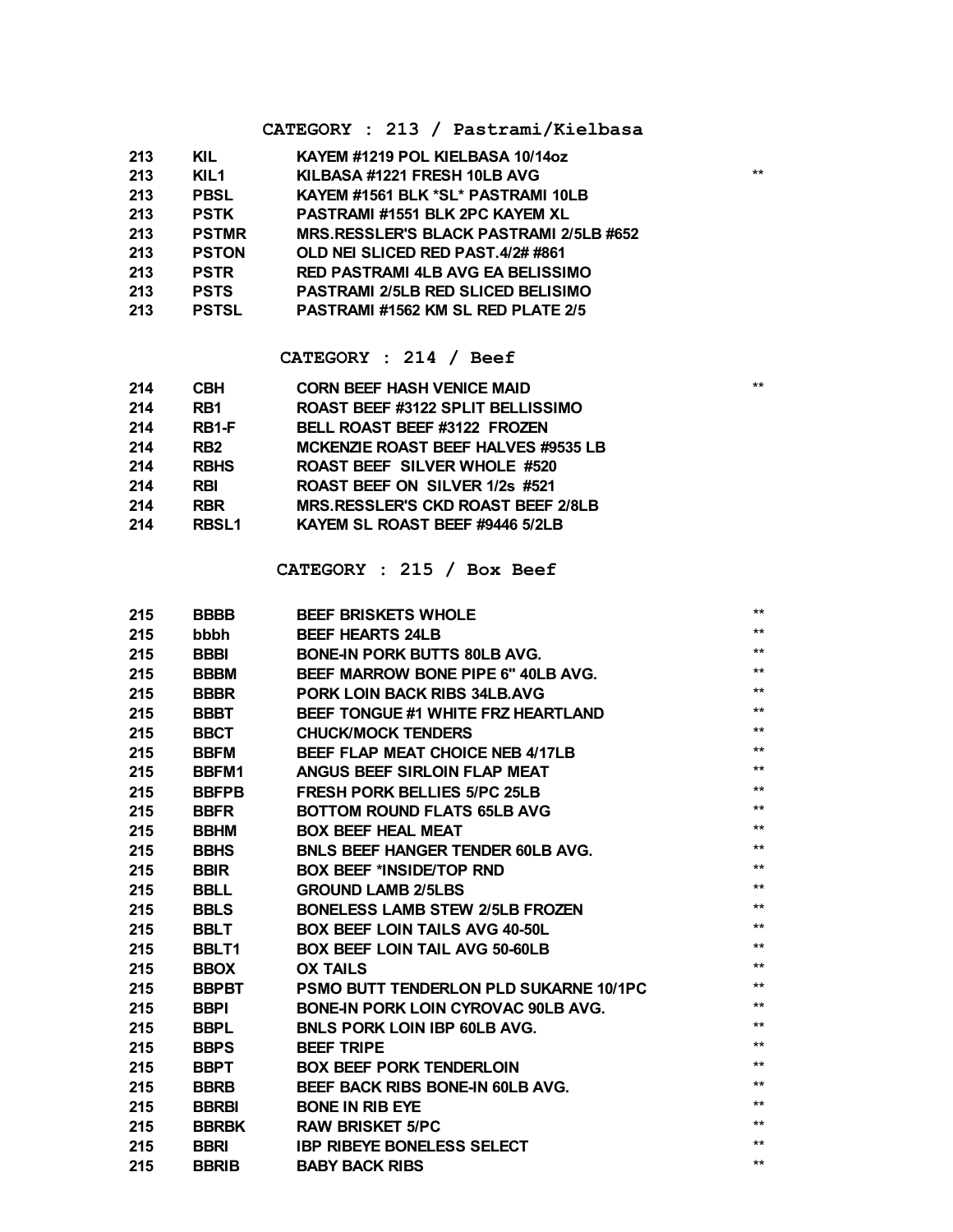| 215 | <b>BBRINR</b>    | <b>NO ROLL RIB EYE</b>                           | $\star\star$    |
|-----|------------------|--------------------------------------------------|-----------------|
| 215 | bbrl             | <b>BBQ RIB PLUMROSE 15/1LB</b>                   | $***$           |
| 215 | <b>BBRR</b>      | <b>BEEF RIB RACK</b>                             | $**$            |
| 215 | <b>BBRSL</b>     | <b>PORK SPEAR RIBS ST.LOUIS</b>                  | $**$            |
| 215 | <b>BBSK</b>      | BEEF ROUND BNLS PEELED KNUCKLE 50LB AVG.         | $**$            |
| 215 | <b>BBSL</b>      | <b>BONE-IN BEEF SHORT LOIN CHOICE</b>            | $**$            |
| 215 | <b>BBSL1</b>     | NO ROLL BONE-IN BEEF SHORT LOIN                  | $**$            |
| 215 | bbsp             | <b>RETAIL SALT PORK</b>                          | $**$            |
| 215 | <b>BBSPB</b>     | <b>SMOKED PORK BELLIES 5/PC 65LB</b>             | $^{\star\star}$ |
| 215 | <b>BBSPL</b>     | <b>WHOLE TENDERLOIN PSMO</b>                     | $**$            |
| 215 | <b>BBSQ</b>      | BEEF CHUCK BNLS SHOULDER CLODS                   | $**$            |
| 215 | <b>BBSR</b>      | <b>BOX BEEF BONE IN SHORT RIBS</b>               | $**$            |
| 215 | <b>BBSS</b>      | <b>BNLS BEEF LOIN STRIPS 0X1 SELECT</b>          | $**$            |
| 215 | bbss1            | <b>BNLS BEEF LOIN STRIPS 0X1 NO ROLL</b>         | $**$            |
| 215 | <b>BBTB</b>      | SELECT BNLS BEEF TOP BUTTS 80LBS AVG             | $***$           |
| 215 | BBTB1            | NO ROLL BEEF TOP SIRLOIN BUTT 80LB AVG           | $***$           |
| 215 | <b>BBTL</b>      | <b>HAM HOCK SMOKED</b>                           | $***$           |
| 215 | <b>BBTM</b>      | <b>BOX BEEF TERES MAJOR STEAK 60LB</b>           | $**$            |
| 215 | <b>EMM</b>       | <b>EMMENTHAL CHEESE 2/15Ib</b>                   | $**$            |
| 215 | <b>HANK</b>      | <b>HOG/HANK CASING 2/CS</b>                      | $^{\star\star}$ |
| 215 | <b>PIG</b>       | <b>FRESH PIG 80-99LBS</b>                        |                 |
| 215 | PIG <sub>1</sub> | <b>PIG 50-60</b>                                 |                 |
| 215 | PIG <sub>2</sub> | PIG 30LBS                                        |                 |
| 215 | <b>PNB</b>       | <b>BEEF NECK BONE 65-70LB</b>                    |                 |
| 215 | <b>PR</b>        | KAYEM #1530 CKD POT ROAST 2/8LB                  |                 |
|     |                  |                                                  |                 |
| 215 | RIB <sub>1</sub> | <b>FLAMEBROILED PORK PATTIE 53/30Z 44-531</b>    |                 |
| 215 | <b>SPPS</b>      | <b>SAUS.RAW SWEET ITL, ROPE PRIMA PORTA 2/10</b> |                 |
| 215 | <b>SUET</b>      | <b>SUET 40LBS</b>                                |                 |
|     |                  |                                                  |                 |
|     |                  | CATEGORY : 216 / Steak Cut/Portioned             |                 |
| 216 | <b>BBS</b>       | <b>BEEF STEAK TIPS 6/2.5LB</b>                   | $***$           |
| 216 | <b>SE</b>        | <b>BREAKAWAY ADVANCE PUCK STY STEAK 40/40Z</b>   |                 |
| 216 | SE1              | <b>ORIGINAL PHILLY SHV STEAK 40Z 10LBS</b>       |                 |
| 216 | se2              | <b>FLANK STEAK IBP</b>                           |                 |
| 216 | SEB              | BELLISSIMO 40/4oz STEAK 10LB                     |                 |
| 216 | <b>SSBL</b>      | <b>GIORGIO SHAVED STEAK 10 LBS.</b>              |                 |
| 216 | <b>SSCL</b>      | <b>SHERENE BRAND SHAVED STEAK 10LB</b>           |                 |
| 216 | <b>SSCS</b>      | <b>SUPER TRIM MICUCCI STEAK 10LB</b>             |                 |
| 216 | <b>SSDL</b>      | <b>SHERENE SHAVED STEAK 10LB</b>                 |                 |
| 216 | <b>SSDR</b>      | STEAK MICUCCI SHAVED 10LB BOX SPEC BL.           |                 |
| 216 | <b>SSON</b>      | SHAVED STEAK BELLISSIMO XL 10# #71822            |                 |
| 216 | <b>SSXL</b>      | STEAK OLD NEIB SHAVED XL 10LB BOX                |                 |
|     |                  |                                                  |                 |
|     |                  | $CATEGORY$ : 217 / $Veal$                        |                 |
| 217 | VB <sub>2</sub>  | <b>VEAL STEW BEEF 10LB</b>                       | $***$           |
| 217 | VB <sub>3</sub>  | <b>VEAL BONES 50LB AVG</b>                       | $***$           |
| 217 | VM               | ADV VEAL/BEEF #7440 PATTY 40/4oz                 |                 |

| 211  | V IVI      | ADV VEAL/DEEF #7440 FAILIT 40740Z        |
|------|------------|------------------------------------------|
| -217 | <b>VTP</b> | BELLISSIMO VEAL T/R 4oz PND 5LB          |
| 217  | VTP3       | BERRY'S BEST"VEAL-ETTE"BRD STEAKS 10LBS  |
| 217  | VTP4       | VEALTHING #91140 40/4oz PATTIES          |
| 217  | VTP5       | <b>VEAL McCOY ITAL BRD VEAL PAT 10LB</b> |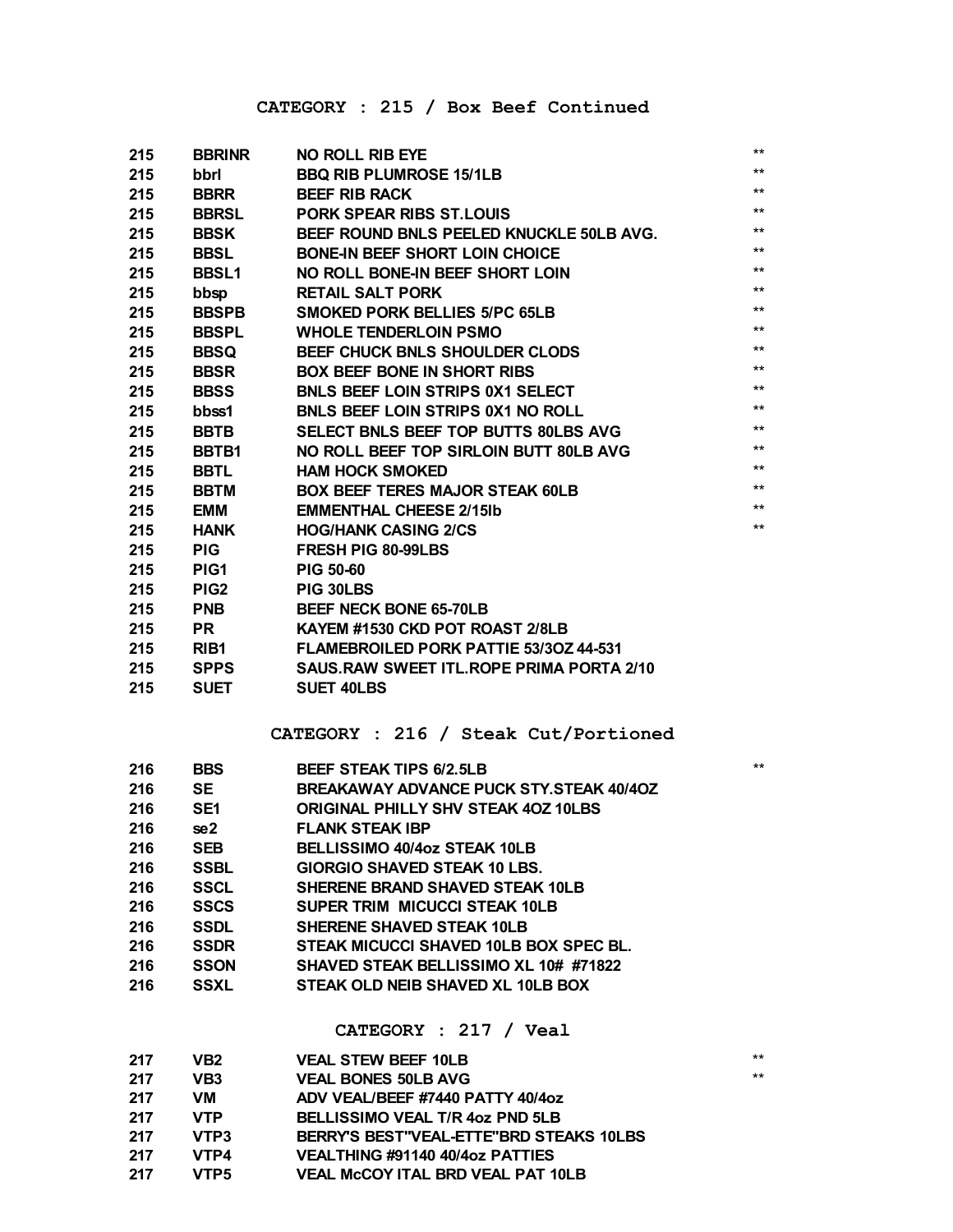|     |                   | CATEGORY : 218 / Chicken Un-Breaded                |              |
|-----|-------------------|----------------------------------------------------|--------------|
| 218 | <b>CBWP</b>       | <b>CHICKEN WINGETTES&amp;DRUMMETTES 40LBS</b>      | $\star\star$ |
| 218 | CВ                | CHIC TENDER *40LB* JMBO AMICK USA                  |              |
| 218 | CB4               | GnP *SMALL* CLIP TENDER 40LB FRESH                 |              |
| 218 | <b>CB40</b>       | <b>CHIC BREAST CVP BNLS/SKNLS 40LB</b>             | $\star\star$ |
| 218 | CB40A             | <b>CHICKEN BREAST 40LB ** FROZEN**</b>             |              |
| 218 | CB4B              | KOCH #88876 GRLL BRST FIL 48/4oz                   |              |
| 218 | CB4F              | <b>GnP SMALL CLIP TENDER 40LB FROZEN</b>           |              |
| 218 | CB <sub>6</sub>   | <b>CHICK BRST BL/SL 24/6oz KOCH</b>                |              |
| 218 | CB8S              | CHIK BRST 24/8oz GEORGE BL/SL USA                  |              |
| 218 | <b>CBA</b>        | BRK #5830 CHK BRST CUTLT 64/3oz GM                 |              |
| 218 | <b>CBBL</b>       | <b>CHICKEN BREAST BONE IN 40LB</b>                 | $***$        |
| 218 | <b>CBD</b>        | BRK#4210 UNBRD GOURMET GRILLED BRST 5OZ            |              |
| 218 | <b>CBF</b>        | <b>CHIC TENDER 40LB FROZEN</b>                     |              |
| 218 | <b>CBJ</b>        | <b>WHOLE JUMBO WINGS 40LBS PILGRIM</b>             | $**$         |
| 218 | <b>CBJF</b>       | <b>WHOLE JUMBO WINGS FROZEN</b>                    | $**$         |
| 218 | <b>CBSP</b>       | 3.25# WHOLE SPLIT CHICKEN                          | $***$        |
| 218 | <b>CBW</b>        | <b>PARTY WING 1st&amp;2nd SECTIONS 40LBS JUMBO</b> | $***$        |
| 218 | CBW1              | <b>GOLD N PLUMP WING 40LB</b>                      | $***$        |
| 218 | <b>CBWF</b>       | <b>PARTY WING 1ST&amp;2ND SECTION*FROZEN*40LB</b>  | $***$        |
| 218 | CHK-8             | <b>CHICKEN 8PC CUT UP</b>                          | $***$        |
| 218 | CHK-B             | <b>CHICKEN BACKS 40LBS</b>                         | $***$        |
| 218 | CHK-F             | <b>ROASTING CHICKEN</b>                            | $***$        |
| 218 | CHK-L             | <b>CHICKEN FRESH *LEG QUARTERS* 40LB</b>           | $\star\star$ |
| 218 | <b>CHK-N</b>      | <b>CHICKEN NECKS 40LBS</b>                         | $***$        |
| 218 | <b>CHK-RC</b>     | <b>ROASTING CHICKEN FRYER 3-1/2</b>                | $***$        |
| 218 | <b>CHK-T</b>      | <b>CHICKEN *B/L THIGHS* USA 40LB</b>               | $***$        |
| 218 | <b>CHK-W</b>      | WHOLE CHICKENS W/BONES 20ct 3lb AVE.               | $***$        |
| 218 | <b>CHK-WL</b>     | <b>WHOLE JUMBO CHICKEN LEG</b>                     | $\star\star$ |
| 218 | <b>CMD</b>        | BRK#5253 1/2 DICED WHITE CHICK MEAT 10LB           |              |
| 218 | CMD1              | <b>WAYNE FARMS 1/2" DICED WHITE CHK 10LBS</b>      |              |
| 218 | <b>CMDD</b>       | KOCH F/C 1/2"DICED WHITE #3174                     |              |
| 218 | <b>CMP</b>        | BRK #5257 CHKN MEAT PUL/SHRD 10LB                  |              |
| 218 | <b>CMTT</b>       | TIP TOP DICED WHITE CHICKEN 10LBS                  | $***$        |
| 218 | ctm4              | <b>BRK#52162 CHKN ZIP STRIPS/#5211 10LB</b>        |              |
| 218 | <b>HFS</b>        | CHIC FAJITA STRIP #40122 10LB                      |              |
| 218 | TCF <sub>2</sub>  | KOCH GOLDN TNDRLN FRITTER #3518                    | $\star\star$ |
| 218 | <b>WDHO</b>       | LaNOVA #80303 OVEN RSTD WING 15LB                  |              |
| 218 | WOR <sub>10</sub> | OVEN ROASTED WING SECTION 10LBS.#130904            |              |
| 218 | <b>WUBC</b>       | UNBREADED COOKED WING 10#130211                    |              |
| 218 | <b>WW</b>         | <b>WAYNE FARM STEAMED WINGS#15138 30LBS</b>        |              |
| 218 | WW1               | PERDUE*JUMBO*STEAMED WINGS#7003 10LBS              |              |
| 218 | WW <sub>2</sub>   | PERDUE STEAMED WINGS#8003 10LBS                    |              |
|     |                   |                                                    |              |
|     |                   | CATEGORY : 219 / Chicken Breaded                   |              |
| 219 | 3PC               | CHICKEN HONEY/DIP 13/3PC #84087                    |              |
| 219 | 4PC               | CHICKEN HONEY/DIP 12\4pc #84086/6504               |              |
| 219 | BCT1              | 420005 BREAD CHICKEN TENDER U/C BELLIS.            |              |
| 219 | BCT <sub>2</sub>  | <b>420006 CRUNCHY TENDER</b>                       |              |
| 219 | CB4W              | <b>WAYNE FARMS BRD CHICK FILET 40Z#4033</b>        |              |
| 219 | <b>CBB</b>        | CHICKEN BARB CORDON BLEU 24/7oz 20703              | $***$        |
| 219 | CBB1              | <b>CORDON BLEU MINI BITES 160CT-10LBS</b>          | $***$        |
| 219 | CBB <sub>2</sub>  | <b>BUFFALO STYLE MINI BITES 2/5LB</b>              | $***$        |
| 219 | <b>CBC</b>        | CHICK BARB BROC/CHEESE 24/7oz 20753                | **           |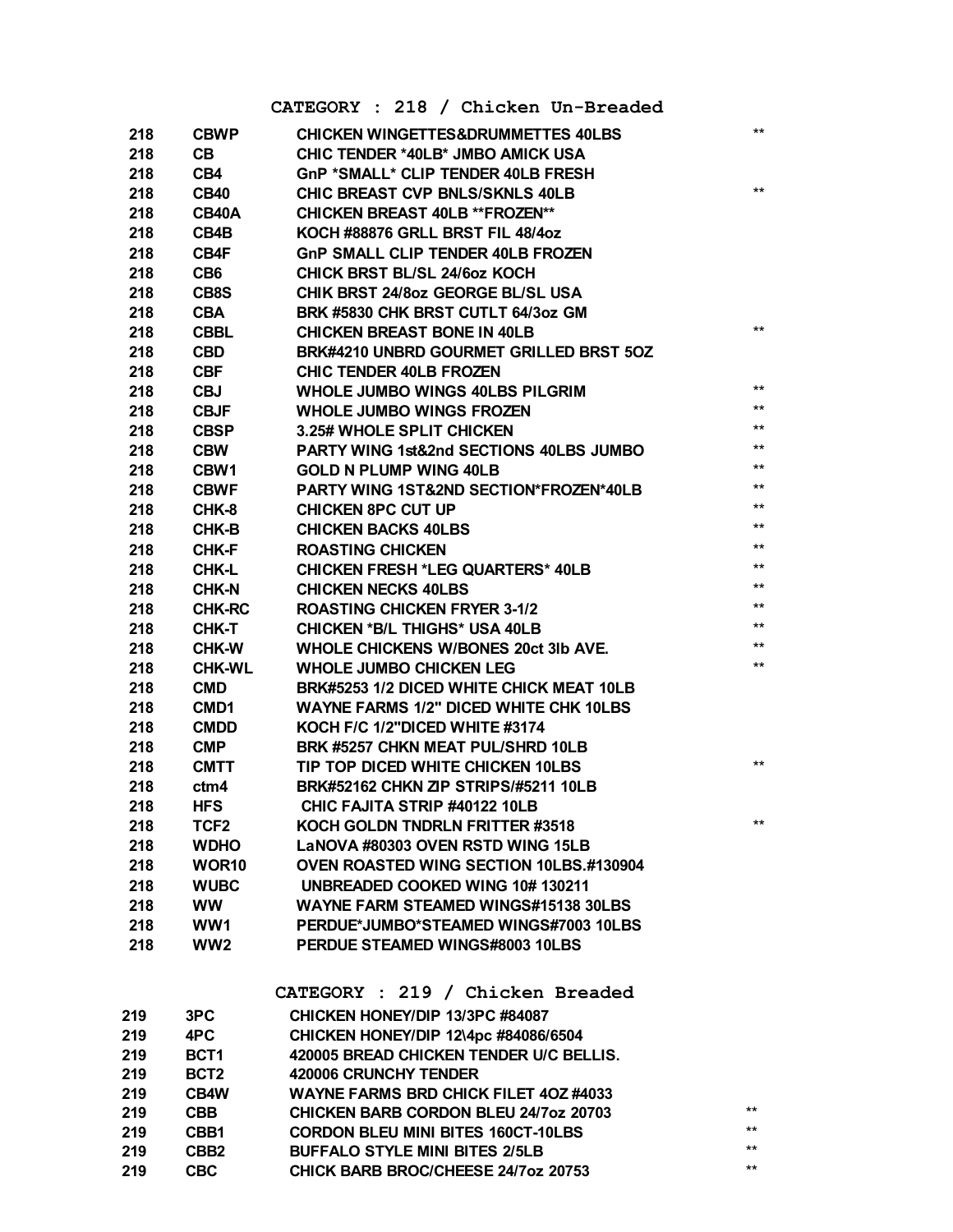#### **CATEGORY : 219 / Chicken Breaded Continued**

| 219 | <b>CBG</b>        | <b>BRK #5831 BRD BRST CUTLT 43/3.7</b>          |       |
|-----|-------------------|-------------------------------------------------|-------|
| 219 | CBL.              | BRK #5912 BRD CHK BRST CKD 49/3.25              |       |
| 219 | cbt               | <b>TYSON BRD/UNCOOKED CHICK TENDER #77441</b>   |       |
| 219 | <b>CFA</b>        | BRK #5814 FIREY CHIK FINGERS 188ct              |       |
| 219 | <b>CFC</b>        | UNCLE PETE'S CHICKEN FRIT 10LB                  |       |
| 219 | <b>CFCB</b>       | <b>BELLISSIMO UNCKD TENDER FRITTER#20030</b>    |       |
| 219 | <b>CFCM</b>       | KOCH CNTRY CRNCH TNDR #3527 10LB                |       |
| 219 | <b>CFH</b>        | PIERCE #3956 HOMSTYL BRD TENDR                  |       |
| 219 | <b>CFJ</b>        | PILGRM #7072 RAW CHIK TNDR BRD 10LB             |       |
| 219 | <b>CFJC</b>       | BRK#5367 BONELESS BRD CHK TEND 10LB             |       |
| 219 | <b>CFK</b>        | CHKN TENDR #84892 KOCH 2nd 10lb                 |       |
| 219 | <b>CFKI</b>       | KOCH ITAL STYLE CHK TENDER U/C #84925           |       |
| 219 | <b>CFN</b>        | TYSON #38321 RED LABEL CHIX FING 10LB           |       |
| 219 | <b>CFP</b>        | KOCH STHRN STYL TNDR #3521/86789                |       |
| 219 | <b>CFR</b>        | BRK #5067 BONLESS BRD TNDRS 10LB                |       |
| 219 | <b>CFS</b>        | BRK #5569 CRSPY-LSH CHIK TENDR 101b             | $***$ |
| 219 | <b>CFSP</b>       | KOCH #1214 SPICY TNDR FRITR 10LB                |       |
| 219 | <b>CFT</b>        | <b>TYSON#38371 UNCKD GLDN TEND FRITTER 10LB</b> |       |
| 219 | <b>CKPD</b>       | <b>BRAKEBUSH POPCORN CHICKEN 10LB #5571</b>     |       |
| 219 | <b>CNF</b>        | CHIC NUGGET PIERCE #110180 10lb                 |       |
| 219 | CNF1              | CHK NUGGET HOUSE OF RAEFORD#20030 10LB          |       |
| 219 | CP4               | KOCH #85679 P/C BRD CHIK PAT 10LB               |       |
| 219 | <b>CPNP</b>       | <b>BELLIS CHICKEN TENDER 10LB #43278</b>        |       |
| 219 | <b>TCC</b>        | CHIC CHUNK #11010 ALBERTVILLE 10LB              |       |
| 219 | <b>TCF</b>        | <b>TYSON #76156 BRNDYWINE CHIX 10Ib</b>         |       |
| 219 | TCF1              | STEAKHOUSE TENDR #16268-687 10LB                |       |
| 219 | <b>WD</b>         | <b>WING DING CHICKEN PARTS 15LB</b>             |       |
| 219 | <b>WD25</b>       | PIERCE WING DING 25LB #WD5725                   |       |
| 219 | <b>WDB</b>        | BELISMO #16929 CRSPY WING 15LB                  |       |
| 219 | WDB <sub>10</sub> | BELLISSIMO BREADED WING 10 LBS. #2880           |       |
| 219 | <b>WDBB</b>       | BRK #7303 BNLS WILD WINGS 10LB                  |       |
| 219 | <b>WDBL</b>       | PIERCE #111125 BNLS WING DING 10LB              |       |
| 219 | <b>WDDQ</b>       | BRKBSH #7203 BRD BNL WINGS 10LB                 |       |
| 219 | <b>WDH</b>        | BRKBSH #4601 UNBREADED WINGS 12LB               |       |
| 219 | wdhs              | <b>LaNOVA #334 HOT/SPCY WING 10LB</b>           |       |
| 219 | <b>WDK</b>        | BELLISSIMO #16930 SPICY WING 15LB               |       |
| 219 | <b>WDK10</b>      | BELLISSIMO BRD SPICY WING 10 LBS. #2881         |       |
| 219 | <b>WDR</b>        | PIERCE BONELES WING ZINGS 10LB                  |       |
| 219 | <b>WDS</b>        | KOCH 86616 SPICY BRD PRTY WING 151b             |       |
| 219 | <b>WDTS</b>       | BRK #6572 INFERNO WINGS 12LB                    |       |
| 219 | <b>WDW</b>        | BRK #7362 WILD WINGETTS w/SA 10LB               |       |
| 219 | <b>WDZ</b>        | <b>BB ZIPITY DO-WA DITE WINGS #6266</b>         |       |
| 219 | WZ                | PIERCE WING ZING 15Ib #60150                    |       |

#### **CATEGORY : 220 / Turkey**

| 220 | chk-sp | <b>SPLIT CHICKEN 20LB</b>               | $**$ |
|-----|--------|-----------------------------------------|------|
| 220 | ΤВ     | HORMEL SMK TURKEY BRD/RDY 6/2LB#38163   |      |
| 220 | TB1    | TURKEY WHOLE FROZEN 20/22LB 2PC.        | $**$ |
| 220 | TB2    | <b>WHOLE FROZEN TURKEY*30LB AVERAGE</b> | $**$ |
| 220 | TB3    | <b>HORMEL OVEN RSTD TURKEY #42470</b>   |      |
| 220 | TB4    | <b>CARO #81200 RST TRKY S/O 2PC</b>     |      |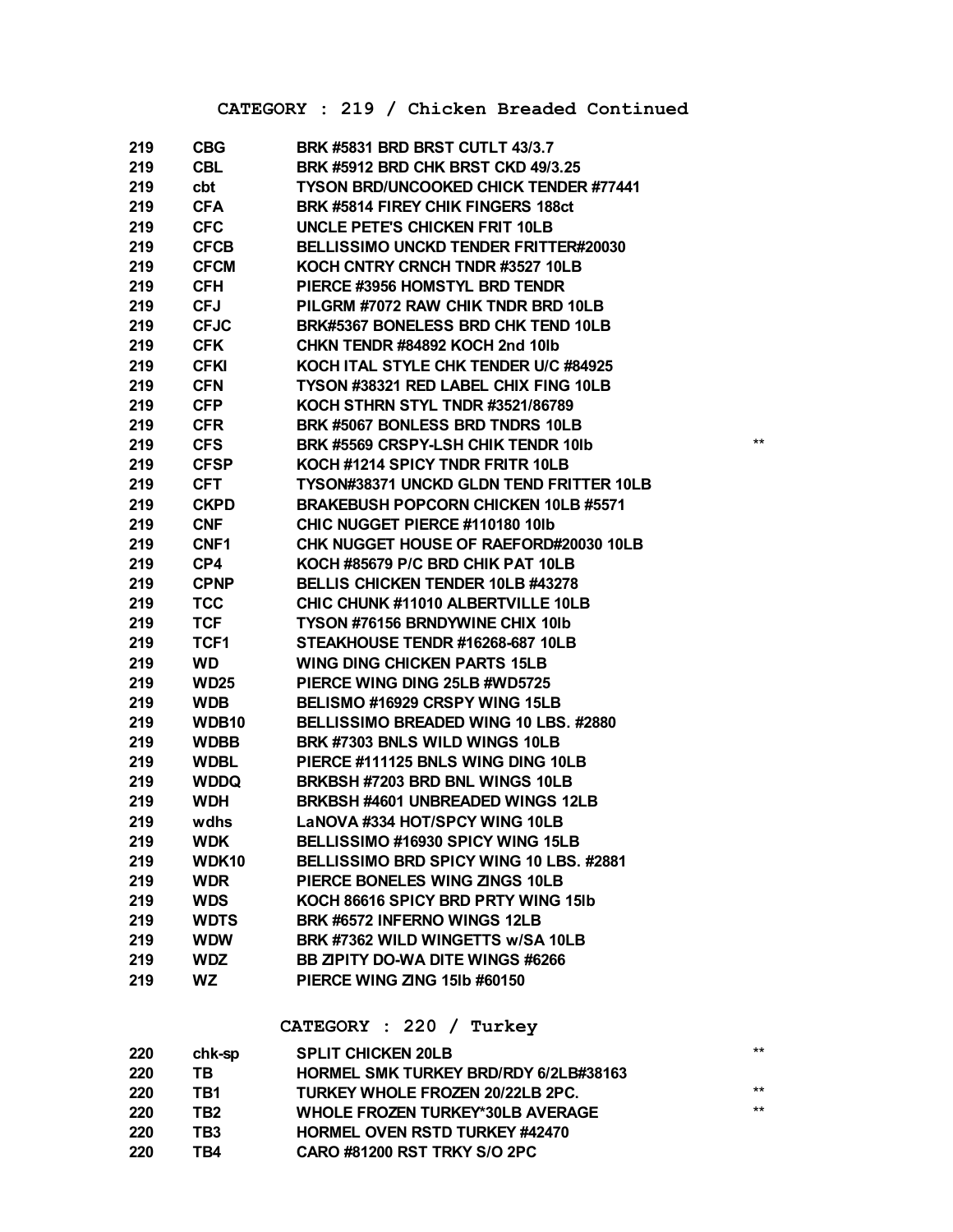#### **CATEGORY : 220 / Turkey Continued**

| 220        | TB4S                         | BUTBAL #81109 SMK PRM TRKY SL 2PC                                       |              |
|------------|------------------------------|-------------------------------------------------------------------------|--------------|
| 220        | <b>TB4S-1</b>                | BUTBALL#81109 SMK/TKY(FROZEN 4/9/15)                                    |              |
| 220        | TB <sub>8</sub>              | CAROL #81314 DLX-SBD-SL TKY 2PC                                         |              |
| 220        | <b>TBJO</b>                  | <b>BUTRBALL RTC FOIL TRKY BRST SO 2/9</b>                               |              |
| 220        | <b>TBS</b>                   | HRMEL RSTD TRKY BRD/RDY #45346 6/2LB                                    |              |
| 220        | <b>TURKT</b>                 | <b>TURKEY TENDERLOIN 40LB</b>                                           | $**$         |
| 220        | TW <sub>3</sub>              | <b>HORMEL #26262 SMKD TRKY BRST 2PC</b>                                 |              |
| 220        | TW3S                         | CAROL #81309/#81416 SMK TKY 2PC                                         |              |
| 220        | <b>TW3S-F</b>                | CAROL#81416 SMK TKY 2PC*FROZEN*                                         |              |
| 220        | TWF <sub>1</sub>             | <b>TURKEY NECKS 30LBS</b>                                               | $\star\star$ |
| 220        | TWF <sub>2</sub>             | <b>WHOLE FRESH TURKEY 14-24LBS</b>                                      | $**$         |
| 220        | <b>TWF3</b>                  | <b>WHOLE FRESH TURKEY 24-32LBS</b>                                      | $***$        |
| 220        | <b>TWOB</b>                  | CAROLINA OIL BROWN TURKEY#81205 2/9LB                                   |              |
| 220        | <b>TWOB4</b>                 | <b>CAROL #81025 OB/SL TRKY 2/6LB</b>                                    |              |
| 220        | TWOB4-1                      | CAROL#81025 OB/TURK(FROZEN)                                             |              |
| 220        | <b>TWOB5</b>                 | <b>LEGACY OIL BRAISED TURK BREAST#47872</b>                             |              |
|            |                              |                                                                         |              |
|            |                              | CATEGORY : 221 / Anchovies                                              |              |
|            |                              |                                                                         |              |
| 221        | ANC <sub>13</sub>            | <b>ANCHOVIES 130Z FLATS IN OIL</b>                                      | $**$         |
| 221        | ANC <sub>28</sub>            | <b>ANCHOVIES 28oz BELLISSIMO 24/cs</b>                                  |              |
| 221        | ANC4                         | <b>ROLAND SMOKED ANCHOVIES 48/1.80Z</b>                                 |              |
| 221        | <b>ANCW</b>                  | <b>ANCHOVIES WHITE ROLAND 6/35oz</b>                                    |              |
| 221        | <b>ANP</b>                   | <b>CENTO ANCHOVY *PASTE* 12/20Z</b>                                     | $**$         |
| 221        | ANP <sub>2</sub>             | <b>ROLAND ANCHOVY PASTE 12/160Z</b>                                     |              |
|            |                              |                                                                         |              |
|            |                              |                                                                         |              |
|            |                              | CATEGORY : 222 / Tuna                                                   |              |
| 222        | <b>TLM</b>                   | <b>NORTHEAST CHK LITE TUNA 6/66.50Z</b>                                 |              |
| 222        | TLM1                         | <b>TUNA YELFIN CHNK LIGHT 6/66.5</b>                                    |              |
| 222        | TLM <sub>2</sub>             | <b>CELEBRITY TUNA CHUNK LIGHT 6/66.5</b>                                |              |
| 222        | TO                           | BELLISSIMO TONGOL TUNA 6/66.6 OZ                                        |              |
| 222        | tt                           | TUNA TONGOL CELEBRITY 6/66.5oz                                          |              |
| 222        | TT <sub>1</sub>              | TONGOL TUNA 6/66.5 OZNORTHEAST                                          |              |
| 222        | <b>TWM</b>                   | *CELEBRITY*CHUNK WHITE TUNA 6/66OZ                                      |              |
| 222        | TWM1                         | <b>TUNA 6/66oz LOLITA/PREMIUM CHK WHITE</b>                             |              |
| 222        | <b>TWS1</b>                  | SOLID WHITE 6/66.50Z NORTHEAST                                          |              |
|            |                              |                                                                         |              |
|            |                              | CATEGORY : 223 / Clams/Lobster Meat                                     |              |
|            |                              |                                                                         | $***$        |
| 223<br>223 | <b>CCK</b><br><b>CHCL</b>    | <b>HARMON'S MAINE CRABCAKES 4/12ct</b><br>SNOW CHOP'D OCN CLAMS 12/51oz |              |
| 223        |                              | <b>HARMON'S RETAIL CLAM CAKES 12-6 ct</b>                               |              |
|            | <b>CLAMCK</b><br><b>CLCK</b> | HARMON'S CLAM CAKES*BULK*72/20Z                                         |              |
| 223        |                              |                                                                         |              |

 **CLJ SNOWS OCN CLAM JUICE 12/46oz CLS C&W CLAM STRIPS PRE-FRID 24/4oz**

**CLSE SEAWATCH SEA CLAMS CHOP 12/51oz**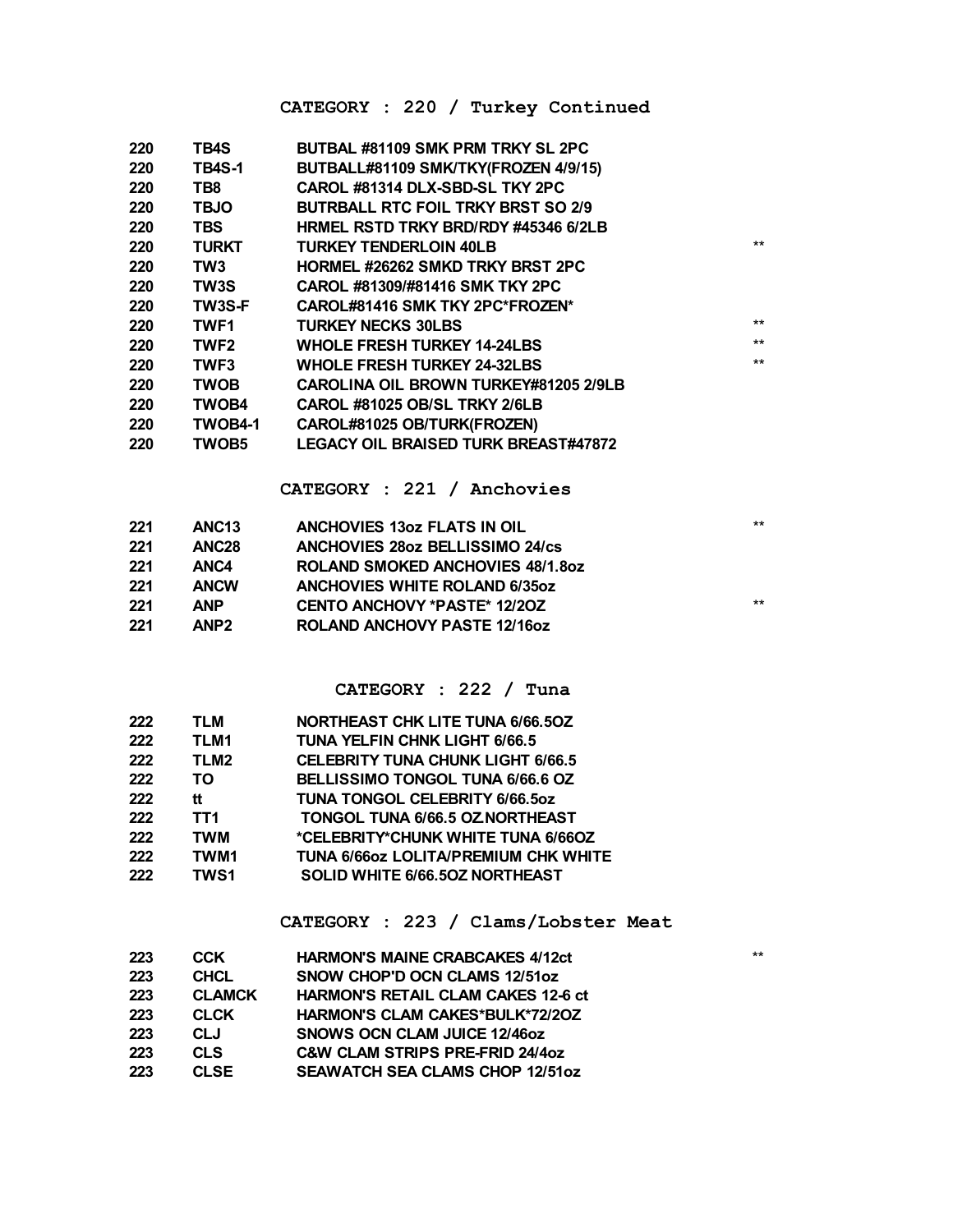#### **CATEGORY : 224 / Fish Breaded**

| 224 | <b>SBR</b>        | <b>C&amp;W MP.SHRIMP BRD 41/50 12-80Z</b>  |
|-----|-------------------|--------------------------------------------|
| 224 | SBR <sub>1</sub>  | <b>WINSOR BRD SHRIMP 4/3LB</b>             |
| 224 | VH <sub>2</sub>   | PUBHOUSE ALE BAT HADDOCK 207/10lb          |
| 224 | VH <sub>3</sub>   | YUENGLING BATTER HADDOCK 40/40Z 10LBS      |
| 224 | VH4               | PIC PUB 4oz BAT HAD SQ O/R 10LB            |
| 224 | VH <sub>4</sub> O | VIK #1934 ORNTL BRD HAD SQ 4oz 10lb        |
| 224 | <b>VH4T</b>       | WINDSOR BAY 40Z HADDOCK TAILS 10LBS        |
| 224 | VH <sub>5</sub> T | <b>HIGHLINER 50Z HADDOCK TAIL BRD 10LB</b> |
| 224 | <b>VSC</b>        | <b>CLANE SCALLOP BRD 26/30 4/3LB</b>       |
|     |                   |                                            |

**CATEGORY : 225 / Fish Unbreaded**

| 225 | HAD              | ICELD HADDOCK CELLO 10-5LB BL/SL         | $***$ |
|-----|------------------|------------------------------------------|-------|
| 225 | SBR <sub>2</sub> | <b>CANSEA SHRIMP PRECKD 16/20ct 10LB</b> |       |
| 225 | <b>SEA</b>       | <b>SEA LEGS SUPREME 5LB EACH</b>         |       |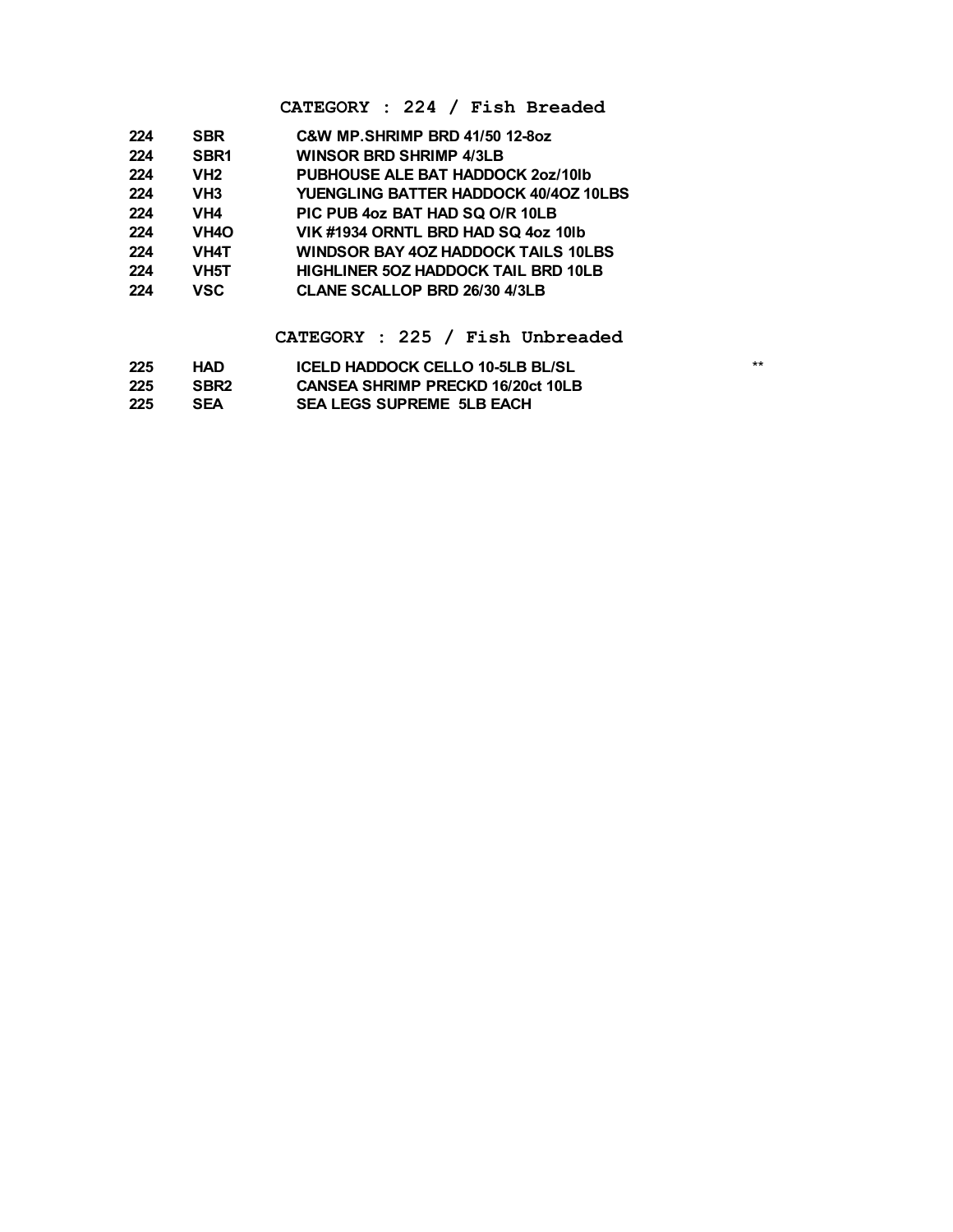### **Category 300: Sauces/Soups**

| <b>Category 301</b> | <b>Pizza Sauce</b>            |
|---------------------|-------------------------------|
| <b>Category 303</b> | Pasta/Marinara Sauce          |
| <b>Category 305</b> | <b>Barbecue Sauce</b>         |
| <b>Category 306</b> | <b>Crushed/Whole Tomatoes</b> |
| <b>Category 307</b> | <b>Imported Tomatoes</b>      |
| <b>Category 308</b> | <b>Pasta Sauce Specialty</b>  |
| <b>Category 309</b> | <b>Tomato Paste/Puree</b>     |
| <b>Category 310</b> | <b>Soups</b>                  |
| <b>Category 311</b> | <b>Soup Bases</b>             |
| <b>Category 312</b> | Gravy                         |
| <b>Category 320</b> | <b>Soup Kettle Fresh</b>      |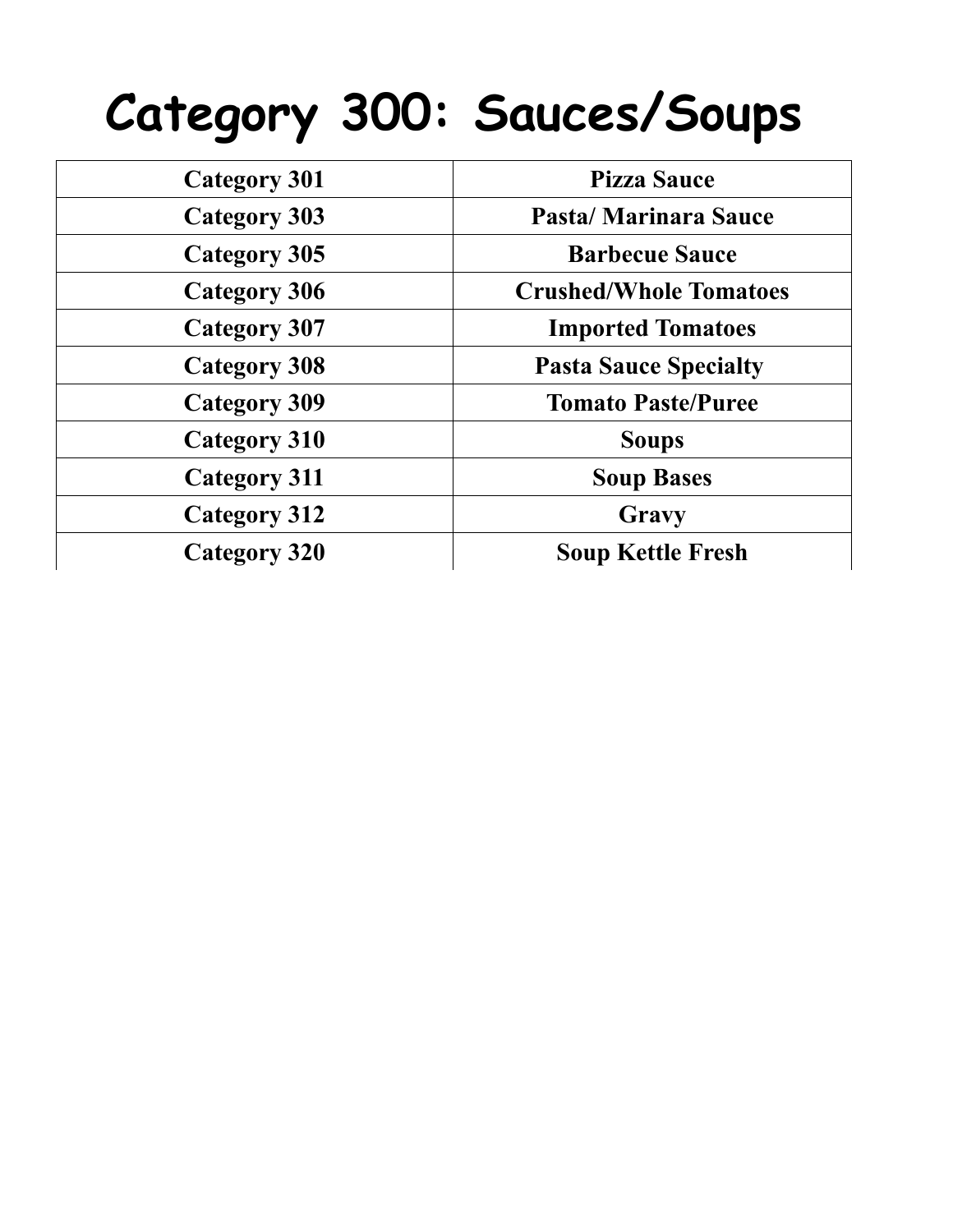| CATEGORY : 301 / Pizza Sauce |  |  |  |  |  |
|------------------------------|--|--|--|--|--|
|------------------------------|--|--|--|--|--|

| 300 | TAR         | TARAMOSALATA 12/80Z JARS                   | $***$ |
|-----|-------------|--------------------------------------------|-------|
| 300 | TGB         | <b>VANEE TURKEY GRAVY 12/50oz</b>          |       |
| 301 | <b>BPS</b>  | <b>BONTA XH PIZZA SAUCE 6/10</b>           |       |
| 301 | <b>FRP</b>  | <b>FULLRED PIZZA SAUCE W/BAS 6/10</b>      |       |
| 301 | <b>FRPP</b> | FULL RED *PREP* PIZ SAUCE 6/10             |       |
| 301 | <b>GPS</b>  | <b>GANGI X-HVY PIZZA SAUCE 6/10</b>        |       |
| 301 | <b>PPS</b>  | PIZZAIOLO PREP PIZZA SAUCE 6/10            |       |
| 301 | <b>RPP</b>  | <b>RED PACK PIZZA SAUCE 6/10</b>           |       |
| 301 | <b>SAP</b>  | SAPORITO PIZZA SAUCE 6/10                  |       |
| 301 | <b>SBPP</b> | <b>SAN BENITO "PIZZERIA" SAUCE 6/10</b>    |       |
| 301 | <b>SBPS</b> | <b>SAN BENITO XH/PEAR PIZZA SAUCE 6/10</b> |       |
| 301 | <b>SBXH</b> | <b>BELL.HEAVY PIZZA SAUCE W/BASIL 6/10</b> |       |
| 301 | TER         | TERESA PIZZA SAUCE SUPREMO 6/1             |       |
|     |             |                                            |       |

**CATEGORY : 303 / Pasta Sauce**

| 303 | <b>ADSS</b> | AL DENTE PASTA SAUCE 6-10                   |       |
|-----|-------------|---------------------------------------------|-------|
| 303 | <b>BPPS</b> | SAN BENITO *PIATA DORO* PASTA SAUCE 6/10    |       |
| 303 | <b>FRM</b>  | <b>FULL RED MARINARA SAUCE 6/10</b>         |       |
| 303 | <b>MMS</b>  | <b>MICUCCI MARINARA SAUCE 12/240Z</b>       | $***$ |
| 303 | <b>MPS</b>  | <b>MICUCCI ORIGINAL PASTA SAUCE 12/24oz</b> | $***$ |
| 303 | <b>RPSS</b> | <b>RED PACK SPAGHETTI SAUCE 6/10</b>        |       |
| 303 | sbmb        | OLD CALIF MARINERA SAUCE 6/10 BAG           | $***$ |
| 303 | SST         | <b>TRATTORIA SPAGHETTI SAUCE 6/10</b>       |       |
|     |             |                                             |       |

**CATEGORY : 304 / PESTO-ALFREDO**

| 304 | <b>ALL</b>  | <b>LOL ALFREDO SAUCE POUCH 6/64OZ</b>      |
|-----|-------------|--------------------------------------------|
| 304 | <b>CAS</b>  | <b>CASA DILISIO ALFREDO SAUCE 2/32oz</b>   |
| 304 | <b>CPB</b>  | <b>CASA DILISIO BASIL PESTO 2/32oz</b>     |
| 304 | <b>CRPS</b> | <b>CASA DIL RST RED PEP'R PESTO 2/32oz</b> |
| 304 | <b>CST</b>  | <b>CASA DILISIO SUN TOM PESTO 2/32oz</b>   |
| 304 | <b>PES</b>  | <b>PESTO MICUCCI BASIL 2/32oz</b>          |
| 304 | <b>STO</b>  | STOUFFER'S ALFREDO SAUCE 4/6LB             |
|     |             |                                            |

**CATEGORY : 305 / Barbecue Sauce**

| Δ1           | A-1 STEAK SAUCE 24/5oz                      |
|--------------|---------------------------------------------|
| <b>BBK</b>   | <b>KRAFT BULLSEYE BBQ *PC CUPS*1</b>        |
| BBQ1         | <b>BULL'S EYE BBQ SAUCE KRAFT 4/1</b>       |
| <b>BBQJR</b> | <b>BBQ SAUCE JAMES RIVER 4/1</b>            |
| BBQK1        | <b>KENS CANNONBALL BBQ SAUCE 4/1 784</b>    |
| <b>BBQPC</b> | <b>KEN'S CANNONBALL BBQ CUPS 100/1.250Z</b> |
|              |                                             |

#### **CATEGORY : 306 / Crushed/Whole Tomatoes**

| 306 | $7-11$      | 7-11 GRND UNPLD TOM 6/10               |
|-----|-------------|----------------------------------------|
| 306 | 711         | <b>CENTO SM CHEF CUT TOMATOS 6/10</b>  |
| 306 | 7440        | FULL RED 7440 TOMATO FIL 6/10          |
| 306 | <b>APT</b>  | <b>ALTA CUCINA PLUM TOMATOES 6/10</b>  |
| 306 | <b>CCD</b>  | <b>CENTO ALL PURPOSE GRND TOM 6/1</b>  |
| 306 | <b>CIAO</b> | <b>CIAO AUTHENTICA TOMATOES 6/10</b>   |
| 306 | CP.         | <b>ANGELIA MIA CRUSH TOMATOES 6/10</b> |
|     |             |                                        |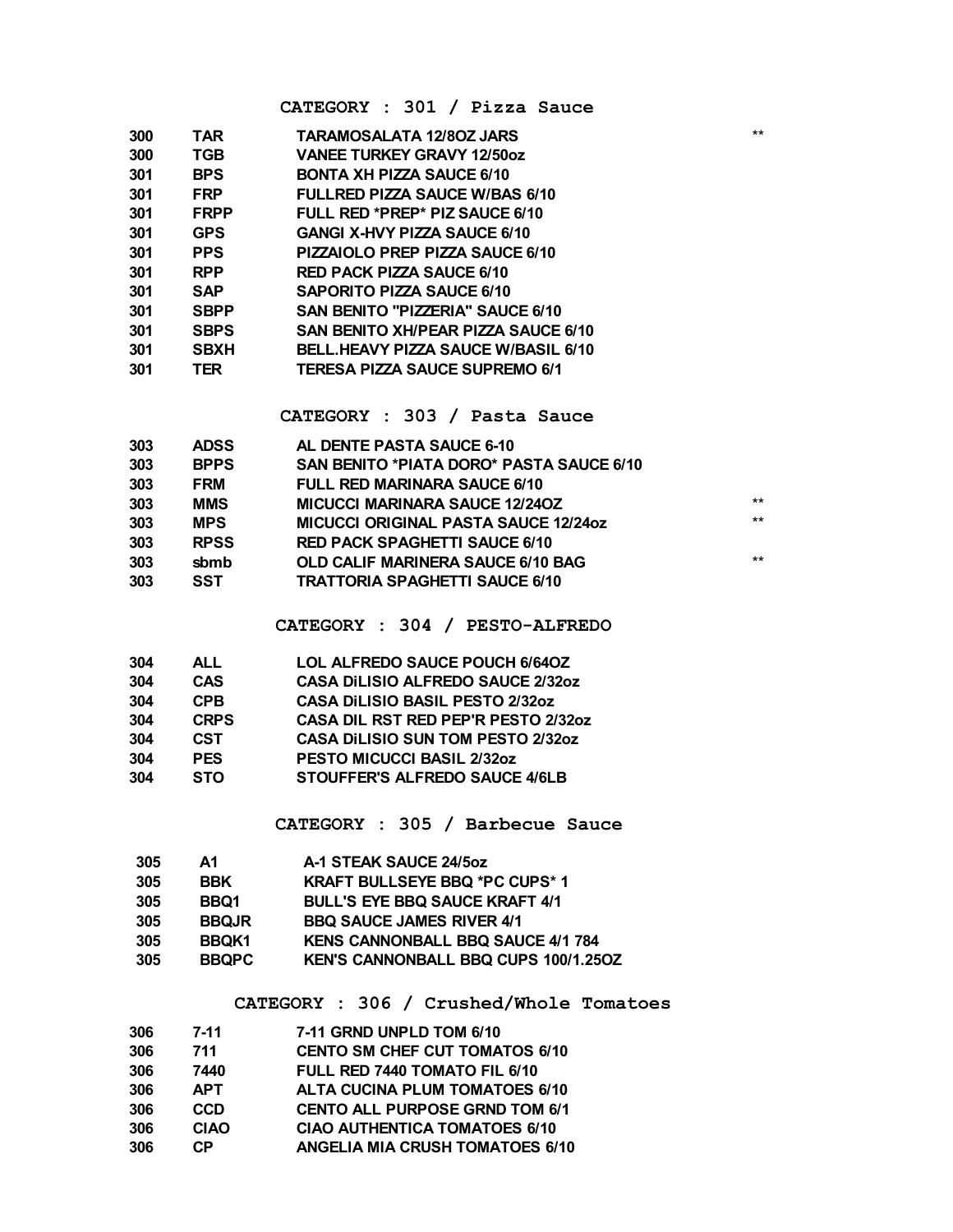|  |  | CATEGORY : 306 / Crushed/Whole Tomatoes Continued |  |
|--|--|---------------------------------------------------|--|

| 306 | <b>FCT</b>  | <b>FURMANO'S CRUSHED TOMATO 6/10</b>       |              |
|-----|-------------|--------------------------------------------|--------------|
| 306 | <b>FRC</b>  | <b>FULL RED CRUSHED TOMATOES 6/10</b>      |              |
| 306 | <b>FRTM</b> | <b>TOMATO MAGIC GROUND TOMATOES 6/10</b>   |              |
| 306 | <b>GC</b>   | BELLISSIMO X-HVY CRUSH TOM 6/10            |              |
| 306 | <b>GTS</b>  | <b>SAN BENITO TOMATO SAUCE 6/10</b>        |              |
| 306 | <b>KTP</b>  | <b>PASTENE KITCHEN READY TOM 6/10</b>      |              |
| 306 | <b>PGT</b>  | SAN BENITO PERFECTO GRD TOM 6/10           |              |
| 306 | <b>RPC</b>  | <b>RED PACK ALL PURPOSE CR TOMATO 6/10</b> |              |
| 306 | <b>RPD</b>  | <b>RED PACK DICED TOMATOES 6\10</b>        |              |
| 306 | <b>RPST</b> | <b>RED PACK STEWED TOMATO 6/10</b>         | $\star\star$ |
| 306 | <b>RPWP</b> | <b>RED PACK W/P TOMATOES 6/10</b>          |              |
| 306 | <b>SBC</b>  | SAN BENITO HVY CON/CRSH TOM 6/10           |              |
| 306 | <b>SBD</b>  | <b>SAN BEN DICED TOMATOES 6/10</b>         |              |
|     |             |                                            |              |

**CATEGORY : 307 / Imported Tomatoes**

| 307 | CIT.             | <b>CENTO SAN MARZANO TOM 12/280Z</b>   |
|-----|------------------|----------------------------------------|
| 307 | CIT <sub>1</sub> | <b>CENTO SAN MARZANO IMP TOM 6/3kg</b> |
| 307 | CIT <sub>2</sub> | <b>TOMATO ITAL CENTO WHL PLD 6/10</b>  |

**CATEGORY : 309 / Tomato Paste/ Puree**

| <b>BPST</b> | VITALE/BELLISSIMO TOMATO PASTE 6/10      |
|-------------|------------------------------------------|
| <b>FRTP</b> | <b>FULL RED TOMATO PUREE 1.06 6/1</b>    |
| <b>GPST</b> | <b>SAN BENITO TOMATO PASTE 6/10</b>      |
| <b>PST</b>  | <b>REDPACK TOMATO PASTE 6/10 26%</b>     |
| <b>RPTP</b> | <b>RED PACK PUREE FANCY 1.06 6/10</b>    |
| <b>SBTP</b> | <b>SAN BENITO TOMATO PUREE 1.06 6/10</b> |
| <b>TPFR</b> | <b>FULL RED TOMATO PASTE 6/10</b>        |
|             |                                          |

**CATEGORY : 310 / Soups**

| 310 | S-7B         | SOUP 7 BEAN W/HAM HOMESTYLE 4/8          | $***$ |
|-----|--------------|------------------------------------------|-------|
|     |              |                                          |       |
| 310 | <b>S-BCC</b> | NE CLAM CHOWDER 4/520Z SUPREME           | $***$ |
| 310 | S-CB         | SOUP BEEF&VEGETABLE 4/60OZ SUPREME       | $***$ |
| 310 | <b>S-CCP</b> | SOUP PLIGM CORN CHOWDR 4/4LB CF          | $***$ |
| 310 | <b>S-CG</b>  | SOUP CHICK GUMBO 4/4 CHEF FRAN           | $***$ |
| 310 | <b>S-CM</b>  | SOUP CLAM CHOWDER SUPREME 4/520Z         | $***$ |
| 310 | <b>S-CN</b>  | SOUP CHIC NODL 4/420Z SUPREME            | $***$ |
| 310 | <b>S-CWR</b> | SOUP CHIK w/WILD RICE 4/4 CHEF FR        | $***$ |
| 310 | <b>S-IW</b>  | <b>SOUP BROCCOLI &amp; CREAM</b>         | $***$ |
| 310 | S-M          | SOUP MINESTRONE 4/520Z SUPREME           | $***$ |
| 310 | S-ON         | SOUP FRENCH ONION 4/4LB CHEF FRAN        | $***$ |
| 310 | S-PF         | SOUP PASTA FAGIOLI 4/4 CHEF FRAN         | $***$ |
| 310 | S-TB         | <b>TOMATO BISQUE SOUP 4/4 LIGHTHOUSE</b> | $***$ |
| 310 | S-TF         | SOUP TOM FLORTINE 4/4LB CHEF FRAN        | $***$ |
| 310 | <b>S-VB</b>  | <b>SOUP LMBRJAK VEGTABLE 4/4LB CHEF</b>  | $***$ |
| 310 | S-ZC         | <b>SOUP KNORR CRAB/ZESTI TOM 4/8LB</b>   | $***$ |
| 310 | VMBS         | <b>VENICE MAID BEEF STEW 6/10</b>        | $***$ |
|     |              |                                          |       |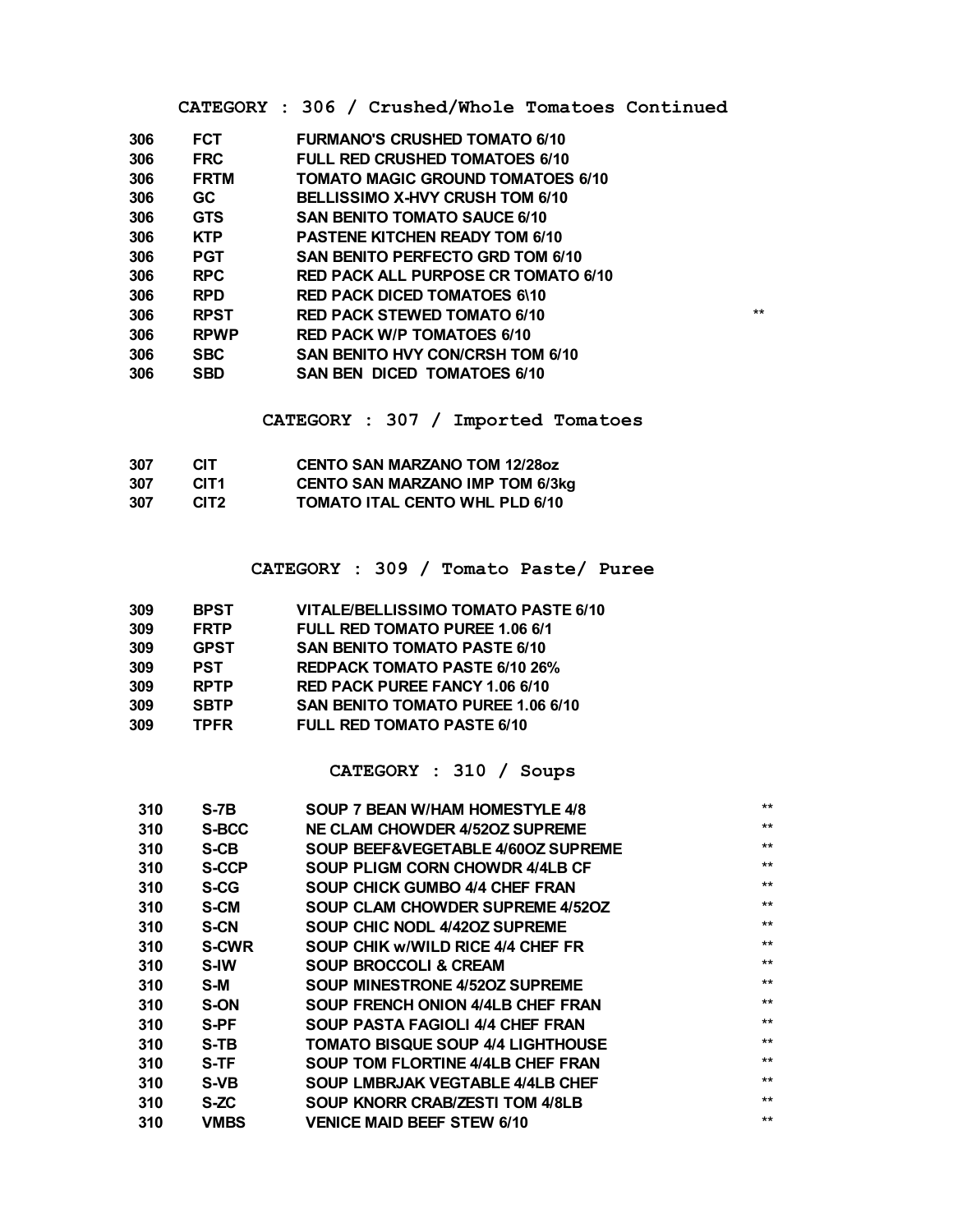#### **CATEGORY : 311 / Soup Bases**

| 311 | <b>BFBR</b> | <b>BEEF BROTH HANOVER 12/48oz</b>      |       |
|-----|-------------|----------------------------------------|-------|
| 311 | BFM         | <b>BEEF BASE 12/1 BELLISSIMO</b>       |       |
| 311 | <b>CBM</b>  | <b>CHIK BASE 12/1 BELISMO SELECT</b>   |       |
| 311 | <b>CHB</b>  | <b>CHICKEN BASE 6/1LB NO MSG MAJOR</b> |       |
| 311 | <b>CHBR</b> | <b>CHICKEN BROTH HANOVER 12/480Z</b>   |       |
| 311 | <b>CLMB</b> | <b>EATEM CLAM BASE 12/1LB</b>          | $***$ |
| 311 | LOB         | <b>LOBSTER BASE 6/1LB MINOR BRAND</b>  | $**$  |
|     |             |                                        |       |

**CATEGORY : 312 / Gravy**

| 312 | <b>BGM</b> | RST BROWN GRAVY/CAMPBELLS 12/50oz      |
|-----|------------|----------------------------------------|
| 312 | <b>CGM</b> | <b>CHICKEN GRAVY 12/#5 CAMPBELLS</b>   |
| 312 | <b>CMG</b> | <b>CHEFMATE CNTRY STYLE GRAVY 6/10</b> |
| 312 | DC.        | <b>VEAL DEMI GLACE LONDON 4/5LB</b>    |
| 312 | TGM        | <b>CAMPBELLS TURKEY GRAVY 12/50oz</b>  |

**CATEGORY : 320 / Soup Kettle Fresh**

| 320 | <b>C-CVR</b> | #700067 CHIK VEG w/RICE 2/8LB               |              |
|-----|--------------|---------------------------------------------|--------------|
| 320 | S-AC         | Lighthouse Ground Beef Chili w/BN           | $\star\star$ |
| 320 | S-BB         | #003711 L-HOUSE BEEF&BARLEY SOUP 4/4LBS     | $\star\star$ |
| 320 | S-BC         | <b>KC BUFFALO STYLE CHICKEN SOUP 2/8LB</b>  |              |
| 320 | <b>S-BNS</b> | #700056 BUTNUT SQ w/APPLE 2/8LB             | $**$         |
| 320 | S-BS         | <b>LIGHTHOUSE BEEF STEW SOUP 4/4LB</b>      | $**$         |
| 320 | $S-C$        | LIGHTHOUSE CORN CHOWDER SOUP 4/4LB          | $**$         |
| 320 | S-CA         | #003702 L-HOUSE MINESTRONE SOUP 4/4LB       | $**$         |
| 320 | S-CB1        | #003723 L-HOUSE BROCCOLI&CHEDDAR 4/4LBS     | $**$         |
| 320 | S-CC         | <b>LIGHTHOUSE BOSTON CLAM CHOWDER 4/4LB</b> | $***$        |
| 320 | S-CCC        | #700088 COCONUT CUR CHIK 2/8                | $**$         |
| 320 | S-CD         | #700048 CHICK w/DUMPLING 2/8LB              | $***$        |
| 320 | S-CHT        | #700025 CHIK TORTILINI SOUP 2/8LB           | $**$         |
| 320 | S-CN1        | <b>LIGHTHOUSE CHICKEN NOODLE SOUP 4/4LB</b> | $***$        |
| 320 | S-CP         | #700185 KC GRD BEEF CHILI 2/8LB             | $**$         |
| 320 | S-CR         | #003717 L-HOUSE CHIK VEG/RICE SOUP 4/4LB    | $**$         |
| 320 | S-CS         | #70045 CHICKEN STEW FRESH 2/8LB             | $***$        |
| 320 | <b>S-CSP</b> | #700708 CRIB JERK CHIK 2/8LB                | $**$         |
| 320 | S-CT         | Lighthouse HADDOCK CHOWDER 4/4LB            | $**$         |
| 320 | S-CTT        | #700089 CHIK TORTILLA SOUP 4/4LB            | $**$         |
| 320 | S-GC         | KC GF SEAFOOD CHOWDER 2/8 LB. #700003       | $**$         |
| 320 | S-HM         | #700017 HUNGARIAN MUSHROOM 2/8LB            | $**$         |
| 320 | S-IC         | LIGHTHOUSE ITALIAN WEDDING SOUP 4/4 LB.     | $***$        |
| 320 | S-L          | #003706 LIGHTHOUSE LOADED BKD POTATO        | $**$         |
| 320 | S-LB         | #700006 KC LOBSTER BISQUE 2/8LB             | $***$        |
| 320 | S-MCC        | #700061 KC MANHTN CLM CHOWDR 2/8            | $***$        |
| 320 | S-MVC        | #700062 MARYLAND VEG CRAB 2/8LB             | $**$         |
| 320 | $S-O$        | #700026 FRENCH ONION SOUP 2/4LB             | $**$         |
| 320 | S-RC         | #700707 RST CORN & POBLANO 2/8LB            | $**$         |
| 320 | S-SS         | #000089 KETTLE SHRIMP/SAUSAGE 2/8           |              |
| 320 | S-TBS        | #700092 TOMATO BASIL SOUP 2/8LB             | $***$        |
| 320 | S-TFT        | #700080 GREEK TOMATO FETA 2/8LB             | $**$         |
| 320 | S-TG         | #700082 TURKEY CHILI G/F 4/8LB              | $**$         |
| 320 | S-V          | #700073 VEGETARIAN VEG G/F 2/8LB            | $**$         |
| 320 | <b>S-WCC</b> | #70097 KC CHIK CHILI w/CLNTRO 2/8           | $**$         |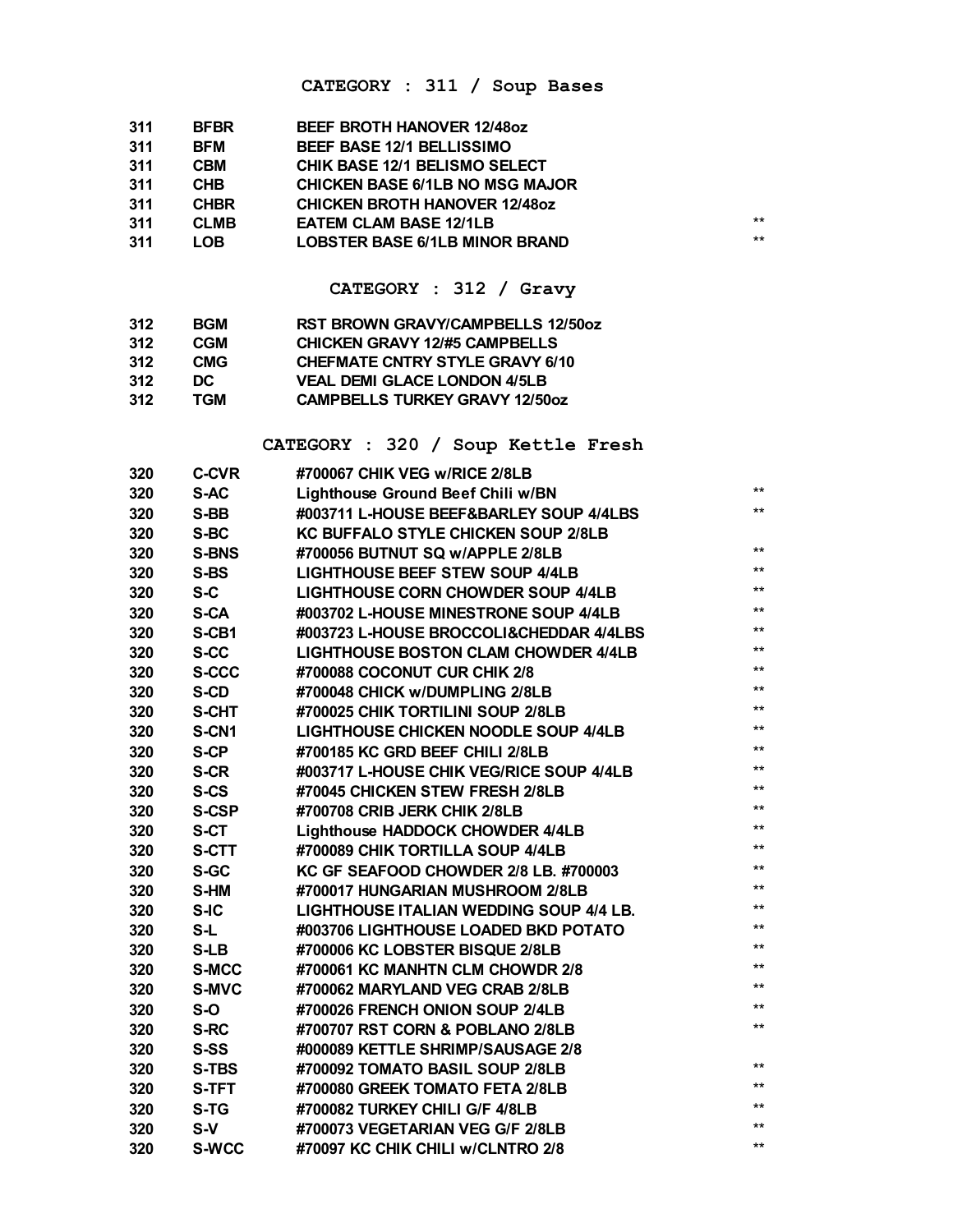### **Category 400 : Produce/ Prepared Salads**

| <b>Category 401</b> | <b>Fresh Vegetables</b>  |
|---------------------|--------------------------|
| <b>Category 402</b> | <b>Frozen Vegetables</b> |
| <b>Category 403</b> | <b>Canned Vegetables</b> |
| <b>Category 404</b> | <b>Mushrooms</b>         |
| <b>Category 405</b> | <b>Fresh Fruit</b>       |
| <b>Category 406</b> | <b>Frozen Fruit</b>      |
| <b>Category 407</b> | <b>Dried Fruit</b>       |
| Category 408/409    | <b>Specialty/Garlic</b>  |
| <b>Category 410</b> | <b>Prepared Salads</b>   |
| <b>Category 411</b> | <b>Canned Beans</b>      |
| <b>Category 412</b> | <b>Dry Beans</b>         |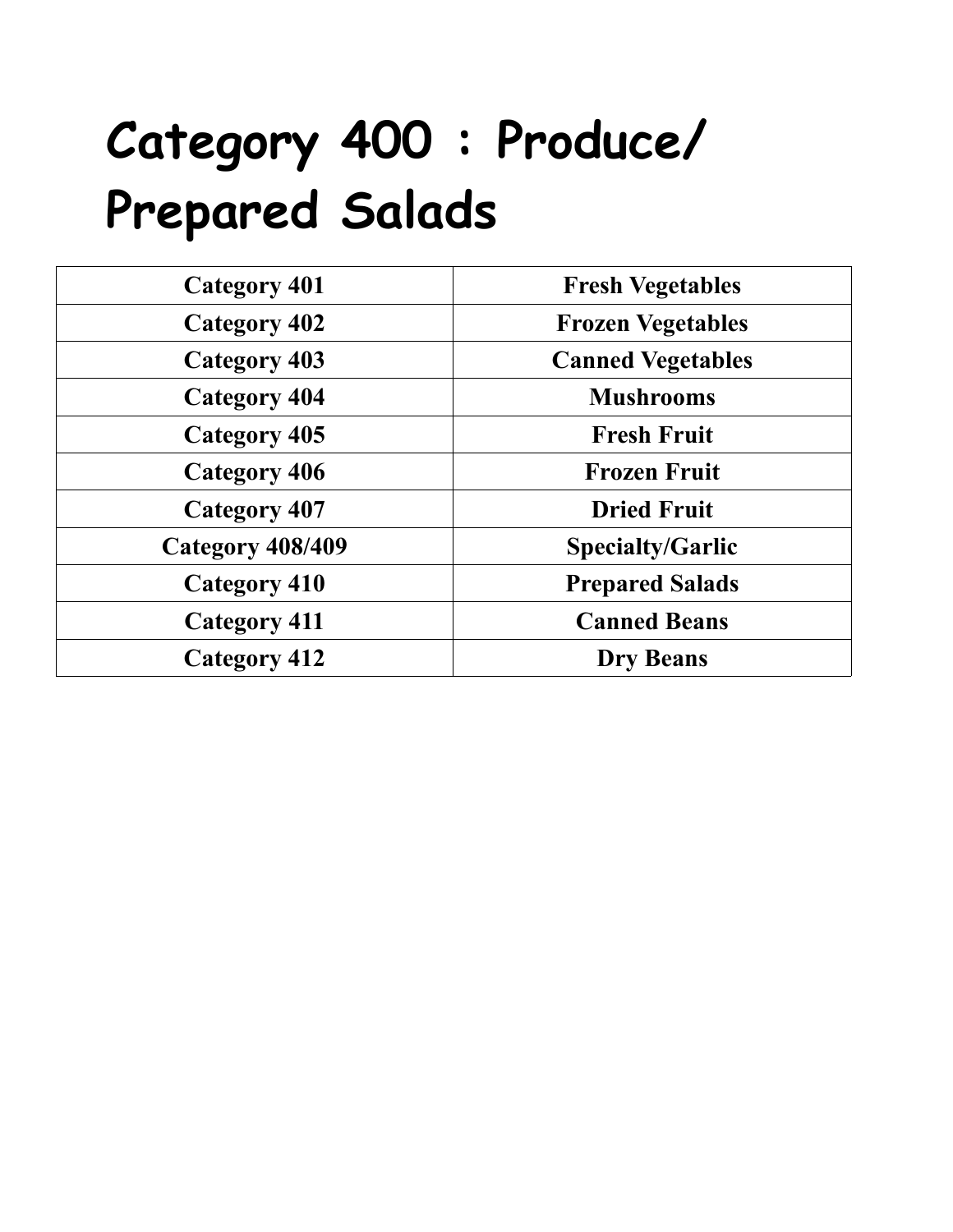#### **CATEGORY : 401 / Fresh Vegetables**

| 400 | <b>BRTS</b>      | <b>ARTICHOKE SALAD 2/5 LBS.</b>         | $***$           |
|-----|------------------|-----------------------------------------|-----------------|
| 400 | <b>LETCAN</b>    | <b>LETTUCE ICEBURG CANADIAN 24CT</b>    | $^{\star\star}$ |
| 400 | <b>POTGT</b>     | <b>GREEN THUMB POTATOES 50 LBS</b>      |                 |
| 401 | <b>AP</b>        | <b>APPLE MACINTOSH 120CT</b>            |                 |
| 401 | <b>ARPA</b>      | <b>ASPARAGUS 11LB FRE</b>               | $***$           |
| 401 | <b>CUM</b>       | <b>CUCUMBERS 6-PACK SELECT</b>          |                 |
| 401 | <b>ALF</b>       | <b>ALFALFA SPROUTS 12/4oz</b>           | $***$           |
| 401 | <b>ARTR</b>      | <b>ARTICHOKES 30ct FRESH</b>            |                 |
| 401 | <b>AVAC</b>      | <b>AVACADO FRESH 48ct</b>               | $**$            |
| 401 | <b>BAN1</b>      | <b>BANANAS *PETIET* FRESH 40LB</b>      |                 |
| 401 | <b>BROC</b>      | <b>BROCCOLI FRESH 14ct</b>              | $***$           |
| 401 | <b>BROCC</b>     | <b>BROCCOLI SHORT CROWNS FRESH 20LB</b> | $^{\star\star}$ |
| 401 | <b>BROCFR</b>    | <b>BROCCOLI RABE</b>                    | $^{\star\star}$ |
| 401 | <b>BSLF</b>      | <b>BASIL CRATE FRESH no roots</b>       | $^{\star\star}$ |
| 401 | <b>CABG</b>      | <b>CABBAGE*</b>                         | $***$           |
| 401 | <b>CAR</b>       | <b>CARROTS SHREDDED 5LB</b>             | $^{\star\star}$ |
| 401 | <b>CAR50</b>     | <b>CARROTS CHEF'S JUMBO 50LB</b>        | $***$           |
| 401 | <b>CARC</b>      | <b>CARROTS 48/1LB CELLO INDV</b>        | $***$           |
| 401 | <b>CARSTK</b>    | <b>CARROT 30LBS 1LB PACKS</b>           | $***$           |
| 401 | CEL <sub>1</sub> | <b>CELERY HEARTS 12ct WRAPPED</b>       | $***$           |
| 401 | ce <sub>l2</sub> | <b>CELERY 30ct BULK PACK</b>            | $***$           |
| 401 | <b>CELST</b>     | <b>CELERY STICKS 5LB</b>                | $***$           |
| 401 | <b>CHIVF</b>     | <b>CHIVES (FRESH) 1LB</b>               | $***$           |
| 401 | <b>CIL</b>       | CILANTRO(FRESH)60CT                     | $\star\star$    |
| 401 | <b>CLOVE5</b>    | <b>GARLIC CLOVE 5LB</b>                 |                 |
| 401 | <b>CORNF</b>     | <b>CORN SWEET 48ct CRATE FRESH</b>      | $***$           |
| 401 | <b>CUK</b>       | <b>CUCUMBERS SELECT 65ct</b>            |                 |
| 401 | CUK <sub>1</sub> | <b>EUROPEAN CUCUMBER 12CT</b>           |                 |
| 401 | <b>EPF</b>       | <b>EGGPLANT FRESH 20LB</b>              | $***$           |
| 401 | <b>ESC</b>       | <b>ESCAROLE 24ct</b>                    | $***$           |
| 401 | <b>GG55</b>      | <b>GARLIC COL 30LB FRESH</b>            | $\star\star$    |
| 401 | <b>GR</b>        | <b>MIXED GREENS 4LB</b>                 |                 |
| 401 | <b>GRP</b>       | <b>GREEN PEPPERS</b>                    |                 |
| 401 | <b>GRPD</b>      | <b>DICED FRESH GREEN PEPPERS</b>        | $***$           |
| 401 | <b>JALF</b>      | <b>JALAPINO PEPPERS 12LB FRESH</b>      | $***$           |
| 401 | <b>KALE</b>      | <b>BABY KALE 12CT</b>                   | $\star\star$    |
| 401 | <b>LEEK</b>      | LEEKS (UNWASHED) 12-15LB                | $***$           |
| 401 | LET              | <b>LETTUCE ICEBERG LINER 24CT</b>       |                 |
| 401 | <b>LETA</b>      | LETTUCE *ROMAINE* 24ct                  |                 |
| 401 | <b>LETAR</b>     | <b>ARCADIAN Salad Mix 4/3LB</b>         | $***$           |
| 401 | <b>LETC</b>      | <b>ROMAINE *CHOPPED* 6/2LB</b>          | $***$           |
| 401 | <b>LETCS</b>     | <b>COLESLAW MIX SHREDDED 4/5LB</b>      | $***$           |
| 401 | <b>LETGL</b>     | LETTUCE**GREEN LEAF**                   | $***$           |
| 401 | <b>LETM</b>      | LETTUCE *MESCLUN* SPRING MIX 3LB        | $***$           |
| 401 | <b>LETR</b>      | <b>LETTUCE SHREDDED 4/5LB</b>           | $***$           |
| 401 | <b>LETS</b>      | <b>ROMAINE *HEARTS* 12/3LB</b>          |                 |
| 401 | <b>LETW</b>      | <b>GARDEN FRESH SALAD MIX 4/5LB</b>     | $***$           |
| 401 | <b>LETX</b>      | DOLE SALAD MIX #76 4/5LB                | $***$           |
| 401 | <b>MSHI</b>      | MUSHROOMS MEDIUM DRY FRESH 10LB         |                 |
| 401 | mshs             | MUSHROOMS *SLICED* FRESH 10LB.          |                 |
| 401 | ON               | <b>ONIONS SPANISH 50 LB (JMBO)</b>      |                 |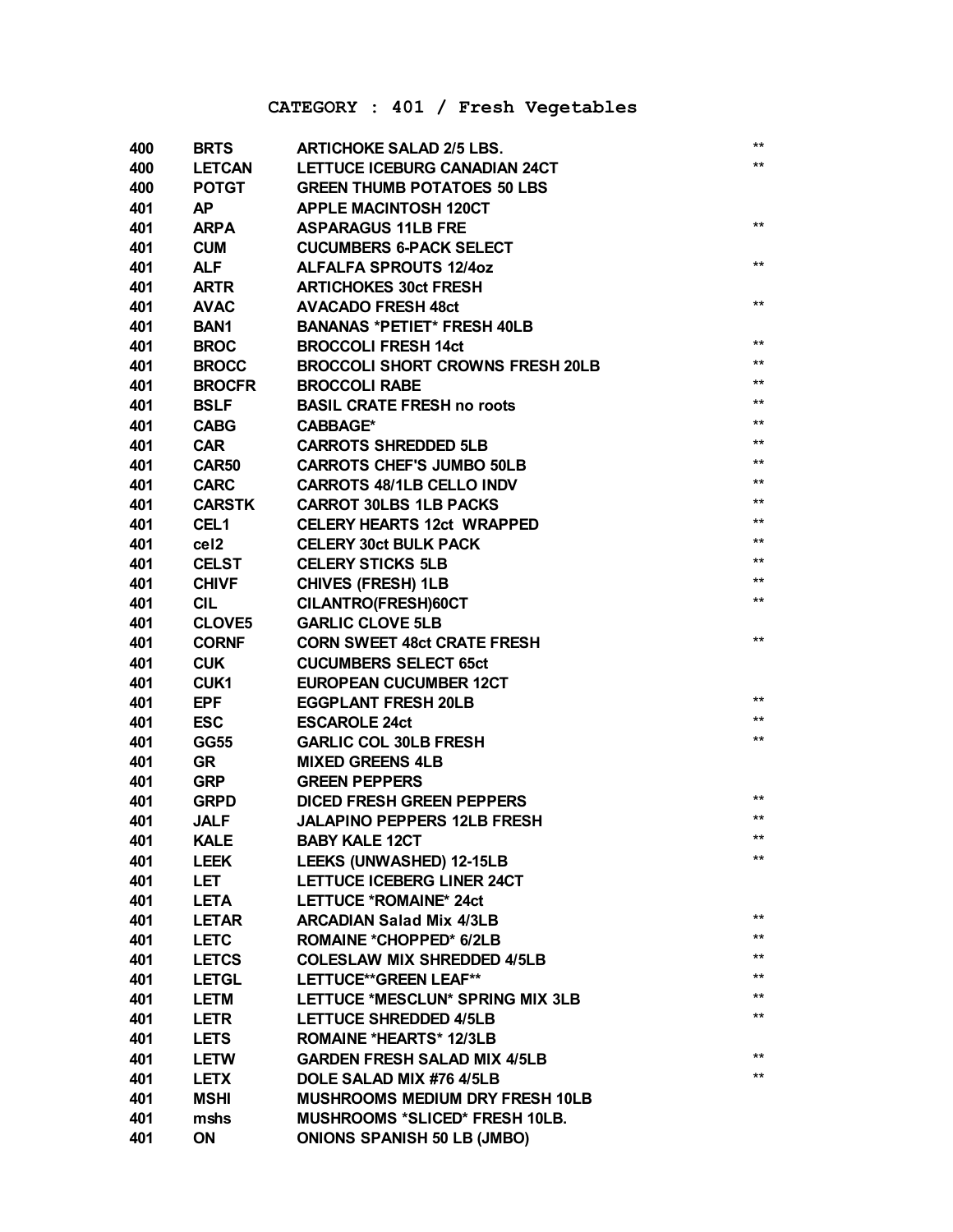|     |              | CATEGORY : 401 / Fresh Vegetables Continued |       |
|-----|--------------|---------------------------------------------|-------|
| 401 | <b>ONR</b>   | <b>ONIONS *RED* JMBO 25LB</b>               |       |
| 401 | <b>ONV</b>   | <b>ONION SWT VADALIA 40LB BOX</b>           |       |
| 401 | <b>POT</b>   | POTATO 50LB.                                |       |
| 401 | <b>POTG</b>  | <b>SWEET POTATO YAM #2 SILK 40LB</b>        |       |
| 401 | <b>POTI</b>  | POTATO IDAHO 80ct                           |       |
| 401 | <b>POTR</b>  | POTATO RED POTATOES 50LB.                   |       |
| 401 | <b>POTY</b>  | POTATOES 50LBS.RUSSET 80ct                  |       |
| 401 | <b>PSLC</b>  | PARSLEY**CURLY**30CT                        |       |
| 401 | <b>PSLF</b>  | <b>PARSLEY PLAIN FLAT ITALIAN</b>           |       |
| 401 | <b>RAD</b>   | <b>RADISH CELLO FRESH 30/60Z</b>            | $**$  |
| 401 | <b>ROSMF</b> | <b>ROSEMARY (FRESH) CLAMSHELL</b>           |       |
| 401 | <b>RPR</b>   | RED PEPPERS FRESH 25LBS (DOMESTIC)          |       |
| 401 | <b>SAGF</b>  | SAGE**FRESH**                               |       |
| 401 | <b>SCAL</b>  | <b>SCALLIONS BUNCHES 48CT</b>               |       |
| 401 | <b>SP</b>    | <b>SPINACH BABY 41b FRESH</b>               |       |
| 401 | <b>SPINF</b> | SPINACH LEAF FRZN REGAL 12/3LB              |       |
| 401 | <b>SPINP</b> | <b>POPEYE SPINACH 4x2.5lb</b>               |       |
| 401 | sprout       | <b>BEAN SPROUT</b>                          |       |
| 401 | <b>SQB</b>   | <b>BUTTERNUT SQUASH *PEELED* 10LB</b>       |       |
| 401 | SQS          | <b>SUMMER SQUASH 20LB</b>                   |       |
| 401 | <b>SQY</b>   | <b>SPAGHETTI SQUASH 40LB</b>                |       |
| 401 | <b>THYMF</b> | THYME (FRESH) CLAMSHELL                     |       |
| 401 | <b>Tofu</b>  | Tofu 6x14oz                                 | $***$ |
| 401 | TOM56        | <b>TOMATOES 5x6 RED FRESH 25LB</b>          | $**$  |
| 401 | TOM66        | <b>TOMATOES 6x6 RED FRESH 25LB</b>          |       |
| 401 | TOM67        | <b>TOMATILLO FRESH 25Ib</b>                 | $**$  |
| 401 | <b>TOMC</b>  | <b>TOMATOES CHERRY PINTS 12ct</b>           | $***$ |
| 401 | <b>TOMCL</b> | <b>TOMATOE CLUSTERS 11LB</b>                | $**$  |
| 401 | <b>TOMG</b>  | <b>TOMATOES GRAPE 12/PINT</b>               | $**$  |
| 401 | <b>TOMP</b>  | <b>TOMATO PLUM 25Ib FRESH</b>               | $**$  |
| 401 | <b>TOMV</b>  | <b>TOMATOES*VINE RIPENED*</b>               | $***$ |
| 401 | <b>WJP</b>   | <b>GREEN BEANS 20LB FRESH</b>               |       |
| 401 | <b>YPR</b>   | <b>YELLOW PEPPERS 11LB</b>                  | $***$ |
| 401 | <b>ZUC</b>   | <b>ZUCCHINI FRESH</b>                       | $**$  |

#### **CATEGORY : 402 / Frozen Vegetables**

| 402 | <b>BROCF</b> | BROCCOLI CHOPD FZN INN 12/2.5           | $***$ |
|-----|--------------|-----------------------------------------|-------|
| 402 | <b>BROF</b>  | <b>BROCCOLI FLORETS 12/2LB</b>          | $***$ |
| 402 | EP2          | <b>EGGPLANT BATTERED *NAPLES* 10LB</b>  |       |
| 402 | EPA.         | EGGPLANT BREADED BELLISSIMO #1022       |       |
| 402 | <b>EPBR</b>  | EGGPLANT*BATTERED ROUND*BELLISSIMO 10LB |       |
| 402 | <b>EPBT</b>  | EGGPLANT*BATR'D*BELLISSIMO#92300        |       |
| 402 | <b>NMV</b>   | NONPA MIXED VEGETABLES 12/2.5           | $***$ |
| 402 | PEA          | PEAS GRADE A FROZEN 12/2.5 LB           |       |
| 402 | <b>SPC</b>   | <b>SPINACH CHOPD FRZ 12/3LB</b>         |       |
| 402 | <b>SPCC</b>  | <b>BELLISSIMO CHOP'D SPINACH 12/2LB</b> |       |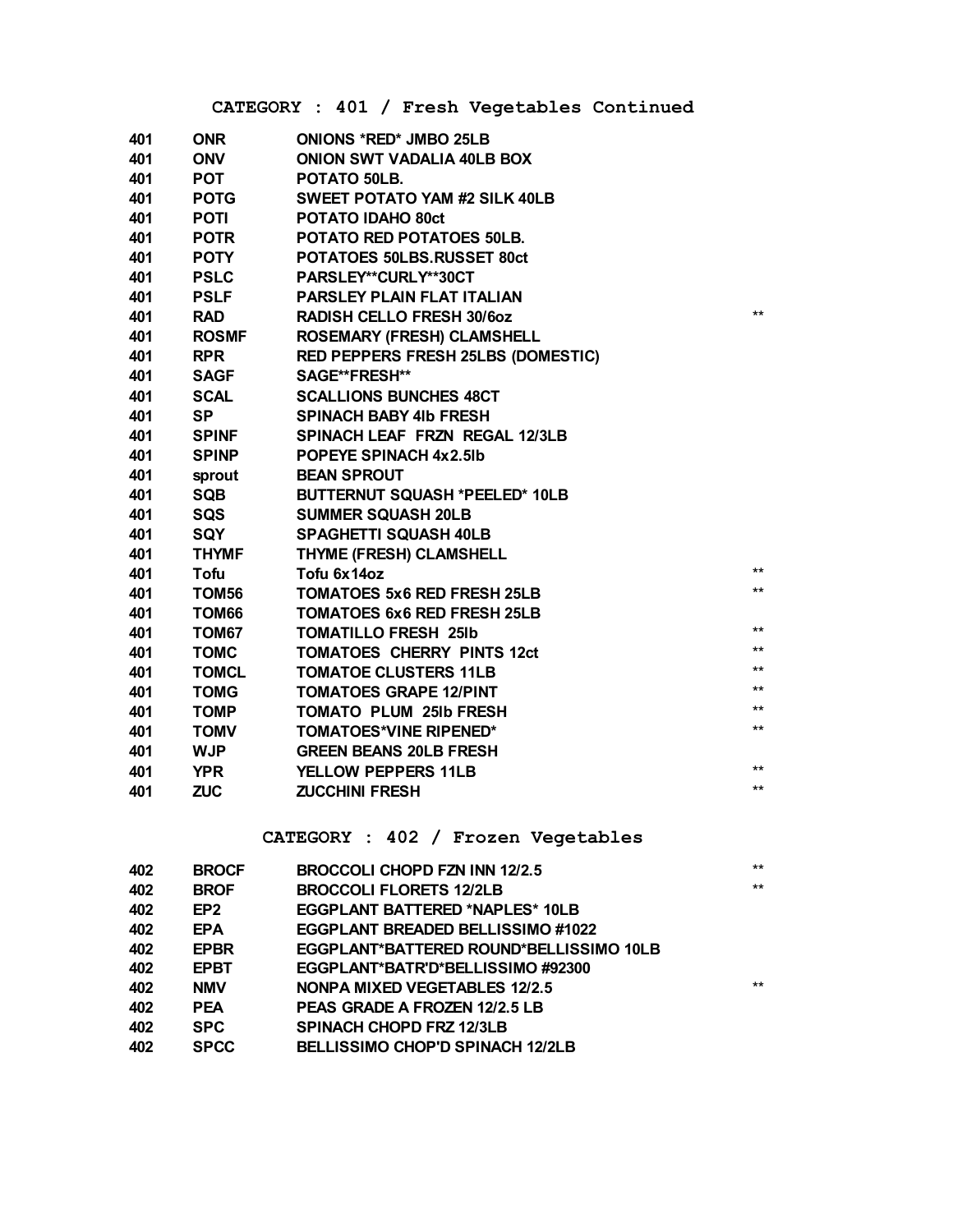|     |              | CATEGORY : 403 / Canned Vegetables             |       |
|-----|--------------|------------------------------------------------|-------|
| 403 | ART          | <b>ARTICHOKE BOTTOM 12/14oz ROLAND</b>         |       |
| 403 | <b>ARTB</b>  | <b>ARTICHOKES QUATD CONSUL 6/3KG</b>           |       |
| 403 | <b>ARTBG</b> | <b>DEL DESTINO ARTICHOKES 24/140Z</b>          |       |
| 403 | <b>ARTC</b>  | <b>VERTULLO ARTICHOKE HEARTS 5-7CT 12/140Z</b> |       |
| 403 | <b>ARTG</b>  | <b>ARTICHOKE CENTO 12/14oz /BRINE</b>          |       |
| 403 | <b>ARTM</b>  | <b>ARTICHOKES *MARINATED* CENTO 6/67 OZ.</b>   |       |
| 403 | <b>ARTMC</b> | <b>ARTICHOKE HRT WHL CENTO 6/3 40/50ct</b>     |       |
| 403 | <b>CARD</b>  | <b>CARROTS SLICED LIBBY 6/10</b>               | $**$  |
| 403 | <b>CNWK</b>  | <b>CORN WHL KERNEL LIBBYS 6/10</b>             |       |
| 403 | <b>CRCN</b>  | <b>CORN CRM STYL LIBBY'S 6/10</b>              |       |
| 403 | <b>GRB</b>   | <b>GREEN BEANS LIBB FCY CUT 6/10</b>           |       |
| 403 | <b>GRBF</b>  | SV GREEN BEANS REG CUT FROZEN 12/2LB           |       |
| 403 | <b>PD</b>    | NORPACO PEPPER DELIGHT 7.5LB                   |       |
| 403 | <b>PEAS</b>  | LIBBYS FCY 4SV SW PEAS 6/10                    |       |
| 403 | <b>PIND</b>  | <b>PINEAPPLE TIDBITS DOLE 12/29oz</b>          |       |
| 403 | <b>PINE</b>  | PINEAPPLE TIDBITS 6/10 DOLE                    |       |
| 403 | <b>PINN</b>  | PINEAPPLE TIDBITS 6/10 CELEBRITY               |       |
| 403 | <b>PINS</b>  | <b>PINAPLE TIDBIT NORTHEST 24/200Z</b>         |       |
| 403 | <b>POTD</b>  | <b>DICED POTATOES 6/10 HANOVER</b>             |       |
| 403 | SK.          | <b>SAUERKRAUT SILVER FLOSS 6/10</b>            |       |
| 403 | <b>SPIN</b>  | SPINACH FNCY LEAF 6/10 STKLY                   | $***$ |
| 403 | <b>VAMV</b>  | <b>VEG-ALL MIX VEG LARSEN 6/10</b>             |       |

**CATEGORY : 404 / Mushrooms**

| 404 | <b>MSH1</b>  | <b>ARTICHOKES MARINATED CENTO 12/120Z</b> | $***$ |
|-----|--------------|-------------------------------------------|-------|
| 404 | <b>MSH14</b> | <b>MUSHROOMS FRESH WHOLE 80Z WRAPPED</b>  | $***$ |
| 404 | <b>MSHA</b>  | <b>MUSHROOMS PORTABELLA 5LB</b>           | $***$ |
| 404 | <b>MSHB</b>  | <b>MUSHROOM BUTTON WASHED USA 10LB</b>    |       |
| 404 | <b>MSHC</b>  | <b>BELLISSIMO/VITALE MUSH P/S 6/10</b>    |       |
| 404 | <b>MSHCF</b> | <b>MUSHROOMS BELLISSIMO 20LB PAIL</b>     |       |
| 404 | <b>MSHF</b>  | <b>MUSHROOMS PORT ROYAL 6/10</b>          |       |
| 404 | <b>MSHFF</b> | <b>MUSHROOMS BLANCH BELLISSIMO 5/620Z</b> |       |
| 404 | <b>MSHM</b>  | <b>MUSHROOMS BLANCH CASALE 6/620Z</b>     |       |
| 404 | <b>MSHP</b>  | <b>MUSHROOM *PORCINI* ROLAND 1-1LB</b>    | $***$ |
|     |              |                                           |       |

**CATEGORY : 405 / Fresh Fruit**

| 405 | <b>BAN</b>       | <b>BANANAS GREEN REGULAR 40LB</b> | $***$ |
|-----|------------------|-----------------------------------|-------|
| 405 | <b>BLUE</b>      | <b>BLUEBERRIES FRESH 12 PINTS</b> | $***$ |
| 405 | <b>CANT</b>      | <b>CANTELOUPE 12CT</b>            | $***$ |
| 405 | GRP1             | <b>GRAPE RED SEEDLESS 18LB</b>    | $***$ |
| 405 | GRP <sub>2</sub> | <b>GRAPES GREEN FRESH</b>         | $***$ |
| 405 | <b>LEMB</b>      | <b>LEMONS 140ct FRESH CALIF</b>   | $***$ |
| 405 | LIM              | <b>LIMES FRESH 48ct CALIF</b>     | $***$ |
| 405 | <b>NEC</b>       | <b>NECTARINES 48CT</b>            | $***$ |
| 405 | <b>ORANG</b>     | <b>ORANGE NAVEL 88ct</b>          | $***$ |
| 405 | <b>PAF</b>       | <b>PINEAPPLE FRESH 6CT</b>        |       |
| 405 | <b>PEACH</b>     | <b>PEACHES 48CT</b>               |       |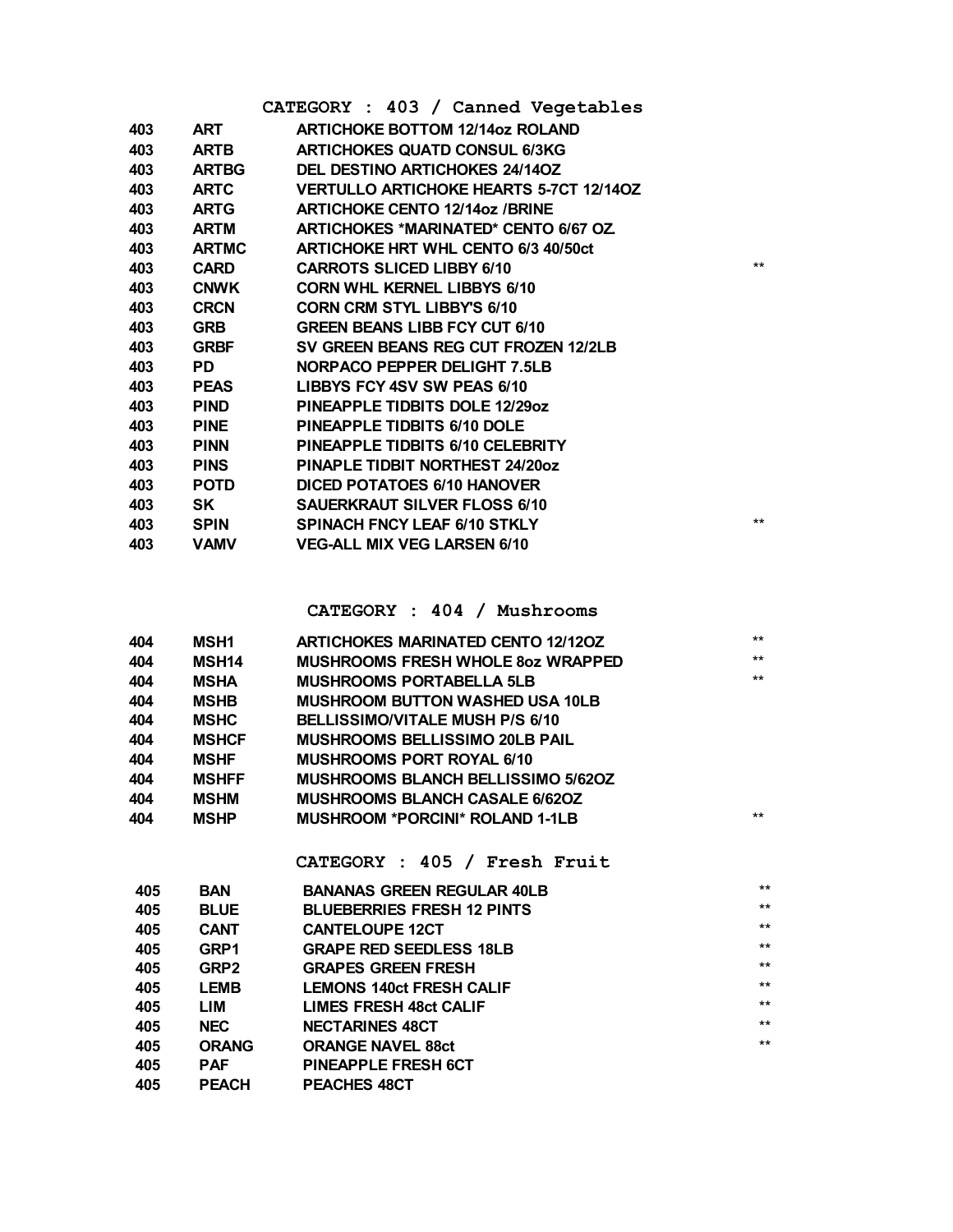#### **CATEGORY : 405 / Fresh Fruit Continuted**

| 405 | pear             | <b>BARTLETT PEARS 100ct</b>                    | $***$           |
|-----|------------------|------------------------------------------------|-----------------|
| 405 | <b>PLUM</b>      | <b>PLUM BLACK 31LB</b>                         |                 |
| 405 | rasp             | <b>RASPBERRIES FRESH</b>                       | $***$           |
| 405 | <b>STRAWB</b>    | <b>STRAWBERRIES DRISCOL 8/1LB</b>              | $***$           |
| 405 | <b>WC</b>        | <b>WATERMELON FRESH (EACH)</b>                 | $***$           |
|     |                  |                                                |                 |
|     |                  | CATEGORY : 406 / Frozen Fruit                  |                 |
|     |                  |                                                |                 |
| 406 | <b>STRAWF</b>    | STRAWBERRIES SL/CALIF. 6/6.5LB                 | $***$           |
| 406 | <b>BBFS</b>      | <b>BLUEBERRIES FRESH 12/16oz</b>               | $^{\star\star}$ |
|     |                  |                                                |                 |
|     |                  | CATEGORY : 407 / Dried Fruit                   |                 |
| 407 | <b>FIG</b>       | <b>MISSION FRESH FIGS</b>                      | $***$           |
| 407 | <b>SUN</b>       | <b>SUN DRIED TOMATOES 4/5LB</b>                | $***$           |
| 407 | SUN <sub>1</sub> | <b>ROLAND SUNDRIED TOMATOES 2/11LB</b>         |                 |
| 407 | <b>SUNJ</b>      | <b>SUNDRD TOMATO JULN STRIPS 4/5lb</b>         | $***$           |
| 407 | <b>TOMR</b>      | <b>ROLAND OVN RSTD TOMATOS 6/32oz</b>          | $***$           |
|     |                  |                                                |                 |
|     |                  | CATEGORY : 408/409 Specialty/Garlic            |                 |
| 408 | <b>C-MSH</b>     | <b>CENTO MARINATED MUSHROOMS 5LBS</b>          |                 |
| 408 | <b>CAPO</b>      | <b>ROLAND CAPONATA EGGPLANT 6/70oz</b>         |                 |
| 408 | <b>F017</b>      | <b>CENTO CAPONATA 12/14 OZ.</b>                | $***$           |
| 408 | <b>GIA</b>       | <b>GIARDINERA 4/1gal ROYAL ANN</b>             |                 |
| 408 | <b>RPS</b>       | ROLAND RED PEPPER SPREAD 12/12oz               |                 |
| 409 | <b>GO</b>        | <b>GARLIC/OIL CHOP 12/32OZ</b>                 |                 |
| 409 | GO <sub>6</sub>  | GARLIC/OIL CHOPPED**6/32OZ**                   | $***$           |
| 409 | <b>GOC</b>       | <b>BELLINO MINCED GARLIC 12/7.50Z</b>          |                 |
| 409 | <b>GPL</b>       | <b>GARLIC PEELED 4/5LB</b>                     |                 |
|     | <b>GSP</b>       | <b>BELLISSIMO GARLIC SPREAD 6/4LB</b>          |                 |
| 409 |                  | TULKOFF GARLIC SPREAD ** 2LB**                 |                 |
| 409 | GSP <sub>1</sub> |                                                |                 |
| 409 | <b>GW</b>        | <b>GARLIC CHOPPED in/WATER 12/320Z</b>         |                 |
| 409 | GW <sub>1</sub>  | <b>CHOPPED GARLIC IN WATER PLASTIC6/32OZ</b>   |                 |
| 409 | HR.              | <b>HORSERADISH WHT TKF 6/16OZ</b>              |                 |
|     |                  | CATEGORY : 410 / Prepared Salads               |                 |
| 410 | <b>3BS0</b>      | <b>HANOVER 3 BEAN SALAD 6/1</b>                | $***$           |
| 410 | <b>BCS</b>       | <b>BOSTON CHICKEN SALAD 2/5LB</b>              | $***$           |
| 410 | <b>BRAS</b>      | <b>BOSS SALAD POTATO SALAD 10 LBS.</b>         | $**$            |
| 410 | <b>BRBB</b>      | <b>BOSS SALAD COLE SLAW 30 LBS.</b>            | $***$           |
| 410 |                  | <b>BOST SALAD CRMY CHOP COLE SLAW 2/5</b>      | $***$           |
|     | <b>BRCB</b>      |                                                | $***$           |
| 410 | <b>BRCC</b>      | <b>BOST SALAD CRAN/WAL/CHIK 2/5</b>            | $***$           |
| 410 | <b>BRCHS</b>     | <b>BOS SALAD POTATO SALAD 2/5 LB.</b>          | $***$           |
| 410 | <b>BRCS</b>      | <b>BOST SALAD COLE SLAW CHOPD 2/5LB</b>        |                 |
| 410 | <b>BRGS</b>      | <b>BOST SAL GREEK PASTA #034 2/5LB</b>         | $***$           |
| 410 | <b>BRMS</b>      | <b>BOS SALAD ELBOW MAC SALAD 10 lb.</b>        | $***$           |
| 410 | <b>BROS</b>      | <b>BOST SAL ORENT NOODLE #022 2/5</b>          | $***$           |
| 410 | <b>BRPS</b>      | <b>BOST SAL POTATO SALAD 10 LBS.</b>           | $***$           |
| 410 | <b>ESS</b>       | <b>BOSTON SALAD EPICUREAN POTATO SALAD 2/5</b> | $***$           |
| 410 | <b>GTPH</b>      | BOSTON SALAD EGG SALAD 2/5 LB.*PLAIN*          | $***$           |
| 410 | <b>HSA</b>       | <b>BOS SALAD DELUX HAM SALAD 2/5LB</b>         | $***$           |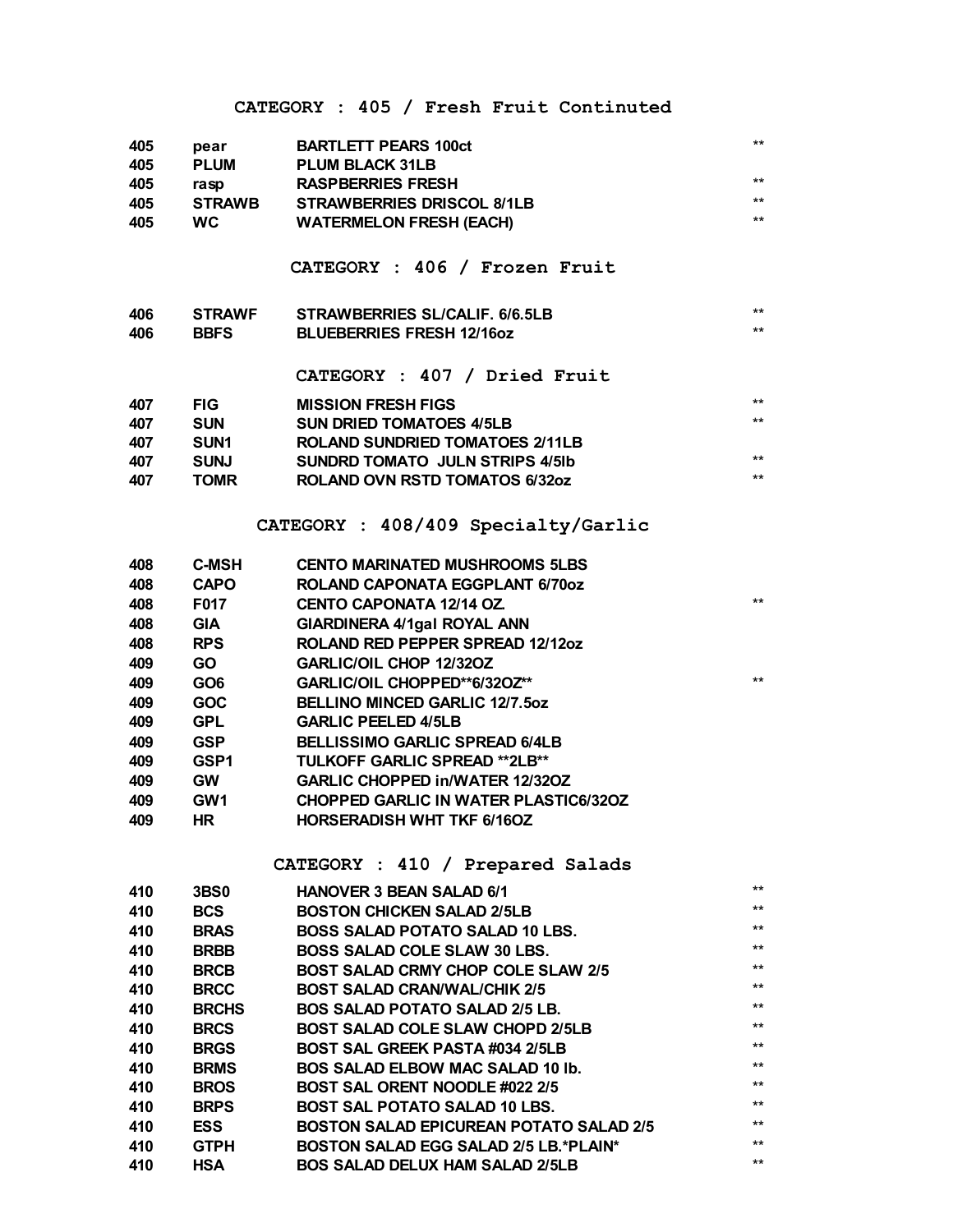#### **CATEGORY : 411 / Canned Beans**

| 411 | <b>BB</b>  | <b>BAKED PEA BEANS B&amp;M 6/10</b>       |     |
|-----|------------|-------------------------------------------|-----|
| 411 | <b>CKP</b> | <b>CHICK PEAS HANOVER 6/10</b>            |     |
| 411 | <b>FPB</b> | <b>FURMANO'S PINTO BEANS 6/10</b>         |     |
| 411 | <b>RKB</b> | <b>RED KIDNEY BEANS DARK 6/10 HANOVER</b> | $*$ |
| 411 | WKB1       | <b>CENTO WHT CANNELLINI BEANS 6/10</b>    |     |
|     |            |                                           |     |
|     |            | CATEGORY : 412 / Dry Beans                |     |

**LEN ROLAND GREEN LENTILS 12/17.6** \*\*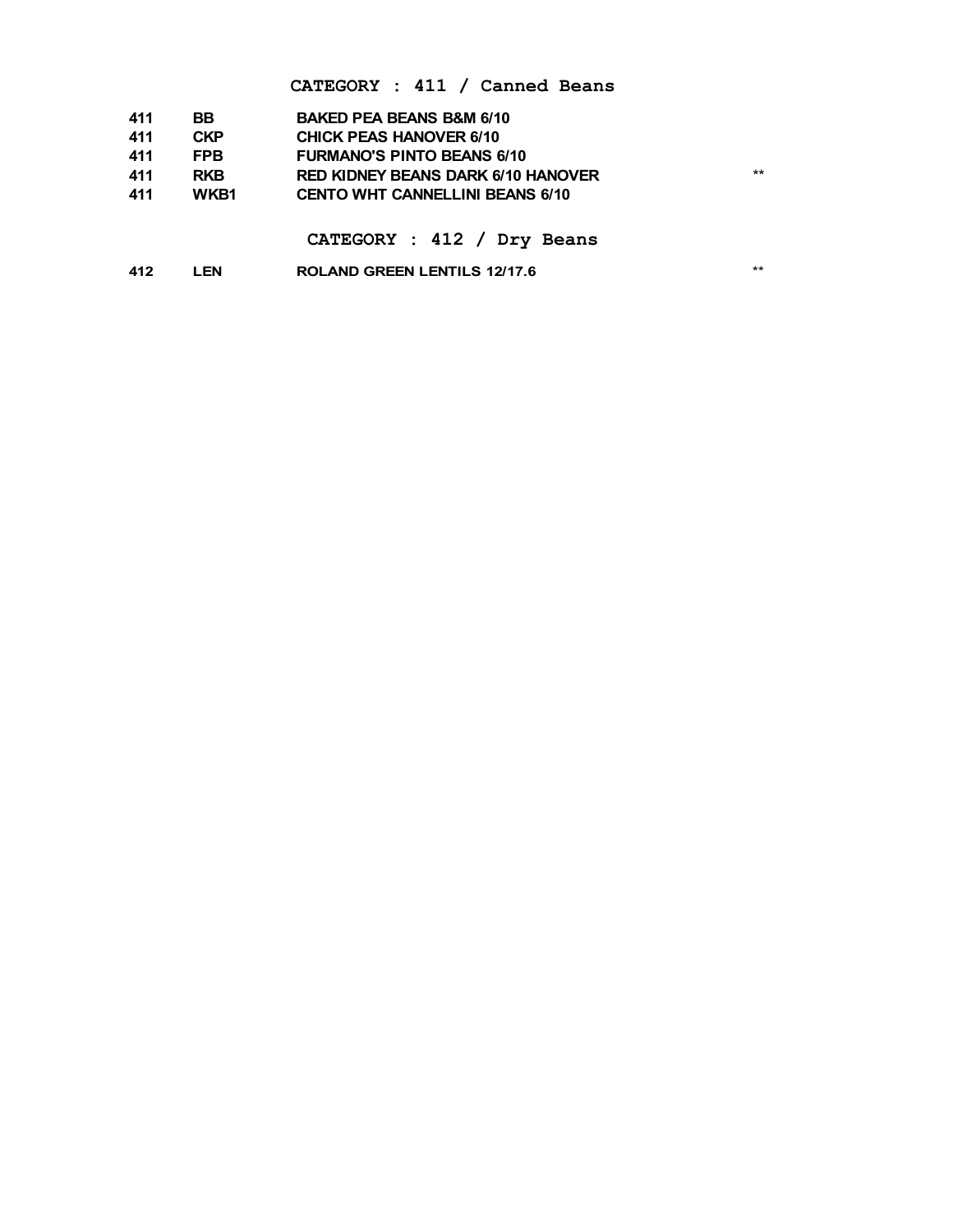### **Category 500: Pasta/Rice**

| <b>Category 501</b> | <b>Fettuccine</b>             |
|---------------------|-------------------------------|
| <b>Category 502</b> | Linguine                      |
| <b>Category 503</b> | <b>Spaghetti</b>              |
| <b>Category 504</b> | <b>Ziti/Penne</b>             |
| Category 505        | <b>Shells</b>                 |
| <b>Category 506</b> | <b>Pasta Gluten Free</b>      |
| <b>Category 507</b> | <b>Pasta Specialty Frozen</b> |
| <b>Category 508</b> | <b>Tortellini</b>             |
| <b>Category 509</b> | Lasagna                       |
| Category 510        | <b>Manicotti</b>              |
| <b>Category 511</b> | <b>Ravioli</b>                |
| <b>Category 512</b> | <b>Stuffed Shells</b>         |
| <b>Category 513</b> | <b>Other Pasta</b>            |
| <b>Category 514</b> | <b>Rice</b>                   |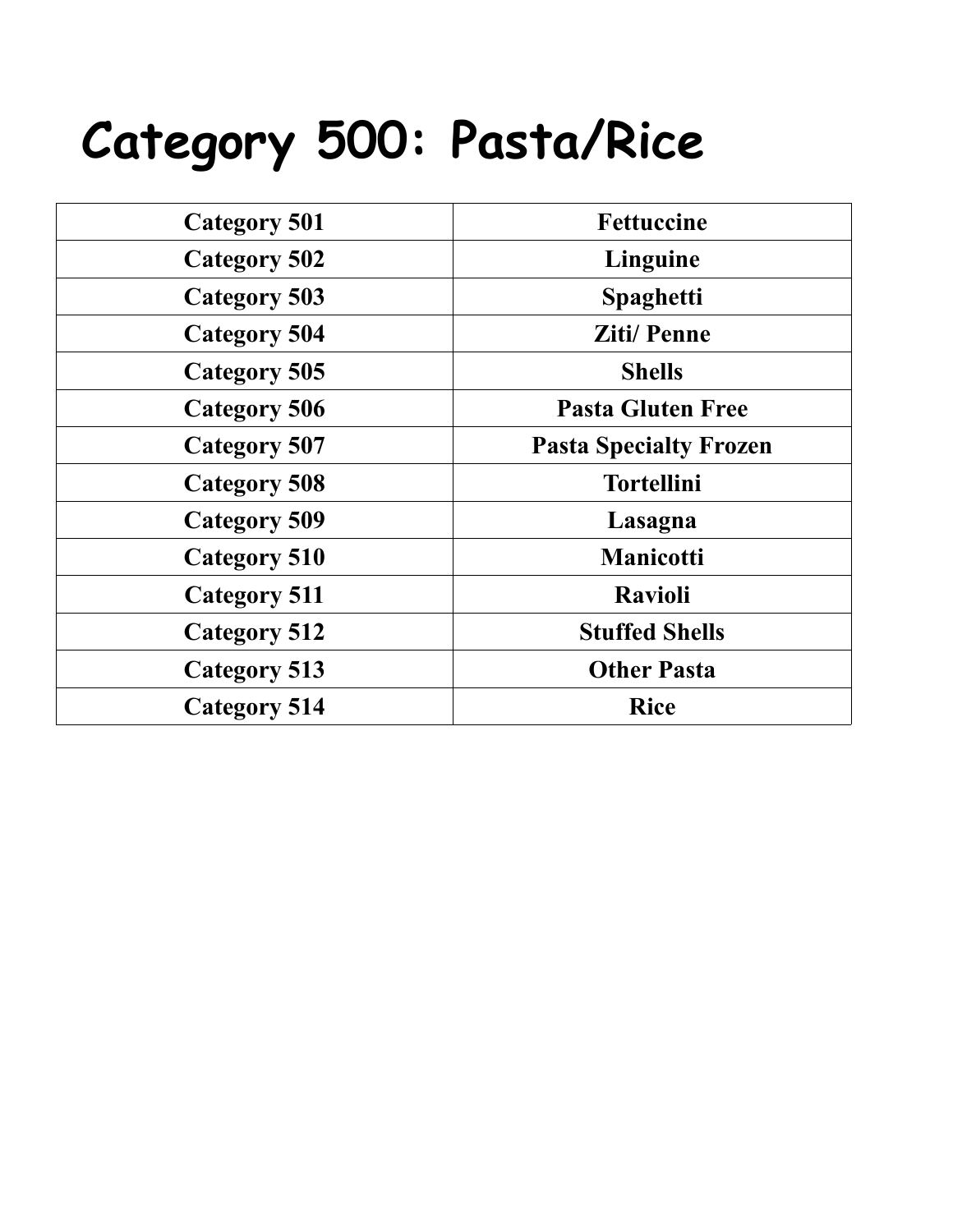|     |                   | CATEGORY : 501 / Pasta/Rice                                               |              |
|-----|-------------------|---------------------------------------------------------------------------|--------------|
| 500 | <b>DVE</b>        | <b>CORA FUSILLI 20/1LB</b>                                                | $***$        |
| 501 | AF                | <b>FETTUCCINE MARINO/ANNA 20/1LB</b>                                      |              |
| 501 | <b>DVFET</b>      | DECECCO #6 FETTUCCINE 20/1 LB.                                            | $***$        |
| 501 | <b>DVFN</b>       | <b>ANNA FETTUCINE NESTS 12/1LB</b>                                        | $***$        |
| 501 | <b>FETS</b>       | ANNA FETUCINI NEST SPINACH 12/1LB                                         | $***$        |
| 501 | <b>FWW</b>        | <b>ANNA FETUCCINE WHL WHEAT 20/1LB</b>                                    | $***$        |
|     |                   |                                                                           |              |
|     |                   | CATEGORY : 502 / Linguine                                                 |              |
| 502 | <b>DVBL</b>       | <b>DECECCO LINGUINI 4/5LB.</b>                                            |              |
| 502 | J-LL              | <b>JOSEPH LEM/BSL LINGUINI 30/6oz</b>                                     | $***$        |
| 502 | <b>LINA</b>       | LINGUINI ANNA #7 20/1LB IMP                                               |              |
| 502 | <b>LINB</b>       | <b>MARINO/BELLISSIMO LINGUINE 20/1LB</b>                                  |              |
| 502 | <b>LINF</b>       | <b>DeCECCO LINGUINI FINI #8 4/5LB</b>                                     | **           |
| 502 | <b>LING</b>       | <b>LA MOLISANA LINGUINE#6 18/1LB</b>                                      | $***$        |
|     |                   |                                                                           |              |
|     |                   | CATEGORY : 503 / Spaghetti                                                |              |
| 503 | DV <sub>5</sub> C | DECECCO#9 CAPELLINI BULK 4/5LB                                            | $***$        |
| 503 | <b>DVSPA</b>      | DECECCO #8012 SPAGHETTI 4/5LB                                             | **           |
| 503 | <b>DVST</b>       | <b>DECECCO THIN SPAGHETTI 20/1LB</b>                                      | $***$        |
| 503 | <b>SPA</b>        | ANNA SPAGHETTI #12**20/1LB**                                              |              |
| 503 | spab              | <b>MARINO SPAGHETTI #8 20/1LB</b>                                         |              |
| 503 | <b>SPT</b>        | ANNA SPAGHETTINI#11 20/1 lb.                                              |              |
| 503 | SPT <sub>1</sub>  | <b>MARINO THIN SPAG IMP #9 20/1LB</b>                                     |              |
| 503 | <b>SPTA</b>       | SPAGHETTINI(THIN) ANNA #11 20/1LB                                         |              |
|     |                   | SPAGHETTINI#17 20/1LB MARINO/BELLISSIMO                                   |              |
| 503 | sptb              | BELLISSIMO SPAGHETTINI**2/10LB**#17                                       |              |
| 503 | <b>SPTB1</b>      |                                                                           |              |
| 503 | <b>SPTF</b>       | ANNA THIN SPAGHETTI IMP 20/1 lb.                                          |              |
| 503 | <b>SPTLC</b>      | SPAG PRINCE LONG CUT 20LB THIN                                            | $***$        |
| 503 | <b>SPW</b>        | ANNA PERCIATELLI(BUCATINI)20/1#<br><b>ANNA SPAGHETTI WHL WHEAT 20/1LB</b> | **           |
| 503 | <b>SPWW</b>       |                                                                           |              |
|     |                   | CATEGORY : 504 / Ziti/Penne                                               |              |
| 504 | DV <sub>5F</sub>  | DECECCO #93 FARFALLE BULK 4/5LB                                           | $***$        |
| 504 | <b>DVFS</b>       | DeCECCO CAPELLI D ANGELO 20/8.8                                           | $\star\star$ |
| 504 | <b>DVP</b>        | DECECCO #41 PENNE RIGATE 4/5Ib                                            | $**$         |
| 504 | <b>DVPR</b>       | DECECCO PENNE RIGATI #41 20/1LB                                           | **           |
| 504 | <b>DVR</b>        | <b>DECECCO RIGATONI 12/1LB</b>                                            | $\star\star$ |
| 504 | ZΑ                | <b>ZITI ANNA #18 20/1LB IMP</b>                                           |              |
| 504 | ZR.               | <b>BELLISSIMO PENNE RIGATE 2/10Ib</b>                                     |              |
| 504 | ZRA               | PENNE RIGATE ANNA #41 20/1 lb.                                            |              |
| 504 | <b>ZRIG</b>       | <b>MARINO PENNE RIGATE 20/1LB</b>                                         |              |
| 504 | <b>ZRWW</b>       | ANNA WHL WHT PENNE RIG 12/1                                               |              |
|     |                   |                                                                           |              |
|     |                   | $CATEGORY$ : 505 / Shells                                                 |              |
| 505 | <b>AS</b>         | ANNA SHELLS #52 BABY 20\1lbs                                              | **           |
| 505 | <b>ASM</b>        | ANNA MEDIUM SHELLS/FERRARA #50 20/1LB                                     | $\star\star$ |
| 505 | <b>DVGEM</b>      | DECECCO GEMELLI #0097 *12/1LB*                                            | $\star\star$ |
| 505 | gem               | DECECCO GEMELLI #8097 4/5LB                                               | $\star\star$ |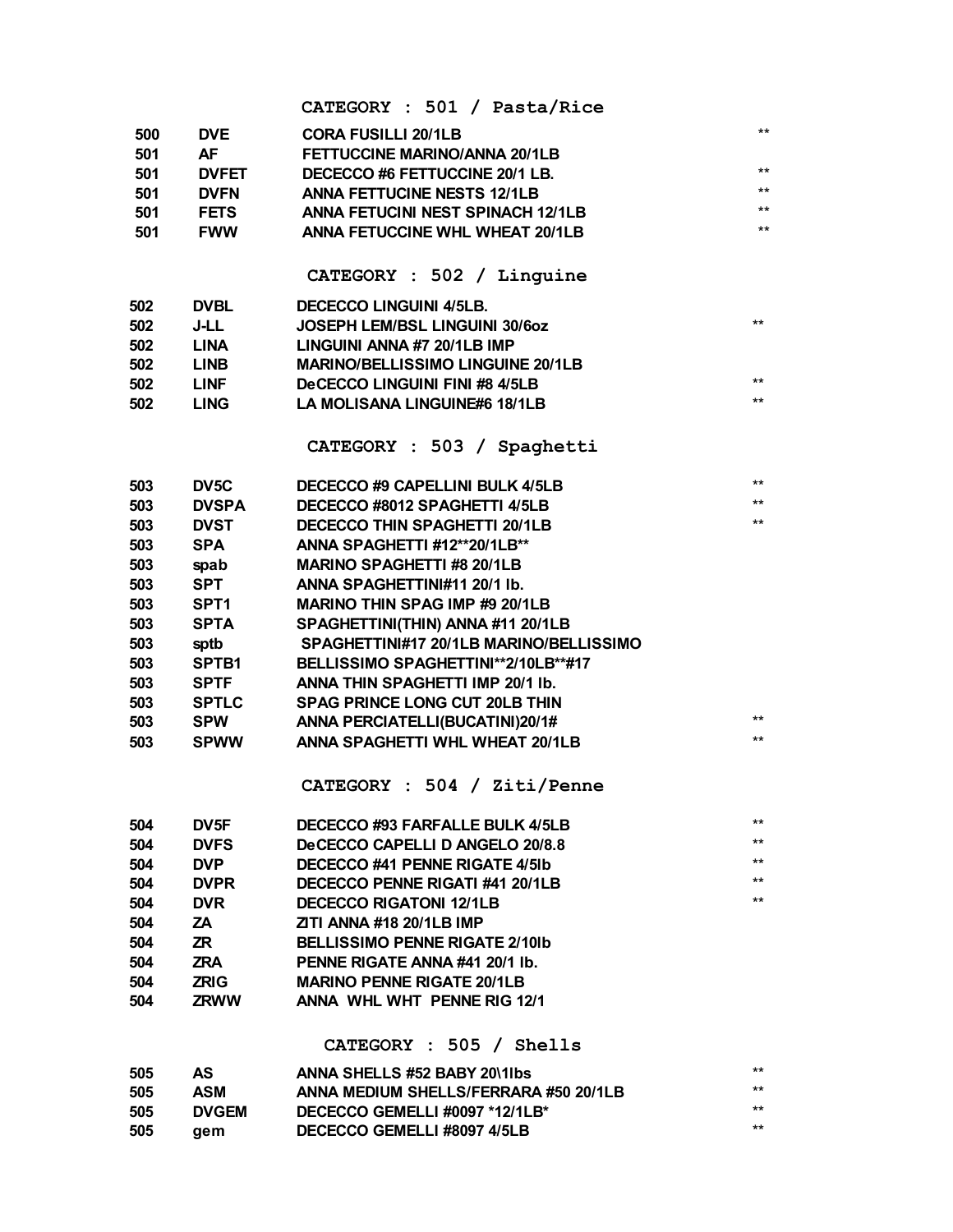|            |                                | CATEGORY : 506 / Pasta Gluten Free                                          |       |
|------------|--------------------------------|-----------------------------------------------------------------------------|-------|
| 506        | <b>RAVGF</b>                   | <b>CONTES RAVIOLI GLU-FREE 6/12oz</b>                                       |       |
| 506        | <b>SPAGF</b>                   | <b>ANNA GLUT-FREE SPAG 12/80Z</b>                                           | $***$ |
| 506        | <b>STSR</b>                    | <b>CONTES STF SHELLS GLU-FREE 6/12oz</b>                                    |       |
| 506        | <b>ZRGF</b>                    | ANNA GLUTEN FREE PENNE RIG 12/80Z                                           | $***$ |
|            |                                |                                                                             |       |
|            |                                | CATEGORY : 507 / Pasta Specialty Frozen                                     |       |
|            |                                |                                                                             | $***$ |
| 507<br>507 | <b>GNO</b><br>GNO <sub>1</sub> | POTATO GNOCCHI 12LB DEANO PRE/CKD<br>POTATO GNOCCHI #24327 12 LBS.          | $***$ |
| 507        | <b>GNOA</b>                    | ANNA GNOCCHI #46 20/1LB                                                     | $***$ |
| 507        | <b>JOSAH</b>                   | JOS # 25009 TRUFFLE & 4 CHEESE SACCHETTI                                    | $***$ |
|            |                                |                                                                             |       |
|            |                                | CATEGORY : 508 / Tortellini                                                 |       |
| 508        | TOR <sub>3</sub>               | <b>TRI-COLOR CHEESE TORTELLINI 101b</b>                                     |       |
| 508        | <b>TORCH</b>                   | JOS #22221 CHEESE TORTELLONI 6LB                                            |       |
| 508        | <b>TORM</b>                    | <b>DEANOS CHEESE TORTELLINI 10LB</b>                                        |       |
|            |                                |                                                                             |       |
|            |                                | CATEGORY : 509 / Lasagna                                                    |       |
| 509        | <b>LAS</b>                     | <b>PRINCE RIBBED LASAGNE 10LB</b>                                           |       |
| 509        | <b>LASF</b>                    | <b>PASTA SHEETS 10Ib EGG SPENDIDA</b>                                       |       |
| 509        | <b>LASOR</b>                   | ANNA LASAGNE *OVEN RDY* 12/13oz                                             | $**$  |
|            |                                |                                                                             |       |
|            |                                | CATEGORY : 510 / Manicotti                                                  |       |
|            |                                |                                                                             |       |
| 510        | <b>MANCH</b>                   | <b>MANICOTTI BELLISSIMO 2.75oz./60ct</b>                                    | $**$  |
| 510<br>510 | MANI<br>MANIC                  | <b>MANICOTTI EMPTY SHELL</b><br><b>MANICOTTI THREE CHEESE JOSEPH #12003</b> | $**$  |
|            |                                |                                                                             |       |
|            |                                | CATEGORY : 511 / Ravioli                                                    |       |
| 511        | RAV1                           | SPINACH & RICOTTA GNOCCHI #24300                                            |       |
| 511        | RAV10                          | TCP SWT POT/BUTTERNUT SQ RAV 6LB                                            |       |
| 511        | <b>RAV103</b>                  | <b>DEANO SEAFOOD CANNELLONI 60/3OZ</b>                                      |       |
| 511        | <b>RAV11</b>                   | <b>JOS #44314 CHICKEN &amp; KALE GF RAVIOLI</b>                             |       |
| 511        | RAV <sub>12</sub>              | <b>TCP ASPARAGUS &amp; MOZZARELLA 6LB</b>                                   |       |
| 511        | RAV <sub>13</sub>              | TCP MEDITERRANEAN 6LB EP/RP/GOAT                                            |       |
| 511        | RAV <sub>14</sub>              | TCP RST GARLIC/3 CHEZ 6LB RIC/ROM/MZ                                        |       |
| 511        | RAV <sub>15</sub>              | JOS PORCINI SACCHETTI 6 LBS. # 25011                                        |       |
| 511        | RAV <sub>16</sub>              | <b>TCP WILD MUSH/RST SCHLOT 6LB</b>                                         |       |
| 511        | RAV <sub>17</sub>              | RANA #1956 BRZED BEEF RAV 6LB                                               |       |
| 511        | RAV <sub>2</sub>               | JOS #12013 SEAFOOD CANELONI 40ct                                            |       |
| 511        | RAV30                          | RAVIOLI #34479 BRAISED BEEF 6 LBS. JOS                                      |       |
| 511        | RAV4                           | JOS #29243 ART/MASC AGNOLOTTI 6LB                                           |       |
| 511        | RAV <sub>5</sub>               | JOS #43321 CHEESE RAVIOLI 12LB                                              |       |
| 511        | RAV <sub>6</sub>               | <b>RAVIOLI 200ct SQ CHEESE SPENDIDA</b>                                     |       |
| 511        | RAV7                           | RAVIOLI 41336 BUTNUT SQ 6LB JOSEPH                                          |       |
| 511        | RAV <sub>8</sub>               | JOS # 12009 CHICKEN FLORENTIN CANNELLONI                                    |       |
| 511        | RAV <sub>9</sub>               | JOS #43325 SAUSAGE RAVIOLI 6LB                                              |       |
| 511        | <b>RAVB</b>                    | <b>JOS #43322 STEAK &amp; PORTABELLA RAVIOLI</b>                            |       |
| 511        | <b>RAVBJ</b>                   | RAVIOLI JMBO RND CHEZ 130ct BELISMO                                         |       |
| 511        | RAVD1                          | JOS #44230 WILD MUSHROOM RAVIOLI                                            |       |
| 511        | RAVD <sub>2</sub>              | <b>DEANO CRB/SCOLP/SHRMP RAV 72ct/6LB</b>                                   |       |
| 511        | <b>RAVD3</b>                   | JOS SAUSAGE CANNELLONI #12019                                               |       |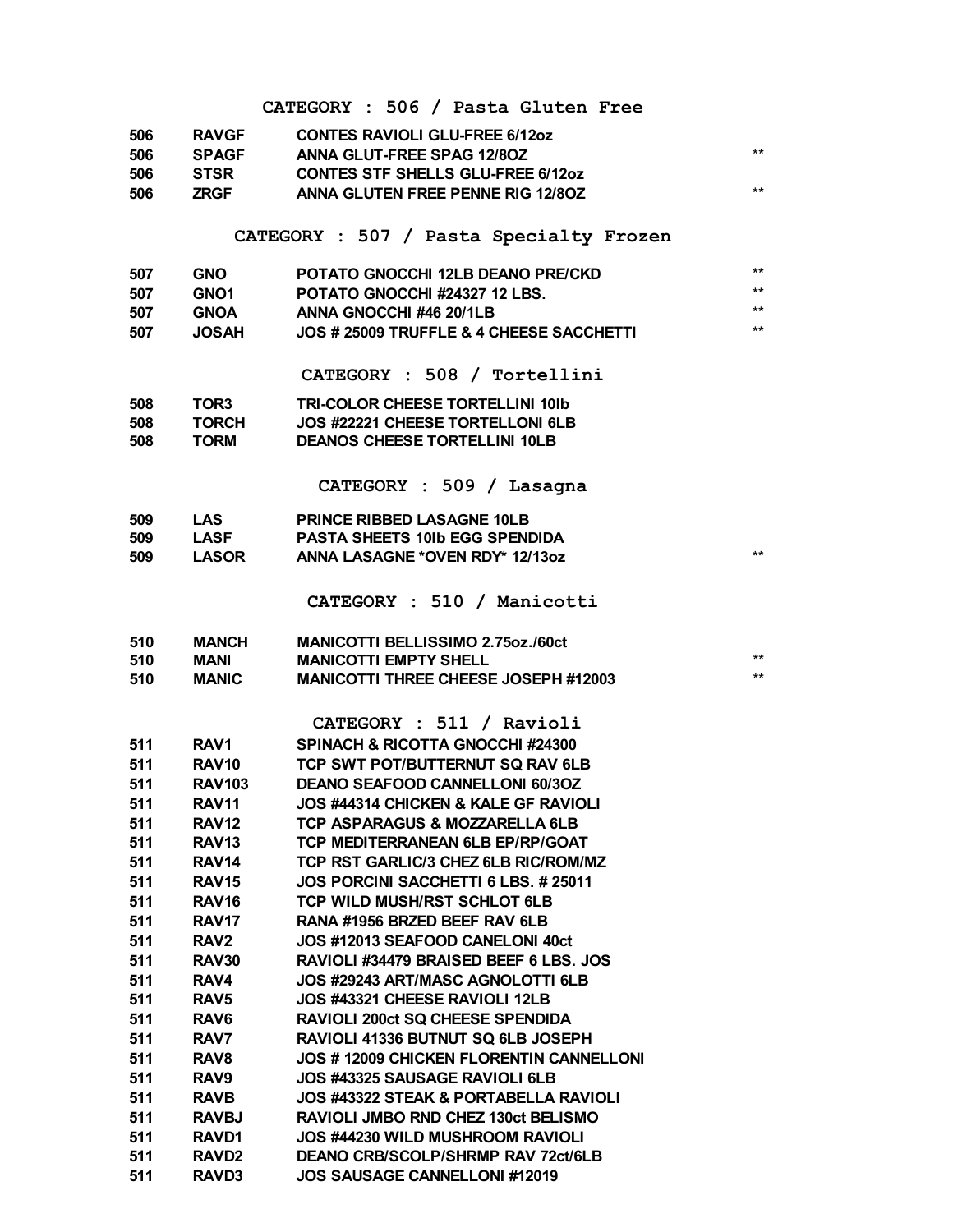#### **CATEGORY : 511 / Ravioli Continued**

| 511<br>511 | RAVD4<br><b>RAVD5</b> | <b>DEANO'S SHRIMP &amp; WILD MUSHROOM AGNOLOTTI</b><br><b>DEANO SMK MOZ w/BASIL AGNOLOTTI 6LB</b><br><b>DEANO'S STRP FLOREN (SPIN) 6LB</b> |       |
|------------|-----------------------|--------------------------------------------------------------------------------------------------------------------------------------------|-------|
| 511        | <b>RAVD6</b>          |                                                                                                                                            | $***$ |
| 511        | <b>RAVEP</b>          | RAVIOLI #44245 SP/GARLIC 6LB JOSEPH                                                                                                        |       |
| 511        | <b>RAVM</b>           | RAVIOLI #43350 CHICKEN FLORENTINE 6LB.                                                                                                     |       |
| 511        | <b>RAVMT</b>          | <b>RAVIOLI JUMBO ROUND BEEF 100CT PEDE</b><br>RAV #41387 SUN DRIED TOMATO 6LB                                                              | $***$ |
| 511<br>511 | RAVN <sub>3</sub>     | RAV #34387 SHRIMP/GARLIC 6LB                                                                                                               |       |
| 511        | RAVN4<br><b>RAVSM</b> | RAVIOLI #44240 SMK MOZ 6LB JOSEPH                                                                                                          |       |
| 511        | <b>RAVT</b>           | TOASTED BREADED ITAL CHEESE RAV 6LB#875                                                                                                    |       |
| 511        | <b>RAVT1</b>          | SEVIR#18378 TOASTED RAVIOLI 10LB                                                                                                           |       |
|            |                       |                                                                                                                                            |       |
|            |                       | CATEGORY : 512 / Stuffed Shells                                                                                                            |       |
| 512        | STF                   | <b>SHELLS JUMBO STUFFING</b>                                                                                                               |       |
| 512        | <b>STSH</b>           | VITALE STUFFED SHELL 96/2.75OZ                                                                                                             |       |
| 512        | STST103               | STF SHELLS CHEESE 72/3oz DEANO'S                                                                                                           | $***$ |
| 512        | <b>STSV</b>           | STUF SHELLS 72/2.75oz BELLISSIMO/CORA                                                                                                      |       |
|            |                       | CATEGORY : 513 / Other Pasta                                                                                                               |       |
| 513        | <b>AFF</b>            | <b>FARFALLE BOWS ANNA #93 12/1LB</b>                                                                                                       | $***$ |
| 513        | <b>BCP</b>            | <b>BARILLA CAMPENELLE PASTA 12/16 OZ</b>                                                                                                   | $***$ |
| 513        | <b>CAPA</b>           | CAPELLINI ANNA #9 20/1 lb.                                                                                                                 |       |
| 513        | <b>CAPN</b>           | ANNA CAPELLI D ANG NEST 12/1LB                                                                                                             | $***$ |
| 513        | <b>DIT</b>            | ANNA DITALI#65 20/16oz                                                                                                                     | $***$ |
| 513        | <b>DITB</b>           | <b>BARILLA DITALINI 16/16oz</b>                                                                                                            |       |
| 513        | <b>DV</b>             | ANNA CAVATAPPI #87 20/1 LB                                                                                                                 | $***$ |
| 513        | <b>DVC</b>            | DECECCO PAPPARDELLE #101 12/8.                                                                                                             | $***$ |
| 513        | <b>DVCP</b>           | <b>DECECCO CAVATAPPI 12/1LB</b>                                                                                                            | $***$ |
| 513        | <b>DVFA</b>           | DeCECCO FARFALLE 20/1lb #93                                                                                                                | $***$ |
| 513        | <b>DVFD</b>           | DeCECCO #41 W/W PENNE RIG 12/13.5                                                                                                          | $***$ |
| 513        | <b>DVL</b>            | <b>DECECCO LINGUINI 20/1LB</b>                                                                                                             | $***$ |
| 513        | <b>DVM</b>            | <b>DeCECCO MEZZI RIGATO 4/5LBS</b>                                                                                                         | $***$ |
| 513        | <b>DVO</b>            | DeCECCO ORECCHIETTE #91 20/1LB                                                                                                             | $***$ |
| 513        | <b>DVS</b>            | <b>DECECCO SPAGHETTINI 4/5LB</b>                                                                                                           | $***$ |
| 513        | <b>ELB</b>            | ELBOWS 20/1lb CORA #88                                                                                                                     |       |
| 513        | <b>FUS</b>            | ANNA FUSILLI #34 20/1LB                                                                                                                    | $***$ |
| 513        | <b>FUSL</b>           | ANNA LONG FUSILLI #108 12/1LB                                                                                                              | $***$ |
| 513        | <b>ORZO</b>           | ORZO ANNA #74 20/1LB IMP                                                                                                                   |       |
| 513        | <b>PN</b>             | <b>COLAVITA PANTACCE PASTA 20/1LB</b>                                                                                                      |       |
| 513        | R <sub>3</sub>        | <b>ANNA TRICOLOR FUSILLI 12/1LB</b>                                                                                                        |       |
| 513        | R <sub>3</sub> B      | ANNA TRI COL FARFALLE 193 12/1                                                                                                             |       |
| 513        | <b>RIG</b>            | ANNA RIGATONI #24 20/16oz                                                                                                                  | $***$ |
| 513        | <b>RIGF</b>           | STUFFED RIGATONI*BULK*10LBS.                                                                                                               |       |
| 513        | <b>RIGM</b>           | ANNA ELICOIDALI #21 20/1LB                                                                                                                 | $***$ |
| 513        | <b>RIGS</b>           | PEDE STUFFED RIGATONI 12/12oz                                                                                                              |       |
| 513        | <b>ROT</b>            | <b>VITALE ROTINI 20LB</b>                                                                                                                  |       |
| 513        | <b>ROTC</b>           | <b>FUSILLI TRI-COLOR ROTINI 1/10LB</b>                                                                                                     |       |
| 513        | <b>TUB</b>            | ANNA TUBETTI #62 20/1LB                                                                                                                    | $***$ |
| 513        | <b>ZWN</b>            | <b>ZEREGA WIDE NOODLE 10LB</b>                                                                                                             |       |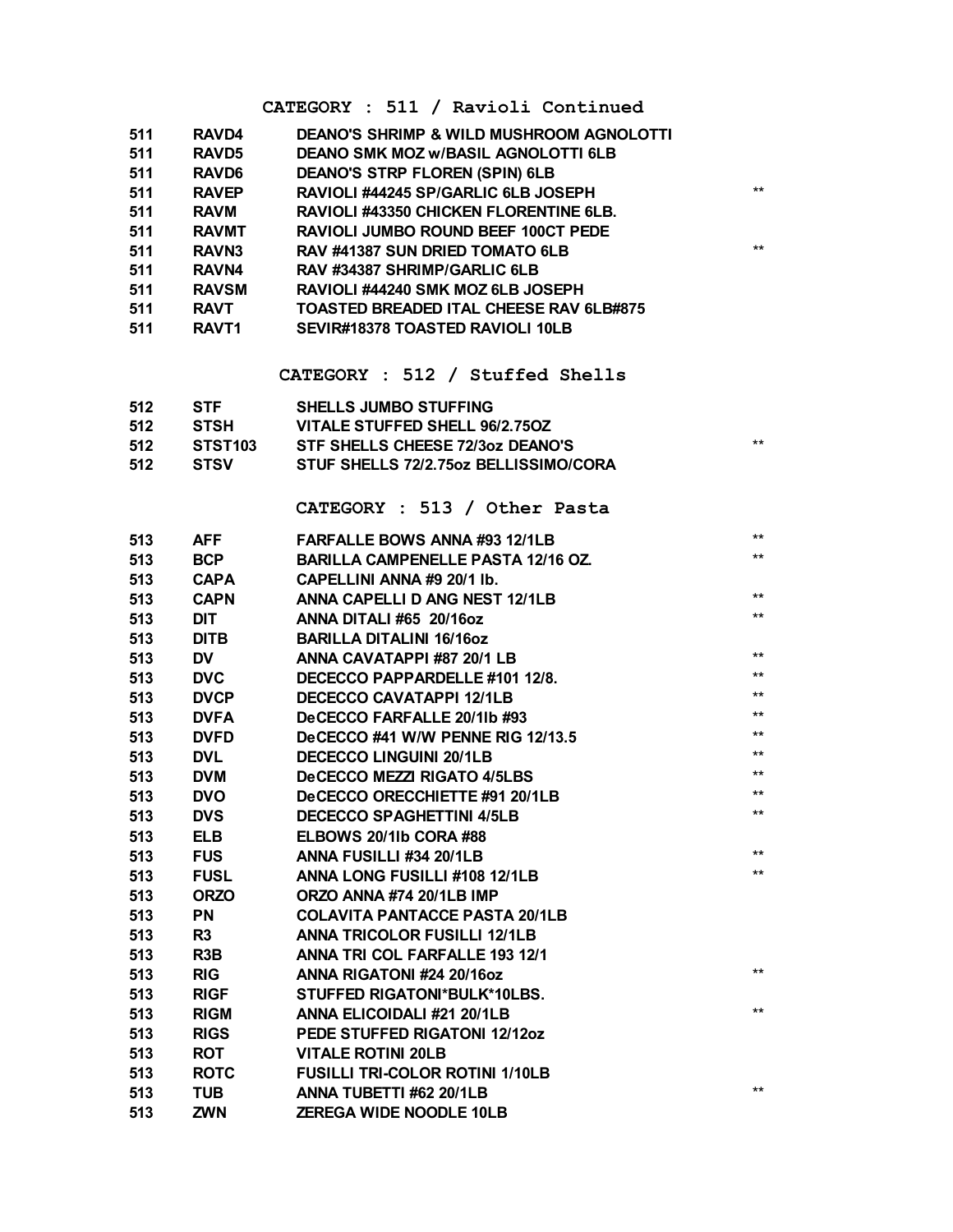#### **CATEGORY : 514 / Rice**

| 514 | RIC <sub>1</sub> | <b>RICE ARBORIO RISOTTO 10/2LB</b>      |       |
|-----|------------------|-----------------------------------------|-------|
| 514 | RIC <sub>2</sub> | <b>RICE CAMPANINI BLACK VENUS 5/1LB</b> |       |
| 514 | <b>RICB</b>      | <b>RICELAND'S BROWN RICE 25LB</b>       | $***$ |
| 514 | <b>RICBR</b>     | *UNCLE BEN'S*BROWN RICE 25LBS           |       |
| 514 | <b>RICP</b>      | <b>NEAR EAST RICE PILAF 6/320Z</b>      |       |
| 514 | <b>RICU</b>      | <b>RICELAND RICE CONVERTED 25LB</b>     |       |
| 514 | <b>RICUB</b>     | UNCLE BEN'S RICE PILAF 6/320Z           |       |
| 514 | <b>RICW</b>      | <b>WILD RICE ROLAND 5/5LB</b>           |       |
|     |                  |                                         |       |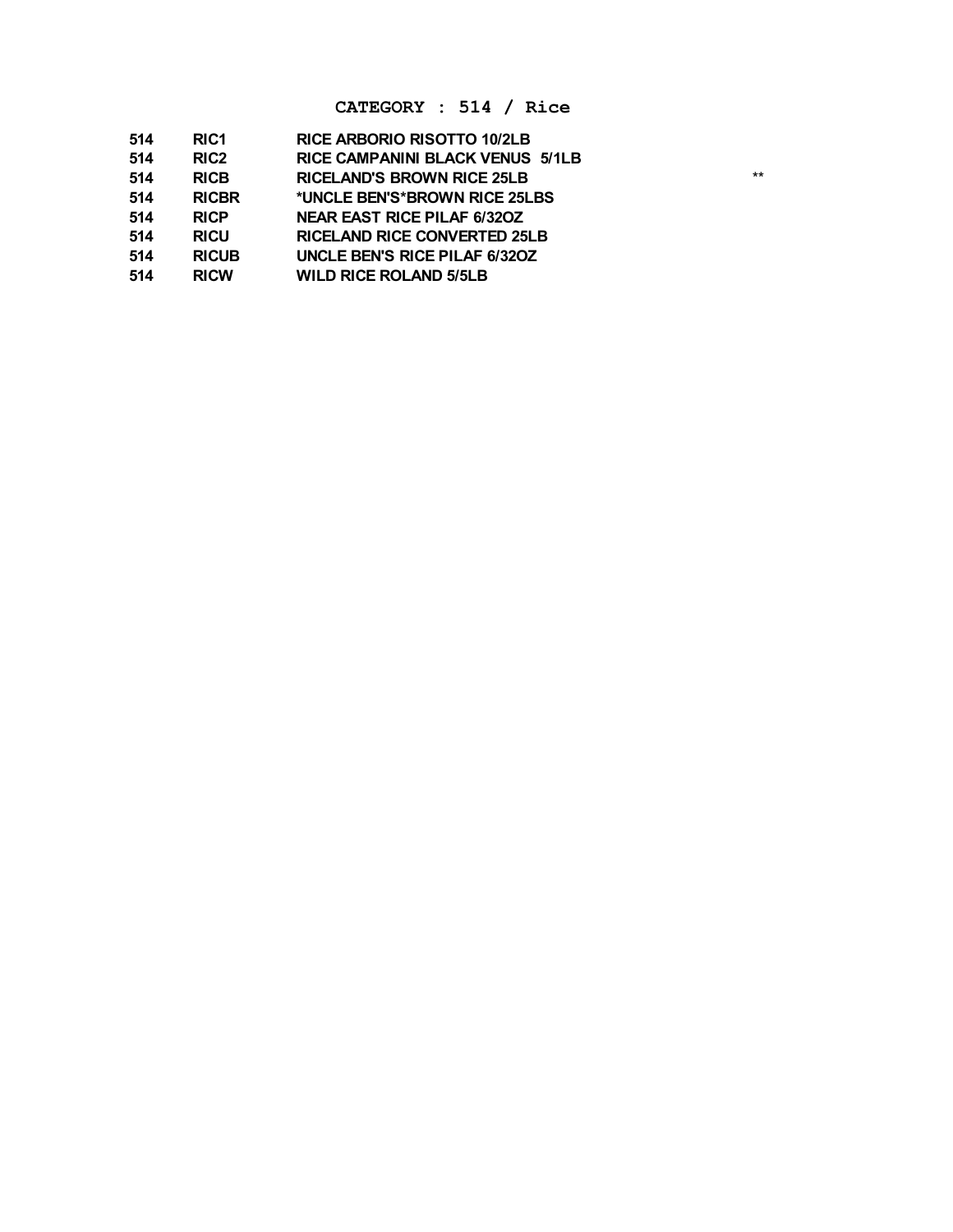### **Category 600: Beverages/Dairy/Ice Cream**

| <b>Category 601</b> | <b>Coffee &amp; Hot Chocolate</b> |
|---------------------|-----------------------------------|
| Category 602        | <b>Hot Cocoa</b>                  |
| <b>Category 612</b> | <b>Juice Fresh</b>                |
| Category 613        | <b>Milk</b>                       |
| Category 614        | <b>Yogurt / Cottage Cheese</b>    |
| Category 615        | <b>Sour Cream</b>                 |
| Category 616        | Cream/ Half & Half                |
| <b>Category 620</b> | <b>Eggs</b>                       |
| Category 621        | <b>Butter/Margarine</b>           |
| <b>Category 622</b> | <b>Liquid Butter/Margarine</b>    |
| Category 630        | <b>Ice Cream</b>                  |
| Category 631        | <b>Ice Cream Toppings</b>         |
| Category 633        | <b>Canned Juice</b>               |
| <b>Category 634</b> | Water                             |
| Category 638        | <b>Ice Cream Cone</b>             |
| <b>Category 640</b> | <b>Beverage/ Other</b>            |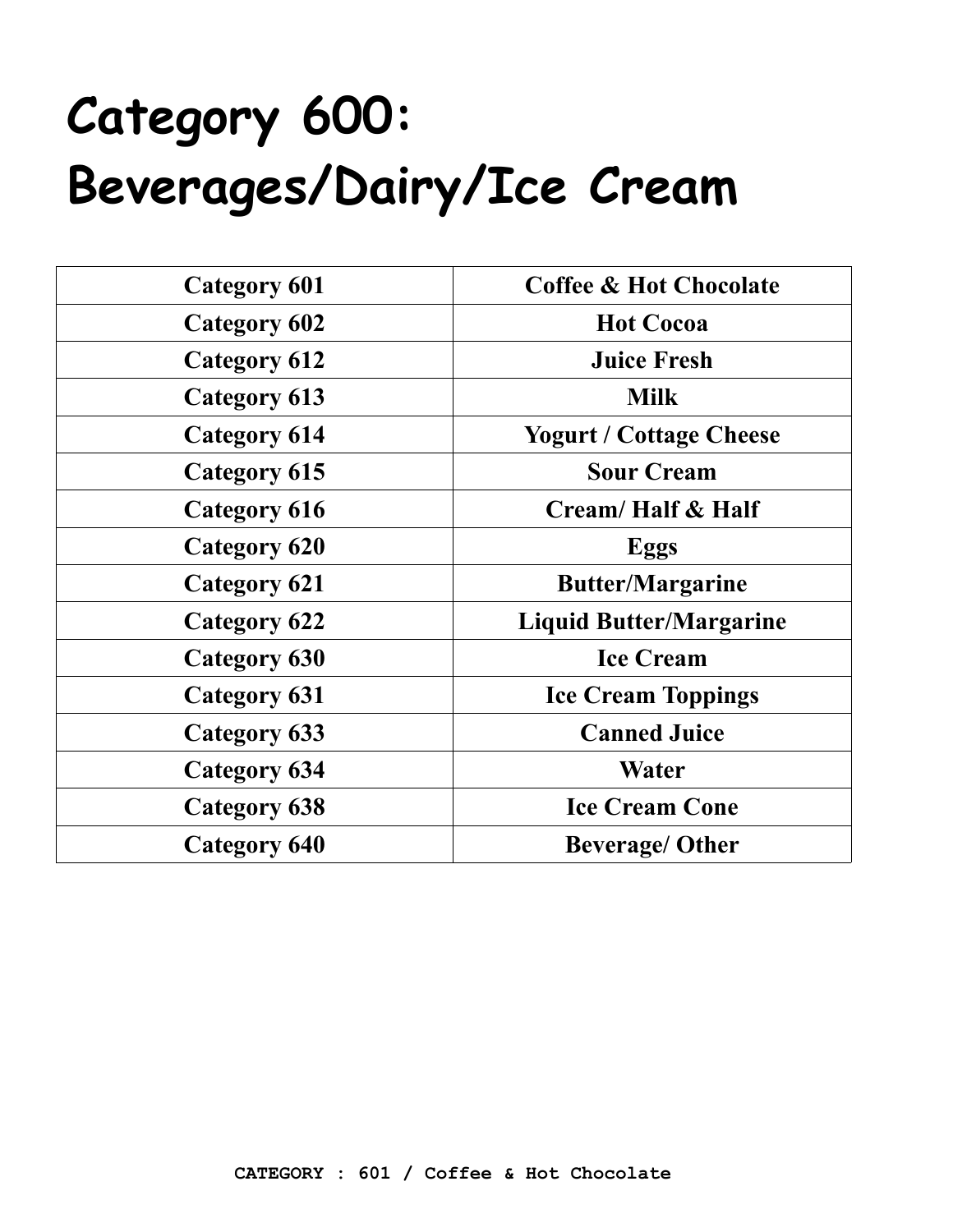| 600 | $H = SC$        | <b>CABOT SOUR CREAM 6/5LB</b>              | $***$        |
|-----|-----------------|--------------------------------------------|--------------|
| 600 | <b>H=SKM</b>    | <b>HOOD SILO SKIM MILK 4/1GALLON #982</b>  | $***$        |
| 601 | COF-G           | <b>GREEK COFFEE *PAPAGALOS* 12/1LB</b>     |              |
| 601 | COF-L           | <b>LAVAZZA ESPRESSO ITALIANO 12/80Z</b>    |              |
|     |                 |                                            |              |
|     |                 | CATEGORY : 602 / Hot Cocoa                 |              |
|     |                 |                                            |              |
| 602 | <b>SMM</b>      | <b>SWISS MISS HOT CHOC MIX 6/50CT</b>      |              |
|     |                 |                                            |              |
|     |                 | CATEGORY : 612 / Juice Fresh               |              |
|     |                 |                                            |              |
| 612 | H=OJ            | <b>HOOD ORANGE JUICE 12/140Z</b>           | $***$        |
| 612 | $H = 0J1$       | HOOD ORANGE JUICE 4/1 #373                 | $***$        |
| 612 | $H = OJ2$       | <b>HOOD ORANGE JUICE QTS.16/32OZ</b>       | $***$        |
| 612 | $H = 0J3$       | <b>HOOD OJ 9-1/2 GALLON #5108</b>          | $***$        |
|     |                 |                                            |              |
|     |                 | CATEGORY : 613 / Milk                      |              |
| 613 | $H=2%$          | <b>HOOD 2% MILK 4/1GAL #652</b>            | $\star\star$ |
| 613 | H=8W            | HOODS 64oz WHOLE MILK 9/64oz #189          | $***$        |
| 613 | <b>H=8W1</b>    | HOOD 1% NONFAT 1/2 GALLON 9/CS#0252        | $***$        |
| 613 | $H=8W2$         | HOOD 2% 1/2 GALLONS 9/CS. #293             | $\star\star$ |
| 613 | $h = C14$       | HOOD 1% CHOC MILK 12/140Z #10183           | $***$        |
| 613 | $H = C8$        | <b>HOOD CHOC MILK *80z* 12ct #15858</b>    | $***$        |
| 613 | $h = cq$        | <b>MSTRK 1% CHOC. MILK 4/1 GAL.#12045</b>  | $***$        |
| 613 | H=CM            | HOOD 1% COFFEE MILK 12/14OZ #10185         | $***$        |
| 613 | <b>H=S12ESL</b> | <b>HERSHEY STRAWBERRY MILK SHAKE#15586</b> | $***$        |
| 613 | $H= W14$        | HOOD 1% WHITE MILK 12/140Z #10181          | $***$        |
| 613 | <b>H=W16</b>    | <b>HOOD WHOLE MILK 12/140Z</b>             | $***$        |
| 613 | <b>H=W2%</b>    | <b>HOOD MILK WHITE 2% 20/8OZ #4694</b>     | $***$        |
| 613 | H=W8            | HOOD MILK WHT WHOLE 20/8oz #7428           |              |
| 613 | <b>H=WG</b>     | HOOD WHOLE MILK 4/1GAL #320                | $***$        |
| 613 | H=WM1           | <b>HOOD WHITE MILK 1% GAL.</b>             | $***$        |
| 613 | H=WM5           | <b>HOMO MILK 5LTR CONTAINER#6585</b>       | $***$        |
| 613 | H=WMQ           | <b>HOOD WHOLE MILK QUARTS 16/CASE</b>      | $***$        |
| 613 | H=XC            | <b>HERSHEY 1% CHOC.MILK 12/12oz#15582</b>  |              |
| 613 | $H = XW$        | <b>HERSHEY 1% WHITE MILK 12/1202#15583</b> |              |
|     |                 |                                            |              |
|     |                 |                                            |              |

#### **CATEGORY : 614 / Yogurt/Cottage Cheese**

| 614 | <b>GYOG</b>  | YOGURT GREEK PRESSED 5kg(11LBS)         |       |
|-----|--------------|-----------------------------------------|-------|
| 614 | <b>GYOGC</b> | <b>GREEK YOGURT PLAIN CABOT 17.5 LB</b> | $***$ |
| 614 | $H = C C 5$  | HOOD COTTAGE CHEESE 4/5LB #51309        | $***$ |
| 614 | $H = C C C$  | <b>CROWLEY COTTAGE CHEESE 4/5LB</b>     | $***$ |
| 614 | H=YOG        | <b>HOOD YOGURT 4/5 LBS.</b>             | **    |
|     |              |                                         |       |

#### **CATEGORY : 615 / Sour Cream**

| 615 | $H = SC5$     | <b>HOOD SOUR CREAM 4/5LB</b>       |  |
|-----|---------------|------------------------------------|--|
| 615 | <b>H=SCPC</b> | HOOD SUR CRM P/C 100/1oz CUPS #421 |  |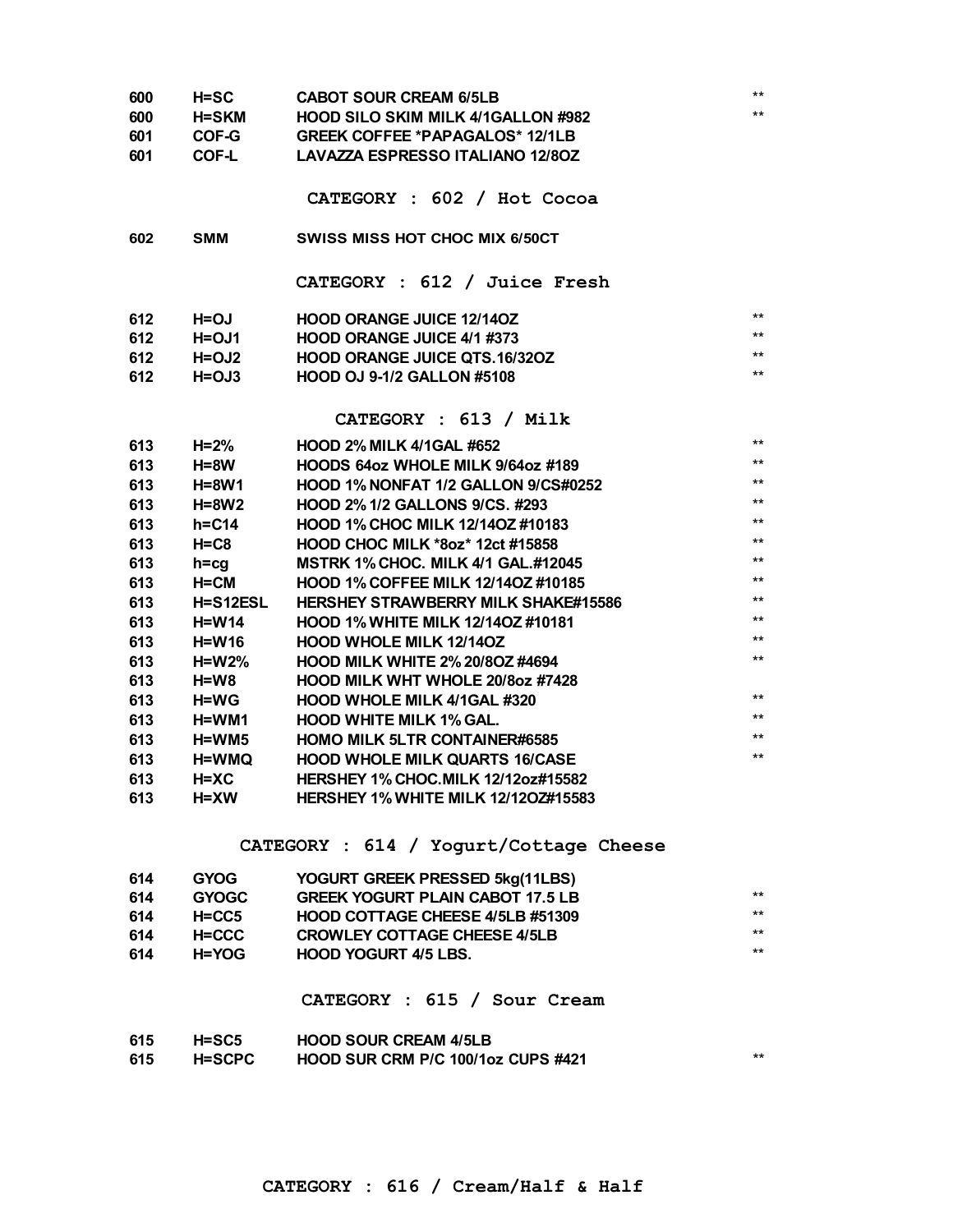| 616 | EM            | <b>EVAPORATED MILK GRND CRST 24/1</b>          |       |
|-----|---------------|------------------------------------------------|-------|
| 616 | EM1           | <b>GRANDCREST EVAPD MILK 6/10</b>              | $***$ |
| 616 | $H=CC$        | <b>HOOD CREAMERS 400ct CUPS PC #5732</b>       | $***$ |
| 616 | $H=CR$        | <b>HALF/HALF NONDAIRY CREAMER 360ct#56161</b>  |       |
| 616 | H=HC          | <b>CORNERSTONE HEAVY CREAM 40% UHT 12/32OZ</b> |       |
| 616 | H=HH          | HALF/HALF UHT 12/32oz CREAM #5307              |       |
| 616 | $H=HH5$       | <b>H&amp;H CREAM 5 LITER CONTAINER#6688</b>    | $***$ |
| 616 | H=HP          | <b>HOOD HALF&amp;HALF PINTS 12/16OZ #5305</b>  |       |
| 616 | $H = LC$      | <b>HOOD LIGHT CREAM 12/32oz #713</b>           |       |
| 616 | <b>H=SSC2</b> | <b>COFFEE CREAMERS NON-DAIRY 1000ct</b>        | $***$ |
| 616 | H=WC          | HOOD WHIP CREAM 12/14oz*CASE ONLY*#66          | $***$ |
| 616 | hc            | <b>CROWLEY 40% HEAVY CREAM 12/32 #5511</b>     |       |
|     |               |                                                |       |

#### **CATEGORY : 620 / Eggs**

| 620 | EFC.             | <b>CAGE FREE LIQUID EGG 30LB</b>            | $***$ |
|-----|------------------|---------------------------------------------|-------|
| 620 | EFC <sub>1</sub> | EGGS GRADE AA LARGE *15DOZ* RETAIL          |       |
| 620 | EFF.             | EGGS *WHITE* 15doz                          |       |
| 620 | EPO.             | <b>PAPETTI LG FRIED EGG PATTIE 180/1.50</b> | $***$ |
| 620 | <b>EPP</b>       | <b>PAPETTI SCRMB EGG PAT 144/1.75</b>       |       |

#### **CATEGORY : 621 / Butter/Margarine**

| 621 | <b>BUT</b>    | BUTTER SOLID 36/1LB (SALTED) AA     |
|-----|---------------|-------------------------------------|
| 621 | <b>BUTC</b>   | BUTTER CONTL FOIL CHIP 17Ib 5/200CT |
| 621 | <b>BUTA</b>   | BUTTER *CUPS* AA WHIPPED 8LB 720CT  |
| 621 | <b>BUTL</b>   | <b>BUTTER (UNSALTED) 36/1LB</b>     |
| 621 | <b>BUTM</b>   | SUNRISE BUTTERBLEND 30/1LBS.        |
| 621 | <b>BUTW</b>   | <b>BUTTER WHIPPED 2-5LB</b>         |
| 621 | <b>MARG</b>   | <b>MARGARINE 30/1 LB</b>            |
| 621 | <b>MARGPC</b> | <b>SMART BALANCE SPREAD 600/5gm</b> |

#### **CATEGORY : 622 / Liquid Butter/Margarine**

| 622 | <b>MOB</b>   | WESSON *MOVE OVER BUTTER* 3/1gal       |
|-----|--------------|----------------------------------------|
| 622 | PZ.          | <b>PHASE LIQUID BUTTER 3/1gal</b>      |
| 622 | pzff         | <b>PHASE TRNS F/F #15391 LIQ 3/1</b>   |
| 622 | pzq          | PHASE LIQ BUTTER w/GARLIC 3/1GAL       |
| 622 | <b>WHIRL</b> | <b>WHIRL GRILL PREP 3/1gal P&amp;G</b> |

#### **CATEGORY : 630 / Ice Cream**

| 630 | <b>H=SSC</b>     | HOOD SOFT SERVE CHOC 2/10qt 5%                | $***$ |
|-----|------------------|-----------------------------------------------|-------|
|     |                  |                                               |       |
| 630 | <b>H=SSV</b>     | HOOD SOFT SERVE VAN 2/10QT 5%                 | $***$ |
| 630 | <b>H=SSV2</b>    | HOOD SOFT SERVE 2% VANILLA 2/10QT #0182       | **    |
| 630 | <b>MP</b>        | <b>ROYAL *MINI MUD PIE* 24ct</b>              |       |
| 630 | <b>MPM</b>       | <b>ROYAL *MINT* MINI MUD PIE 24ct</b>         |       |
| 630 | SPF <sub>1</sub> | ROYAL TARTUFO BULK 4/9ct 36p                  |       |
| 630 | <b>SPM</b>       | <b>ORFITELLI SPUMONI ICE CRM 6/8PK RETAIL</b> |       |
| 630 | <b>SPP</b>       | <b>ORFITELLI SPUMONI ICE CRM 36ct</b>         |       |
| 630 | T-B              | <b>ROYAL BACIO CHOC TRUFFL 36CT</b>           |       |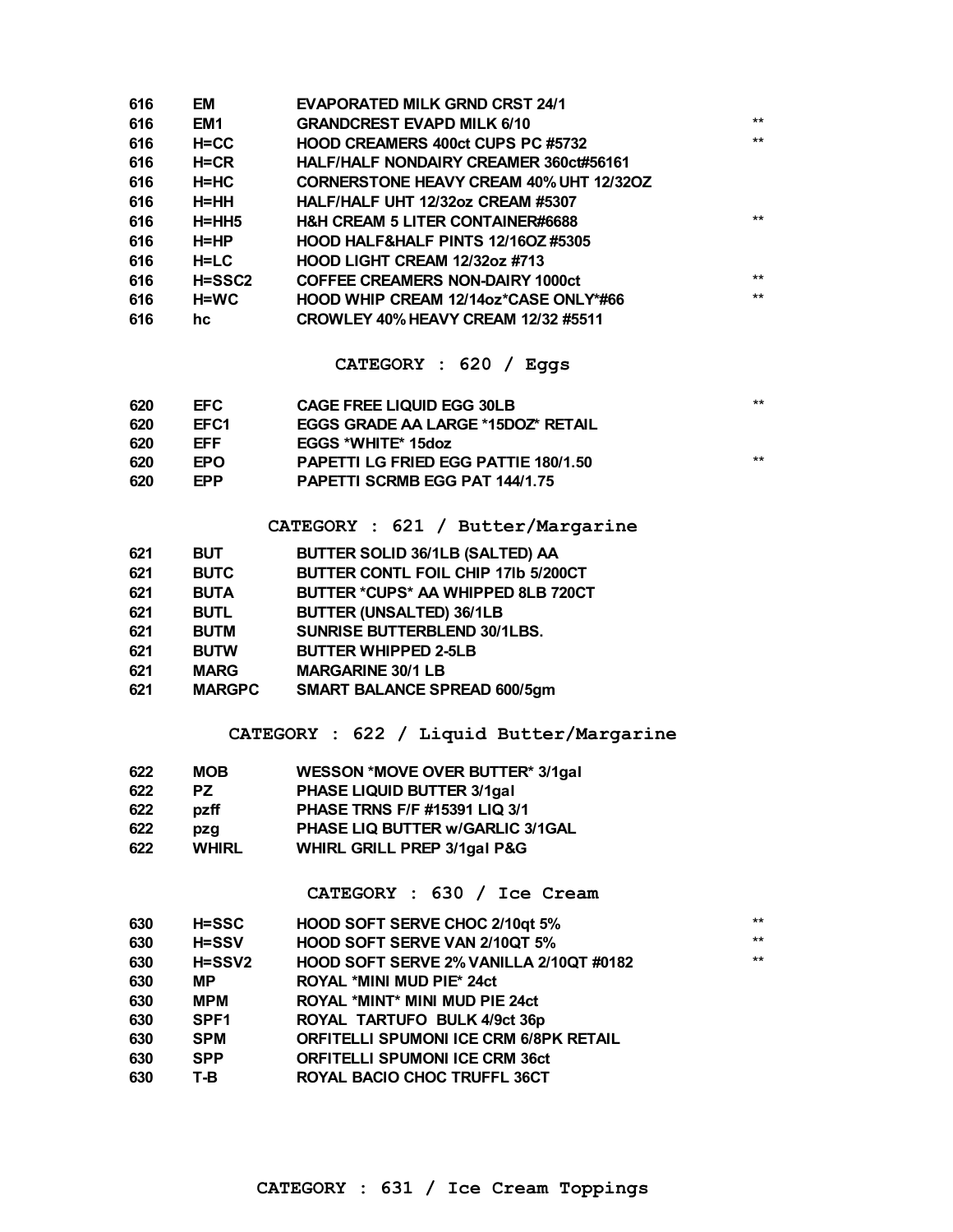| 631 | <b>CDA</b>   | <b>CONE COATING *CHOC* 6/10</b>            | $^{\star\star}$ |
|-----|--------------|--------------------------------------------|-----------------|
| 631 | <b>CDB</b>   | CONE DIP BUTSCTCH DP22021 3/10             | $***$           |
| 631 | <b>CDC</b>   | KALVA CHERRY CONE DIP 6/10                 | $^{\star\star}$ |
| 631 | CJ           | <b>JCTS CHOCOLATE SPRINKLES 10LB</b>       |                 |
| 631 | <b>CS</b>    | <b>BRAHM'S CLARET SYRUP 12/10.50Z</b>      |                 |
| 631 | $F-70$       | <b>CARAMEL DESSERT TOPPING 6/10</b>        | $***$           |
| 631 | F-AM         | <b>ANDES MINTS CHOPPED 3/5LB</b>           | $***$           |
| 631 | F-B          | FOSS BUTTERSCOTCH TOPPING 24/1.5 lb        | $***$           |
| 631 | F-BB         | JH SMITH BLUEBERRY TOPPING 3/4GAL          | $***$           |
| 631 | F-BC         | TOPPERS CHOPD'BUTTERFINGER PCS 2/5LB       | $***$           |
| 631 | <b>F-BPP</b> | <b>MURRY PEANUT BUTTER TOP 3/10</b>        | $***$           |
| 631 | <b>F-CC</b>  | <b>KERRY CRNCH PNUT BRTL W/SPKL 4/6</b>    | $***$           |
| 631 | F-D          | CAL 72/102 CHOCOLATE CHUNKS 30LB           | $***$           |
| 631 | F-GB         | <b>GUMMY BEARS 4/5LB</b>                   | $***$           |
| 631 | <b>F-KK</b>  | KIT KAT TOPPING CHOP'D 4/2.5LB             | $***$           |
| 631 | F-M          | <b>MALT MILK POWDER 6/2.5</b>              | $***$           |
| 631 | <b>F-MC</b>  | JHS MELOCREAM CHOC FUDGE 6/10              | $***$           |
| 631 | F-MM         | <b>COOKIE DOUGH NUGGETS</b>                | $***$           |
| 631 | F-O          | <b>M&amp;M PIECES TOPPING 10LBS</b>        | $***$           |
| 631 | F-021        | HWD STRAWBERRY TOPING #10 JUG              | $***$           |
| 631 | F-020        | HWD STRAW TOP 3/.75gal JUG                 | $***$           |
| 631 | F-P          | <b>HEATH BAR CRUSHED 6/5LB</b>             | $***$           |
| 631 | F-R          | <b>TOPPERS CHOPD' REESES PIECES 10LBS</b>  | $***$           |
| 631 | <b>F-RN</b>  | <b>RAINBOW NERDS 10LBS.</b>                | $***$           |
| 631 | F-RP         | <b>REESES CHP'D CUPS 10LB</b>              | $***$           |
| 631 | <b>F-SN</b>  | <b>TOPPERS CHOPPED SNICKERS 2/5LB</b>      | $***$           |
| 631 | <b>F-VC</b>  | HERSHEY'S CREAMY VANILLA CHIPS 25LBS       | $***$           |
| 631 | F006         | <b>CHOCOLATE SYRUP 4/1 HIGHLINE</b>        | $***$           |
| 631 | F032         | <b>SUGAR MILL CHERRY SYRUP 4/1GAL</b>      | $***$           |
| 631 | F033         | SUGAR MILL VANILLA SYRUP 4/1GAL            | $***$           |
| 631 | F034         | S/M COFFEE SYRUP 4/1                       | $***$           |
| 631 | F035         | <b>SUGAR MILL STRAWBERRY SYRUP 4/1</b>     | $***$           |
| 631 | F036         | SUGAR MILL GRAPE SYRUP 4/1GAL              | $***$           |
| 631 | F037         | SUGAR MILL LEMON LIME SYRUP 4/1GAL         | $***$           |
| 631 | F038         | <b>SUGAR MILL ORANGE SYRUP 4/1GAL</b>      | $***$           |
| 631 | F039         | SUGAR MILL FRUIT PUNCH SYRUP 4/1GAL        | $***$           |
| 631 | <b>GREN</b>  | <b>GRENADINE ROSES 12/1 LIT</b>            |                 |
| 631 | LIME         | LIME JUICE ROSES 12/1LIT                   |                 |
| 631 | OXCH         | <b>CHERRIES W/STEMS LG 4/1 ROYAL ANN</b>   |                 |
| 631 | <b>RJ</b>    | <b>JCTS RAINBOW SPRINKLES 10LBS.</b>       |                 |
|     |              |                                            |                 |
|     |              | CATEGORY : 633 / Canned Juice              |                 |
| 633 | <b>CRAN</b>  | <b>CRANBERRY JEL OCEANSPRAY 6/10</b>       |                 |
| 633 | <b>JAP</b>   | APPLE JUICE 12/46oz JC W/VITC PET          | $***$           |
| 633 | JAP1         | RUBY APPLE JUICE 48/5.5oz 40013            | $***$           |
| 633 | <b>JCB</b>   | <b>JUICE OCEAN SPRAY CRANBERRY 12/460Z</b> | $***$           |
| 633 | JG6          | O/S GRAPEFRUIT JUICE 48/5.5oz              |                 |
| 633 | <b>JGF</b>   | <b>GRAPEFRUIT JUICE RBYKST 12/46oz</b>     | $***$           |
| 633 | JO6          | <b>RUBYKIST ORANGE JUICE 48/5.50Z</b>      | $***$           |
| 633 | <b>JPA</b>   | DOLE PINEAPPLE JUICE 12/46oz.              |                 |
|     |              |                                            |                 |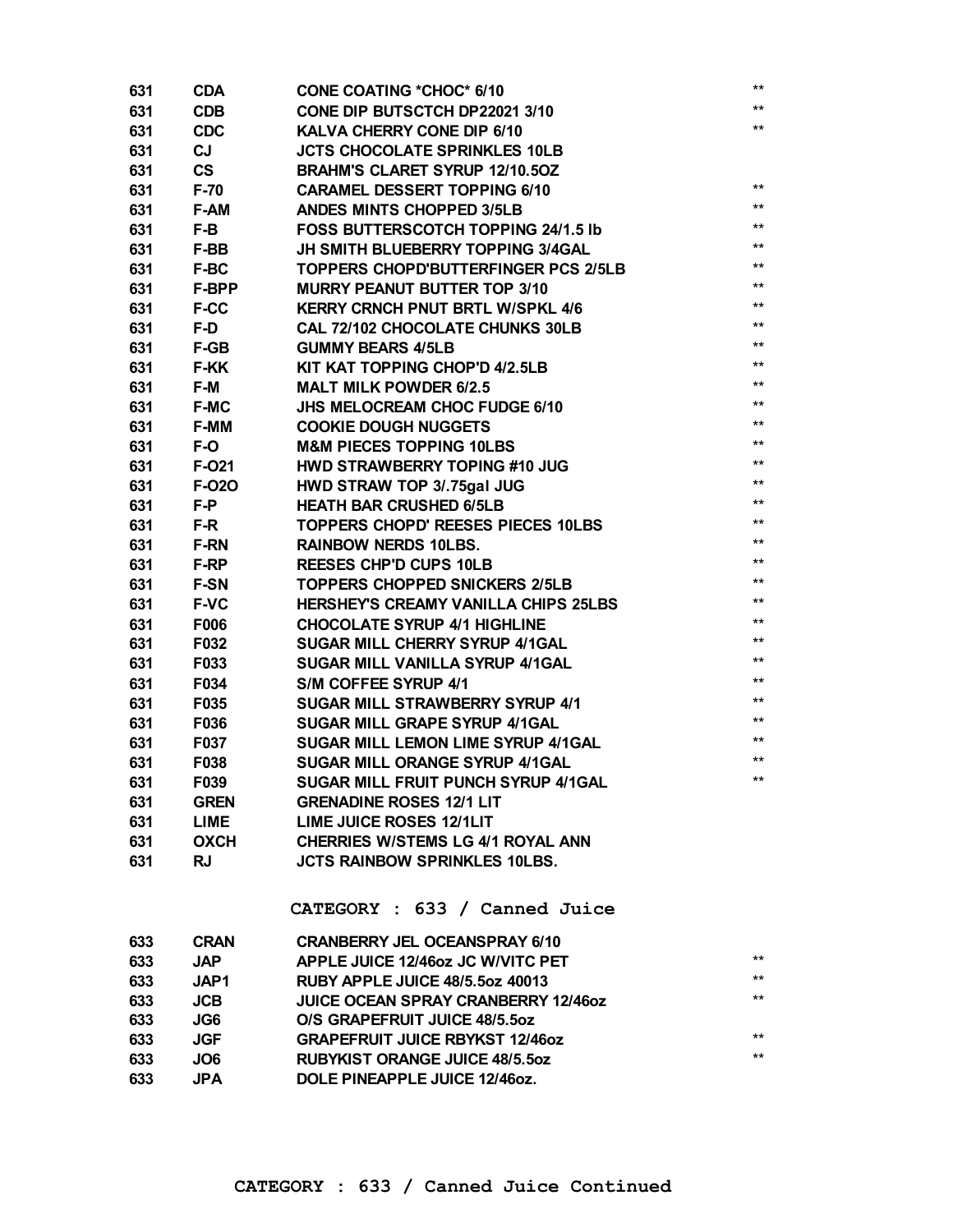| 633 | <b>JPS1</b> | PINEAPPLE JUICE 48/6oz DOLE             |
|-----|-------------|-----------------------------------------|
| 633 | JT6         | <b>SACRAMENTO TOM JUICE 48/5.50Z</b>    |
| 633 | <b>LEM</b>  | <b>LEMON JUICE RUBY KIST 12/320Z</b>    |
| 633 | <b>LEMA</b> | <b>LEMON JUICE 12/320Z SUNKIST</b>      |
| 633 | <b>LEMQ</b> | <b>LEMON JUICE 4/1gal NATURAL LEMON</b> |
| 633 | <b>LMOT</b> | <b>SACRAMENTO TOMATO JUICE 12/460Z</b>  |

#### **CATEGORY : 634 / Water**

| 634 | W1  | SAN PEL MIN WATER 24/16.9oz             | $**$ |
|-----|-----|-----------------------------------------|------|
| 634 | W11 | <b>SAN PELLEGRINO WATER 12/1 LITER</b>  |      |
| 634 | W21 | SAN PEL MINERAL WATER 15/25.3oz/750ml   |      |
| 634 | W5  | <b>SAN PELLEGRINO MIN WATER 24/8.45</b> | $**$ |
|     |     |                                         |      |

**CATEGORY : 638 / Ice Cream Cone**

| 638 | F-1           | JOY #7180 JKTD WAFFLE CONE 12/15 | $***$ |
|-----|---------------|----------------------------------|-------|
| 638 | F-30          | JOY#30 CONE**BULK** 275CT        | $***$ |
| 638 | <b>F-34DJ</b> | JOY JKT#30 W-JKT 6-100CT         | $***$ |
| 638 | <b>F-SUG</b>  | JOY 415 JKDT SUGAR CONE 4/200    | $***$ |
| 638 | <b>F-WCM</b>  | <b>WAFFLE CONE MIX 8/3.75LB</b>  | $***$ |
| 638 | <b>WAFL</b>   | WAFFLE CONE MIX #31154 30LB      |       |

**CATEGORY : 640 / Beverage/Other**

| 640 | SP-A        | SANPEL ARANCIATA DRINK 24/11.150Z            |
|-----|-------------|----------------------------------------------|
| 640 | SP-C        | <b>SAN PELLEGRINO CHINOTTO 24/6.5</b>        |
| 640 | SP-L        | <b>SAN PEL LIMONATA DRINK 24/11.15oz</b>     |
| 640 | <b>W10</b>  | PAT'S BIRCH BEER SODA 24/12oz                |
| 640 | <b>W12</b>  | <b>PAT'S PIZZA SARSAPARILLA 24/12oz</b>      |
| 640 | <b>W13</b>  | <b>PAT'S PIZZA BLK CHERRY 24/12</b>          |
| 640 | W14         | <b>PAT'S PIZZA GRAPE SODA 24/12</b>          |
| 640 | <b>W15</b>  | <b>PAT'S PIZZA STRAWBERRY 12/12</b>          |
| 640 | <b>W16</b>  | <b>PATS PIZZA LEMONADE 24/120Z</b>           |
| 640 | W17         | PATS PIZZA ICED TEA 24/120Z                  |
| 640 | W2 <b>W</b> | <b>WATER PATS PIZZA 24/16 NAT SPRING</b>     |
| 640 | <b>W23</b>  | SAN PEL BLOOD ORANGE SODA 24/11.15oz         |
| 640 | <b>W24</b>  | SAN PEL GRAPEFRUIT SODA 24/11.15oz           |
| 640 | <b>W25</b>  | <b>SAN PELL CLEMNTINA SODA 24/11.2</b>       |
| 640 | <b>W26</b>  | <b>SAN PELL POMEG/ORANGE 24/11.2</b>         |
| 640 | <b>W27</b>  | <b>MANHATTAN SPECIAL COFFEE SODA 24/10OZ</b> |
| 640 | <b>W28</b>  | <b>MANHATTAN SPECIAL ORANGE SODA 24/100Z</b> |
| 640 | W3.         | BUCKSPORT HOP ROOT BEER 24/120Z              |
| 640 | w31         | ORANGE POINT SEBAGO SODA 24/12oz             |
| 640 | w32         | ROOTBEER DIET POINT SEBAGO 24/12             |
| 640 | <b>W33</b>  | ROOTBEER POINT SEBAGO 24/12oz                |
| 640 | W4          | PAT'S PIZZA ORANGE SODA 24/1                 |
| 640 | W6          | PATS PIZZA RASP LIME RICKEY                  |
| 640 | W7          | PATS PIZZA ROOTBEER 24/12oz                  |
| 640 | W8          | <b>PATS PIZZA VANILLA CREAM 24/</b>          |
| 640 | W9          | <b>PATS PIZZA DIET ROOTBEER 24/</b>          |
|     |             |                                              |

## **Category 700: Appetizers/Desserts/Condiments**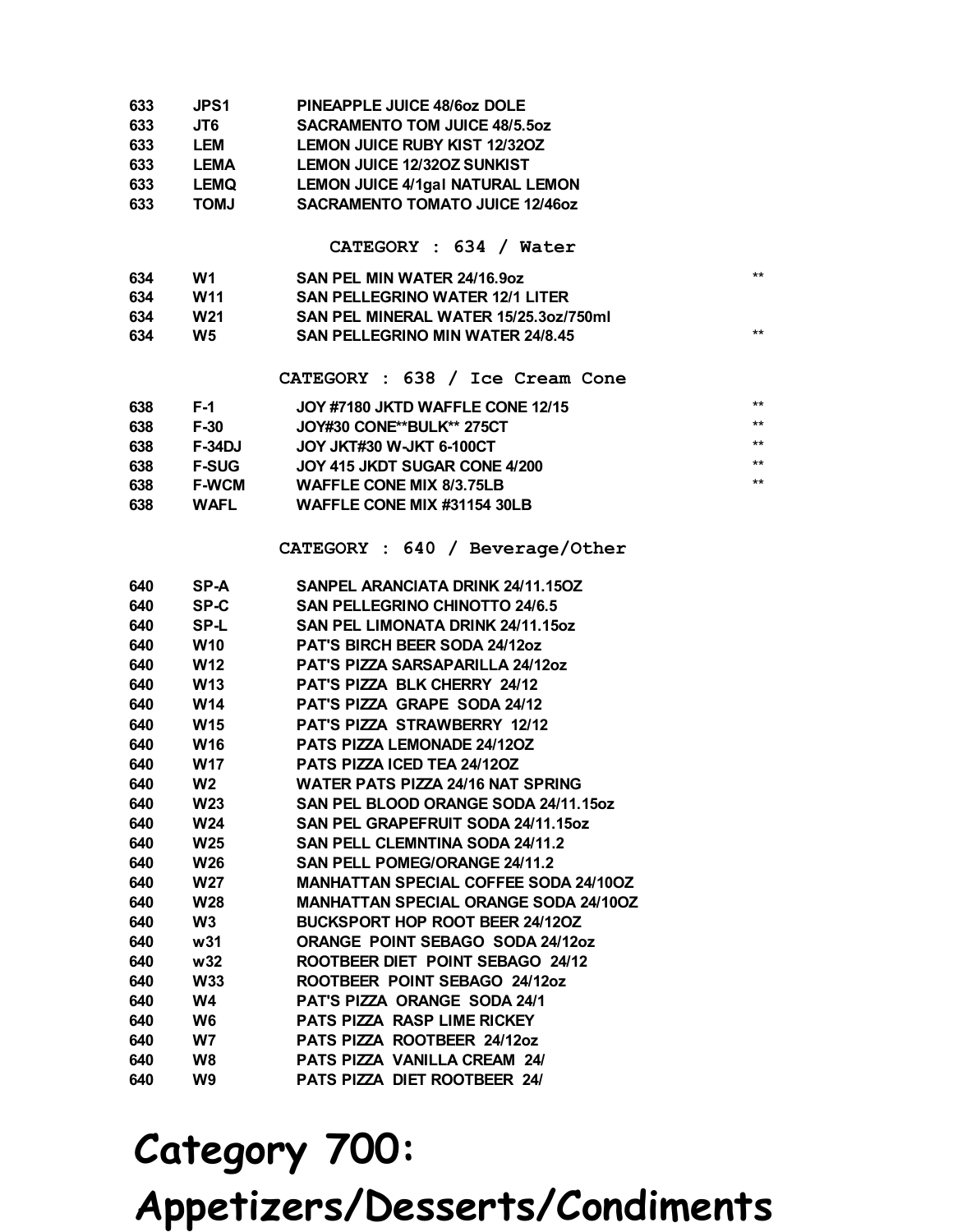| <b>Category 700</b> | <b>Appetizers</b>                   |
|---------------------|-------------------------------------|
| <b>Category 701</b> | <b>Onion Rings</b>                  |
| <b>Category 702</b> | <b>French Fries</b>                 |
| <b>Category 703</b> | <b>Mozzarella Sticks</b>            |
| <b>Category 704</b> | <b>Jalapeno Poppers / Mushrooms</b> |
| <b>Category 705</b> | <b>Mexican</b>                      |
| <b>Category 706</b> | <b>Chips/Snacks</b>                 |
| <b>Category 712</b> | <b>Desserts</b>                     |
| <b>Category 720</b> | <b>Olives</b>                       |
| <b>Category 721</b> | <b>Capers</b>                       |
| <b>Category 724</b> | <b>Dipping Sauce</b>                |
| <b>Category 725</b> | <b>Salad Dressing (Gallons)</b>     |
| <b>Category 726</b> | <b>Salad Dressing (PC/Cups)</b>     |
| <b>Category 727</b> | <b>Hot Sauce/Marinade</b>           |
| <b>Category 728</b> | <b>Syrup</b>                        |
| <b>Category 731</b> | <b>Pickles</b>                      |
| <b>Category 732</b> | <b>Peppers</b>                      |
| <b>Category 750</b> | <b>Mustard</b>                      |
| <b>Category 751</b> | Ketchup                             |
| <b>Category 752</b> | <b>Mayonnaise</b>                   |
| <b>Category 753</b> | <b>Jelly</b>                        |
| <b>Category 754</b> | <b>Vinegar</b>                      |
| <b>Category 755</b> | <b>Relish</b>                       |
| <b>Category 756</b> | <b>Tartar Sauce</b>                 |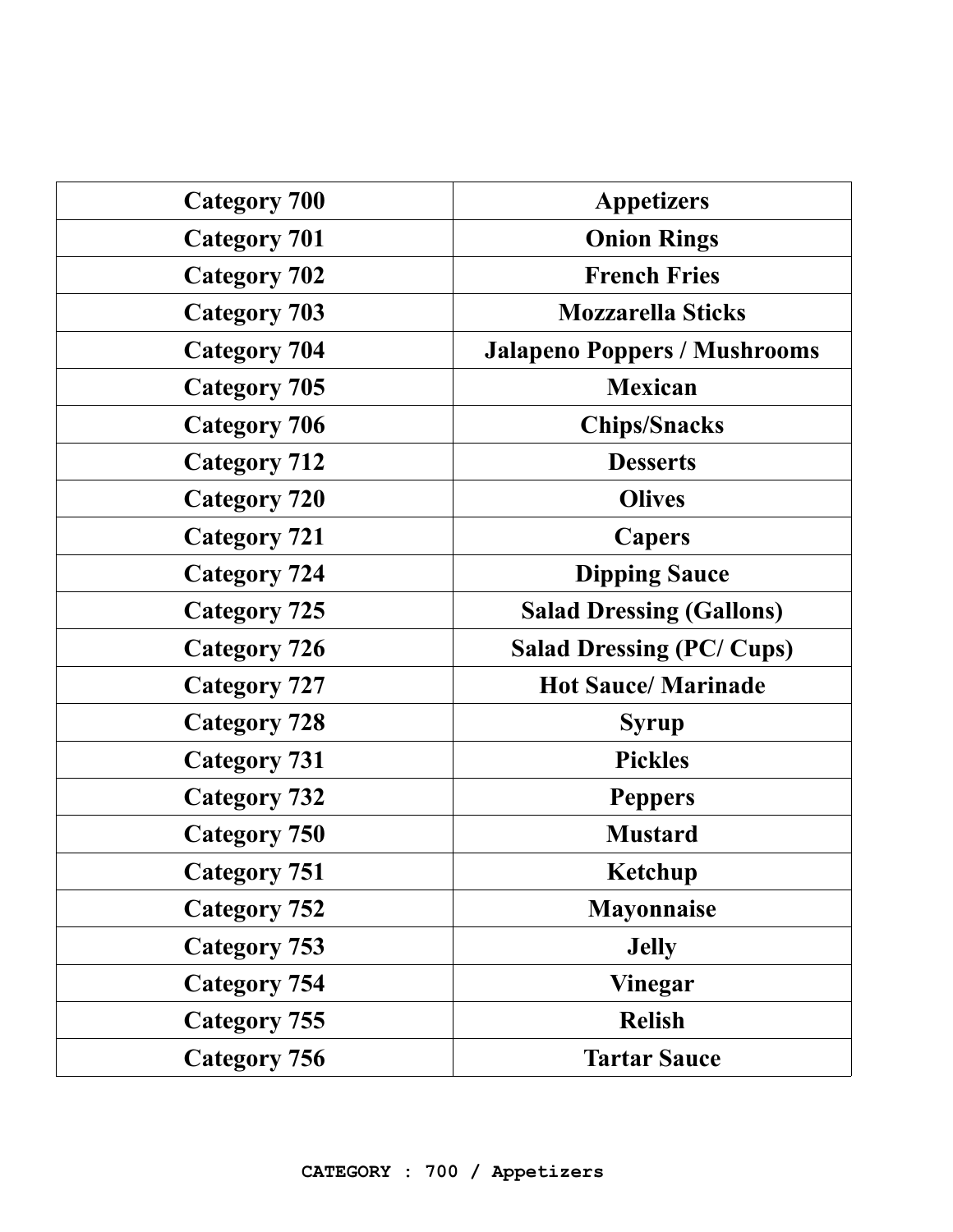| 700 | ARA1             | <b>ARANCINI*GROUND BEEF*10Z 72CT</b>            | $***$ |
|-----|------------------|-------------------------------------------------|-------|
| 700 | ARA <sub>2</sub> | ARANCINI*RSTD PEPPER*10Z 72CT                   | $***$ |
| 700 | ARA3             | ARANCINI*SPINACH&FETA*10Z72CT                   | $***$ |
| 700 | ARA4             | ARANCINI*BEEF&BABY PEAS W/RICE*4OZ              | $***$ |
| 700 | <b>BCBT</b>      | <b>BROC&amp;CHEESE BITES 6LB #148</b>           | $***$ |
| 700 | <b>BCH</b>       | <b>HOMESTYLE BREADED CAULIFLOWER 4/3LBS</b>     | $***$ |
| 700 | <b>BZS</b>       | <b>ZUCCHINI STICKS BREADED BELLISSIMO 4/3</b>   | $***$ |
| 700 | <b>CCP</b>       | PEPPER CHEESE CUBES(039)FRY FOOD 4/3LB          | $***$ |
| 700 | <b>PCBB</b>      | BEER BATTER PICKLE CHIPS 6/2LB #507             |       |
| 700 | <b>TDF</b>       | <b>FRIED TWINKIES</b>                           | $***$ |
|     |                  |                                                 |       |
|     |                  | CATEGORY : 701 / Onion Rings                    |       |
| 701 | <b>ORB</b>       | ALE HOUSE BEER BATTERED ONION RINGS             |       |
| 701 | <b>ORBB</b>      | <b>BELLISSIMO BEER BAT ON RING 10LBS</b>        |       |
| 701 | ORBB1            | BEER BATTER ONION RING 4/2.5LB FRY FOOD         |       |
| 701 | <b>ORBO</b>      | <b>BELLISSIMO BAT'D ONION RINGS 10LBS</b>       |       |
| 701 | <b>ORBR</b>      | ON RINGS STEAK CUT ATLANTIC GOLD 10LB           |       |
| 701 | <b>ORK</b>       | <b>BELLISSIMO HOMESTYLE ONION RING 8/2LB</b>    |       |
| 701 | <b>ORM</b>       | <b>ONION RINGS CNTRY ACRES BATTERED 10 LBS</b>  |       |
| 701 | ORM <sub>1</sub> | <b>ONION RINGS*BLUE ACRES* BATT 10LB</b>        |       |
|     |                  | CATEGORY : 702 / French Fries                   |       |
|     |                  |                                                 |       |
| 702 | FF1              | CAV 3/8in CLEARCOAT FRY 6/4.5LB                 |       |
| 702 | <b>FF11</b>      | <b>FRIES 3/8 STRAIGHT CUT WEST HILLS 6/5LB</b>  |       |
| 702 | <b>FF38</b>      | YORK SIGNATURE 1/2" CR/CUT 6/5LB                |       |
| 702 | FF38R            | <b>SCOTCHMAID FRY *3/8* THIN 6/5LB</b>          |       |
| 702 | <b>FFC</b>       | <b>EDGEWOOD COATED 3/8 STRAIGHT FF</b>          |       |
| 702 | FFC1             | FRIES 1/2 CNKL CUT 6/5 WEST HILLS               |       |
| 702 | <b>FFCC</b>      | <b>INTER FRIES 3/8 SC</b>                       |       |
| 702 | <b>FFCR</b>      | <b>CAVENDISH 3/8SC CRYSTAL RED 6/4.5LB</b>      |       |
| 702 | <b>FFD</b>       | <b>REGAL NONPAR REG 3/8 S/C 6/5LB</b>           |       |
| 702 | <b>FFDD</b>      | EDGEWOOD 1/2"CRINKLE CUT FF 6/5LB               |       |
| 702 | <b>FFG</b>       | EDGEWOOD 3/8"STRAIGHT CUT FF 6/5LB              |       |
| 702 | <b>FFGF</b>      | <b>CAVENDISH SEASONED POTATO WEDGE 6/5LB</b>    |       |
| 702 | <b>FFMGR</b>     | <b>REDSTONE SPICY SPIRALS 6/4LB</b>             |       |
| 702 | ffr              | McCAIN GOLD 5/16 S/C FRIES 6/5LB                |       |
| 702 | <b>FFRC</b>      | <b>REGAL 1/2 NONPAR CRINK CUT 6/5LB</b>         |       |
| 702 | <b>FFRR</b>      | <b>MCCAIN THICK DEEP CRINKLE 1/2" XL 6/5LB.</b> |       |
| 702 | <b>FFS</b>       | <b>TESORO 1/2 CRINKLE CUT</b>                   |       |
| 702 | <b>FFSF</b>      | CAVENDISH*SPICY*WEDGE 6/4.5LB                   |       |
| 702 | <b>FFSN</b>      | <b>FRENCH FRY 9/9 STRAIGHT CUT 6/5LB</b>        |       |
| 702 | <b>FFST</b>      | <b>CLUB FRIES STEAK FRIES 6/5LB</b>             |       |
| 702 | <b>FFSW</b>      | <b>SWEET POT FRY SLM 6/2.5lb</b>                |       |
| 702 | FFT.             | <b>TESORO CLEAR COAT 6/4.5</b>                  |       |
| 702 | <b>FFU</b>       | <b>McCAIN ULTIMATE 3/8 FRIES 6/5L</b>           |       |
| 702 | <b>FFXC</b>      | LWF MY FRY CRSCT FRIES 6/4.5LB                  |       |
| 702 | <b>HBO</b>       | <b>CAVENDISH HASHBROWNS 12/20CT</b>             |       |
| 702 | <b>POTC</b>      | <b>PENOBSCOT BATTERED WEDGE POT 6/5LB</b>       |       |
| 702 | <b>POTSP</b>     | POTATO SPLITS PENOBSCOT 4/6lb QUARTERED         |       |
| 702 | <b>SW</b>        | SIDEWINDERS POTATO BENDS 6/4#                   |       |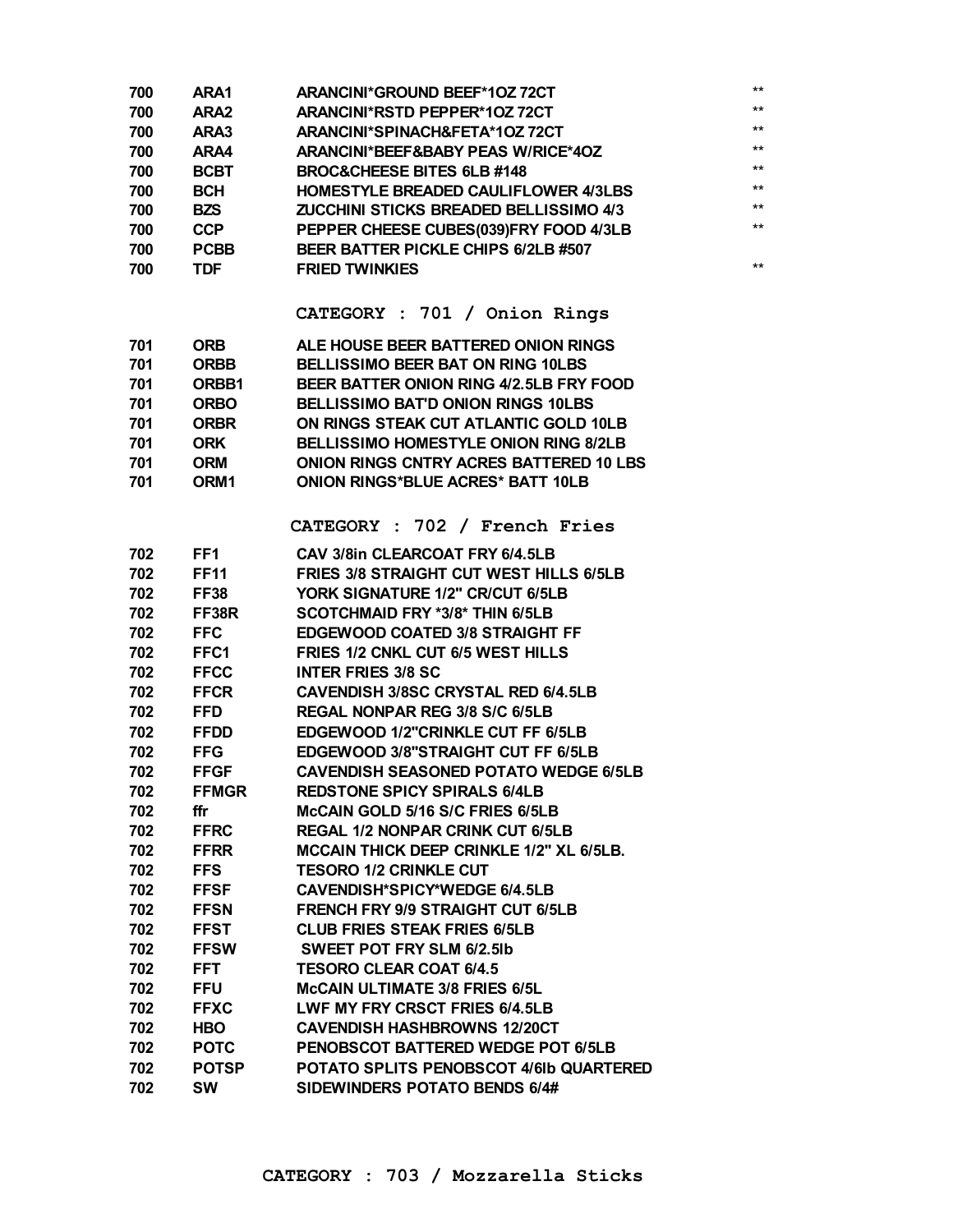| 703<br>703<br>703<br>703<br>703<br>703 | <b>MZBR</b><br><b>MZSTB</b><br><b>MZSTBR</b><br><b>MZSTBR1</b><br><b>MZSTBT</b><br><b>MZSTK</b> | MOZZARELLA BATTERED**ROUND**4/3LB<br><b>MOORES BREAD MOZ STIX 4/3LB #289</b><br>MOZZ STIX *BREADED* 4/3 BELISIMO<br><b>MOZ STIX 26720 NONPA BREADED 4/3LB</b><br><b>MOZ STIX *BATTERED* 6/2 BELLISSIMO</b><br><b>MOZ STIX BATT MARINO 6/2LB</b> | $***$<br>$***$ |
|----------------------------------------|-------------------------------------------------------------------------------------------------|-------------------------------------------------------------------------------------------------------------------------------------------------------------------------------------------------------------------------------------------------|----------------|
|                                        |                                                                                                 | CATEGORY : 704 / Jalapeno Poppers / Mushrooms                                                                                                                                                                                                   |                |
| 704                                    | HBBC1                                                                                           | ANCHOR BRD CHED BROC #10129 6/2.5LB                                                                                                                                                                                                             |                |
| 704                                    | <b>HBCD</b>                                                                                     | ANCHOR CHED'R JALAPENO BRD #5630                                                                                                                                                                                                                |                |
| 704                                    | <b>HBCDA</b>                                                                                    | <b>BELLISSIMO JALAPENO/CHED'R 4/3</b>                                                                                                                                                                                                           |                |
| 704                                    | <b>HBCDD</b>                                                                                    | NONPA #26780 POPPER JAL/CRM 4/3                                                                                                                                                                                                                 |                |
| 704                                    | <b>HBCDO</b>                                                                                    | POPPER *CREAM* CHZw/JAL 4/3 BELISMO                                                                                                                                                                                                             |                |
| 704                                    | <b>MCB</b>                                                                                      | FRY FOODS MAC/CHEZ BITE 6/3LB                                                                                                                                                                                                                   | $***$          |
| 704                                    | <b>MSHBB</b>                                                                                    | <b>BELLISSIMO BREADED MUSHROOM 4/3lb</b>                                                                                                                                                                                                        |                |
|                                        |                                                                                                 | CATEGORY : 705 / Mexican                                                                                                                                                                                                                        |                |
| 705                                    | <b>CMC</b>                                                                                      | <b>CHILI WITH BEANS LIBBY</b>                                                                                                                                                                                                                   | **             |
| 705                                    | <b>GUAC</b>                                                                                     | 3-6# 60881 FZ CALAVO(MILD)GUAC                                                                                                                                                                                                                  | $***$          |
| 705                                    | <b>OERB</b>                                                                                     | <b>CASA FIESTA REFRIED BEANS 6/10</b>                                                                                                                                                                                                           | $***$          |
| 705                                    | <b>OES</b>                                                                                      | PANCHO VILLA TACO SHELLS 200CT                                                                                                                                                                                                                  |                |
| 705                                    | <b>OETM</b>                                                                                     | OLD ELPASO TACO SEASON MIX 6LB                                                                                                                                                                                                                  | $***$          |
| 705                                    | <b>OETS</b>                                                                                     | TACO SAUCE 4/1 GAL LA JUNTA                                                                                                                                                                                                                     |                |
| 705                                    | <b>SALH</b>                                                                                     | <b>SALSA PACE MEDIUM 4/1GAL</b>                                                                                                                                                                                                                 |                |
| 705                                    | <b>SALM</b>                                                                                     | <b>SALSA MILD 4/1 ROSA RITA</b>                                                                                                                                                                                                                 |                |
| 705                                    | <b>TORT</b>                                                                                     | <b>MAYAN CORN WHITE TORTILLA CHIP 24LBS</b>                                                                                                                                                                                                     |                |
| 705                                    | <b>TOST</b>                                                                                     | SNYDER WHT TOST RND 12/12.5oz                                                                                                                                                                                                                   |                |
| 705                                    | <b>TOST1</b>                                                                                    | <b>PANCHO VILLA RND TORT CHIP 2/4LB</b>                                                                                                                                                                                                         |                |
|                                        |                                                                                                 | CATEGORY : 706 / Chips/Snacks                                                                                                                                                                                                                   |                |
| 706                                    | <b>CCC</b>                                                                                      | CAPE COD POTATO CHIPS 42/1.50Z #8485                                                                                                                                                                                                            | $***$          |
| 706                                    | <b>HD196</b>                                                                                    | <b>WISE PLAIN CHIPS 72/.325oz</b>                                                                                                                                                                                                               | $***$          |
| 706                                    | <b>PC50</b>                                                                                     | <b>NORTH LOOP PREMIUM POPCORN 50LBS</b>                                                                                                                                                                                                         |                |
| 706                                    | PZT.                                                                                            | <b>SNYDERS MINI PRETZELS 12/19oz</b>                                                                                                                                                                                                            | $***$          |
| 706                                    | <b>RUF</b>                                                                                      | <b>RIDGED CHIPS BULK 5/160Z WISE</b>                                                                                                                                                                                                            |                |
| 706                                    | <b>SVC</b>                                                                                      | <b>CAPE COD SALT&amp;VINEGAR CHIPS 42/1.50Z</b>                                                                                                                                                                                                 |                |
|                                        |                                                                                                 | CATEGORY : 712 / Desserts                                                                                                                                                                                                                       |                |
| 712                                    | <b>BAKA</b>                                                                                     | ASSORTED BAKLAVA 440Z 4TRAYS/CASE                                                                                                                                                                                                               | $***$          |
| 712                                    | <b>BCM</b>                                                                                      | <b>BELGIAN CHOCOLATE MOUSSE CAKE 10"2PK</b>                                                                                                                                                                                                     | $***$          |
| 712                                    | <b>BJWP</b>                                                                                     | <b>DAWN WHOOPIE PIE FIL 21LB WHT</b>                                                                                                                                                                                                            |                |
| 712                                    | <b>BJWP1</b>                                                                                    | <b>BAKE N JOY WHOOPIE PIE FILL. 15LBS</b>                                                                                                                                                                                                       |                |
| 712                                    | <b>CALL</b>                                                                                     | <b>CALLEBAUT CHOCOLATE 11LB BLOCK</b>                                                                                                                                                                                                           | $***$          |
| 712                                    | <b>CANC</b>                                                                                     | <b>CANNOLI CHIPS &amp; DIP GRAB N GO CUPS 8PK</b>                                                                                                                                                                                               | $***$          |
| 712                                    | <b>CANL</b>                                                                                     | <b>CANNOLI PLAIN FIL 6/1.5# FERRARA</b>                                                                                                                                                                                                         | $***$          |
| 712                                    | <b>CANOC</b>                                                                                    | <b>CANNOLI CHIPS W/POWD SUGAR 300CT#CHP300</b>                                                                                                                                                                                                  | $***$          |
| 712                                    | <b>CANOL</b>                                                                                    | <b>CANNOLI SHELLS GOLDEN 6in LG 144</b>                                                                                                                                                                                                         |                |
| 712                                    | <b>CANOS</b>                                                                                    | <b>CANNOLI SHELLS 200ct 3in GOLDEN SMALL</b>                                                                                                                                                                                                    |                |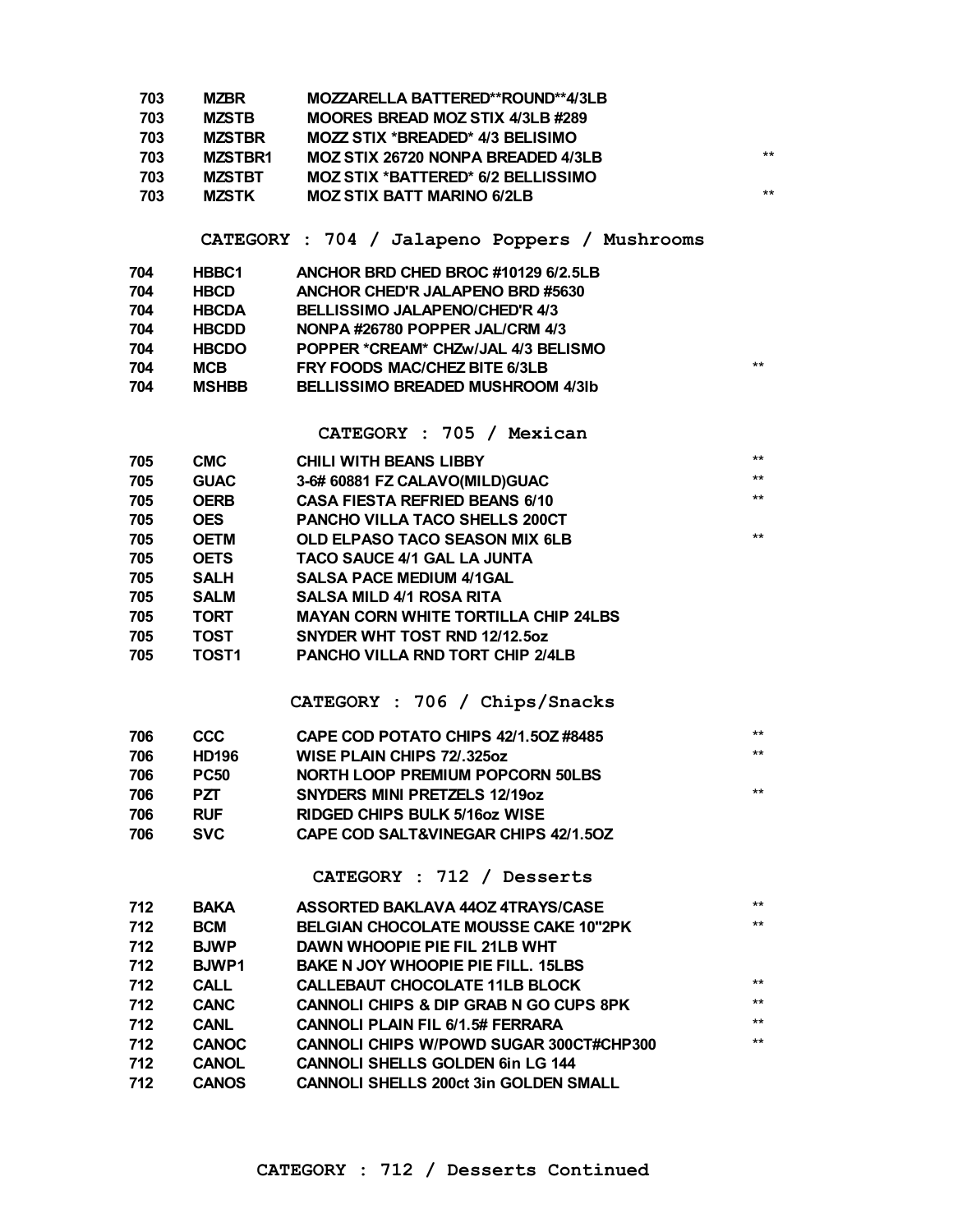| 712 | <b>CANS</b>       | <b>CANNOLI SHELL 5in CHOC COV 144ct</b>       |              |
|-----|-------------------|-----------------------------------------------|--------------|
| 712 | <b>CANSC</b>      | CANNOLI SHELL *SMALL* CHOC COV 200CT          | $\star\star$ |
| 712 | <b>CCM</b>        | <b>CHOCOLATE CHIP S/M 25Ib. PURE</b>          |              |
| 712 | F011              | <b>LAFLORENTINE PANETTONE 12/2 LB.</b>        | $***$        |
| 712 | F012              | <b>LABELLA VALENTINA PANETTONE 6/26.5 OZ</b>  | $***$        |
| 712 | f013              | PERUGINA DARK CHOCOLATE BAR 12/3 OZ.          | $\star\star$ |
| 712 | F015              | PERUGINA DARK CHOCOLATE W/ALMOND 12/30Z.      | $***$        |
| 712 | LF                | <b>BELINO SAVOIARDI LADY FINGR 12/17oz</b>    |              |
| 712 | <b>OMC</b>        | <b>OREO CHEESECAKE 4.70LBS</b>                | $***$        |
| 712 | OMC <sub>1</sub>  | TASTE IT OREO MOUSE CAKE                      | $***$        |
| 712 | <b>OXCC</b>       | <b>MARASCHINO CHERRIES*CRUSHED*4/1GAL</b>     |              |
| 712 | <b>OXCW</b>       | <b>CHERRIES WHOLE NO/STM 4/1 ADMIR</b>        |              |
| 712 | <b>PIZC</b>       | PIZZELLE COOKIE CHOCOLATE 12ct                |              |
| 712 | <b>SAMPLE</b>     | ** DOUGHBALL SAMPLES **                       |              |
| 712 | <b>SOF</b>        | <b>SFOGLIATELLE PASTRY 50ct Vella's</b>       |              |
| 712 | <b>T-AS</b>       | PASTRY ARTUSO ASORTD #225 70pc                |              |
| 712 | T-C               | <b>CANNOLI CREAM PLAIN 6/2.5Ib GOLDEN</b>     | $***$        |
| 712 | <b>T-CA</b>       | <b>ARTUSO NAPOLEANS FRENCH LRG 40PC</b>       |              |
| 712 | T-CB              | <b>ARTUSO CANNOLI CREAM (VAN) 6/2LB</b>       |              |
| 712 | T-CC              | TASTE IT ITAL RICOTTA CHEZCAKE 2/4            |              |
| 712 | <b>T-CCF</b>      | <b>TASTE-IT CHOC FLOURLES CAKE 2/14pc</b>     | $\star\star$ |
| 712 | T-CF              | CAN CRM PLN w/CHIP 6/2.5/GOLDEN               | $***$        |
| 712 | <b>T-CFC</b>      | CAN.FILL/CH/CHIP 6/2LB ARTUSO (SCP)           | $***$        |
| 712 | $t$ -cs           | <b>CANNOLI CRM CHOC CHIP 6/1.5 FERRARA</b>    |              |
| 712 | <b>T-CV</b>       | VITALE CHOC CHIP CANNOLI CREAM 4/1.5Ib        | $***$        |
| 712 | T-E               | <b>ECLAIR SHELLS JMB ARTUSO 30PC</b>          | $***$        |
| 712 | T-IC              | <b>IZZY'S CHEESECAKE VARIETY PACK</b>         | $***$        |
| 712 | $T-L1$            | <b>TASTE IT LIMONCELLO CUPS 12/3.5</b>        | $***$        |
| 712 | T-LC              | <b>CAKE LIMONCELLO MASCARPONE 10" 14SLICE</b> | $\star\star$ |
| 712 | T-LT              | <b>LOBSTR TAIL PSTRY SHEL #107 60ct</b>       | $***$        |
| 712 | T-M               | <b>TASTE-IT SEA SLT CARM TIR 2/4.5LB</b>      |              |
| 712 | <b>T-MB</b>       | <b>ANANIA WHOOPIE PIES 36CT</b>               | $***$        |
| 712 | <b>T-NP</b>       | <b>ANANIA'S COOKIE PIES 36CT</b>              | $***$        |
| 712 | <b>T-PAN</b>      | <b>LAFLOR PANETTONE 12/32 OZ</b>              | $***$        |
| 712 | T-PB              | T/Y BUTTERSCOTCH PUDDING 6/10                 | $***$        |
| 712 | T-PC              | T/Y CHOCOLATE PUDDING 6/10                    |              |
| 712 | T-PV              | <b>T/Y VANILLA PUDDING 6/10</b>               | $***$        |
| 712 | <b>T-SF</b>       | <b>SFOGLIATELLI ARTUSO UNB 100ct MP206</b>    |              |
| 712 | T-TD              | <b>ANANIA'S OAT CREAM 36CT</b>                | $**$         |
| 712 | T-TP              | <b>T/Y TAPIOCA PUDDING 6/10</b>               | $***$        |
| 712 | TA                | <b>ALMOND CREAM CAKE TOSTD 2/4LB</b>          |              |
| 712 | <b>TA1</b>        | <b>TASTE IT TOSTED ALMOND 12/4 CUP</b>        | $***$        |
| 712 | <b>TIR</b>        | <b>TIRAMISU TASTE-IT 2/4Ib TRAYS</b>          |              |
| 712 | TIR1              | TIRAMISU CUPS 12/3.50Z                        | $***$        |
| 712 | TIR <sub>2</sub>  | <b>TIRAMISU 2/4.25 TRAYS #1780</b>            | $***$        |
|     |                   |                                               |              |
|     |                   | CATEGORY : 720 / Olives                       |              |
| 720 | OL <sub>1</sub> B | <b>CENTO BLU CHEZ STUF'D OLIVES 7.5LB</b>     | $***$        |
| 720 | OL1F              | <b>CENTO FETA STUF'D OLIVES 7.5LB</b>         | **           |
| 720 | OL1H              | <b>CENTO PROSCIUTTO STF OLIVES 7.5LB</b>      | $***$        |
| 720 | OL1P              | <b>CENTO PROV STUF'D OLIVES 7.5LB</b>         | $***$        |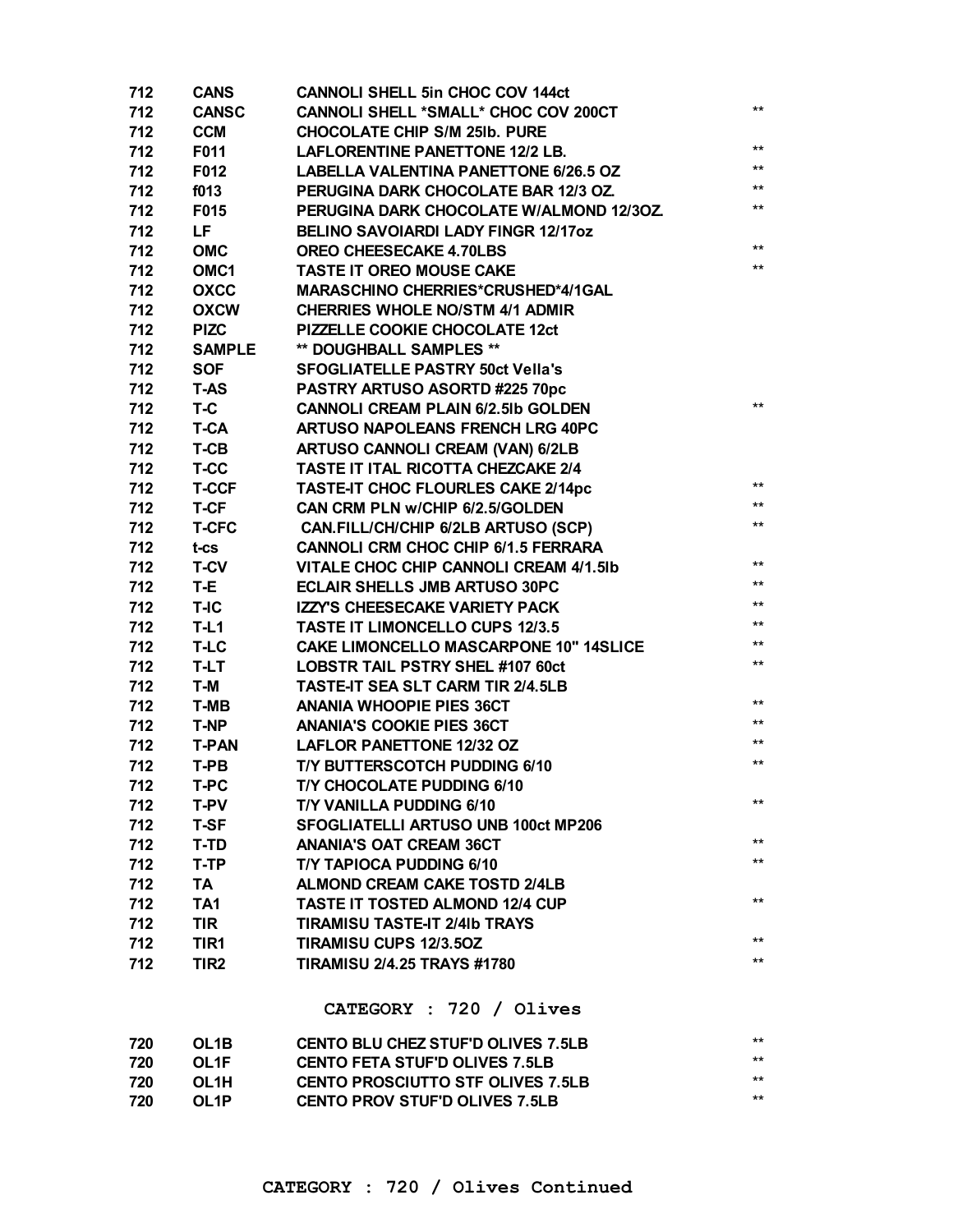| 720 | OL1R              | <b>CENTO RSTD GARLIC STF OLIVES 7.5LB</b> | $***$ |
|-----|-------------------|-------------------------------------------|-------|
| 720 | OL <sub>1</sub> S | <b>OLIVES SICL GREEN PIT JMBO 21LB</b>    | $***$ |
| 720 | <b>OLC</b>        | OLIVE AMBRSIA PITED MANZ 12/32OZ.         | $***$ |
| 720 | OLC1              | <b>OLIVES, CALAMATA W/PIT JUMBO</b>       |       |
| 720 | <b>OLCK</b>       | <b>CENTO KALAMATA OLIVES 6/6.3</b>        |       |
| 720 | <b>OLCL</b>       | <b>JMBO KALAMATA OLIVE W/PIT 4/1gal</b>   |       |
| 720 | <b>OLCM</b>       | <b>CENTO GORG DTF OLIVES 7.5LB PAIL</b>   | $***$ |
| 720 | <b>OLCP</b>       | ROYAL ANN *PITD* KALAMATA 22LB            |       |
| 720 | <b>OLCS</b>       | KALAMATA *PITTED* 17.64 LB (8KG)          |       |
| 720 | <b>OLG</b>        | <b>KALAMATA PIT'D 4/1GAL</b>              |       |
| 720 | <b>OLGRG</b>      | <b>OLIVES GREEK COSMO'S 4/1 GAL</b>       | $***$ |
| 720 | <b>OLGS</b>       | OLIVES GREEN SICIL ROYAL ANN 21LB         | $***$ |
| 720 | <b>OLIVE</b>      | <b>CENTO PITTED CASTELVETRANO OLIVES</b>  |       |
| 720 | <b>OLIVE1</b>     | PARTANNA PIT'D CASTELVETRANO OLIVE CAN    |       |
| 720 | <b>OLIVE2</b>     | PARTANNA W/PITS CASTELVENTRANO OLIVE CAN  |       |
| 720 | <b>OLK</b>        | KALAMATA OLIVE *SLICED* 4/2kg             |       |
| 720 | <b>OLM</b>        | <b>OLIVES COUNTRY MIX PITTED 10LBS</b>    | $***$ |
| 720 | <b>OLMO</b>       | <b>MICUCCI MARINTD OLIVE MIX 11LB</b>     | $***$ |
| 720 | <b>OLMS</b>       | <b>GREEK OLIVE MIX *SEAS'D* 5LB</b>       |       |
| 720 | <b>OLOB</b>       | <b>CENTO OLIVES OVEN BAKED 6/6.3LB</b>    |       |
| 720 | <b>OLOC</b>       | OLIVE OIL CURED *PITTED* 4/11LB           |       |
| 720 | <b>OLPC</b>       | <b>OLIVES *GIANTS* BLACK GREEK 28Ibs</b>  |       |
| 720 | <b>OLPM</b>       | <b>OLIVE PIT'D MANZ 4/1 AMBROSIAN</b>     |       |
| 720 | <b>OLPS</b>       | <b>OLIVES PITTED Marino 6/10</b>          |       |
| 720 | <b>OLQ</b>        | ROYAL ANN PITTED QUEEN OLVES 4/1GAL       |       |
| 720 | <b>OLS</b>        | ROYAL ANN SLCD CALAMATA STYLE 22LB        |       |
| 720 | <b>OLSC</b>       | OLIVES SLCD BELLISSIMO CALIF 6/10         |       |
| 720 | <b>OLSG</b>       | <b>GREEK KALAMATA SLICED OLIVES 17Ibs</b> |       |
| 720 | <b>OLSM</b>       | OLIVES STF MANZ 4/1 ROYAL ANN             |       |
| 720 | <b>OLSQ</b>       | OLIVE STFD QUEEN 4/1 ROYAL ANN            |       |
| 720 | <b>OLSS</b>       | OLIVES SLICED BLACK 6/10 (SPAIN)          |       |
| 720 | <b>OLZ</b>        | <b>OLIVES ZESTY PEARLS 4/1 SLICED</b>     |       |
| 720 | <b>ONC</b>        | <b>ROYAL ANN *COCKTAIL* ONIONS 12/32</b>  |       |
| 720 | <b>OXRW</b>       | <b>VINEGAR RICE WINE 4/1 GAL</b>          |       |
|     |                   | CATEGORY : 721 / Capers                   |       |
| 721 | CAP30             | <b>CAPER CAPOTE 30LB ROYAL ANN</b>        | $***$ |
| 721 | <b>CAPB</b>       | <b>ROLAND CAPERBERRIES 12/15.75</b>       |       |
| 721 | <b>CAPE</b>       | CAPOTE CAPERS**6/320Z**                   |       |
| 721 | <b>CAPER</b>      | <b>CAPERS *CAPOTE 6/32OZ</b>              |       |
| 721 | <b>CAPF</b>       | <b>CAPERS NONPAREILL 6/32oz.</b>          |       |
|     |                   | CATEGORY : 724 / Dipping Sauce            |       |
| 724 | <b>DS</b>         | <b>GOLD'S DUCK SAUCE 4/1 GAL</b>          | $***$ |
| 724 | <b>HPC</b>        | HONEY PC CUPS 200/.5oz SMKR               | **    |
| 724 | KC                | <b>KEN'S COCKTAIL SAUCE 4/1 #851</b>      |       |
| 724 | <b>KCPC</b>       | <b>KEN COCKTAIL SAUCE CUP 100/.75</b>     |       |
| 724 | <b>KHM</b>        | <b>KEN'S HONEY MUSTARD 4/1 #634</b>       |       |
| 724 | <b>KPCH</b>       | <b>KEN HNY MUSTARD PC CUP 72/20Z</b>      |       |
| 724 | <b>KSBR</b>       | SWEET BABY RAY'S ORIG BBQ SAUCE 4/1GAL    |       |
|     |                   |                                           |       |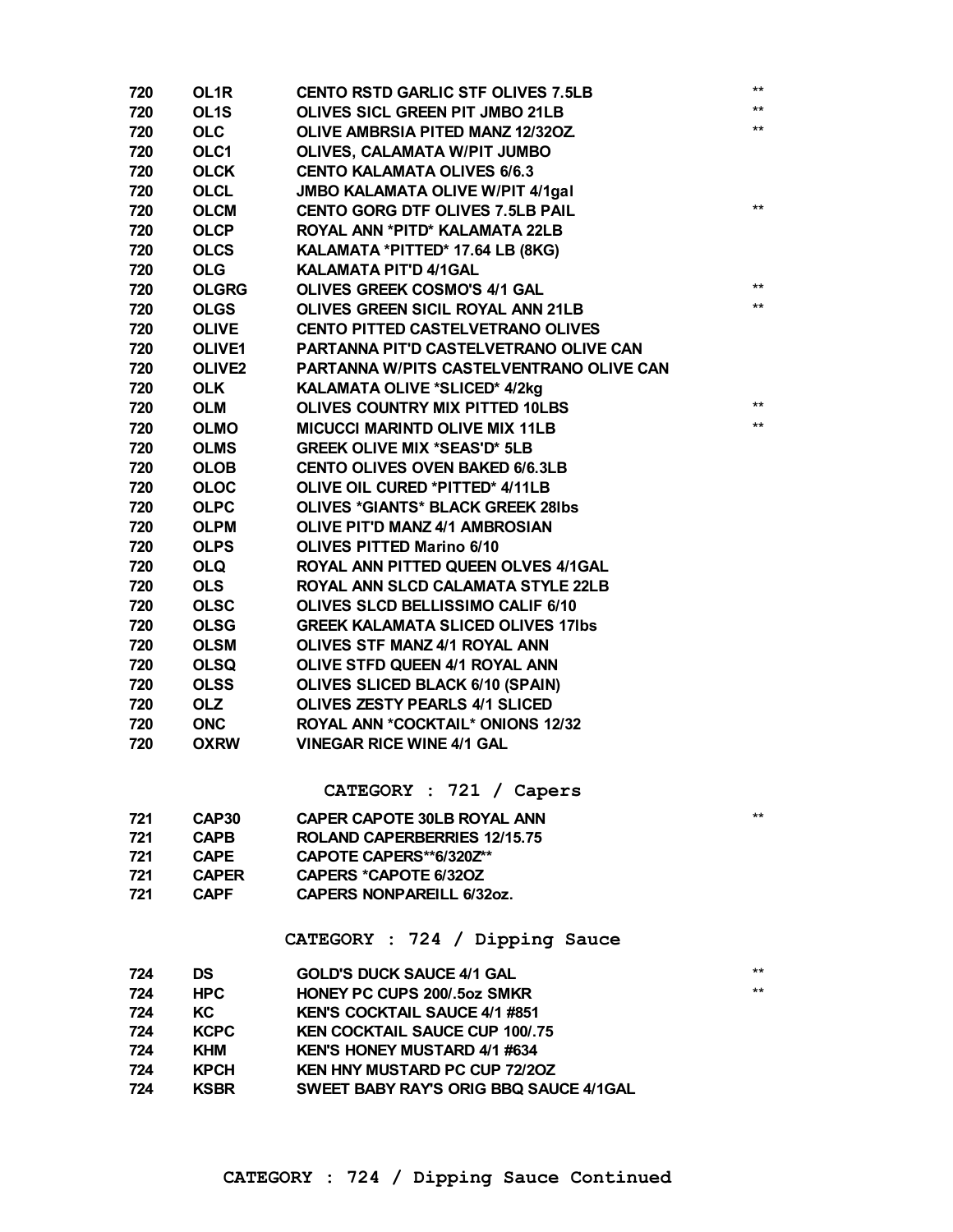| 724 | <b>PPO</b>       | <b>PAT'S DRESSING&amp;DIPPING SAUCE 12/120Z</b> |
|-----|------------------|-------------------------------------------------|
| 724 | PPO <sub>1</sub> | <b>PAT'S *HONEY MUSTARD* 4/1 GAL</b>            |
| 724 | <b>SSG</b>       | <b>KEN'S SWT/SUR SAUCE 4/1 #740</b>             |
| 724 | <b>SSK</b>       | <b>KRAFT SWEET SOUR 2/GAL.</b>                  |
| 724 | <b>SSKR</b>      | SWEET/SOUR CUPS KRAFT #67212                    |
| 724 | <b>SSPC</b>      | <b>CHATSWORTH SWT/SUR CUP 100/10Z</b>           |
| 724 | SSR <sub>1</sub> | KEN'S SWT/SUR CUPS 100/1oz #740                 |

## **CATEGORY : 725 / Salad Dressing (Gallons)**

| $**$  |
|-------|
|       |
|       |
| $***$ |
|       |
|       |
|       |

## **CATEGORY : 726 / Salad Dressing (PC/Cups)**

| 726 | <b>CIR</b>         | CHRISTY'S ITAL 241b DRY MIX 12/21b           |
|-----|--------------------|----------------------------------------------|
| 726 | <b>GSI</b>         | <b>GOOD SEASON ITAL MIX 12/7.6oz</b>         |
| 726 | <b>KPBOO</b>       | <b>KENS BALSAMIC VINAIGRETTE P/C #1057B3</b> |
| 726 | <b>KPCB</b>        | KEN'S BLUE CHEESE P/C 60/1.5oz               |
| 726 | KPCBC <sub>2</sub> | KEN BLUE CHEZ *72/2oz* CUPS #865             |
| 726 | <b>KPCC</b>        | KEN'S CRMY CAESAR P/C 60/1.5 #827            |
| 726 | <b>KPCCB</b>       | <b>KEN'S BLUE CHEZ CUPS 100/1.5oz</b>        |
| 726 | <b>KPCCBB</b>      | KEN'S BUFFALO BLU CHEZ CUP 72/1.75           |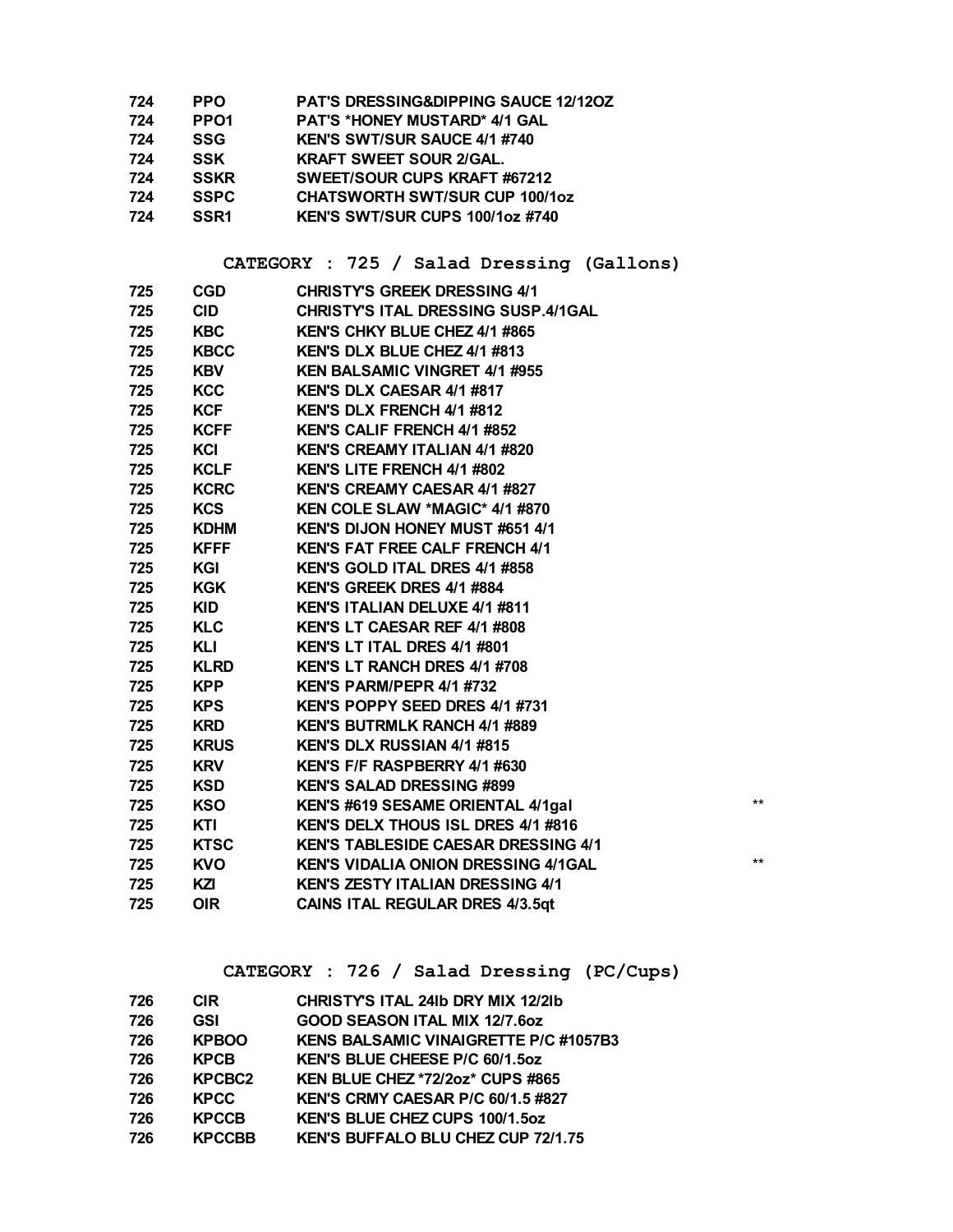**CATEGORY : 726 / Salad Dressing (PC/Cups) Continued**

| 726 | KPCCC         | <b>KEN'S CLASSIC CAESAR 100/1.5oz</b>           |      |
|-----|---------------|-------------------------------------------------|------|
| 726 | <b>KPCCF</b>  | <b>KEN'S COUNTRY HONEY FRENCH CUP 100/1.5</b>   |      |
| 726 | <b>KPCCI</b>  | KEN'S CREAMY ITALIAN PC 60/1.5 #020             |      |
| 726 | <b>KPCCIL</b> | <b>KEN'S LITE ITALIAN 100/1.5 CUPS</b>          |      |
| 726 | <b>KPCCR</b>  | <b>KEN'S RANCH *CUP* 100/1.5OZ HSTYLE*9914*</b> |      |
| 726 | KPCF          | <b>KEN'S CRMY FRENCH P/C 60/1.5OZ #1008</b>     |      |
| 726 | <b>KPCG</b>   | <b>KEN'S GREEK DRES P/C 60/1.5oz</b>            |      |
| 726 | <b>KPCHM</b>  | KEN F/F HNY DIJON P/C 60/1.5oz                  |      |
| 726 | <b>KPCI</b>   | <b>KEN'S GOLDEN ITAL P/C 60/1.5oz #858</b>      |      |
| 726 | <b>KPCIF</b>  | <b>KEN'S LITE OIL/VINGET DRES 60/1.5</b>        | $**$ |
| 726 | <b>KPCIL</b>  | KEN'S LITE ITALIAN PC 60/1.5oz #801             |      |
| 726 | <b>KPCLF</b>  | <b>KEN'S F/F FRENCH P/C 60/1.5oz</b>            |      |
| 726 | <b>KPCLR</b>  | KEN'S LITE RANCH P/C 60/1.5oz #041              |      |
| 726 | <b>KPCNF</b>  | KENS*COUNTRY*FRENCH P/C 60/1.5OZ #033           |      |
| 726 | <b>KPCPP</b>  | <b>KEN'S PARM w/PPR 60/1.5oz #031</b>           |      |
| 726 | <b>KPCR</b>   | <b>KEN'S RANCH P/C 60/1.5oz#789</b>             |      |
| 726 | <b>KPCRV</b>  | <b>KEN F/F RASP P/C 60/1.5oz #630</b>           |      |
| 726 | <b>KPCTI</b>  | <b>KEN THOUSAND ISL P/C 60/1.5oz #816</b>       |      |
|     |               |                                                 |      |

**CATEGORY : 727 / Hot Sauce/ Marinade**

| 727 | <b>BHS</b>  | <b>BELLISSIMO CAYENE PEPPER SAUCE 4/1GAL</b>    |       |
|-----|-------------|-------------------------------------------------|-------|
| 727 | <b>FBS</b>  | <b>FRANK'S *BUFFALO* SAUCE 4/1 GAL.</b>         |       |
| 727 | HS          | <b>WINGERS HOT SAUCE 4/1gal</b>                 |       |
| 727 | <b>HS16</b> | <b>FRANK'S *RED HOT* SAUCE 4/1</b>              |       |
| 727 | HSL         | <b>FRANKS XTRA HOT SAUCE 4/1 7519</b>           | $***$ |
| 727 | <b>HSPC</b> | FRANK'S RED HOT**PC'S**200/7g                   | $***$ |
| 727 | HSS         | <b>FRANKS BUFF SAND SAUCE 2/1gl</b>             |       |
| 727 | KTM         | <b>KEN'S TERIYAKI MARINADE 4/1</b>              | $***$ |
| 727 | <b>SBWS</b> | <b>SWEET BABY RAY'S TERIAKI WING SAUCE 4/64</b> |       |
| 727 | <b>SOY</b>  | <b>GOLDS SOY SAUCE 4/1GAL</b>                   |       |
| 727 | TAB         | <b>TABASCO SAUCE MCLLHENNY 12/12oz</b>          |       |
| 727 | TS          | <b>TERIYAKI SAUCE GOLDS 4/1</b>                 |       |
| 727 | TS-G        | KIKKOMAN TERIYAKI GLAZE 6/.5gal                 |       |
| 727 | TS-M        | KIKKOMAN TERIYAKI SAUCE 4/1GAL                  | $***$ |
| 727 | <b>WOR</b>  | <b>WORCESTERSHIRE SAUCE GOLD'S 4/1GAL</b>       |       |
|     |             |                                                 |       |

**CATEGORY : 728 / Syrup**

| 728 | <b>PS</b>   | <b>SUGAR MILL SYRUP 4/1GAL</b> |     |
|-----|-------------|--------------------------------|-----|
| 728 | <b>PSPC</b> | SMKR SYRUP PC CUPS 100/1.5oz   |     |
| 728 | <b>SYC</b>  | <b>CORN SYRUP 4/1 GAL.</b>     | $*$ |

**CATEGORY : 731 / Pickles**

| 731 | <b>CHONS</b> | <b>ROLAND SWEET SOUR GERKINS 9LB</b> | $**$ |
|-----|--------------|--------------------------------------|------|
| 731 | DIL          | *FREESTONE* DILL SLAB HALVES 5GAL    |      |
| 731 | <b>DILB</b>  | DILL 50/60ct WHOLE 5gal NE STYLE     |      |
| 731 | <b>DILC</b>  | DILL 90/110 PROCESSED 5GAL           |      |
| 731 | <b>DILF</b>  | DILL 70/80 WHOLE 5GAL NE STYLE       |      |
| 731 | <b>DILG</b>  | <b>FREESTONE DILL PICKLES 4/1GAL</b> |      |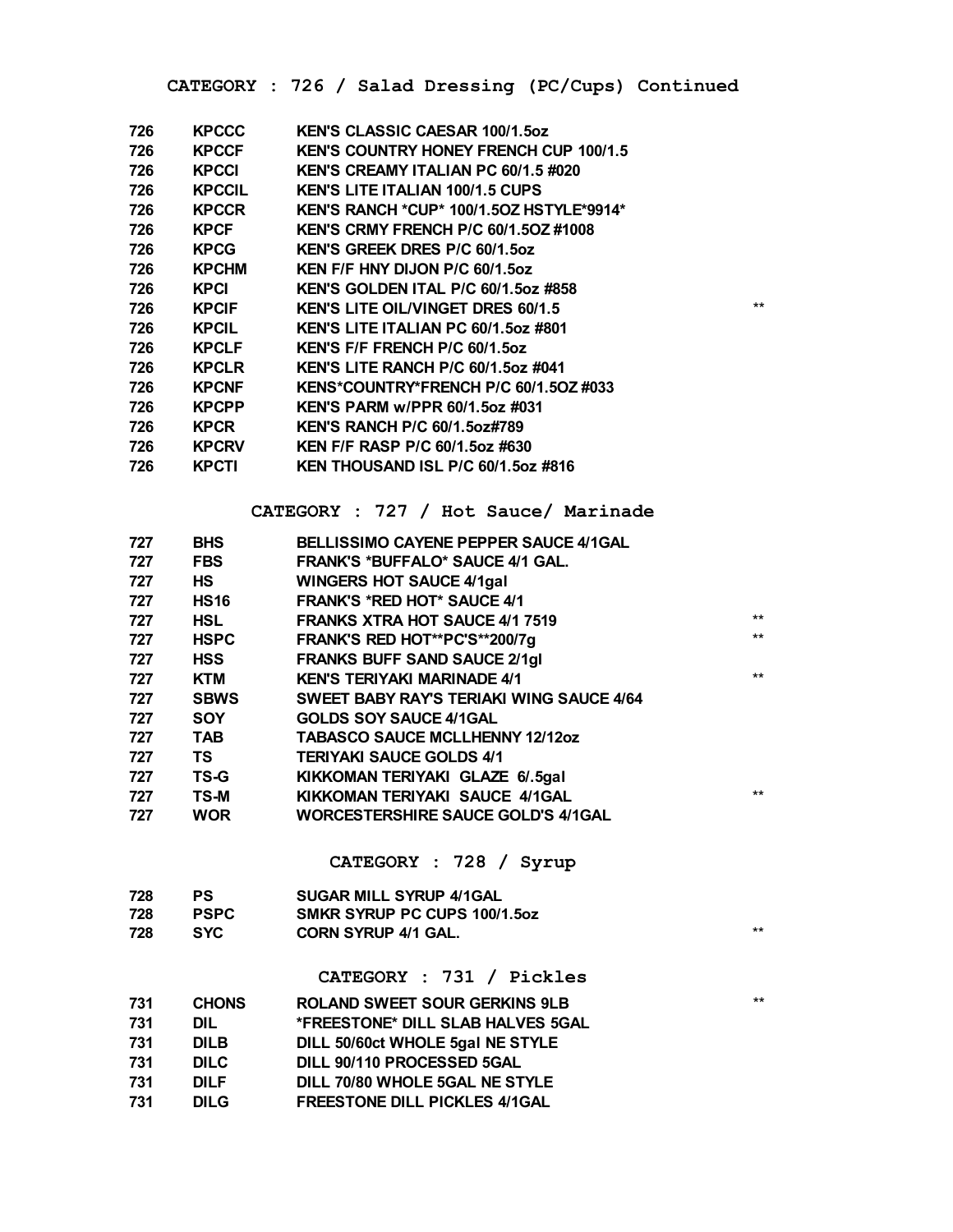#### **CATEGORY : 731 / Pickles Continued**

| 731 | <b>DILL</b> | <b>COOL CRISP WHOLE DILL PICKLES 5GAL</b> |      |
|-----|-------------|-------------------------------------------|------|
| 731 | <b>DILS</b> | DILL *SLAB HALVES* 5GAL NE STYLE          |      |
| 731 | <b>DKP</b>  | KSHR DILL *REFIG* WHL 5GAL REGAL          |      |
| 731 | <b>DKS</b>  | DILL SPEARS KSHR 5GAL REF BELISIMO        |      |
| 731 | <b>HDS</b>  | HMBGR DILL CHIPS NE STYLE 5GAL            |      |
| 731 | MCS         | <b>B&amp;G CRNKL CUT DILL CHIP 5GAL</b>   | $**$ |
| 731 | <b>ODC</b>  | <b>BELLISSIMO DILL CUBES 5GAL</b>         |      |
| 731 | <b>RDS</b>  | <b>REGAL DILL CHIPS 1/8 KOSHR 5GAL</b>    |      |
| 731 | <b>SURF</b> | SOUR 90/110CT WHOLE NE STYLE              |      |
| 731 | <b>SURG</b> | <b>FREESTONE SOUR PICKLES 4/1GAL</b>      |      |
| 731 | <b>SURH</b> | <b>REGAL HALF SOUR 10CT GAL</b>           |      |
| 731 | <b>SURS</b> | <b>SOUR SLAB HALVES 5gal NE STYLE</b>     |      |
| 731 | vd          | PATRIOT 3/16 CRINKLE CUT CHIP 5GAL        |      |
| 731 | VDC         | PICKLE DILL CUBES B&G 5GAL                |      |
| 731 | <b>VDS</b>  | <b>BELLISSIMO HAMBURG DILL CHIP 5GAL</b>  |      |
|     |             |                                           |      |

**CATEGORY : 732 / Peppers**

| 732 | <b>OXHC</b>    | <b>HOT CHOP PEPPERS B&amp;G 4/1</b>          |
|-----|----------------|----------------------------------------------|
| 732 | <b>OXHP</b>    | <b>B&amp;G WHOLE HOT CHERRY PEPRS 4/1</b>    |
| 732 | <b>OXPEP</b>   | PEPPERONCINI 4/1 GAL ROYAL ANN               |
| 732 | <b>OXPEPSL</b> | <b>PEPPERONCINI *SLICED* 2/1GAL</b>          |
| 732 | <b>OXPP</b>    | ROLAND WHL SWEETY PEPPERS 6/35oz             |
| 732 | <b>OXPW</b>    | NORPACO PEPPADEW PEPPERS 6/105oz             |
| 732 | <b>OXSH</b>    | <b>B&amp;G SLICED HOT CHERRY PEPPERS 4/1</b> |
| 732 | <b>OXSL</b>    | <b>CENTO SLICED MLD CHRY PEPPER 4/1</b>      |
| 732 | <b>OXSP</b>    | <b>HOT BANANA RING 4/1gal KAISER</b>         |
| 732 | OXSS           | <b>BAN.PEPPER RING MILD 4/1 CASA DIVA</b>    |
| 732 | <b>OXSW</b>    | <b>CENTO MILD WHL CHERRY PEPPER 4/1</b>      |
| 732 | <b>PEPSL</b>   | GREEK PEPPERONCINI*SLICED*10KG(22.05LB)      |
| 732 | <b>PSDR</b>    | DEL DESTINO DICED RED PEPPERS 6/10           |
| 732 | <b>PSGC</b>    | PEPPER STRIPS GREEN DUNBAR 6/10              |
| 732 | <b>PSRG</b>    | BELLISSIMO RED & GREEN PEPPER STRPS 6/10     |
| 732 | <b>PSRGM</b>   | <b>DEL DESTIN RED&amp;GREEN PEPPER 6/10</b>  |
| 732 | <b>RSTA</b>    | <b>CENTO RSTD PEPPERS 12/280Z</b>            |
| 732 | <b>RSTB</b>    | <b>MARINO RSTD RED PEPR 6/#10</b>            |
| 732 | <b>RSTC</b>    | <b>CENTO ROASTED PEPPERS 6/10.</b>           |
| 732 | <b>RSTD</b>    | <b>PORT ROYAL ROAST PEPPERS 6/10cans</b>     |
| 732 | <b>RSTF</b>    | <b>ASSIAGO ROASTED PEPPERS 6/3KG</b>         |
| 732 | <b>RSTN</b>    | <b>BELLISSIMO ROASTED RED PEPPER 6/10</b>    |
| 732 | <b>RSTP</b>    | <b>BELLISSIMO/CORA RSTD PEPPERS 12/140Z</b>  |
| 732 | <b>SJP</b>     | <b>JALAPENO PEPPERS SLICED 6/10</b>          |
| 732 | <b>SJPG</b>    | <b>FREESTONE SLC JAL PEP'R 4/1</b>           |
|     |                |                                              |

**CATEGORY : 750 / Mustard**

| 750 | KSM  | <b>KEN'S SALAD MUSTARD 4/1 #836</b>   |
|-----|------|---------------------------------------|
| 750 | MDJ  | ROLAND DIJON MUSTARD TUB 11LBS.       |
| 750 | MPC. | <b>MUSTARD GOLDS PC'S 200/.20Z</b>    |
| 750 | msa  | <b>FRENCHS YEL MUSTARD SQZ 12/80Z</b> |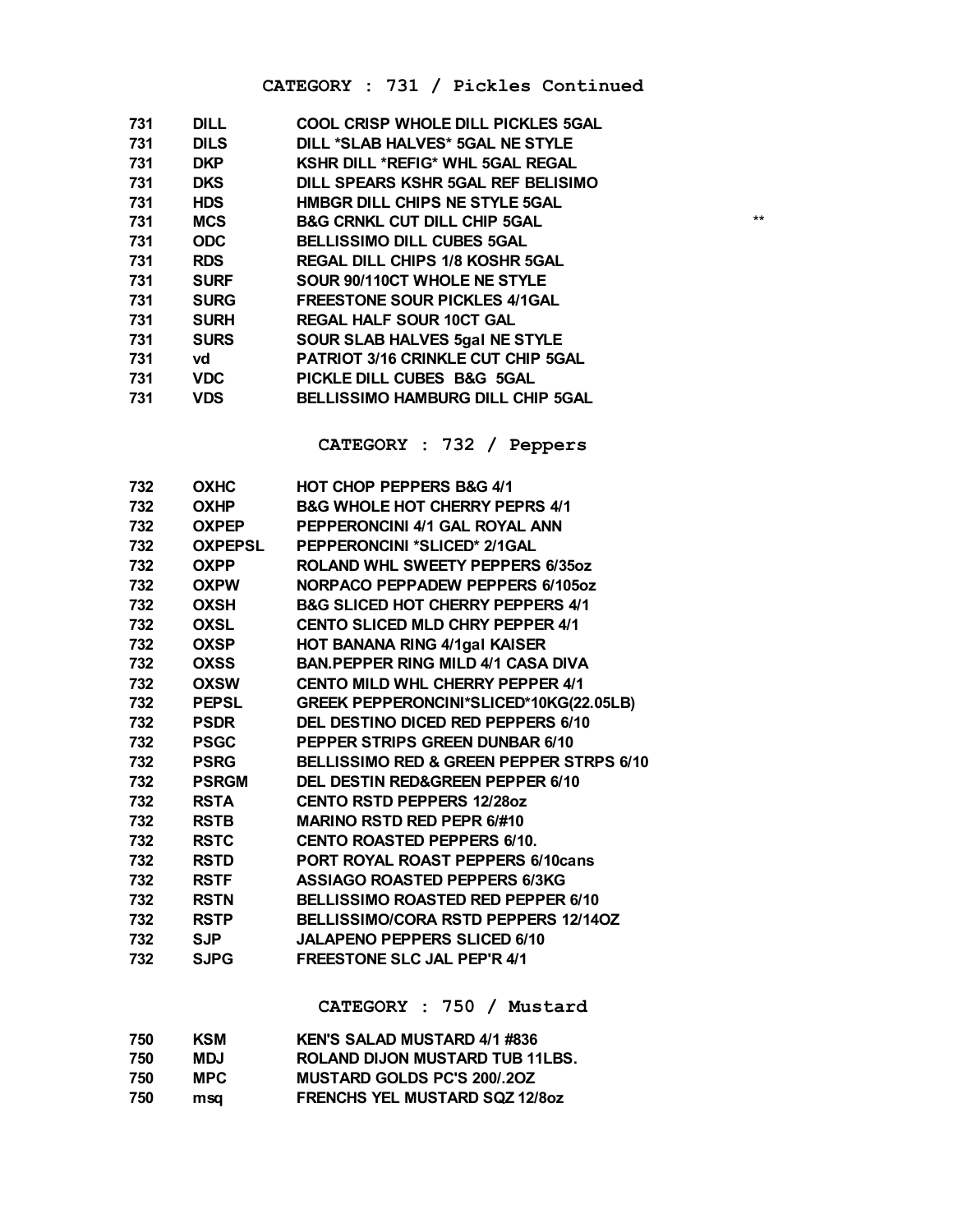| 750 | <b>MUSF</b>  | <b>MUSTARD FRENCHES 4/105oz YELLOW</b> |
|-----|--------------|----------------------------------------|
| 750 | <b>MUSTO</b> | <b>BAKERS GOLD DIJON MUSTARD 4/1</b>   |
| 750 | <b>MUSTS</b> | <b>MUSTARD GULDENS SPICY 4/1GAL</b>    |
| 750 | OXM          | <b>MUSTARD 4/1 YELLOW SALAD ADM</b>    |

**CATEGORY : 751 / Ketchup**

| 751 | HZA              | <b>HEINZ #10 CATSUP JUG 6/114oz #51491</b>     |      |
|-----|------------------|------------------------------------------------|------|
| 751 | HZB              | <b>HEINZ SQUEEZE BOTTLE 16/14oz</b>            |      |
| 751 | HZB1             | <b>HEINZ KETCHUP*GLASS BOTTLES*24/14OZ</b>     |      |
| 751 | HZB <sub>2</sub> | REDGOLD UP/DN SQZ CATSUP 25/20oz               |      |
| 751 | <b>HZBB</b>      | RED GOLD KETCHUP 24/14oz SQEZ                  |      |
| 751 | <b>HZC</b>       | HEINZ CATSUP *PC'S* 1000ct 9gr                 |      |
| 751 | hzc1             | <b>RED GOLD CATSUP PC'S 1000ct</b>             |      |
| 751 | <b>HZC2</b>      | HEINZ KETCHUP *PC'S* 750ct 7gr                 |      |
| 751 | HZD              | HEINZ WALL KIT DISPENSER (EA)                  | $**$ |
| 751 | <b>HZDS</b>      | <b>HEINZ DISPENSER SPOUT (EACH)</b>            | $**$ |
| 751 | <b>HZK</b>       | <b>HEINZ KETCHUP 6/10 #51290</b>               |      |
| 751 | HZK1             | REDPACK/REDGOLD FANCY KETCHUP 6/10             |      |
| 751 | <b>HZS</b>       | <b>FRENCH'S SQUEEZE BOTTLE KETCHUP 12/200Z</b> |      |
| 751 | <b>HZSP</b>      | <b>ADMIRATION CATSUP PC'S 1000/9g</b>          |      |
| 751 | <b>HZV</b>       | <b>CATSUP HEINZ VOLUME PACK 3GAL</b>           |      |
| 751 | <b>HZVV</b>      | <b>REDPACK VOL PACK 33% 1/3 GAL</b>            |      |

**CATEGORY : 752 / Mayonnaise**

| 752 | <b>MAY</b>    | <b>MAYONNAISE ADMIRATION 4/1 GAL</b>  |       |
|-----|---------------|---------------------------------------|-------|
| 752 | MAY1          | <b>OASIS XH MAYONNAISE 4/1GAL</b>     | $***$ |
| 752 | MAY4          | ADMIRATION*RED LABEL*MAYO 4/1GAL      | $***$ |
| 752 | <b>MAYB</b>   | AMAZING MIKE'S MAYONNAISE 4/1GAL      | $***$ |
| 752 | <b>MAYG</b>   | GOLDS MAYO PC 200/9grm                | $***$ |
| 752 | <b>MAYH</b>   | <b>HELLMAN'S REAL MAYONNAISE 4/1</b>  |       |
| 752 | <b>MAYK</b>   | <b>KEN'S MAYONNAISE HVY 4/1 #898</b>  |       |
| 752 | maykr         | KRAFT MAYO PC'S 7/160Z 200CT          | $***$ |
| 752 | <b>MAYO</b>   | <b>CASALE MAYONNAISE 4/1GAL</b>       |       |
| 752 | <b>MAYOPC</b> | <b>KEN'S P/C MAYO 198/7/16oz #911</b> |       |

**CATEGORY : 753 / Jelly**

| 753 | <b>GRAPE</b> | POLANER GRAPE JELLY 6/10                | $***$ |
|-----|--------------|-----------------------------------------|-------|
| 753 | <b>JA</b>    | SMUCKERS *APPLE* JELLY 200/1/2          | $***$ |
| 753 | <b>JELK</b>  | JELLY ASORT.SMUCKERS 200CT.#800         | $***$ |
| 753 | <b>JGR</b>   | <b>SMUCKERS GRAPE JELLY 200CT</b>       | $***$ |
| 753 | <b>JLM</b>   | <b>SMUCKERS MIXED FRUIT JELLY 007</b>   | $***$ |
| 753 | JO           | <b>SMUCKERS ORANGE MARMALADE 200c</b>   | $***$ |
| 753 | <b>JSP</b>   | <b>ROADSIDE FRM STRWB PRESERVE 6/10</b> | $***$ |
| 753 | JST          | SMKR *STRAWBERRY* JAM 200/1oz           | $***$ |
| 753 | <b>PBP</b>   | <b>PEANUT BUTTER FM SMTH 6/5LB</b>      |       |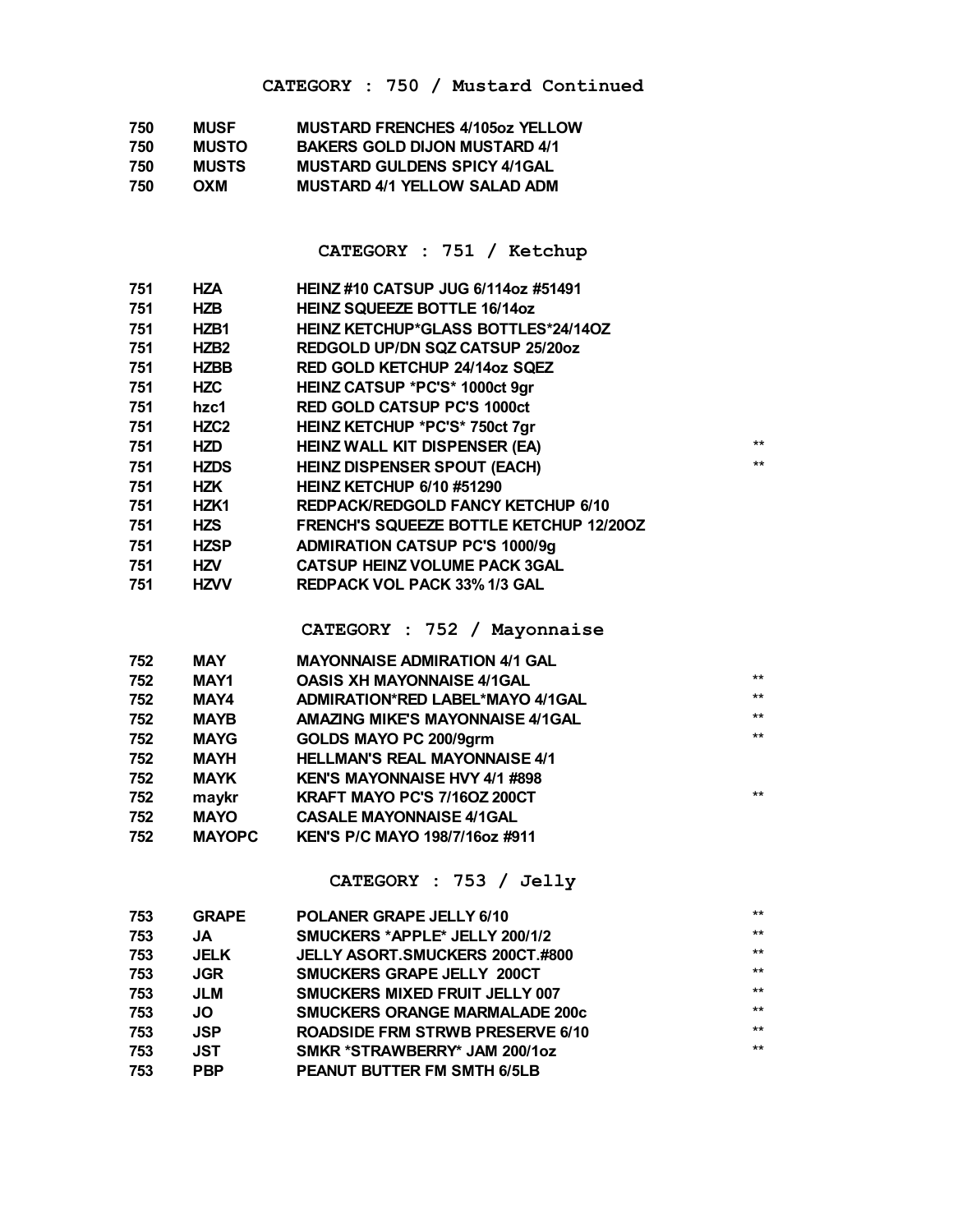#### **CATEGORY : 754 / Vinegar**

| 754 | BAL          | <b>BALSAMIC VINEGAR 2/5 lit</b>          |      |
|-----|--------------|------------------------------------------|------|
| 754 | <b>BALW</b>  | BELLINO *WHITE* BALSAMIC 2/5 lit         |      |
| 754 | <b>HMV</b>   | <b>HEINZ MALT VINEGAR 12/12oz</b>        | $**$ |
| 754 | <b>OXCV</b>  | VINEGAR *CIDER* 4% 4/1                   |      |
| 754 | <b>OXRV</b>  | <b>WINE VINEGAR WISCON/CAPUTO 6/1GAL</b> |      |
| 754 | <b>OXWTV</b> | <b>VINEGAR WHITE</b>                     |      |
| 754 | oxwtv1       | <b>ADMIRATION WHITE VINEGAR 4/1</b>      |      |
| 754 | OXWTV2       | VINEGAR*WHITE*4/1GAL                     |      |
| 754 | <b>OXWV</b>  | <b>RED WINE VINEGAR 5% 4/1</b>           |      |
| 754 | OXWV1        | <b>ADMIRATION RED VINEGAR 4/1</b>        |      |
| 754 | <b>VFW</b>   | <b>ROLAND FR WHT WINE VINGR 5LIT</b>     | $**$ |
| 754 | <b>VPC</b>   | <b>HEINZ MALT VINEGAR PCs 200/9gr</b>    | $**$ |
| 754 | <b>VRW</b>   | <b>COLAVITA RED WINE VINEGAR 2/5 III</b> |      |
| 754 | <b>VRWB</b>  | BELLINO AGED BALSAMIC 6/16.9oz           |      |
| 754 | <b>VSH</b>   | <b>ROLAND SHERRY VINEGAR SPAIN 4/5</b>   |      |
| 754 | <b>WV</b>    | <b>CENTO RED WINE VIN 4/1 Gal.</b>       |      |

**CATEGORY : 755 / Relish**

| 755 | OXR          | <b>RELISH GREEN SWEET B&amp;G 4/1</b> |
|-----|--------------|---------------------------------------|
| 755 | PIN          | SWEET PEPPER RELISH 6/10              |
| 755 | <b>RELPC</b> | <b>RELISH PC GOLD'S 200/PK</b>        |
|     |              |                                       |

**CATEGORY : 756 / Tartar Sauce**

| 756 | <b>KPCT</b> | KENS NE TARTAR SCE 100/.75oz #887          |
|-----|-------------|--------------------------------------------|
| 756 | KTS.        | <b>KEN'S TARTAR SAUCE 4/1 NE STYL #887</b> |
| 756 | TSK         | <b>KRAFT TARTAR SAUCE PC CUPS 20Z</b>      |
| 756 | TSPC.       | <b>GOLD'S TARTAR SAUCE PC'S 200ct</b>      |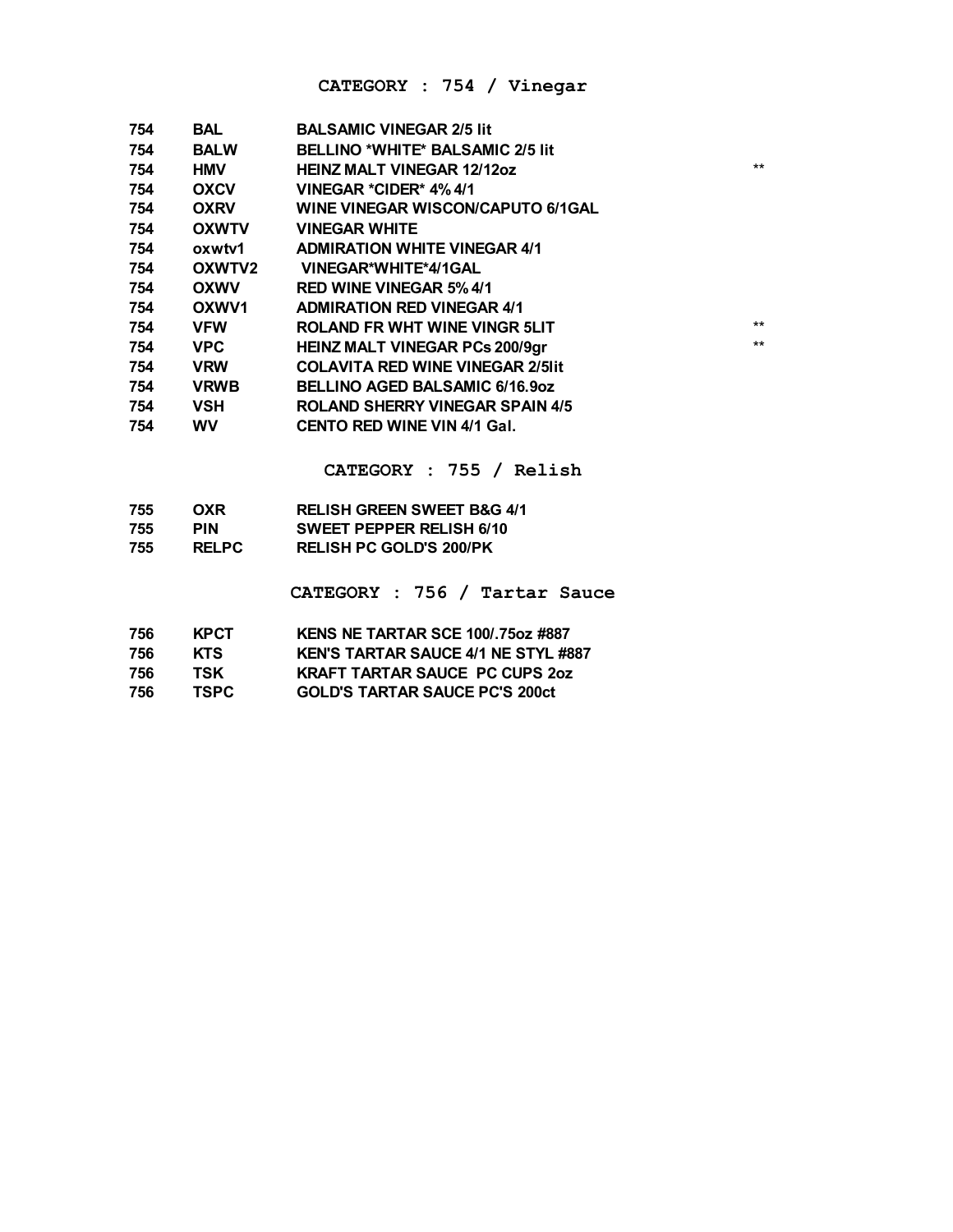## **Category 800: Oils/Spices/Baking**

| <b>Category 801</b> | <b>Olive Oil</b>                  |
|---------------------|-----------------------------------|
| <b>Category 802</b> | <b>Blended Oils</b>               |
| <b>Category 804</b> | <b>Liquid Fry Oil</b>             |
| <b>Category 805</b> | Oil - Other                       |
| <b>Category 810</b> | <b>Spices</b>                     |
| <b>Category 811</b> | <b>Salt</b>                       |
| <b>Category 820</b> | Sugar                             |
| <b>Category 823</b> | <b>Special Wheat</b>              |
| <b>Category 825</b> | <b>Flour</b>                      |
| <b>Category 826</b> | <b>Dough Balls</b>                |
| <b>Category 827</b> | <b>Bread Rolls</b>                |
| <b>Category 828</b> | <b>Wraps</b>                      |
| <b>Category 829</b> | <b>Cookie/Muffin Mix (Dry)</b>    |
| <b>Category 830</b> | <b>Cookie/Muffin Mix (Frozen)</b> |
| <b>Category 831</b> | <b>Nuts</b>                       |
| <b>Category 835</b> | <b>Baking - Other</b>             |
| <b>Category 850</b> | <b>Cento Retail Food</b>          |
| <b>Category 851</b> | <b>Cento Tomato</b>               |
| <b>Category 852</b> | <b>Cento Beans</b>                |
| <b>Category 853</b> | <b>Cento Confections</b>          |
| <b>Category 854</b> | <b>Cento Peppers</b>              |
| <b>Category 855</b> | <b>Cento Soups</b>                |
| <b>Category 856</b> | <b>Cento Fish/Clams</b>           |
| <b>Category 857</b> | <b>Cento Spice</b>                |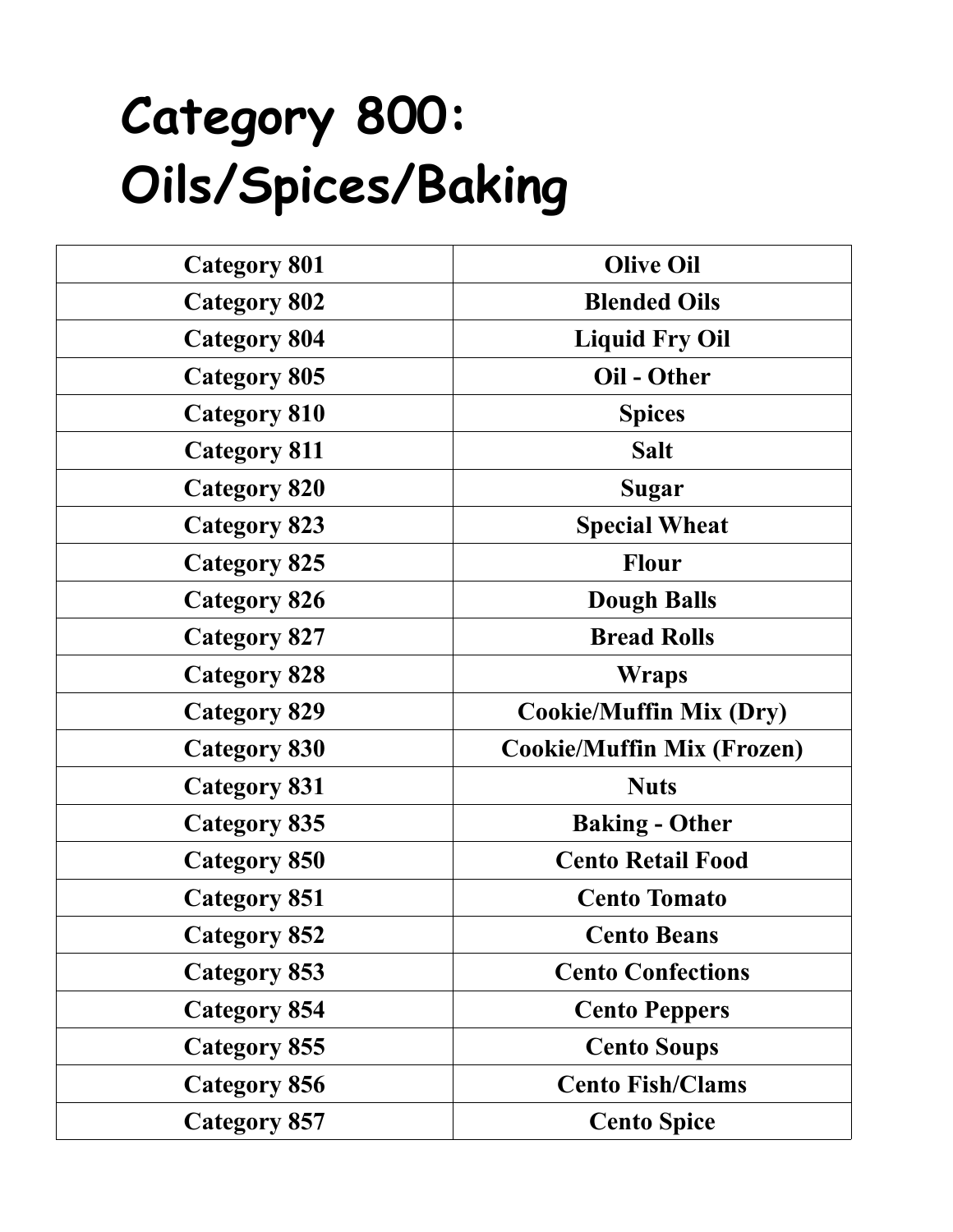#### **CATEGORY : 801 / Olive Oil**

| 801 | <b>BPO</b>  | <b>BELLISSIMO PURE OLIVE OIL 6/1 TIN</b>   |
|-----|-------------|--------------------------------------------|
| 801 | <b>BPX</b>  | <b>CENTO *PURE* OLIVE OIL 4/3lit</b>       |
| 801 | <b>MPO</b>  | <b>BELISMO POMACE OLIVE OIL 6/1 TIN</b>    |
| 801 | <b>XVB</b>  | <b>BELLISSIMO XV OLIVE OIL 6/31tr.</b>     |
| 801 | <b>XVC</b>  | <b>CENTO EX VIRG OLIVE OIL 4/3LT</b>       |
| 801 | xvc1        | <b>MARCONI EXTRA VIRGIN OLIVE OIL 35LB</b> |
| 801 | XVI         | <b>ILIADA EXTRA VIRGIN OLIVE OIL 4/3L</b>  |
| 801 | <b>XVM</b>  | <b>MARCONI EX-VIRG OLIVE OIL 4/3Lt.</b>    |
| 801 | XVM1        | VITALE EX VRG OLIVE OIL 4/3LIT             |
| 801 | <b>XVP</b>  | <b>BELLISSIMO X VIRG OIL 4/1 G</b>         |
| 801 | <b>XVPT</b> | <b>PARTANNA XV OLIVE OIL 4/3LIT TIN</b>    |
|     |             |                                            |

**CATEGORY : 802 / Blended Oils**

| C <sub>10</sub> | CASA MIA 10% OIL 6/1 GAL             |
|-----------------|--------------------------------------|
| <b>C10G</b>     | <b>MARCONI XVOO ORGANIC OIL PC'S</b> |
| <b>DV10</b>     | 10% OLIVE OIL 6/1GAL CORA            |
| <b>GF10</b>     | OLIVE OIL BELLISSIMO 10% 6/1GAL      |
| <b>S10</b>      | LA SPAGNOLA 10% OIL 6/1 GAL          |
| <b>S101</b>     | DIVO 10% OLIVE OIL 6/1GAL            |
| <b>S25</b>      | Sicilia 75-25 Oil 6-1 gal.           |
|                 |                                      |

## **CATEGORY : 804 / Liquid Fry Oil**

| 804 | <b>CAN</b>       | <b>CANOLA FRY OIL 35LB</b>            |       |
|-----|------------------|---------------------------------------|-------|
| 804 | CAN <sub>2</sub> | <b>CATANIA CANOLA OIL 35LB</b>        |       |
| 804 | FC               | <b>PRO FRY LIQUID SHORTENING 35LB</b> |       |
| 804 | <b>FCR</b>       | <b>ZTF CREAMY FRY OIL 35LB</b>        |       |
| 804 | <b>FFO</b>       | <b>POP ALL VEGATABLE OIL</b>          | $***$ |
| 804 | FK.              | <b>FRI-KING 35LB CLEAR LIQ SHOR</b>   |       |
| 804 | FL.              | *CASALE*CLEAR FRY OIL 35LB            |       |
| 804 | <b>FLB</b>       | *CLEAR*FRY OIL 35LBS HEALTYH BRAND    |       |
| 804 | <b>MF</b>        | <b>BELLISSIMO CLEAR FRY OIL 35LB</b>  |       |
|     |                  |                                       |       |

**CATEGORY : 805 / Oil – Other**

| 805 | CAN <sub>1</sub>  | <b>ADMIR CANOLA OIL PURE 35LB</b>        |       |
|-----|-------------------|------------------------------------------|-------|
| 805 | CO <sub>1</sub>   | <b>CORN OIL LA SPAGNOLA 6/1GAL</b>       | $***$ |
| 805 | <b>CSF</b>        | <b>CATANIA SUNFLOWER OIL 35LB</b>        | $***$ |
| 805 | DO.               | <b>DIVIDER OIL SUGARMILL 5GAL</b>        | $***$ |
| 805 | <b>OPL</b>        | <b>ORCHARD CAKE PAN LUBE 30LB</b>        |       |
| 805 | <b>PAMC</b>       | <b>PAN SPRAY RELEASE W/CANOLA 6/14oz</b> |       |
| 805 | PAMC <sub>1</sub> | <b>CRISCO PAN RELEASE 6/14 OZ</b>        |       |
| 805 | <b>S35</b>        | SOYA OIL 35LB PURE OLD WORLD             |       |
| 805 | tru-o             | Truffle OIL 80Z                          | $***$ |
| 805 | <b>VSB</b>        | <b>VEGETABLE SHORTENING</b>              |       |
|     |                   |                                          |       |

**CATEGORY : 810 / Spices**

| 810 | <b>ALS</b>   | <b>ALLSPICE WHOLE 120Z</b>   |      |
|-----|--------------|------------------------------|------|
| 810 | <b>ALSG</b>  | <b>ALLSPICE GROUND 150Z.</b> |      |
| 810 | <b>ANIS</b>  | <b>ANISE DRY WHOLE 160Z</b>  |      |
| 810 | <b>ANISE</b> | ANISE OIL 1/2 OZ             | $**$ |
|     |              |                              |      |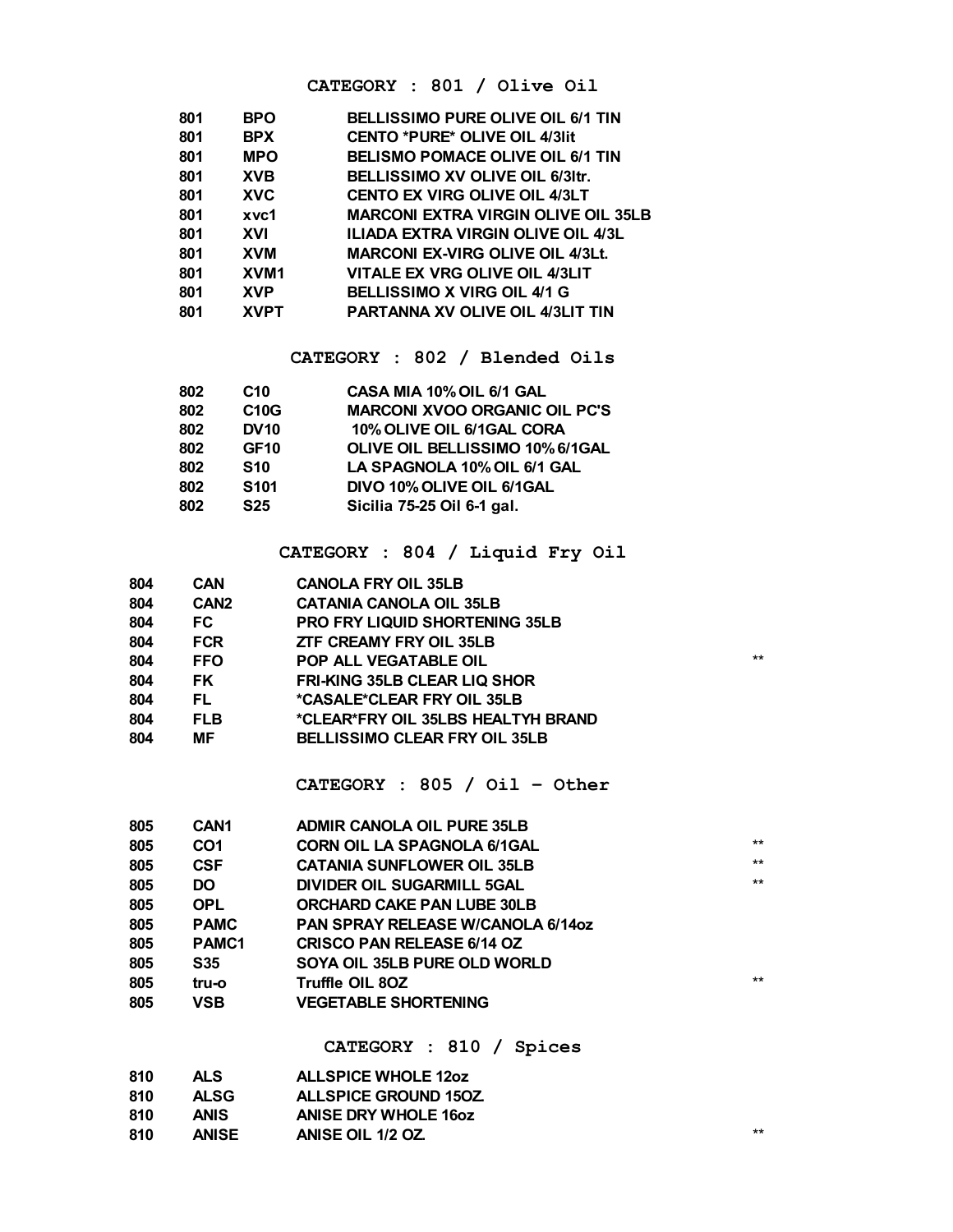## CATEGORY : 810 / Spices Continued

| 810 | <b>ANISE1</b>    | <b>ANISE OIL 10Z</b>                   | **           |
|-----|------------------|----------------------------------------|--------------|
| 810 | <b>BIM</b>       | BELLISSIMO ITAL DRESSING MIX 12/7.60Z  | **<br>**     |
| 810 | <b>BLVS</b>      | <b>BAY LEAVES 160Z WHOLE GEL</b>       | $\star\star$ |
| 810 | <b>BPB</b>       | <b>BLACK PEPPER *BUTCHERS* 16oz</b>    |              |
| 810 | BPB <sub>5</sub> | <b>BLACK PEPPER BUTCHERS **5LB**</b>   |              |
| 810 | <b>BPB50</b>     | <b>BLACK PEPPER *GROUND* 50LB</b>      | $**$         |
| 810 | <b>BPG</b>       | PEPPER BLACK GROUND 160Z               |              |
| 810 | BPG25            | <b>BLACK PEPPER GROUND 25LB BULK</b>   |              |
| 810 | BPG5             | PEPPER BLACK *5LB* GRND 28m            |              |
| 810 | <b>BPPK</b>      | <b>BLACK PEPPER PACKETS 3/1000ct</b>   |              |
| 810 | <b>BPW</b>       | <b>BLACK PEPPER *WHOLE* 160Z</b>       |              |
| 810 | <b>BPW50</b>     | <b>WHOLE BLACK PEPPER 50LB BULK</b>    |              |
| 810 | BSL              | <b>BASIL LEAF WHOLE 2LB</b>            | $***$        |
| 810 | <b>BSL1</b>      | BELLISSIMO WHOLE BASIL*6.50Z*          |              |
| 810 | <b>BSL2</b>      | <b>BASIL LEAF WHOLE 2LB.BOX</b>        |              |
| 810 | <b>BSL5</b>      | <b>BASIL *5Ib BOX* LEAVES GEL</b>      |              |
| 810 | <b>BSLG</b>      | <b>BASIL LEAVES PURE GROUND 160Z</b>   | **           |
| 810 | <b>CAJ</b>       | <b>CAJUN SEASONING 230Z.</b>           |              |
| 810 | <b>CARA</b>      | <b>CARAWAY SEED WHOLE 16oz</b>         |              |
| 810 | <b>CARDO</b>     | <b>CARDAMOM GROUND 160Z 6/CS</b>       |              |
| 810 | <b>CELG</b>      | <b>GROUND CELERY SEED 160Z</b>         | $***$        |
| 810 | <b>CELS</b>      | <b>WHOLE CELERY SEED 1LB</b>           |              |
| 810 | chiv             | <b>CHIVES FRZ DRIED 1.5oz (EACH)</b>   | **           |
| 810 | <b>CHIVE</b>     | <b>CHIVES 1LB.BOX</b>                  | **           |
| 810 | <b>CHLP</b>      | <b>CHILI POWDER 180Z</b>               |              |
| 810 | <b>CHLP5</b>     | <b>CHILI POWDER 5LB</b>                |              |
| 810 | <b>CIN</b>       | <b>CINNAMON GRND 2% 160Z</b>           |              |
| 810 | CIN <sub>5</sub> | <b>CINNAMON 2% GROUND 5LB</b>          |              |
| 810 | <b>CINS</b>      | <b>CINNAMON STICKS 80Z</b>             | $\star\star$ |
| 810 | <b>CLG</b>       | <b>GROUND CLOVES 16OZ</b>              |              |
| 810 | <b>CLOVE</b>     | <b>WHOLE CLOVES 12oz.</b>              |              |
| 810 | <b>COR</b>       | <b>CORIANDER WHOLE SEED 70Z</b>        |              |
| 810 | <b>CRP</b>       | <b>RED PEPPER CRUSHED 120Z</b>         |              |
| 810 | CRP4             | <b>RED PEPPER CRUSHED 5LB Box</b>      |              |
| 810 | <b>CRPPC</b>     | <b>BEL CRSHD RED PEPPER PC'S 200ct</b> |              |
| 810 | <b>CSLT</b>      | <b>CELERY SALT 35oz</b>                |              |
| 810 | CSLT10           | <b>CELERY SALT 160Z</b>                |              |
| 810 | <b>CUGR</b>      | <b>CUMIN GROUND 16oz</b>               |              |
| 810 | <b>CUGR5</b>     | <b>CUMIN GROUND 5LB</b>                |              |
| 810 | <b>CURP</b>      | <b>CURRY POWDER 180Z.</b>              |              |
| 810 | <b>CURP5</b>     | <b>CURRY POWDER 5LB</b>                |              |
| 810 | <b>CUSD</b>      | <b>CUMIN SEED 14oz</b>                 |              |
| 810 | <b>CYP</b>       | <b>CAYENNE PEPPER 160Z</b>             |              |
| 810 | DIL <sub>1</sub> | <b>DILL WEED 1LB.JUG</b>               |              |
| 810 | <b>DILW</b>      | <b>DILL WEED 40Z BELLISSIMO</b>        |              |
| 810 | <b>FNL</b>       | <b>GROUND LIGHT FENNEL SEED 16OZ</b>   | **           |
| 810 | <b>FNL50</b>     | <b>WHOLE FENNEL SEED*50LBS*</b>        | $***$        |
| 810 | <b>FNLW</b>      | <b>FENNEL SEED WHOLE 14oz</b>          |              |
| 810 | GG               | <b>GARLIC GRANULATED 200Z</b>          |              |
| 810 | <b>GG30</b>      | <b>GARLIC GRANULATED 27.5Ib BOX</b>    |              |
| 810 | GG5              | <b>GARLIC GRANULATED 5LB BOX</b>       |              |
| 810 | <b>GG50</b>      | <b>50LB GRANULATED GARLIC GEL</b>      |              |
| 810 | <b>GIN</b>       | <b>GINGER GROUND 14oz</b>              |              |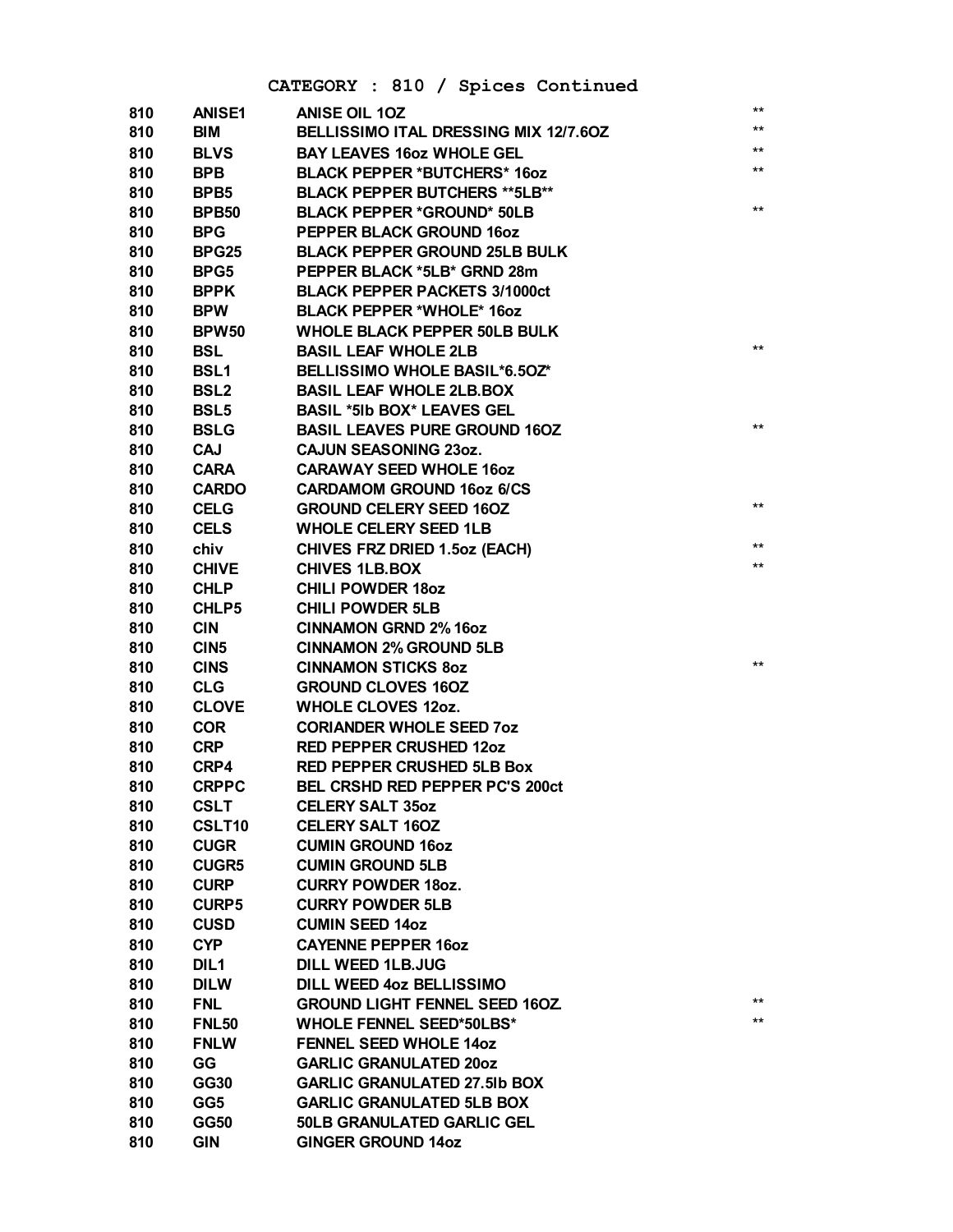## **CATEGORY : 810 / Spices Continued**

| 810 | GIN <sub>5</sub>  | <b>GINGER GROUND 5LB.BOX</b>               |                 |
|-----|-------------------|--------------------------------------------|-----------------|
| 810 | GM                | <b>GARLIC MINCED 22oz</b>                  |                 |
| 810 | <b>GP</b>         | <b>GARLIC POWDER 160Z</b>                  |                 |
| 810 | <b>GP30</b>       | <b>GARLIC POWDER 27.5LB BELLISSIMO</b>     | $***$           |
| 810 | GP <sub>5</sub>   | <b>GARLIC POWDER 5LB BOX</b>               |                 |
| 810 | <b>GSLT</b>       | <b>GARLIC SALT 36oz</b>                    |                 |
| 810 | GSLT5             | <b>GARLIC SALT 5LB GEL</b>                 |                 |
| 810 | HP <sub>5</sub>   | <b>HABENERO BLEND POWDER 5LB</b>           | $^{\star\star}$ |
| 810 | IS                | <b>ITAL SEASONING 16oz</b>                 |                 |
| 810 | <b>LVDR</b>       | <b>LAVENDER LEAVES 5LB</b>                 | $***$           |
| 810 | MAJ5              | <b>MARJORUM GROUND 1LB</b>                 | $***$           |
| 810 | <b>MARJ</b>       | <b>MARJORAM 16oz</b>                       |                 |
| 810 | <b>MSG</b>        | <b>MSG 20oz BELLISSIMO</b>                 |                 |
| 810 | <b>MTLV</b>       | <b>SPEARMINT LEAVES 240Z CRUSHED</b>       |                 |
| 810 | <b>MUSP</b>       | <b>MUSTARD GROUND 13oz</b>                 |                 |
| 810 | <b>MUSP5</b>      | <b>MUSTARD GROUND 5LB BOX</b>              |                 |
| 810 | <b>MUSS</b>       | <b>MUSTARD SEED 16oz</b>                   |                 |
| 810 | <b>NMG</b>        | <b>NUTMEG GROUND 16oz</b>                  |                 |
| 810 | <b>ONAC</b>       | <b>ONION CHOPPED DEHYDRATED 35LB</b>       |                 |
| 810 | <b>ONG</b>        | <b>ONION GRANULATED 160Z</b>               |                 |
| 810 | ONG <sub>1</sub>  | <b>ONION GRANULATED 10LB BOX</b>           |                 |
| 810 | ONG5              | <b>ONION GRANULATED 5LB BOX</b>            |                 |
| 810 | <b>ONM</b>        | ONION*MINCED*15OZ                          |                 |
| 810 | ONM <sub>5</sub>  | <b>MINCED ONION 4.5LB JUG</b>              |                 |
| 810 | <b>ONP</b>        | <b>ONION POWDER 16oz</b>                   |                 |
| 810 | ONP <sub>5</sub>  | <b>ONION POWDER 5LB BOX</b>                |                 |
| 810 | <b>ORG</b>        | <b>OREGANO GREEK 2Ib.BOX</b>               |                 |
| 810 | ORG <sub>20</sub> | <b>OREGANO 5Ib Box</b>                     |                 |
| 810 | ORG5              | <b>OREGANO LEAVES 5LB</b>                  |                 |
| 810 | ORG55             | <b>OREGANO (GREEK) 5LBS.</b>               |                 |
| 810 | <b>OSLT</b>       | <b>ONION SALT 360Z *BELLISSIMO*</b>        |                 |
| 810 | <b>PARS</b>       | PARSLEY FLAKES 40Z BOTTLE                  |                 |
| 810 | <b>PKA</b>        | <b>PAPRIKA SPANISH 160Z VIS</b>            |                 |
| 810 | PKA <sub>5</sub>  | <b>PAPRIKA SPANISH 5LB</b>                 |                 |
| 810 | <b>PKA55</b>      | <b>PAPRIKA 140 ASTA 5LB</b>                |                 |
| 810 | <b>PKS</b>        | <b>PICKLING SPICE 14oz</b>                 |                 |
| 810 | <b>POP</b>        | <b>POPPY SEED 21oz WHOLE</b>               |                 |
| 810 | <b>POP50</b>      | <b>POPPY SEEDS 50LBS</b>                   |                 |
| 810 | <b>POUL</b>       | POULTRY SEASONING 14.50Z                   |                 |
| 810 | POUL5             | POULTRY SEASONING 5LB.BOX                  |                 |
| 810 | <b>PR-D</b>       | PEPPER SHAKERS 48/1.5oz DISPOS             |                 |
| 810 | <b>PSL</b>        | <b>PARSLEY FLAKES 160Z</b>                 |                 |
| 810 | <b>PSL5</b>       | <b>PARSLEY FLAKES 5LB BOX</b>              |                 |
| 810 | <b>ROSG</b>       | ROSEMARY*GROUND*120Z                       |                 |
| 810 | <b>ROSM</b>       | <b>ROSEMARY 6.5oz BELLISSIMO</b>           |                 |
| 810 | <b>SAF</b>        | <b>SAFFRON 102 PURE SPANISH TIN</b>        | $***$           |
| 810 | SAG5              | <b>SAGE GROUND 50Z BOTTLE</b>              |                 |
| 810 | <b>SAGE</b>       | <b>SAGE WHOLE 16oz</b>                     |                 |
| 810 | <b>SECS</b>       | <b>SECRET SEASONING 16oz BELLISSIMO</b>    |                 |
| 810 | <b>SMES</b>       | <b>SESAME SEED WHITE 180Z. HULLED</b>      |                 |
| 810 | ST-D              | <b>SALT SHAKERS 48/4oz DISPOSABLE</b>      |                 |
| 810 | <b>SVS</b>        | <b>SALT &amp; VINEGAR SEASONING 24 OZ.</b> |                 |
| 810 | <b>TARG</b>       | <b>TARRAGON LEAF 11.5oz</b>                |                 |
| 810 | <b>THYM</b>       | <b>THYME WHOLE 7oz GEL 6/cs</b>            |                 |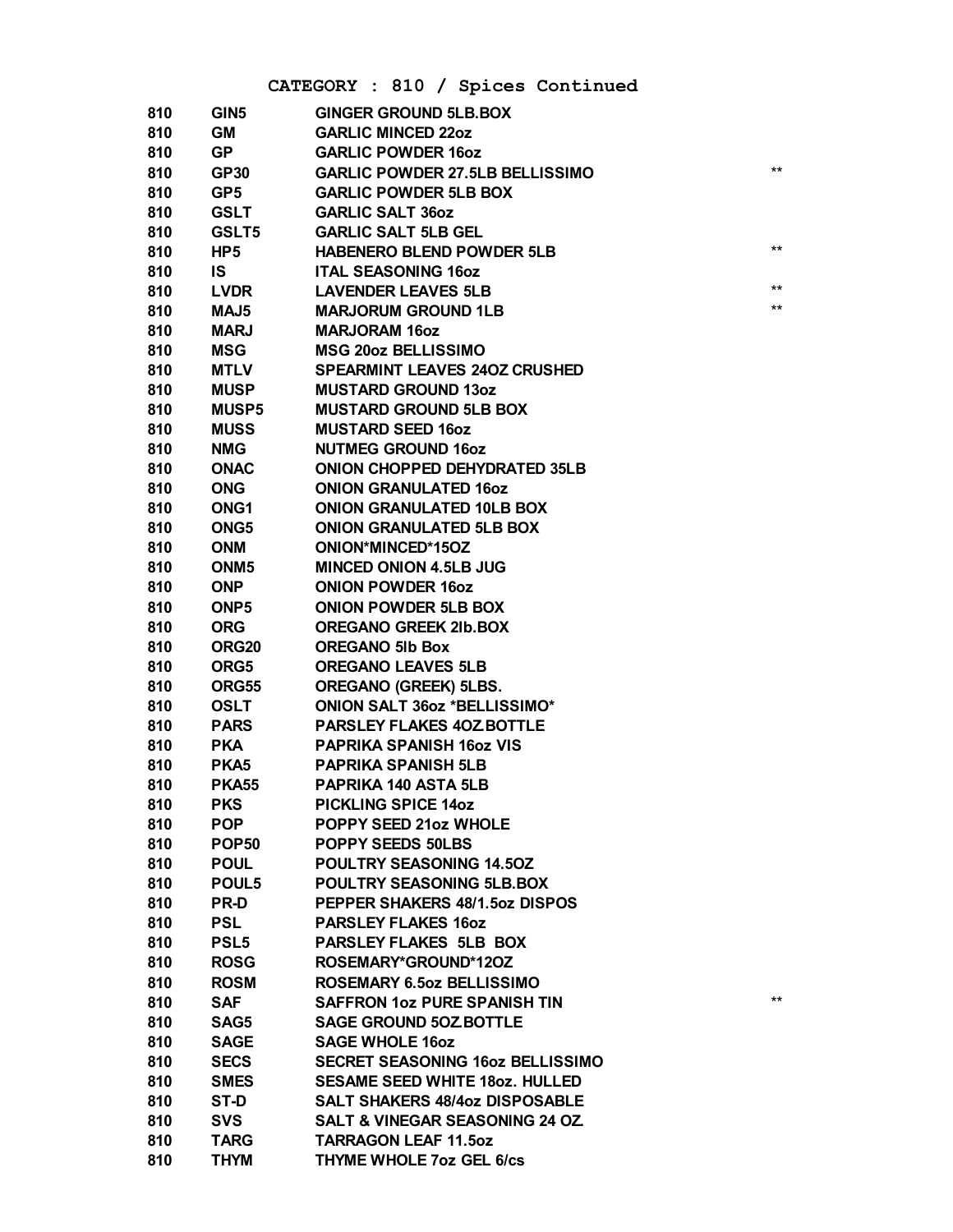## CATEGORY : 810 / Spices Continued

| 810  | tum               | <b>TURMERIC SPICE 14 OZ.</b>           |              |
|------|-------------------|----------------------------------------|--------------|
| 810  | VB.               | <b>VANILLA BEANS TAHITIAN 80Z</b>      | $\star\star$ |
| 810  | <b>WASP</b>       | <b>WASABI POWDER JAPAN 2.2LB</b>       | $\star\star$ |
| 810  | <b>WPG</b>        | <b>WHITE PEPPER GRD 160Z</b>           |              |
| 810  | WPG5              | <b>WHITE PEPPER GROUND 5LB</b>         |              |
| 810  | <b>WPW</b>        | PEPPER WHITE WHOLE 160Z                |              |
|      |                   |                                        |              |
|      |                   | CATEGORY : 811 / Salt                  |              |
| 811  | <b>SEAC</b>       | <b>ROLAND COURSE SEA SALT 12.5kg</b>   |              |
| 811  | <b>SEAS</b>       | <b>ROLAND FINE SEA SALT 12.5kg</b>     |              |
| 811  | <b>SEAS50</b>     | <b>CARGILL PURIFIED SEA SALT 50LBS</b> |              |
| 811  | SLT <sub>1</sub>  | <b>SALT 24/26oz SUPERIOR</b>           |              |
| 811  | <b>SLT25</b>      | SALT 25LB IODIZED US SUP TX-10         |              |
| 811  | <b>SLT50</b>      | <b>SALT 50LB AKZO TX-10</b>            |              |
| 811  | <b>SLTK</b>       | SALT KOSHER 12/3LB*DIAMOND*            |              |
| 811  | <b>SLTK1</b>      | KOSHER SALT *MORTON* 12/3LB            |              |
| 811  | <b>SLTPC</b>      | <b>DIXIE CRYSTAL SALT PC'S 3/1000</b>  |              |
|      |                   |                                        |              |
|      |                   | CATEGORY : 820 / Sugar                 |              |
| 820  | <b>EQPC</b>       | EQUAL 2000CT.                          | $***$        |
| 820  | <b>SNL</b>        | <b>SWEET &amp; LOW 2000ct</b>          |              |
| 820  | <b>SUG25</b>      | <b>SUGAR 25LB BAG DOMINO</b>           |              |
| 820  | SUG4              | <b>DOMINO SUGAR BALES 10/4# BAGS</b>   |              |
| 820  | <b>SUG50</b>      | <b>SUGAR 50LB LIGHT BROWN DOMINO</b>   | $***$        |
| 820  | <b>SUG6X</b>      | <b>SUGAR DOMINO 6X CONF 50LB</b>       | $**$         |
| 820  | <b>SUGAR</b>      | <b>DOMINO PURE CANE SUGAR 50LB</b>     |              |
| 820  | sugart            | UNITED SWEET PURE CANE SUGAR 50LB      |              |
| 820  | <b>SUGB</b>       | <b>SUGAR DOM LT BROWN 12/2LB</b>       |              |
| 820  | <b>SUGC</b>       | <b>WHOLESOME SWEETNERS SUGAR 50LB</b>  | $***$        |
| 820  | SUGC <sub>2</sub> | SUGAR CONFECTIONARY 10X 12/2LB         |              |
| 820  | <b>SUGCW</b>      | <b>SUGAR CUBES WHITE 12/1LB DOMINO</b> |              |
| 820  | <b>SUGDB</b>      | <b>DOMINO *DARK* BROWN SUGAR 50LB</b>  |              |
| 820  | <b>SUGF</b>       | <b>SUGAR DOMINO FRUIT FINE 50LB</b>    |              |
| 820  | <b>SUGPC</b>      | <b>SUGAR PACKETS DOMINO 2000ct</b>     |              |
| 820  | <b>SUGR</b>       | SUGAR PKTS MAUI RAW 1200/4.5g          | **           |
| 820  | <b>SUGT</b>       | <b>SUGAR IN THE RAW 12/2LB</b>         | $***$        |
| onn. | <b>CLICTO</b>     | TOLIE CANE CHCAD ENLD                  | $***$        |

#### CATEGORY : 823 / Special Wheat

| 823 | <b>COU</b>  | ROLAND COUSCOUS SEM/WHEAT 11LB       | $***$ |
|-----|-------------|--------------------------------------|-------|
| 823 | <b>FAR</b>  | ROLAND FARRO ITAL WHEAT 4/3LB        | $***$ |
| 823 | POL         | ROLAND POLENTA MED-ITALY 4/5LB       |       |
| 823 | <b>POLE</b> | <b>FERRARA POLENTA PRONTO 12/2LB</b> |       |
| 823 | ТАН         | ROLAND TAHINI 160Z                   | $***$ |

#### CATEGORY : 825 / Flour

| 825 | <b>ATF</b>  | FLOUR GM #50111 ALL TRUMP 50LB           |
|-----|-------------|------------------------------------------|
| 825 | ATF1        | ALL TRUMPS FLOUR *#50143* 50# UB GREEN   |
| 825 | <b>ATFD</b> | <b>CAPUTO WHEAT FLOUR *00* BLUE BAGS</b> |

820 SUGTC TRUE CANE SUGAR 50LB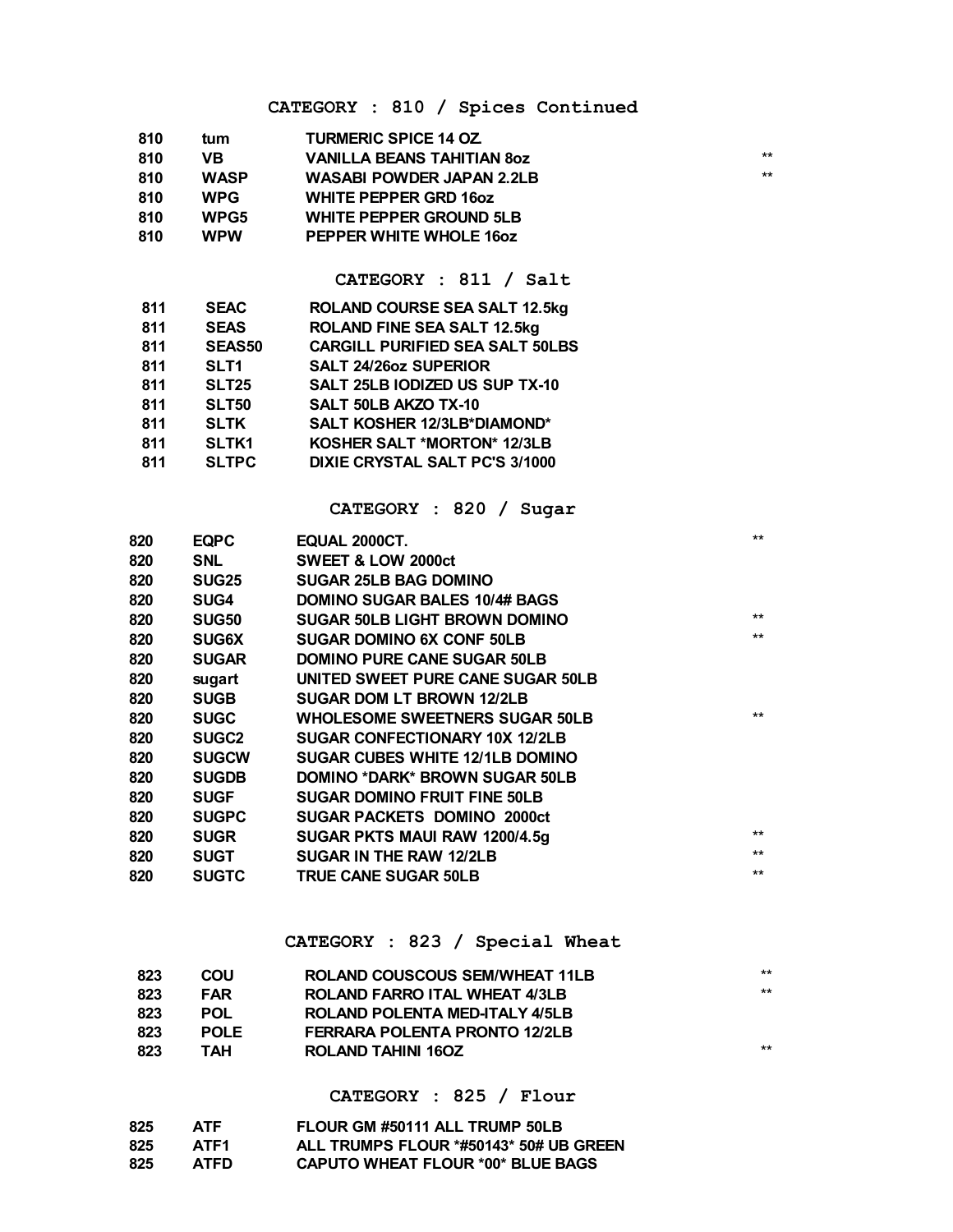CATEGORY : 825 / Flour Continued

 $\star\star$ 

 $\star\star$ 

 $**$ 

 $\star\star$ 

 $^{\star\star}$ 

| 825 | ATFD1         | ANNA *00* FLOUR 25Kg                       |
|-----|---------------|--------------------------------------------|
| 825 | <b>DXF</b>    | <b>DURAM FLOUR X-FAN 50LB KING MIDAS</b>   |
| 825 | <b>FSF</b>    | FLOUR GM #53381 FULL STR 50LB              |
| 825 | <b>FSFP</b>   | FLOUR PILLSBURY 4XXXX 50LB #2942           |
| 825 | <b>FSR</b>    | BELLISSIMO HI GLUTEN PIZZA FLOUR 50LB      |
| 825 | <b>KAF</b>    | KING ARTHUR SPEC FLOUR 50LB                |
| 825 | <b>PCR</b>    | <b>PIZZA CRISP 35 LB</b>                   |
| 825 | <b>REX</b>    | <b>REX ROYAL FLOUR 50 LBS.</b>             |
| 825 | <b>RFL</b>    | REMARKABLE FLOUR 50LB #57122               |
| 825 | <b>SEM</b>    | <b>SEMOLINA FLOUR MIDAS 50LB #1</b>        |
| 825 | sf50          | <b>SPELT ORGANIC FLOUR 50LB ** WHITE**</b> |
| 825 | SGF           | SIR GALAHAD FLOUR 50LB UBL/UBR             |
| 825 | <b>SLF</b>    | <b>SIR LANCELOT FLOUR 50LB</b>             |
| 825 | <b>WF</b>     | FLOUR WONDRA GM 50LB #58995                |
| 825 | <b>WWF</b>    | FLOUR CONAGRA WHL WHEAT FINE 50LB          |
| 825 | <b>WWF1</b>   | <b>SPELT FLOUR *WHEAT* 50 LBS.</b>         |
|     |               |                                            |
|     |               | CATEGORY : 826 / Dough Balls               |
| 826 | <b>10GF</b>   | 10"PAR-BAKED GLUT FREE CRUST 24CT          |
| 826 | <b>D-12GF</b> | DEIORIO 12" GLU/FRE SHELL 20/11OZ          |
| 826 | <b>D-12T</b>  | PANEBELLE G-FREE 12"CRUST/PAN 15CT         |
| 826 | D-14PB        | 14in PAR-BKD #2714 CLD PRS 12ct            |
| 826 | D-9GF         | PIZZA SHELL 9" GLU FR DEIORIOS 21/5.90Z    |
| 826 | <b>DB10</b>   | DOUGHBALL 10oz/36ct BRICKOVEN              |
| 826 | DB10GF        | <b>GRILLED CRUST 10" GLU FREE 24ct</b>     |
| 826 | <b>DB12</b>   | DOUGHBALL 120Z 30CT BRICKOVEN              |
| 826 | <b>DB14</b>   | DOUGHBALL 14oz/28ct.BRICKOVEN              |
| 826 | <b>DB14</b>   | DOUGHBALL 14oz/28ct.BRICKOVEN              |
| 826 | <b>DB16</b>   | DOUGHBALL 16oz 25ct BRICKOVEN              |
| 826 | <b>DB20</b>   | DOUGHBALLS 20oz 20ct BRICKOVEN             |
| 826 | <b>DB22</b>   | DOUGHBALL 22oz/18ct BRICKOVEN              |
| 826 | <b>DB24</b>   | DOUGHBALL *24oz* 18ct BRICKOVEN            |
| 826 | <b>DB26</b>   | DOUGHBALL *26oz* 15ct BRICKOVEN            |
| 826 | DB8           | DOUGHBALL *8oz* 46ct BRICKOVEN             |
| 826 | <b>PDC</b>    | PURATOS DOUGH CONDITIONER 50LB             |
| 826 | <b>S-10GF</b> | SENZAG G/F PIZZA SHELL 10" 24/7OZ          |
| 826 | <b>S-12GF</b> | SENZAG G/F PIZZA SHELL 12" 20/10OZ         |
| 826 | S-GF10        | SENZAG G/F SHELL*W/PAN*10/7OZ              |
|     |               |                                            |

#### CATEGORY : 827 / Bread/Rolls

| <b>CRU</b>     | <b>CROUTON BELLISSIMO DELI STYLE #74634</b> |       |
|----------------|---------------------------------------------|-------|
| <b>CRU1</b>    | <b>CROUTON FRESH GOURMET 10LB</b>           | $***$ |
| D-7HW          | DEIORIO #110 HON/WHT TUNL 75ct              | $***$ |
| D-7T           | DEORIO #214 7oz TUNNEL 75ct                 | $***$ |
| <b>D-BCR</b>   | DEIORIO'S *CIN/RASN* BAGEL #10              | $***$ |
| D-BO           | DEIORIO'S *SLCD* ONION BAGEL #1027          | $***$ |
| D-BP           | DUTCH FARMS{EVERYTHING}12/5CT               | $***$ |
| FD.            | <b>DOUGH FRIED BREAD 36/70Z</b>             | $***$ |
| <b>FOCB</b>    | <b>AMATO'S FOCACCIA ROLLS 12ct</b>          |       |
| OC.            | OYSTER CRACKER 150/1/2oz #1504              |       |
| <b>PANI</b>    | KONTOS PANINI BREAD 6" 12/10pk              |       |
| <b>PITA-11</b> | PITA BREAD 11oz 4PK/18cs WHITE              |       |
|                |                                             |       |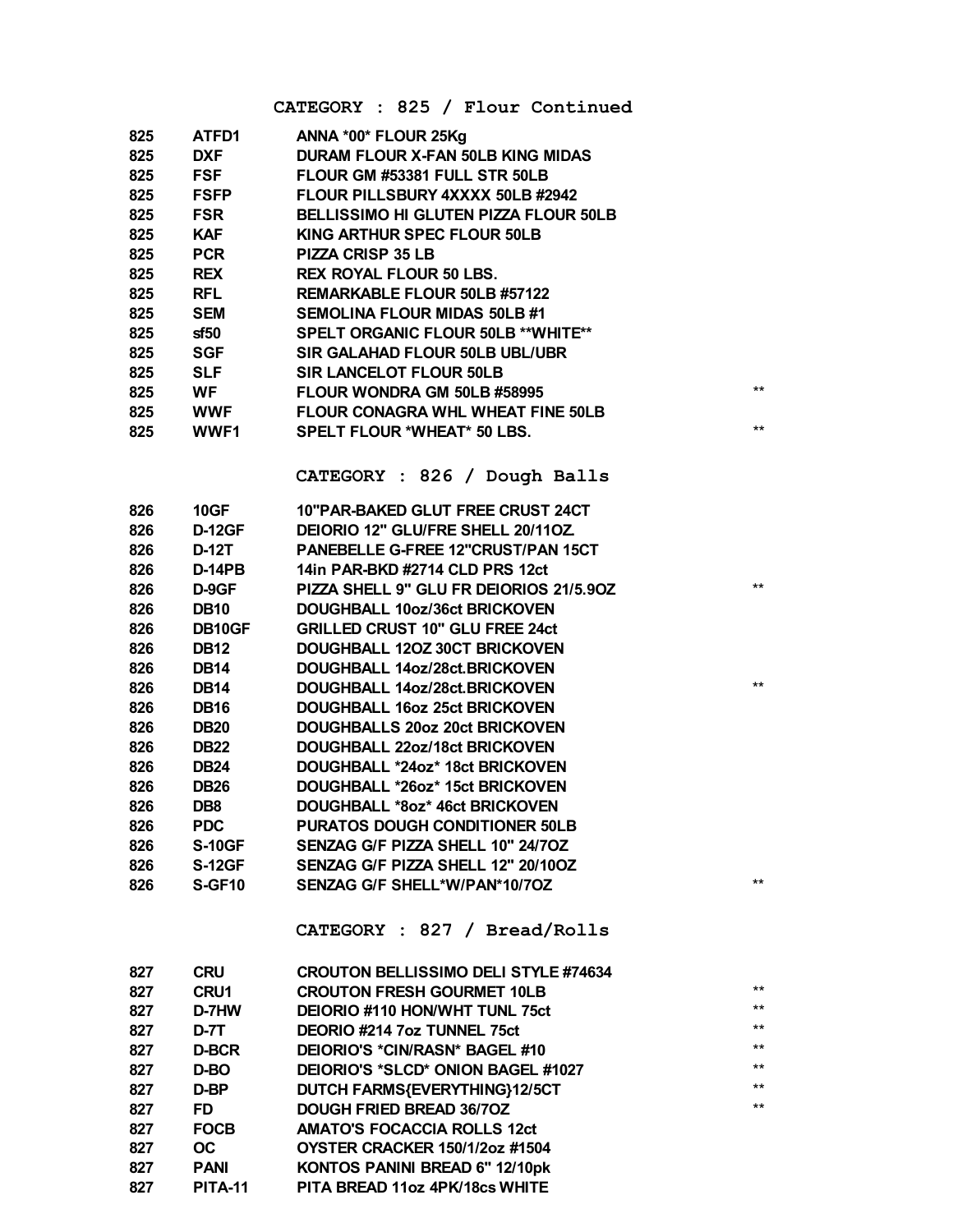## CATEGORY : 827 / Bread/Rolls Continued

| 827 | PITA-14           | PITA BREAD LG 14oz 3pc/10cs WHITE           |       |
|-----|-------------------|---------------------------------------------|-------|
| 827 | PITA-K            | PITA BREAD 7in 12/10pk WHT KONTOS           |       |
| 827 | PITA <sub>5</sub> | KONTOS 6" PITA BREAD GRLD 120pc             |       |
| 827 | <b>PITAC</b>      | PITA 7in NY STYLE GRECIAN                   |       |
| 827 | <b>STPC</b>       | SALTINE CRACKERS 500/2ct #1305              |       |
| 827 | <b>SUB-10</b>     | PIANTIDOSI 10in C70 ROLL 10/6ct.            |       |
| 827 | <b>SUB-12</b>     | PIANTEDOSI 12in C95 ROLL 8/6                |       |
| 827 | <b>SUB-16</b>     | PIANT C448 HOT DOG ROLL 6/16ct              | $***$ |
| 827 | <b>SUB-17</b>     | TRAD BREAD GBS-810 GAR BRD STK              | $***$ |
| 827 | <b>SUB-20</b>     | PIANT WHOLE GRAIN WHT BREAD C247            | $***$ |
| 827 | <b>SUB-21</b>     | #3001 LG ITAL SAND 48ct PANED'ORO           |       |
| 827 | <b>SUB-22</b>     | #3027 SM ITAL SAND 48ct PANED'ORO           |       |
| 827 | <b>SUB-23</b>     | #3041 BULKIE ROLL 36ct PANED'ORO            | $***$ |
| 827 | <b>SUB-24</b>     | <b>PIANT SUP SEED HBGR BUN 48ct</b>         | $***$ |
| 827 | $sub-31$          | THOMAS #94015 ENG MUF ORIG 6/12             | $***$ |
| 827 | <b>SUB-32</b>     | THOMAS #94050 ENG MUF SAND 6/8              | $***$ |
| 827 | <b>SUB-33</b>     | THOMAS #94110 ENG MUF HW 6/12               | $***$ |
| 827 | <b>SUB-41</b>     | PIANT C212 WHITE CLUB LOAF 8ct              |       |
| 827 | <b>SUB-42</b>     | PIANTE #C211 WHEAT CLUB LOAF 8EA            |       |
| 827 | <b>SUB-43</b>     | <b>BOTTO ITAL SAND ROLL LARGE 6ea</b>       |       |
| 827 | <b>SUB-44</b>     | <b>BOTTO LARGE BULKIE ROLL 6ea</b>          |       |
| 827 | <b>SUB-45</b>     | <b>FANTINI 735 DRK RYE OVAL SL 6ct</b>      |       |
| 827 | <b>SUB-46</b>     | PIANTE #C340 OVAL WHL WHEAT 6ct             |       |
| 827 | <b>SUB-47</b>     | PIANT #580 RASIN BREAD 16ct                 | $***$ |
| 827 | SUB-6             | PIANTEDOSI 6in C76 ROLL 90ct                | $***$ |
| 827 | <b>SUB-7</b>      | PIANTE 7in C187 PAR BAKE 72ct               |       |
| 827 | SUB-8             | PIANTEDOSI 8in C73 ROLL 12/6                |       |
| 827 | <b>SUB-A</b>      | PIANT #1402 BRD DGH 32/19oz                 |       |
| 827 | <b>SUB-D</b>      | PIANTEDOSI C222 MARBLE RYE 6ct              |       |
| 827 | SUB-E             | PIANTE C287-S HEARTH BULKIE 96ct            |       |
| 827 | SUB-F             | PIANT #219 11" PAR BK ROLL 48ct             |       |
| 827 | <b>SUB-FR</b>     | PIANT C-96s SLIDER ROLL 192ct               | $***$ |
| 827 | SUB-G             | <b>PIANTEDOSI C302 HNY WHEAT ROLL 180ct</b> |       |
| 827 | <b>SUB-H</b>      | PIANT JUNIOR BURG NO SEED C-248-S 10/12     |       |
| 827 | <b>SUB-HB</b>     | PIANT HON/WHEAT BRD DOUGH #1400             |       |
| 827 | <b>SUB-HD</b>     | PIANT C-136 SEEDED SPR ROLL 8/12PK          |       |
| 827 | <b>SUB-HW</b>     | PIANT #C240 FLOUR BURGR ROLL 48CT           | $***$ |
| 827 | <b>SUB-L</b>      | PIANTEDOSI #C358-S POT BURG ROLL 96CT       |       |
| 827 | <b>SUB-W</b>      | PIANTIDOSI C-89 HAMBURG ROLL 8/12           | $***$ |
|     |                   |                                             |       |
|     |                   | CATEGORY : 828 / Wraps                      |       |
| 828 | <b>LAV</b>        | KONTOS TRAD LAVASH BREAD 24/6pc             | $***$ |
| 828 | V1                | <b>TORTILLA 12in WHITE 12PK 6/CS</b>        |       |
| 828 | V <sub>11</sub>   | <b>TORTILLA 10in WHITE 12PK 6/CS</b>        | $***$ |
| 828 | V2                | <b>TORTILLA 12in WHEAT 12PK</b>             |       |
| 828 | V <sub>2</sub> A  | <b>TORTILLA 10in WHEAT 12PK 6/cs</b>        | $***$ |
| 828 | V3                | TORTILLA 12in SPINACH 12pk 10/CS            |       |
| 828 | V33               | <b>TORTILLA 12in TOMATO 12PK 6/cs</b>       |       |
| 828 | V3A               | <b>TORTILLA 10in SPINACH 12PK 6/cs</b>      | $***$ |
| 828 | V4                | TORTILLA 12in PESTO/GARLIC&HERB 12CT/6PK    |       |
| 828 | V5                | <b>TORTILLA 12in CILANTRO 12PK 6/cs</b>     |       |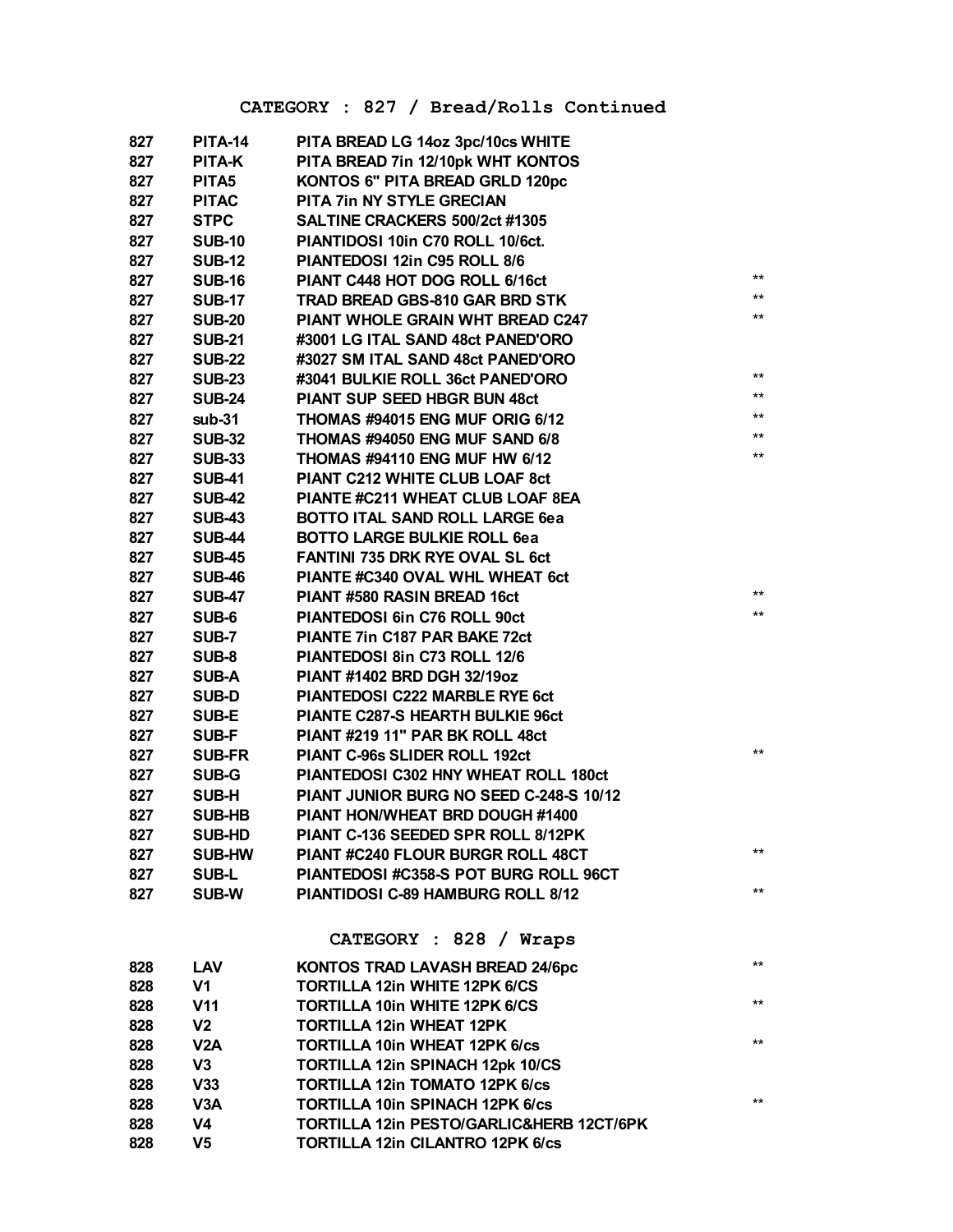## **CATEGORY : 828 / Wraps Continued**

| 828 | V6 | <b>TORTILLA 12" CHILI 12PK 6/CS</b>       | $\star\star$ |
|-----|----|-------------------------------------------|--------------|
| 828 | V7 | <b>TORTILLA 6in WHITE 24/12 CASE ONLY</b> |              |

#### **CATEGORY : 829 / Cookie/Muffin Mix (Dry)**

| 829 | <b>KCCC</b>  | <b>KARP'S CHOC CHIP COOKIE MIX 18</b>    |       |
|-----|--------------|------------------------------------------|-------|
| 829 | <b>KCCCI</b> | KARPS DOUGH CH/CHUNK #54800 18LB         | $***$ |
| 829 | <b>KCDC</b>  | <b>KARP'S DBL CHOC CHIP MIX 18LB</b>     | $***$ |
| 829 | <b>KCOR</b>  | <b>KARP'S OAT/RAISIN COOKIE MIX 18Ib</b> | $***$ |
| 829 | <b>KCPB</b>  | <b>KARPS PEANUT BUT COOKIE MIX 18LB</b>  | $***$ |
| 829 | <b>KCPD</b>  | <b>KARP'S POLKA DOT COOKIE MIX 18LB</b>  | $***$ |
| 829 | <b>KCSC</b>  | <b>KARPS SUGAR COOKIE MIX 18LB</b>       | $***$ |
| 829 | <b>KMBB</b>  | KARP BLUEBERRY MUFFIN MIX 18LB PAIL      | $***$ |
| 829 | <b>KMBN</b>  | <b>KARP'S BANANA NUT MUFFIN MIX 1</b>    | $***$ |
| 829 | KMC          | <b>KARP HONEY CORN MUFFIN MIX 18L</b>    | $***$ |
| 829 | <b>KMCN</b>  | <b>KARP'S CRANBERRY NUT MUF'n 181b</b>   | $***$ |
| 829 | <b>KMGM</b>  | <b>KARP'S GLOR MORN MUFF MIX 18LB</b>    | $***$ |
| 829 | <b>KMNYC</b> | <b>KARPS MUFFIN N.Y. CINN 18LB</b>       | $***$ |
| 829 | <b>KMRB</b>  | <b>MAINS CHOC CHIP COOKIE 144/20Z</b>    | $***$ |
| 829 | <b>KMRNC</b> | <b>KARPS MUF'N RASP CRUNCH 18LB</b>      | $***$ |
| 829 | <b>PPP</b>   | PILLSBURY PUFF PASTRY 20/12OZ            |       |

#### **CATEGORY : 830 / Cookie/Muffin Mix (Frozen)**

| 830 | <b>BCI</b>       | <b>BUNGE CAKE&amp;ICING SHORTN 50LB ULTA 327</b> |       |
|-----|------------------|--------------------------------------------------|-------|
| 830 | <b>BIS</b>       | <b>BISCOTTI CHOC/ALMOND 5LB 77ct</b>             | $***$ |
| 830 | <b>BISA</b>      | <b>BISCOTTI SESAME 6LB SILVER</b>                | $***$ |
| 830 | <b>BISB</b>      | <b>BISCOTTI ALMOND 5LB 77ct</b>                  | $***$ |
| 830 | ВM               | <b>GOLD MEDAL BISCUIT MIX 6/5</b>                |       |
| 830 | <b>BMM</b>       | <b>GM BASIC MUFFIN MIX 6/5</b>                   |       |
| 830 | <b>BNJWM</b>     | <b>BAKE N JOY WHOOPIE CAKE MIX 25LB</b>          |       |
| 830 | <b>BPM</b>       | <b>PANCAKE MIX BUTTERMILK 6/5</b>                |       |
| 830 | <b>CMM</b>       | <b>GM CORN MUFFIN MIX 6/5LB</b>                  |       |
| 830 | CMM <sub>1</sub> | BAKE'N JOY CORN MUFFIN MIX 6/5#                  |       |
| 830 | <b>GM-BM</b>     | <b>GM CHOC BROWNIE MIX 6/6LB</b>                 | $***$ |
| 830 | <b>GMDF</b>      | GM DEVILS FOOD CAKE MIX 6/5#                     |       |
| 830 | <b>PCCM</b>      | PILLSBURY CHOCOLATE CAKE MIX 50LB                |       |
| 830 | <b>PWCM</b>      | PILLSBURY WHITE CAKE MIX 50LB                    | $***$ |
|     |                  |                                                  |       |

#### **CATEGORY : 831 / Nuts**

| 831 | <b>ALM</b>    | <b>ALMONDS BLANCHED SLICED 5/5LB</b>     |       |
|-----|---------------|------------------------------------------|-------|
| 831 | ALM1          | <b>ALMOND JORDAN ASSORTED 5ID</b>        | $***$ |
| 831 | <b>ALMSL</b>  | <b>ALMONDS BLCHD SLIVERED 5/5LB</b>      |       |
| 831 | <b>ALMW</b>   | <b>ALMONDS WHOLE SHELLED 5LB</b>         |       |
| 831 | <b>HZL</b>    | <b>HAZELNUTS ROASTED LaGENTILE 4.4LB</b> | $**$  |
| 831 | <b>PECAN</b>  | <b>PECANS WHOLE FRESH 10LB</b>           |       |
| 831 | <b>PINNUT</b> | PINE NUTS BULK *51b*/PIGNOLI             |       |
| 831 | <b>PINT</b>   | PINNUT 3/2LB                             |       |
| 831 | <b>PINUT</b>  | PINENUT (MED) 2/27.5 LBS CHINA           |       |
|     |               |                                          |       |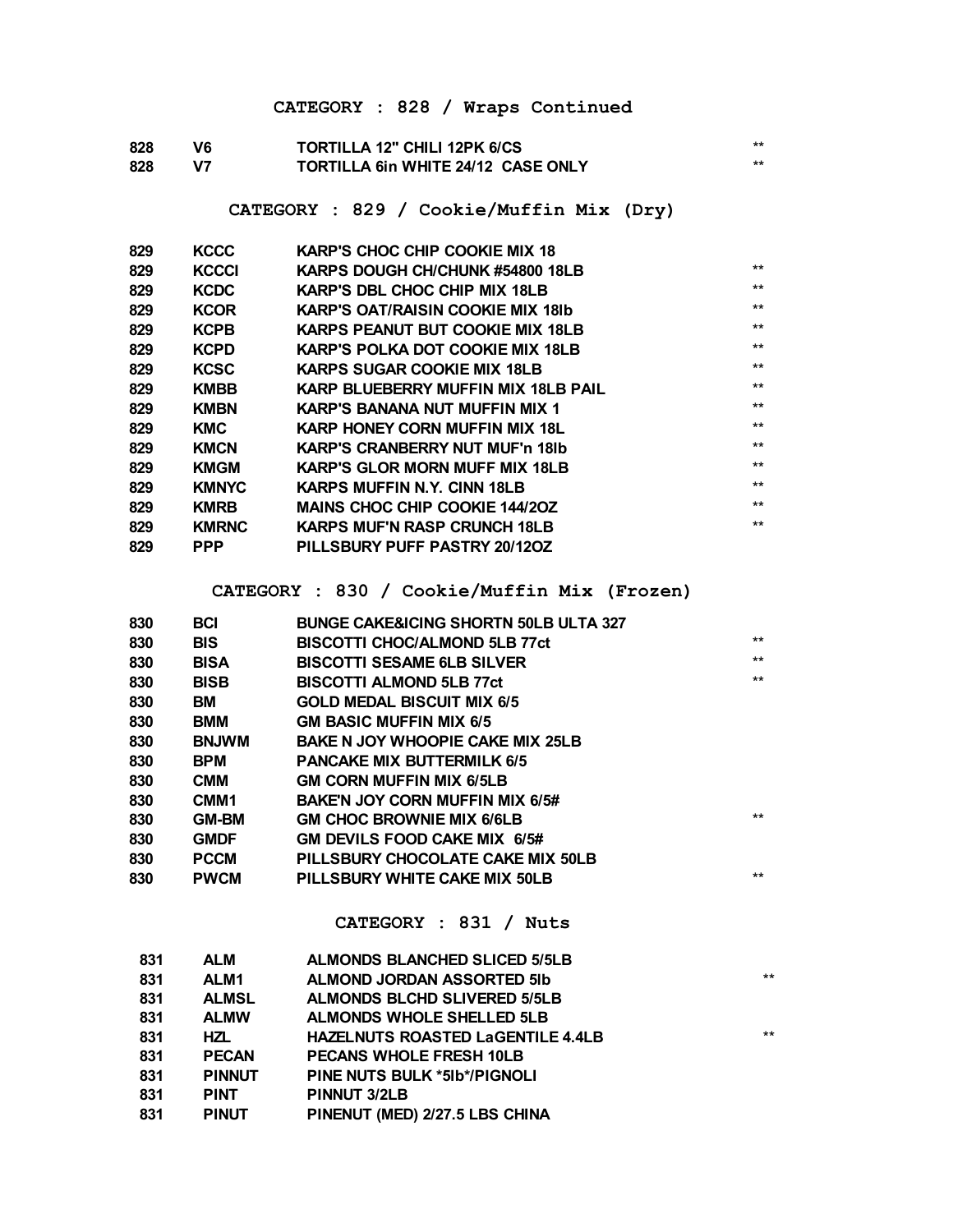#### **CATEGORY : 831 / Nuts Continued**

| 831 | <b>PIS</b>   | <b>PISTACHIOS UNSHELLED 1LB</b>        |
|-----|--------------|----------------------------------------|
| 831 | <b>PNUT</b>  | <b>PEANUTS 30LB ROASTED SHELLED</b>    |
| 831 | <b>PNUT1</b> | <b>PEANUT HONEY RSTD 30LB OLD TYME</b> |
| 831 | <b>WAL</b>   | <b>WALNUTS PIECES W/D 5/51b</b>        |
| 831 | <b>WALL</b>  | <b>CALIFORNIA DICED WALNUTS 4/4LB</b>  |

#### **CATEGORY : 835 / Baking – Other**

| 835 | <b>BBC</b>    | <b>BELISMO ITAL SEAS BRD CRMBS 4/5LB</b>     |       |
|-----|---------------|----------------------------------------------|-------|
| 835 | <b>BBP</b>    | PANKO JAP BREAD CRMBS 25LB BAG               |       |
| 835 | <b>BBT</b>    | <b>TEMPURA GOLDIPT 6/5LB</b>                 | $**$  |
| 835 | <b>BP</b>     | <b>BAKING POWDER 4/10Ib EAGLE</b>            | $**$  |
| 835 | <b>CFB</b>    | <b>CLAM FRY BAT'R MIX GOLDN PIT 50LB</b>     |       |
| 835 | <b>CM</b>     | <b>CORN MEAL BUNGE CCM 50LB</b>              |       |
| 835 | <b>CORNS</b>  | <b>ARGO CORN STARCH 24/1LB</b>               |       |
| 835 | <b>CORNST</b> | CORN STARCH 50LB BAG 0900350                 | $***$ |
| 835 | <b>CRM</b>    | <b>CRACKER MEAL X-FINE 25LB GOLDIPT</b>      |       |
| 835 | <b>DM</b>     | <b>BAKE N JOY DELUXE DONUT MIX 50LB</b>      | $***$ |
| 835 | <b>DONUT</b>  | Breakfast Donut #40100                       | $***$ |
| 835 | <b>HHAF</b>   | <b>HENRY&amp;HENRY APPLE FILLING 12/2Ib</b>  | $***$ |
| 835 | <b>HHBC</b>   | <b>HENRY&amp;HENRY BAVARIAN CREAM 12/2LB</b> | $***$ |
| 835 | <b>HHBF</b>   | <b>HENRY&amp;HENRY BLUEBERRY FILLING</b>     | $***$ |
| 835 | <b>HHLF</b>   | <b>HENRY&amp;HENRY LEMON FILLING</b>         | $***$ |
| 835 | <b>HHRF</b>   | <b>HENRY &amp; HENRY RASP FILL 12/2LB</b>    | $***$ |
| 835 | <b>HHSF</b>   | <b>HENRY/HENRY STRAWBERRY FILLING 12/2LB</b> | $***$ |
| 835 | <b>HONEY</b>  | <b>HONEY 6/5LB SUE BEE LT AMBERW</b>         |       |
| 835 | <b>KCMW</b>   | <b>MAPLE FLAVORING 1 GALLON</b>              | $***$ |
| 835 | ММН           | <b>MIKE'S HOT HONEY 4/24 OZ. BOTTLES</b>     | $**$  |
| 835 | <b>MOLA</b>   | <b>MOLASSES SUGAR MILL 4/1GAL</b>            |       |
| 835 | <b>PBCC</b>   | <b>CASTELLA SEASD BREAD CRMBS 6/5LB</b>      |       |
| 835 | <b>PM50</b>   | <b>LOW HEAT MILK POWDER 50LB</b>             | $***$ |
| 835 | <b>PP</b>     | <b>PUMPKIN FILLING 6/10 SENECA (S</b>        |       |
| 835 | <b>RASIN</b>  | <b>RAISINS SELECT 30LB</b>                   | $**$  |
| 835 | <b>RO</b>     | <b>GRAIN MILLER ROLLED OATS 50LBS</b>        | $***$ |
| 835 | <b>RTZ</b>    | <b>NABISCO CRUSHED RITZ CRACKER 1</b>        |       |
| 835 | <b>SLTF</b>   | <b>HUMMER FLOUR 50LBS</b>                    |       |
| 835 | <b>VAMI</b>   | <b>VANILLA IMITATION NATL 4/1 GAL</b>        |       |
| 835 | <b>VAN</b>    | <b>VANILLA IMITATION *CLEAR* GALLON</b>      | $***$ |
| 835 | <b>VANP</b>   | <b>VANILLA EXTRACT PURE 320Z</b>             | $***$ |
| 835 | <b>WALH</b>   | <b>WALNUT CAKE</b>                           | $***$ |
|     |               |                                              |       |

#### **CATEGORY : 850 / Cento Retail Food**

| 850 | C-A           | <b>CENTO QTRD ARTICHOKE/BR 12/14oz</b>  | $***$ |
|-----|---------------|-----------------------------------------|-------|
| 850 | C-CO          | <b>CENTO PURE 100% CORN OIL 6/96oz</b>  | $***$ |
| 850 | <b>C-POL</b>  | <b>CENTO PASSATS RUSTICA 6/24oz</b>     | $***$ |
| 850 | C-WP          | <b>CENTO EX VIRG OLIVE OIL 6/34oz</b>   | $***$ |
| 850 | <b>C-WPB</b>  | <b>CENTO EX VIRG OLIVE OIL 6/17oz</b>   | $***$ |
| 850 | <b>C-WV</b>   | <b>CENTO WINE VINEGAR PURE 12/160Z</b>  | $***$ |
| 850 | <b>CAPC</b>   | <b>CAPERS 30 LBS</b>                    |       |
| 850 | <b>CIT101</b> | <b>CENTO ITAL OLIVE OIL 4/101 OZ.</b>   |       |
| 850 | <b>EXPL</b>   | <b>ESPRESSO INSTANT FERRARA 12/20Z</b>  |       |
| 850 | <b>OLGR</b>   | <b>OLIVES CENTO PLAIN QUEEN 12/100Z</b> | $***$ |
| 850 | <b>OLP</b>    | <b>OLIVES CENTO STUF MANZ 12/5.70Z</b>  | $***$ |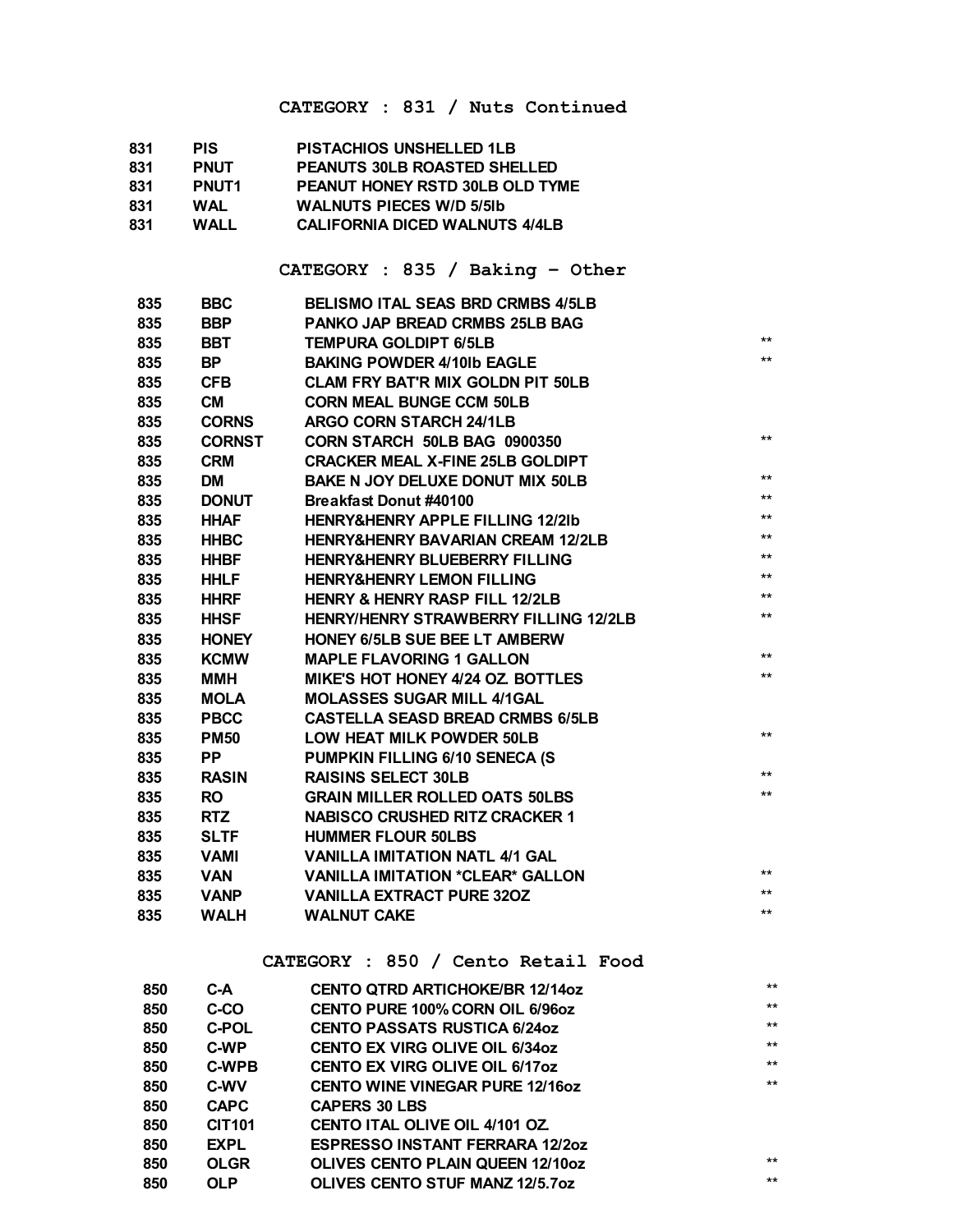#### CATEGORY : 851 / Cento Tomato

| 851 | <b>BRU</b>        | <b>BRUSCHETTA BELLINO 6/13 oz.</b>         | $***$ |
|-----|-------------------|--------------------------------------------|-------|
| 851 | <b>BRU1</b>       | <b>CENTO SM ITAL BRUSCHETA 6/9.70Z</b>     | $***$ |
| 851 | <b>BRU2</b>       | <b>BELLINO SUNRIED BRUSHETTA 6/9.7oz</b>   | $***$ |
| 851 | <b>BRU3</b>       | <b>BELLINO EGGPLANT BRUSHETA 6/12oz</b>    | $***$ |
| 851 | <b>BRU4</b>       | <b>BELLINO ART/TOM BRUSCHETTA 6/9.7oz</b>  | $***$ |
| 851 | C-SL              | <b>CENTO ALL IN ONE TOMATOES 12/28 OZ.</b> | $***$ |
| 851 | <b>CDT</b>        | <b>CENTO PETITE DICED TOMATOE 12/280Z</b>  | $***$ |
| 851 | <b>CPSAUCE</b>    | <b>CENTO PIZZA SAUCE 12/150Z.</b>          | $***$ |
| 851 | <b>CPST</b>       | <b>CENTO TOMATO PASTE 24/12oz</b>          | $***$ |
| 851 | CPST <sub>1</sub> | <b>CENTO TOMATO PASTE 48/60Z</b>           | $***$ |
| 851 | <b>CTP</b>        | <b>CENTO TOMATO PUREE 12/280Z.</b>         | $***$ |

CATEGORY : 852 / Cento Beans

| 852 | <b>BLB</b>  | <b>CENTO BLACK BEANS 12/19oz</b>           |
|-----|-------------|--------------------------------------------|
| 852 | <b>PCP</b>  | <b>CENTO CHICK PEAS 12/19oz (CECI)</b>     |
| 852 | <b>PRKB</b> | <b>CENTO RED KIDNEY BEANS 12/190Z</b>      |
| 852 | <b>WKB</b>  | <b>CENTO WT CANNELLINI BEANS 12/19 OZ.</b> |

CAETGORY : 853 / Cento Confections

| 853<br>C-AC<br><b>BELLINO CANTUCCINI COOKIES 12/8.8</b><br>853<br>C-BS<br><b>FERRARA TRAD BREADSTICKS 12/3.5</b><br>853<br><b>C-BST</b><br><b>FERRARA TORINESI BRDSTKS 5/40ct</b><br>853<br>C-CCB<br><b>FERRARA CHOCOLATE BISCOTTI 12/6oz</b><br>853<br><b>CBRCR</b><br><b>CENTO FLAV. BREAD CRUMB 12/15oz.</b><br>853<br>LIT GINA PIZZELLE ANISE 8/90Z<br><b>PIZA</b><br>853<br>LIT GINA PIZZELLE VANILLA 8/90Z<br><b>PIZL</b><br>853<br><b>FERRARA ASSORT TORRONE DISP 3/36</b><br>TER <sub>1</sub><br>853<br><b>TERR</b><br>TORRONE NUGET CANDY 24/18PC | 853 | $C-AB$ | <b>FERRARA ALMOND BISCOTTI 12/60Z</b> | $***$ |
|------------------------------------------------------------------------------------------------------------------------------------------------------------------------------------------------------------------------------------------------------------------------------------------------------------------------------------------------------------------------------------------------------------------------------------------------------------------------------------------------------------------------------------------------------------|-----|--------|---------------------------------------|-------|
|                                                                                                                                                                                                                                                                                                                                                                                                                                                                                                                                                            |     |        |                                       | $***$ |
|                                                                                                                                                                                                                                                                                                                                                                                                                                                                                                                                                            |     |        |                                       | $***$ |
|                                                                                                                                                                                                                                                                                                                                                                                                                                                                                                                                                            |     |        |                                       | $***$ |
|                                                                                                                                                                                                                                                                                                                                                                                                                                                                                                                                                            |     |        |                                       | $***$ |
|                                                                                                                                                                                                                                                                                                                                                                                                                                                                                                                                                            |     |        |                                       | $***$ |
|                                                                                                                                                                                                                                                                                                                                                                                                                                                                                                                                                            |     |        |                                       |       |
|                                                                                                                                                                                                                                                                                                                                                                                                                                                                                                                                                            |     |        |                                       |       |
|                                                                                                                                                                                                                                                                                                                                                                                                                                                                                                                                                            |     |        |                                       | $***$ |
|                                                                                                                                                                                                                                                                                                                                                                                                                                                                                                                                                            |     |        |                                       | $***$ |

CATEGORY : 854 / Cento Peppers

| 854 | C-CA         | <b>CENTO HOT CHOPPED PEPPERS 12/12 OZ</b>      | $***$ |
|-----|--------------|------------------------------------------------|-------|
| 854 | c-cal        | <b>CENTO HOT CAULIFLOWER 12/32oz</b>           | $***$ |
| 854 | C-CB         | <b>CENTO HOT BANANA PEPPERS 12/32oz</b>        | $***$ |
| 854 | C-CC         | <b>CENTO SWT BANANA PEPPERS 12/32oz</b>        | $***$ |
| 854 | C-CF         | <b>CENTO SL HOT PEPPERS/OIL 12/12oz</b>        | $***$ |
| 854 | <b>C-GIA</b> | <b>CENTO GIADINIERA 12/12oz</b>                | $***$ |
| 854 | C-HSP        | <b>CENTO PROSCIUTTO STUFFED PEPPERS 7.5LBS</b> | $***$ |
| 854 | <b>C-PEP</b> | <b>CENTO PASSATA TRAD'NL 6/24oz</b>            | $***$ |
| 854 | <b>HCR</b>   | <b>CENTO HOT DICED PEPRS 12/12oz</b>           | $***$ |
| 854 | <b>SCP</b>   | STUFFED CHERRY PEPPERS HOT 7.5LB               |       |

CATEGORY : 855 / Cento Soups

| 855 | C-BBR | <b>CENTO BEEF BROTH A/P 12/46oz</b>     | $***$ |
|-----|-------|-----------------------------------------|-------|
| 855 | C-CBR | <b>CENTO CHICKEN BROTH A/P 12/460Z</b>  | $***$ |
| 855 | C-CN  | <b>CENTO LENTIL SOUP 12/12oz</b>        | $***$ |
| 855 | C-M   | <b>CENTO MINESTRONE SOUP 12/150Z</b>    | $***$ |
| 855 | C-MB  | <b>CENTO MACARONI BEAN SOUP 12/150Z</b> | $***$ |
| 855 | C-SP  | <b>CENTO PEPERONCINI 12/32oz</b>        | $***$ |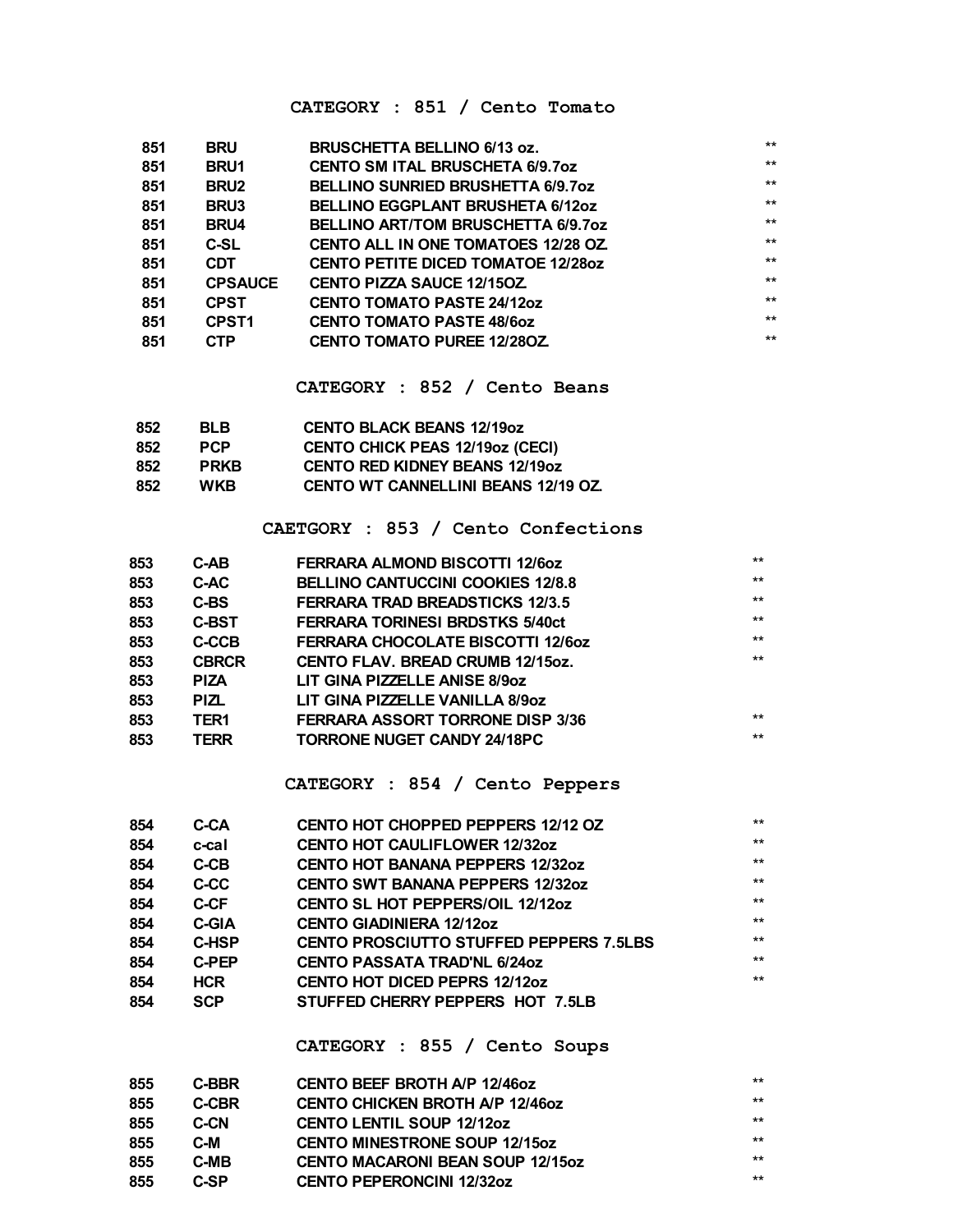#### **CATEGORY : 856 / Cento Fish/Clams**

| 856 | ANC <sub>2</sub> | <b>ANCHOVIES 25/20Z FLOTT</b>          | $***$ |
|-----|------------------|----------------------------------------|-------|
| 856 | ANC <sub>3</sub> | <b>CENTO ANCHOVIES FLAT 12/28 OZ</b>   | $***$ |
| 856 | <b>CLW</b>       | <b>CENTO WHOLE BABY CLAMS 12/10oz.</b> | $***$ |
| 856 | <b>PWCS</b>      | <b>CENTO WHITE CLAM SAUCE 12/10 o</b>  | $***$ |
| 856 | <b>SAR</b>       | CENTO SARDINES S/B 25/4.375oz          | $***$ |
| 856 | TO3              | FLOTT TUNA 5.5 OZ. 6/2 PK              |       |

**CATEGORY : 857 / Cento Spice**

**ORG10 CENTO OREGANO 12/1oz**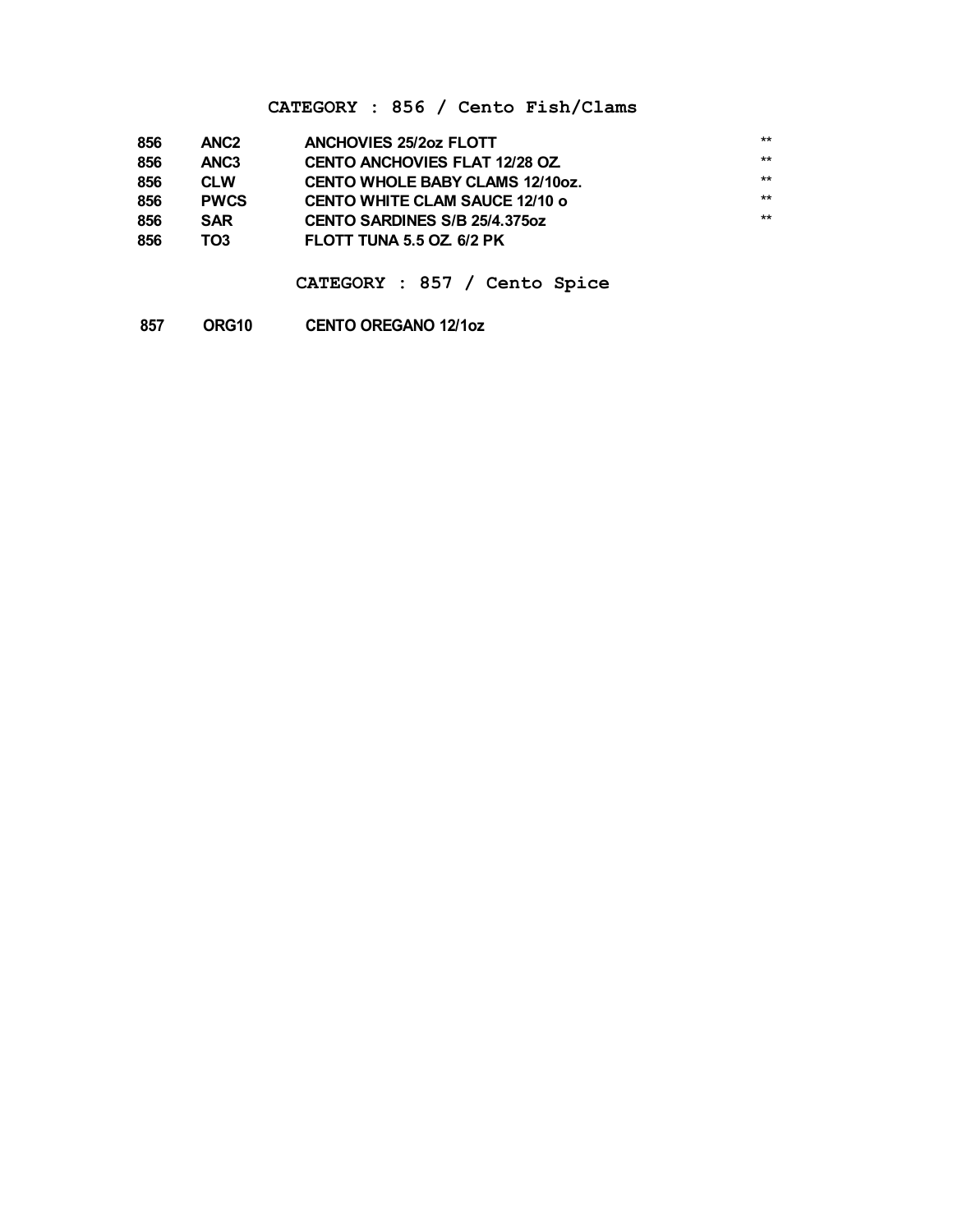# **Category 900 : Paper Goods/ Cleaning**

| <b>Category 901</b> | <b>Pizza Boxes</b>                    |
|---------------------|---------------------------------------|
| <b>Category 902</b> | <b>Pizza Circles, Inserts, Liners</b> |
| <b>Category 903</b> | <b>Take Out Containers</b>            |
| <b>Category 904</b> | <b>Cups &amp; Lids</b>                |
| <b>Category 905</b> | <b>Plates &amp; Bowls</b>             |
| <b>Category 906</b> | <b>Napkins</b>                        |
| <b>Category 907</b> | <b>Plastic Silverware</b>             |
| <b>Category 908</b> | <b>Tissue Paper</b>                   |
| <b>Category 909</b> | <b>Paper Towels</b>                   |
| <b>Category 910</b> | <b>Sandwich Paper</b>                 |
| <b>Category 911</b> | <b>Aluminum Foil</b>                  |
| <b>Category 912</b> | Film & PVC                            |
| <b>Category 913</b> | <b>Trash Bags</b>                     |
| <b>Category 914</b> | <b>Paper Bags</b>                     |
| <b>Category 915</b> | <b>Plastic Bags</b>                   |
| <b>Category 916</b> | <b>Gloves Disposable</b>              |
| <b>Category 917</b> | <b>Souffle Cups/Lids</b>              |
| <b>Category 918</b> | <b>Straws</b>                         |
| <b>Category 919</b> | <b>Miscellaneous Disposables</b>      |
| <b>Category 920</b> | <b>Light Restaurant Equipment</b>     |
| <b>Category 921</b> | <b>Guest Checks</b>                   |
| <b>Category 930</b> | <b>Janitor/Cleaning Supplies</b>      |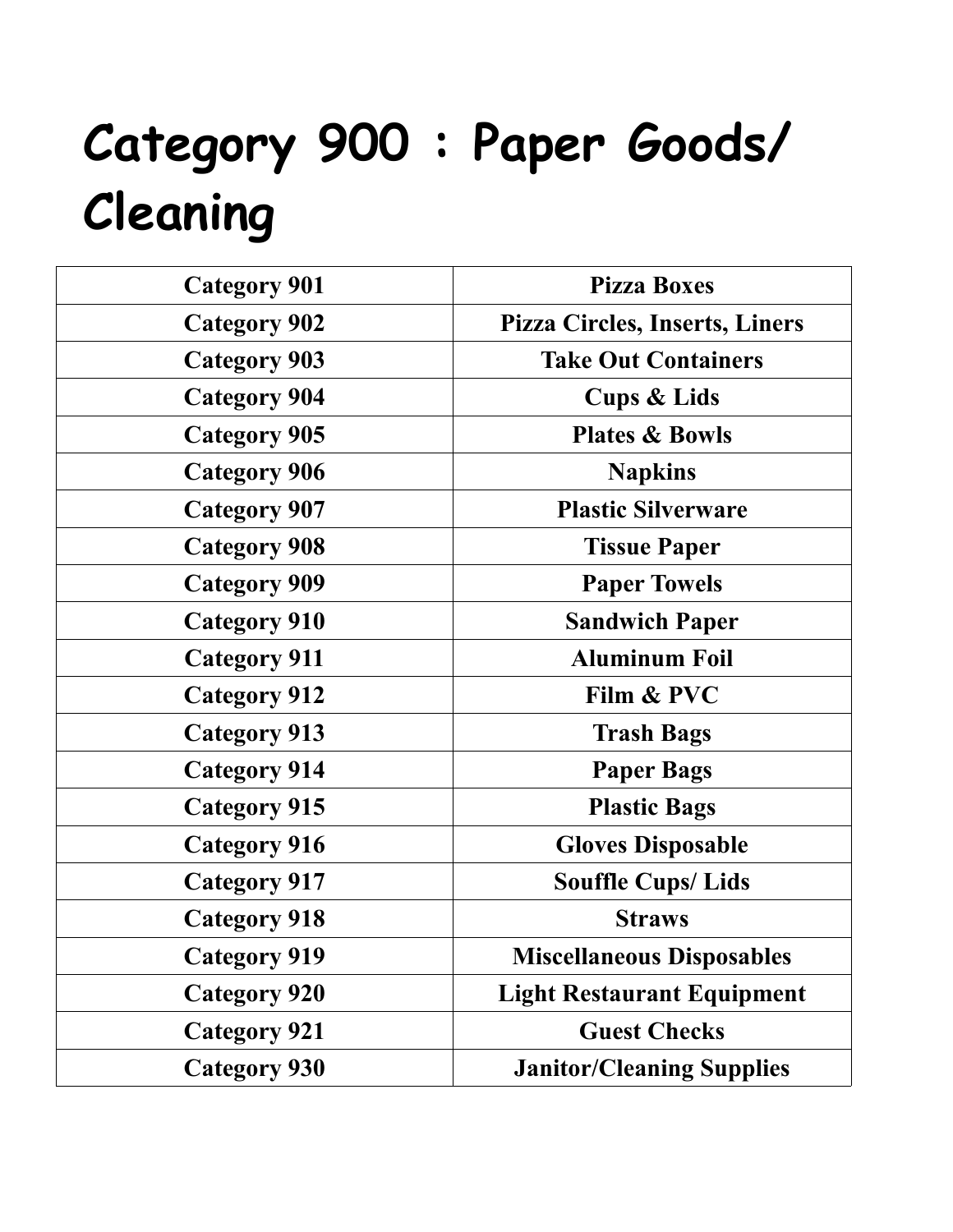**CATEGORY : 901 / Pizza Boxes**

| 901 | <b>10BW</b>  | 10" *WHITE CORR* PIZZA BOX 50ct         |                 |
|-----|--------------|-----------------------------------------|-----------------|
| 901 | <b>10C</b>   | 10" *ITAL LOGO* PIZZA BOX 50ct (W)      |                 |
| 901 | 10HOP        | 10" *HOP CLAY* PIZZA BOX 100ct          |                 |
| 901 | 10HOPC       | 10" *HOP WHT* PIZZA BOX 50ct COR        |                 |
| 901 | 10HOPK       | 10" *HOP KRAFT* PIZZA BOX 50ct          |                 |
| 901 | 10KRAFT      | 10" *KRAFT* PIZZA BOX 50ct B/COR        |                 |
| 901 | <b>10R</b>   | 10" PIZZA BOX *REG/CLAY* 100ct          |                 |
| 901 | <b>12C</b>   | 12" WHITE CORR* PIZZA BOX 50ct          |                 |
| 901 | 12K          | 12" *KRAFT* PIZZA BOX 50ct B/COR        |                 |
| 901 | <b>12R</b>   | 12" PIZZA BOX *REG/CLAY* 100ct          |                 |
| 901 | <b>14BW</b>  | 14in*WHITE*PIZZA COR BOX 50ct           |                 |
| 901 | 14C          | 14" *ITAL LOGO* PIZZA BOX 50ct (W)      |                 |
| 901 | 14HOP        | 14" *HOP CLAY* PIZZA BOX 100ct          |                 |
| 901 | 14HOPC       | 14" *HOP WHT* PIZZA BOX 50ct COR        |                 |
| 901 | 14HOPK       | 14" HOP KRAFT PIZZA BOX 50ct            |                 |
| 901 | <b>14K</b>   | 14" *KRAFT* PIZZA BOX 50ct B/COR        |                 |
| 901 | <b>14R</b>   | 14" PIZZA BOX *REG/CLAY* 100ct          |                 |
| 901 | 16BEL        | 16"BELLISSIMO CORR.PIZZA BOX 50CT       |                 |
| 901 | <b>16BW</b>  | 16in WHITE CORR PIZZA BOX 50ct          |                 |
| 901 | <b>16C</b>   | 16" *ITAL LOGO* PIZZA BOX 50ct          |                 |
| 901 | 16HOPC       | 16" *HOP WHT* PIZZA BOX 50ct COR        |                 |
| 901 | 16HOPK       | 16" *HOP KRAFT* PIZZA BOX 50ct          |                 |
| 901 | 16KRAFT      | 16" *KRAFT* PIZZA BOX 50ct B/COR        |                 |
| 901 | 16PIZ        | 16"PIZZAIOLO PIZZA BOX 50CT (W)         | $***$           |
| 901 | <b>16R</b>   | 16" PIZZA BOX *REG/CLAY* 100ct          |                 |
| 901 | 17c          | <b>BOXES 13x17x2 50ct</b>               |                 |
| 901 | <b>18C</b>   | <b>18" WHITE STOCK PIZZA BOX 50ct</b>   |                 |
| 901 | <b>18K</b>   | 18" *KRAFT* PIZZA BOX 50ct B/COR        |                 |
| 901 | <b>18R</b>   | 18" PIZZA BOX *REG/CLAY* 50ct           |                 |
| 901 | <b>20C</b>   | 20in PIZZA BOX CORR/B *25ct*WHITE       |                 |
| 901 | 8R           | 8" PIZZA BOX *REG/CLAY* 100ct           |                 |
| 901 | 9PS          | 9" PIZZA SLICE BOX PACTIV 220ct         | $^{\star\star}$ |
| 901 | 9R           | 9" PIZZA BOX *REG/CLAY* 100CT           |                 |
| 901 | <b>CARGO</b> | <b>CARGO KRAFT PIZZA BOXES 76CT 11"</b> |                 |
|     |              |                                         |                 |

**CATEGORY : 902 / Pizza Circles, Inserts, Liners**

| 10imp             | #10228 IMPAIR CIRCLE 10 inch           |
|-------------------|----------------------------------------|
| 10PC              | 10in PIZZA CIRCLE 250ct *BOX*          |
| 12PC              | 12in PIZZA CIRCLE 250ct                |
| <b>14PC</b>       | 14in PIZZA CIRCLE 250 CT               |
| <b>16PC</b>       | 16in PIZZA CIRCLE 125ct *BOX*          |
| 18PC              | 18in PIZZA CIRCLE 125ct *BOX*          |
| 20PC              | PIZZA CIRCLES 20 inch 125ct            |
| 8PC               | 8in PIZZA CIRCLE 500ct. *BOX*          |
| 9C                | 9in PIZZA/CAKE CIRCLE 250ct            |
| <b>CC10</b>       | 10"WHITE CIRCLE**100CT**WPCC10         |
| CC <sub>16</sub>  | 16"WHITE CIRCLE**100CT**WPCC16         |
| 110               | 10in SQ. RIPPLE INSERTS 200ct.         |
| 114               | 14in SQUARE RIPPLE INSERTS 200ct.      |
| 116               | <b>16in SQUARE RIPPLE INSERT 200CT</b> |
| PCT <sub>12</sub> | <b>SMART BAKEABLE TRAY 12"</b>         |
|                   |                                        |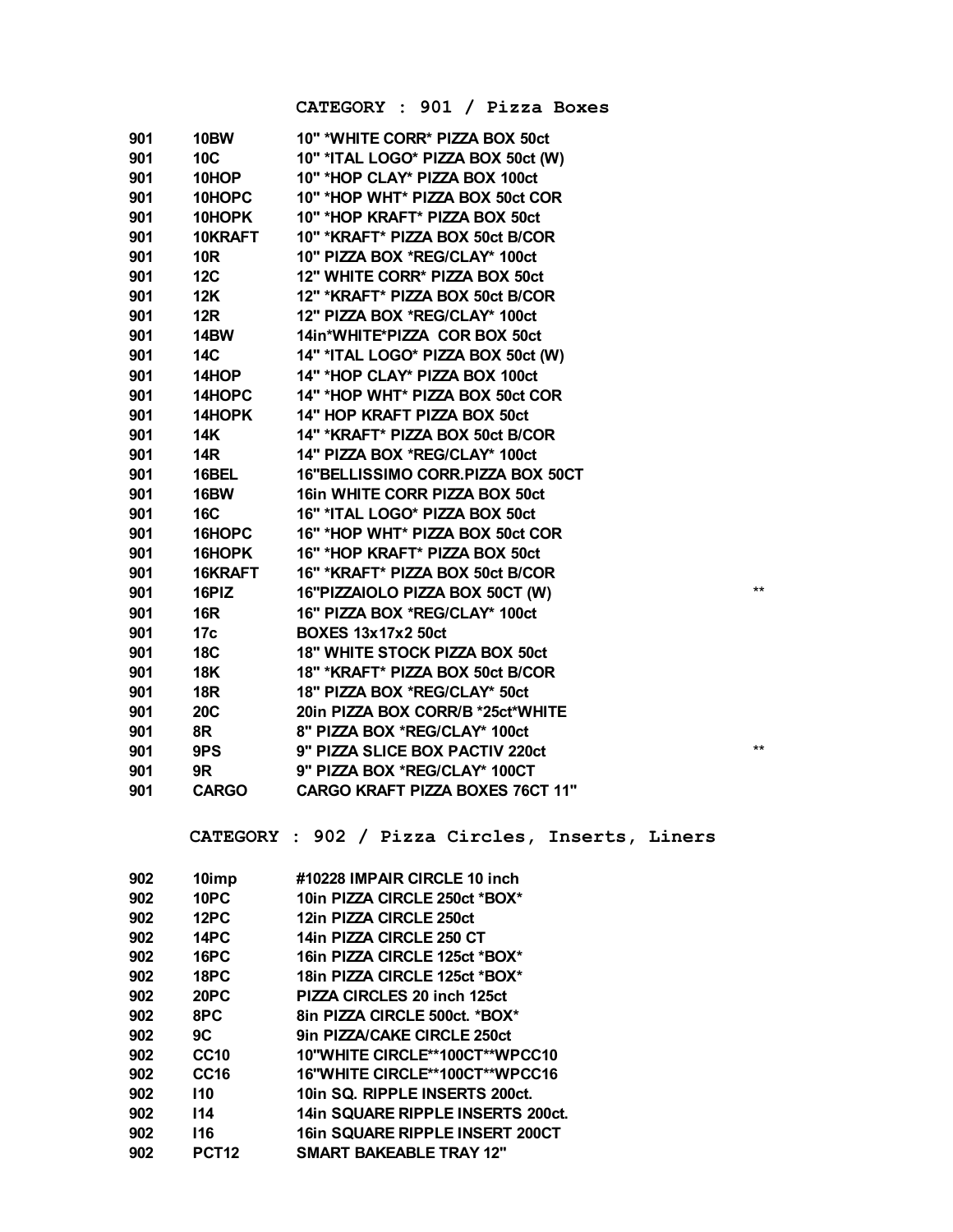**CATEGORY : 902 / Pizza Circles, Inserts, Liners Continued**

| pct14             | <b>SMART BAKEABLE TRAY 14" 250CT</b>  |
|-------------------|---------------------------------------|
| <b>PFC10</b>      | 10" PERFECT CRUST LINER 250ct         |
| PFC <sub>12</sub> | <b>12" PERFECT CRUST LINER 250CT</b>  |
| PFC <sub>14</sub> | <b>14" PERFECT CRUST LINER 250ct</b>  |
| <b>PFC16</b>      | <b>16" PERFECT CRUST LINERS 250ct</b> |
| PFC8              | 8" PERFECT CRUST LINER 500ct          |
| PFC <sub>9</sub>  | 9" PERFECT CRUST LINERS 250ct         |
| <b>PL10</b>       | PIZZA LINER 10x10 1Mct #19042         |
| <b>PL12</b>       | PIZZA LINER 12x12 1Mct 019043         |
| <b>PL14</b>       | PIZZA LINER 14x14 #19044              |
| <b>PL16</b>       | PIZZA LINER 16x16 #19045              |
|                   |                                       |

#### **CATEGORY : 903 / Take Out Containers**

| 903 | <b>PL18</b>     | PIZZA LINER 18x18 1Mct #19046            |       |
|-----|-----------------|------------------------------------------|-------|
| 903 | 12FB            | 12oz 12B32 DART WHT FOAM BOWL 1M         | $***$ |
| 903 | 12FC            | 12oz 12SJ20 FOOD CUP 500ct               |       |
| 903 | 12FCC           | 12oz CERTO CONT/LID 250ct                |       |
| 903 | 16FC            | 16oz 16MJ20 FOOD CONT FOAM 500ct         |       |
| 903 | 16FCC           | 16OZ CERTO CONT/LID 250ct                |       |
| 903 | 16PFC           | WNA 160Z CLEAR CONTAINER APCTR16 500CT   |       |
| 903 | 16SB            | <b>CRS24X CLEAR SALAD BOWL SWTHT</b>     |       |
| 903 | 16SBL           | #LCR16D DOME LID SWTHT CLEAR 1           |       |
| 903 | <b>24CB</b>     | DART C30DE2R CLEAR 2 PT BASE 252CT       |       |
| 903 | <b>24CL</b>     | DART C64DDL CLEAR SNAP LID 252ct         | $***$ |
| 903 | 24DC            | 24oz PACTIV #CI8-5024 CLR SALAD          |       |
| 903 | 24DCL           | C18-5201 DOME LID 24/32oz 504ct          |       |
| 903 | <b>24SB</b>     | 24oz SALAD CONT C24DCPR SQ COMBO         |       |
| 903 | 24sbc           | DART #C24BCD 24oz CL BOWL/LID            | $***$ |
| 903 | <b>30SB</b>     | 30oz BOWL THI-0030 500ct PACTV           | $***$ |
| 903 | 32DC            | <b>PACTIV CI8-5032 32oz CLR BASE 504</b> | $***$ |
| 903 | 32SB            | PET32B DART 32oz CLR SAL BWL 232ct       |       |
| 903 | 32SBL           | 32oz SALAD BOWL LID *LCR64D* 6           |       |
| 903 | 45SB            | 45oz CHINET BOWLS 500CT #21060           |       |
| 903 | 6FC             | 6oz 6B20 DART FOAM BOWLS 1000ct          |       |
| 903 | 8FC             | 8oz 8SJ12 DART CONTAINER 1000CT          |       |
| 903 | 8FCC            | CERTO 8/10oz CMBO FOOD CONT 250ct        |       |
| 903 | 8PFC            | <b>80Z CLEAR DELI CONTAINER WNA</b>      |       |
| 903 | 8PP             | 8oz 8SJ20 DART FOAM CONT 1000CT          |       |
| 903 | 8RL             | 8"Board Lid 500/Pack 508-DL              |       |
| 903 | 8SB             | <b>BANANA BOAT 8oz CLR SB-8 500CT</b>    |       |
| 903 | CB-L            | CLAM BOX LRG (QT)500ct #02061-501        |       |
| 903 | <b>CB-M</b>     | CLAM BOX MED.(pint) 1000ct #04           |       |
| 903 | CB-S            | <b>CLAM BOX SMALL 1000ct #043016</b>     |       |
| 903 | CHB-L           | CHIC BOX W/HNDL 9x6x6 125ct TH2 1/2      |       |
| 903 | CHB-M1          | CHICK'N BOX 9x5x3 CH-2 250CT             |       |
| 903 | CHB-S           | <b>CHIC BOX CH-1 7x5x2.5 250ct RED</b>   |       |
| 903 | <b>CPL</b>      | <b>REYNOLDS DELI PK LID PL201 500ct</b>  |       |
| 903 | CV <sub>5</sub> | PACTIV 5" YC18105 CLR HNG 375ct          |       |
| 903 | CV <sub>6</sub> | PACTIV YC18116 6" CLR HNG 500ct          |       |
|     |                 |                                          |       |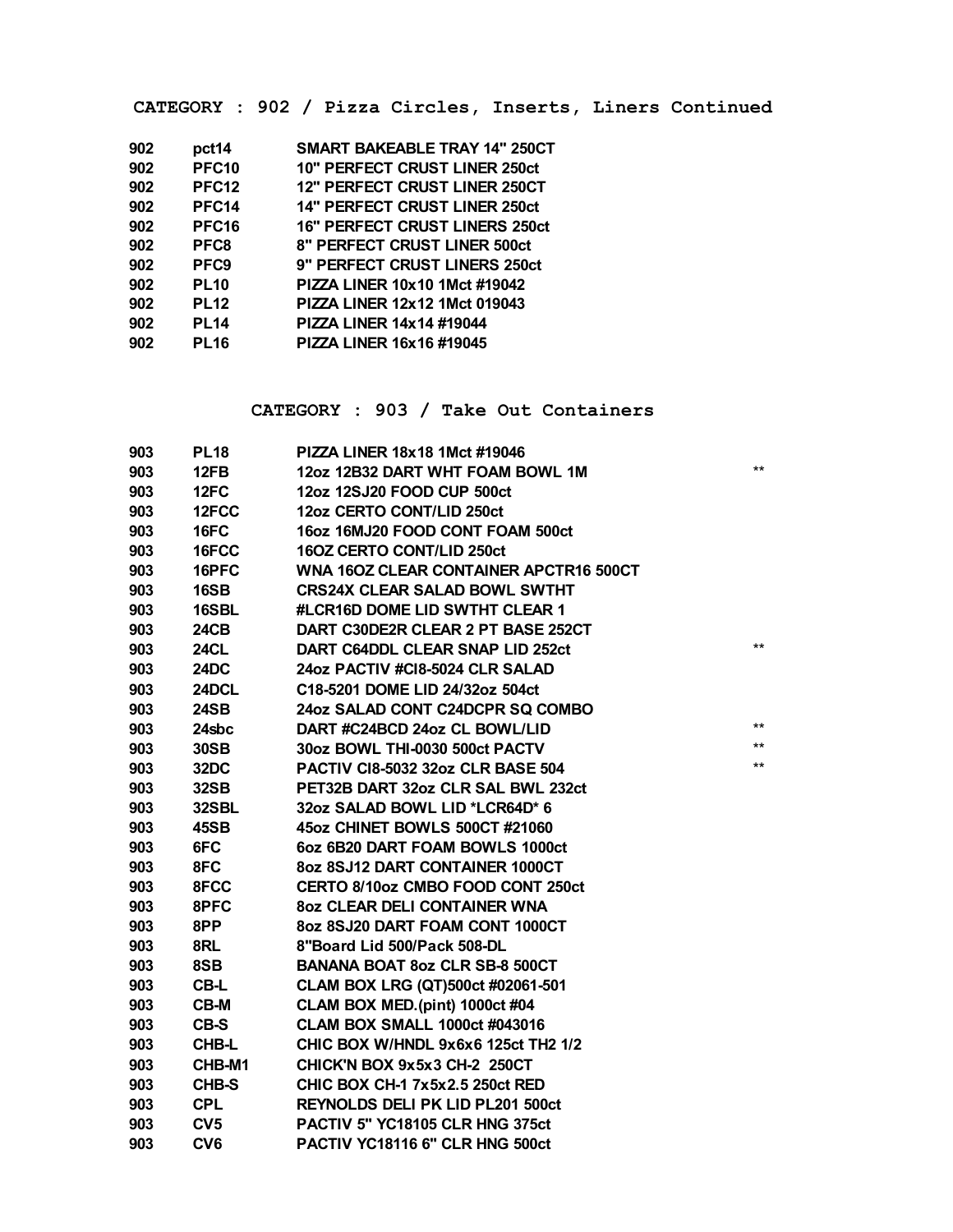|     | <b>CATEGORY</b>      | : 903 / Take Out Containers Continued                                     |
|-----|----------------------|---------------------------------------------------------------------------|
| 903 | <b>CV66</b>          | HINGED CLEAR CONT 7x6x2 LBH-651 500CT                                     |
| 903 | CV <sub>8</sub>      | HINGED CLEAR CONT 8x6x2 VPP747A 200CT                                     |
| 903 | <b>CV88</b>          | HINGED CLEAR CONT 9X6.5X2.75 LBH-617                                      |
| 903 | CV <sub>9</sub>      | DART C95PST1 9X9X3CLR HNG 200ct                                           |
| 903 | <b>CV99</b>          | <b>PACTIV 9x7 YC182035 CLR HNG 200ct</b>                                  |
| 903 | <b>CV999</b>         | 8X8X3 CLR HNG C90PST1 250CT                                               |
| 903 | F100                 | #100 FOOD TRAY ECO 1000ct KRAFT                                           |
| 903 | F200                 | #200 FOOD TRAY ECO 1000ct KRAFT                                           |
| 903 | F <sub>250</sub>     | FOOD TRAY #250 2.5LB 500CT                                                |
| 903 | F300                 | #300 FOOD TRAY ECO 500ct KRAFT                                            |
| 903 | F50                  | 80Z FOOD TRAY ECO 1000ct KRAFT                                            |
| 903 | F500                 | #500 FOOD TRAY ECO 500ct KRAFT                                            |
| 903 | FC <sub>6</sub>      | SOLO#VS606X PAPR FOOD CUP 1K SAUCE CUP                                    |
| 903 | <b>GW66</b>          | GRN WAV 6x6x3 BIODG 1/COMP 400ct                                          |
| 903 | <b>GW96</b>          | GRN WAV 9x6x3 ENVO 1/COMP 300ct                                           |
| 903 | <b>GW99</b>          | GRN WAV 9x9x3 ENVR 1/comp 300ct                                           |
| 903 | <b>GW99X3</b>        | GRN WAV 9x9x3 ENVI 3/COMP 300ct                                           |
| 903 | <b>HDC</b>           | DART HOTDOG CONT #72HT1 500ct                                             |
| 903 | <b>HDH</b>           | JUMBO HOT DOG BOX HINGED #8187 400CT                                      |
| 903 | HDH1                 | #0713 HOTDOG CLAMSHEL CONT 500ct                                          |
| 903 | <b>HOGC</b>          | <b>HOAGIE CONT #TH1-X266 PACTIV 220CT</b>                                 |
| 903 | <b>HOGP</b>          | PACTIV HOGY CNTR YC18-1049 250ct                                          |
| 903 | HUHT12               | HUHTAMAKI 120Z WHT FOOD CONT 1000CT                                       |
| 903 | HUHT6                | HUHTAMAKI 60Z WHT FOOD CONT 1000CT                                        |
| 903 | HUHT <sub>8</sub>    | HUHTAMAKI 8/10OZ WHT FOOD CONT 1000CT                                     |
| 903 | KT4                  | OTG #0120 4CUP J-TRAY 250ct                                               |
| 903 | KT4T                 | PACTIV 4/CUP MLD FBR TRAY 300CT M51-0032                                  |
| 903 | MH1                  | GENPAK 9x9x3 HNG WHT 200ct SN200-V                                        |
| 903 | <b>MH11</b>          | GENPAK 9x6x3 HNG WHT 200ct 20500V                                         |
| 903 | MH1C                 | PACTIV 9x9x3 WHT#YHLW09010000 150CT                                       |
| 903 | mh1c1                | DART FOAM CONTAINER 9X9X3 1COM 9OHT1R                                     |
| 903 | MH <sub>1</sub> G    | <b>ENVIO 9X9 T/O CONT HNGD BIO 200ct 1-CMPT</b>                           |
| 903 | MH1P                 | PACTIV 5x5 WHT YTH10079 5OOct                                             |
| 903 | MH <sub>1</sub> PP   | PACTIV 6x6 WHT HNGD 500ct 60HT1                                           |
| 903 | <b>MH1RR</b>         | DART 9x7 #205HT1 WHT FOAM 200ct                                           |
| 903 | MH1RR1               | DART 9X7 WHITE 1PT#206HT1R 200CT                                          |
| 903 | MH <sub>2</sub> G    | <b>ENVIRON 6x6 HNGD LID CONT 250ct</b>                                    |
| 903 | MH3                  | GENPAK #20310V 3COMP*VENTED*FOAM 200CT                                    |
| 903 | MH3G                 | <b>ENVIRON 6X9X3 1 COMPARTMENT 250CT</b>                                  |
| 903 | MH <sub>3</sub> S    | DART 9X9X3 3-COMP FOAM 200CT                                              |
| 903 | MH4G                 | ECOSOURCE 3PT 9x9 HNG CONT 200ct                                          |
| 903 | MH5G                 | <b>VEGWARE 6X6 HNGD LID CONT. 500CT</b>                                   |
| 903 | <b>PW</b>            | <b>PIE WEDGE CONTAINER 300CT</b>                                          |
| 903 | <b>SB12</b>          | SOLO H4125 12oz CONT 20/25ct                                              |
| 903 | SB <sub>12</sub> L   | SOLO CH8A 8oz/12oz LIDS 500ct                                             |
| 903 | <b>SB16</b>          | HUHTAMAKI 160Z PAPER CONT. 1000CT                                         |
| 903 | SB <sub>16</sub> L   | <b>HUHTAMAKI PAPER LID 8/10/12/16OZ 1000CT</b>                            |
| 903 | <b>SB32</b>          | HUHTAMAKI 32oz 500CT FOOD CONT                                            |
| 903 | SB32L                | SOLO CH32A 32oz VENTED LID 500ct                                          |
| 903 | SB <sub>5</sub>      | SPAGHETTI BUCKET #5T1 83oz 100                                            |
| 903 | SB5L                 | <b>SPAGHETTI BUCKET LID #5VT19S</b><br>SOLO BKT P4643 64oz 300ct DBL/POLY |
| 903 | <b>SB64</b><br>SB64L | SOLO #CA64A 64oz CONT LID 300ct                                           |
| 903 | SB <sub>8</sub>      | SOLO 8oz H4085 FOOD CONT 500ct                                            |
| 903 |                      |                                                                           |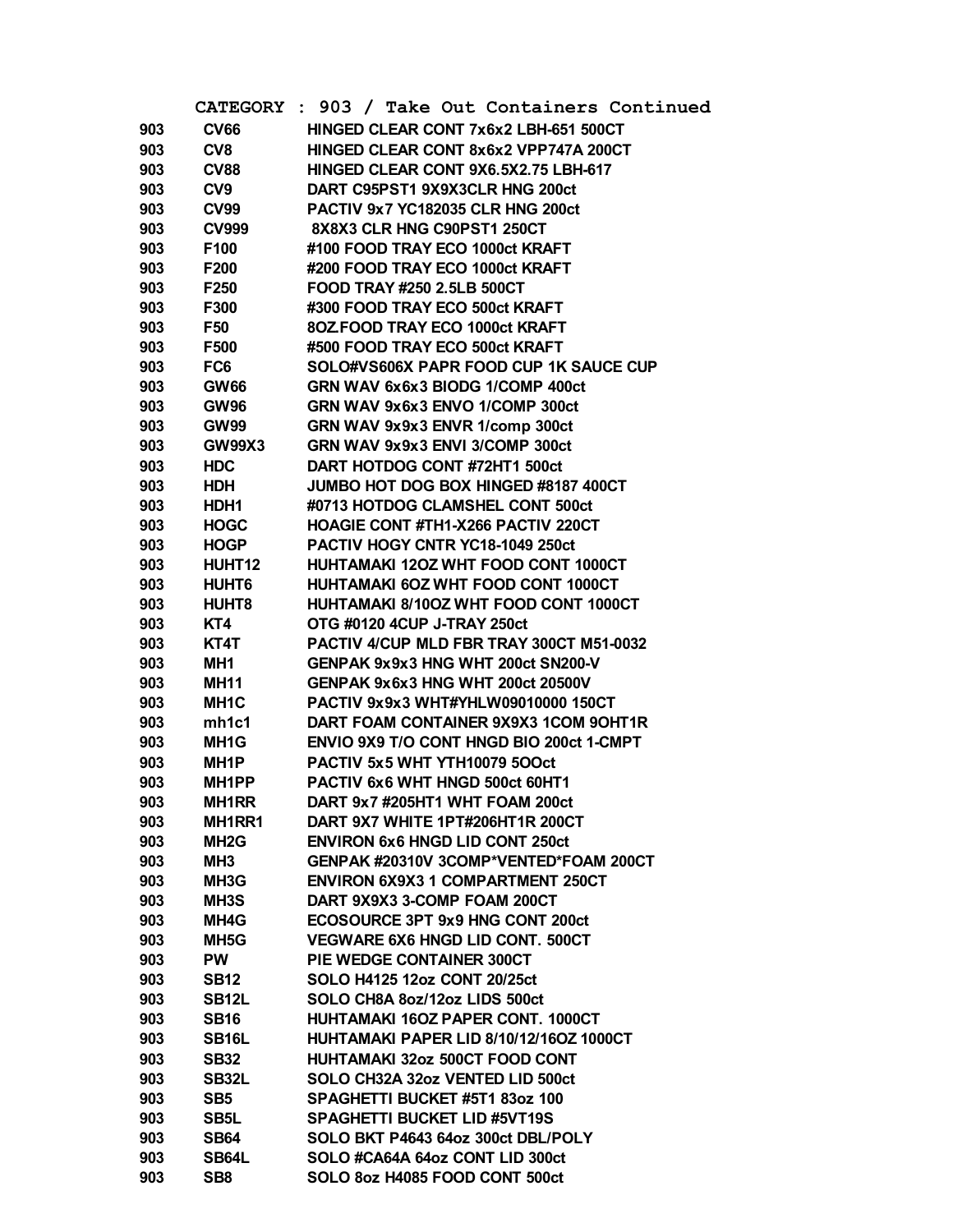CATEGORY : 903 / Take Out Containers Continued

| SD <sub>8</sub>   | 8oz SUNDAE CUP 1000c #WN-CDSPET8            |
|-------------------|---------------------------------------------|
| <b>SDL</b>        | <b>SUNDAE CUP DOME LID 1M LHCDPET</b>       |
| TPM <sub>11</sub> | <b>9" ROUND CONTAINER MICROWAVABLE</b>      |
| TPM <sub>2</sub>  | ANCHOR#CC6911B HNGD CONT 6x9 100ct          |
| TPM7              | <b>VERSATAINER NC-729-B 7" CONT COMBO</b>   |
| <b>TPM71</b>      | <b>VERSATAINER 7"ROUND COMBO NC-723-B</b>   |
| tpm77             | P.CROWN#729WHMB 7"ROUND COMBO 150CT 32OZ    |
| TPM8              | <b>RE-32 8X6 RECTANGLE COMBO 320Z 150CT</b> |
| TPM9              | COMBO PK MICRO CONT 150ct 48OZ ROUND        |
| TPM99             | <b>VERSATAINER NC-888-B 38OZ 8x6 150ct</b>  |
|                   |                                             |

CATEGORY : 904 / Cups & Lids

| 904 | <b>TPM999</b> | PLATINUM CROWN#888/RE38 38OZ 8x6         |
|-----|---------------|------------------------------------------|
| 904 | 10FKPL        | F-K 10oz LID LRK9/10 2500ct              |
| 904 | 10FTL         | 10oz DART (10FTL) LIDS 1000CT            |
| 904 | 10HC          | <b>ENVIRON 10oz HOT CUP PAPER 1000ct</b> |
| 904 | 10HT          | 10oz SOLO HOT CUP 370SM 1000ct           |
| 904 | <b>10SC</b>   | 10oz 10J10 FOAM CUP 1000 CT              |
| 904 | <b>10SL</b>   | 10oz DART (10SL) LIDS 1000CT             |
| 904 | <b>10SLC</b>  | 10oz PERF. CUP LID LTN510 2M             |
| 904 | <b>12CC</b>   | 12oz RP12SP COLD CUP/2000ct              |
| 904 | 12CCL         | 12oz COLD CUP LIDS 2000 #L12BL           |
| 904 | <b>12CL</b>   | 12oz DOVER 12C LID w/ST X 2500ct         |
| 904 | 12F           | 12EL CAPPUCINO LID DART 1000ct           |
| 904 | 12HC          | <b>ENVIRON 12oz HOT CUP PAPER 1000ct</b> |
| 904 | 121           | 12oz DART LX 12LX16E CUP 1000c           |
| 904 | <b>12SC</b>   | 12oz FOAM CUP DART 12J12 500ct           |
| 904 | <b>12SL</b>   | 12oz DART LIDS (12FTL) 1000CT            |
| 904 | <b>1620CL</b> | 16/20oz COLD CUP LID w/ST SLT            |
| 904 | <b>16CC</b>   | LETICA 16OZ COLD CUP"CAFE DESIGN"1200CT  |
| 904 | 16CCL         | DFL122Z COLD CUP LID/LCRS22 2400CT       |
| 904 | <b>16F</b>    | 16EL CAPPUCCINO LID DART 1000ct          |
| 904 | <b>16H</b>    | HOT CUP 16OZ 1000CT 316 MS               |
| 904 | 16SBC         | SOLO A668TS STRAW SLOT LID 15/22oz       |
| 904 | <b>16SC</b>   | 16oz 16J16 FOAM CUPS 1000ct              |
| 904 | 16SCL         | LETICA 12/16/20OZ COLD CUP LID 1000CT    |
| 904 | <b>16SL</b>   | 16oz 16FTL DART CUP LID 1000             |
| 904 | 16SSL         | 16SL DART STRAW SLOT LID 1000ct          |
| 904 | 20DH          | 20oz SOLO HOT COF CUP #420MS 15/40ct     |
| 904 | 20FCL         | 20JL VENTED CONT CUP LID 1000ct          |
| 904 | 20HC          | <b>ENVIRON 20oz HOT CUP PAPER 1000ct</b> |
| 904 | <b>20R</b>    | 20HDLC HIGH DOME LID 1000ct              |
| 904 | 24CCL         | SOLO L1624B COLD CUP LID 2000ct          |
| 904 | <b>32CC</b>   | H32TN 32oz WX SOLO CUP 480ct             |
| 904 | 32CCL         | SOLO L32BN COLD CUP LID 8/120            |
| 904 | 32FCC         | SOLO 32oz CONT CMBO PK 250ct KH32A       |
| 904 | <b>321</b>    | 32oz IMPULSE H/C CUP #32LX32 5           |
| 904 | 4SC           | 4oz DART FOAM CONT #4J6 1000ct           |
| 904 | 5C            | 5oz COLD CUP *R53* 3000 CT               |
| 904 | 6SC           | 6oz 6J6 DART FOAM CUP 1000ct             |
| 904 | 6SL           | 6oz 6JL DART CUP LID 1000ct              |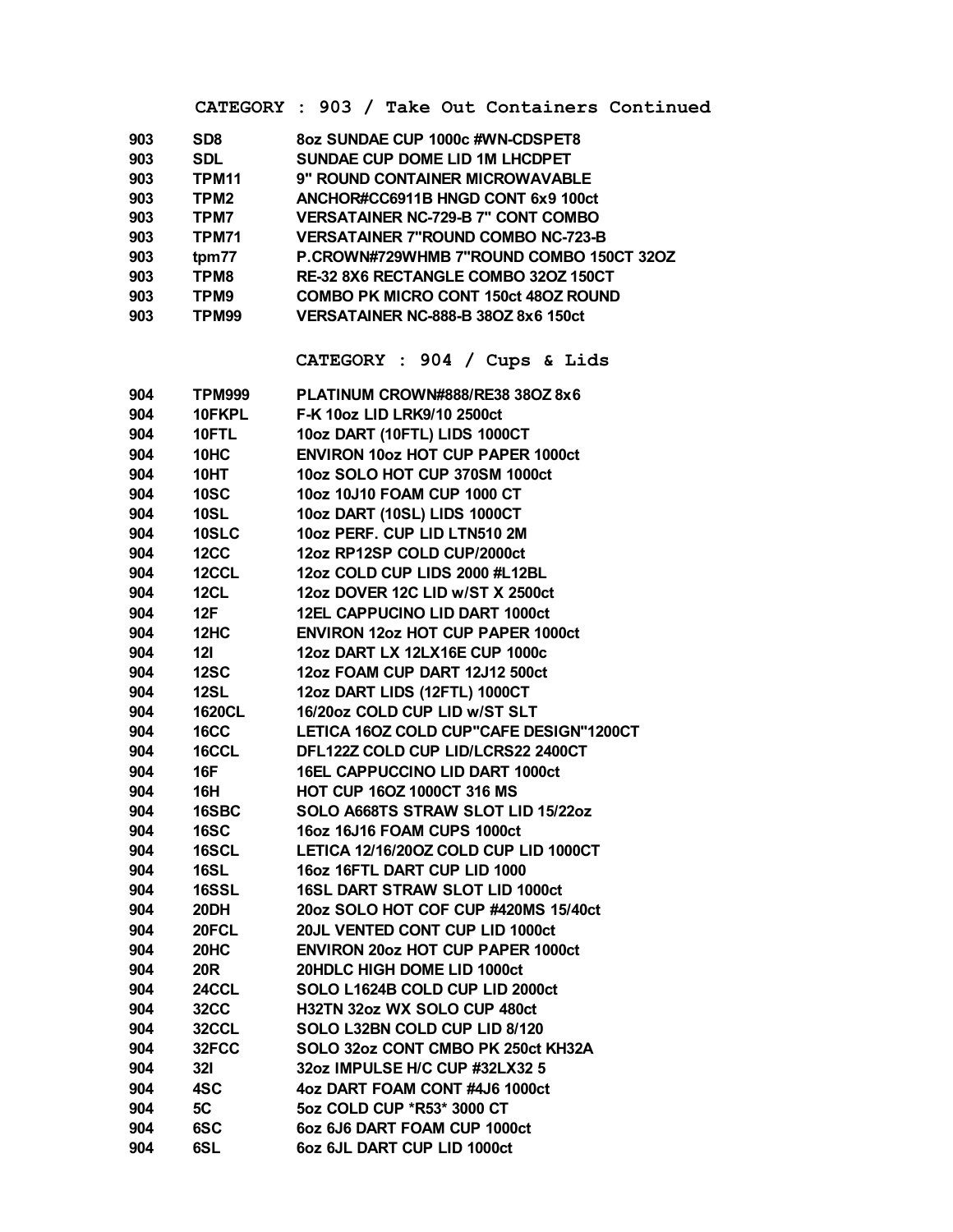## CATEGORY : 904 / Cups & Lids Continued

| 904 | 6WPP               | 6" ECOSOURCE FIBR PLATE 1000ct                 |
|-----|--------------------|------------------------------------------------|
| 904 | 7PC                | 7oz YE-7/Y7 TRANSLUSCENT CUP 2500CT            |
| 904 | 8HC                | CERTO 80Z HOT PAPER CUP #HC8CA 1000ct          |
| 904 | 8SC                | 8oz 8J8 DART WHT FOAM CUP 1000ct               |
| 904 | 8SL                | 8oz 8SL DART LID W/ST SLOT 1M                  |
| 904 | <b>CC16C</b>       | COLD CUP 160Z P16                              |
| 904 | dcl                | <b>WNA CLEAR LID APCTRLID 500 COUNT 8-320Z</b> |
| 904 | FK10PC             | F-K 10oz TRANS CUP RK10 2500ct                 |
| 904 | FK12PL             | F-K 12oz LID LRK12/14 1000ct                   |
| 904 | FK16PL             | F-K 16oz LID LRK16/20 1000ct                   |
| 904 | FK <sub>2</sub> C  | F-K 2oz WHT POR CUP 10/250ct                   |
| 904 | <b>FK2CB</b>       | F-K 2oz*BLK*POR CUP 10/250ct                   |
| 904 | FK2L               | F-K 2oz POR CUP LID 20/125ct                   |
| 904 | <b>FK34L</b>       | F-K 3.25/4oz POR LID 20/125ct                  |
| 904 | FK3BC              | <b>F-K 3.25 BLK POR CUP 20/125ct</b>           |
| 904 | FK3C               | <b>F-K 3.25 WHT POR CUP 20/125ct</b>           |
| 904 | FK4BC              | F-K 4oz BLK POR CUP 20/125ct                   |
| 904 | FK4C               | F-K 4oz WHT POR CUP 20/125ct                   |
| 904 | <b>FK7PC</b>       | F-B 7oz TRANS CUP RK7 2500ct                   |
| 904 | <b>HCL</b>         | LID 12/16/20oz COMPSTBL 1000ct                 |
| 904 | <b>KCP</b>         | <b>BERK KIDS CUP/LID/STRAW 250ct</b>           |
| 904 | LS8                | SOLO FLAT LID*NO VENT*#8TFLNV 2000CT           |
| 904 | <b>PC10J</b>       | 10oz TRANS CUP DART #10N 2500ct                |
| 904 | <b>PC10L</b>       | 10oz #L10N25 DART TRANS LID 2500               |
| 904 | <b>PC12</b>        | 12oz TRANS CUP Y12S 855CT                      |
| 904 | <b>PC12L</b>       | DART #L14N 12oz TRANS LID 1M                   |
| 904 | <b>PC16</b>        | 16oz TRANS CUP CONEX 1000ct YE16               |
| 904 | PC16DL             | DART PET24LCD CLR DOME LID 1000ct              |
| 904 | <b>PC16L</b>       | DART #662TS TRANS CUP *LID* 10                 |
| 904 | <b>PC20</b>        | 20oz TRANSLUCENT CUP YC20 900ct                |
| 904 | <b>PC24</b>        | 24oz CLEAR COLD CUP TD24                       |
| 904 | <b>PCL20</b>       | YLP22C LID W/STRAW SLOT 1680ct                 |
| 904 | SUNC <sub>12</sub> | SOLO VS512-W 12oz CONT WHT 1.2M                |
| 904 | <b>SUNC8</b>       | SOLO VS508-W 8oz CONT WHT 1000ct               |
| 904 | SUNL <sub>12</sub> | SOLO DF12 CLR DOME LID 1200ct                  |
|     |                    |                                                |

## CATEGORY : 905 / Plates & Bowls

| 905 | <b>SUNL8</b> | SOLO DF8 CLR DOME LID 1000ct           |
|-----|--------------|----------------------------------------|
| 905 | <b>10CP</b>  | 10in CAKE PAN w/COVR 50ct 9510SKHU     |
| 905 | 10PP         | 10" PAPRUS PIE PLATE 500ct #10117      |
| 905 | 10WFP        | 10in WHITE FOAM PLATE 10PWCR 500CT     |
| 905 | 10WPP        | 10" ENV WHT MLD FIBR PLATE 500ct       |
| 905 | 12CB         | CERTO 12oz PAPER BOWL #PB12CA 1000ct   |
| 905 | <b>12RT</b>  | <b>12in PLATTER BLACK CP-12</b>        |
| 905 | 12RTL        | 12' PLATTER DOME LID DCS-919           |
| 905 | <b>12SB</b>  | 12oz FOAM BOWLS 12BWWCR 1000ct         |
| 905 | 24SBL        | 24oz PLAS CONT w/LID #C18-6024         |
| 905 | 6WFP         | <b>6in 6PWC DART WHT FOAM PLATE 1M</b> |
| 905 | 6WP          | <b>6in WHITE PAPER PLATE 1000ct</b>    |
| 905 | 9CCP         | 9"CERTO*CANVAS*DESIGN PLATE 500CT      |

 $**$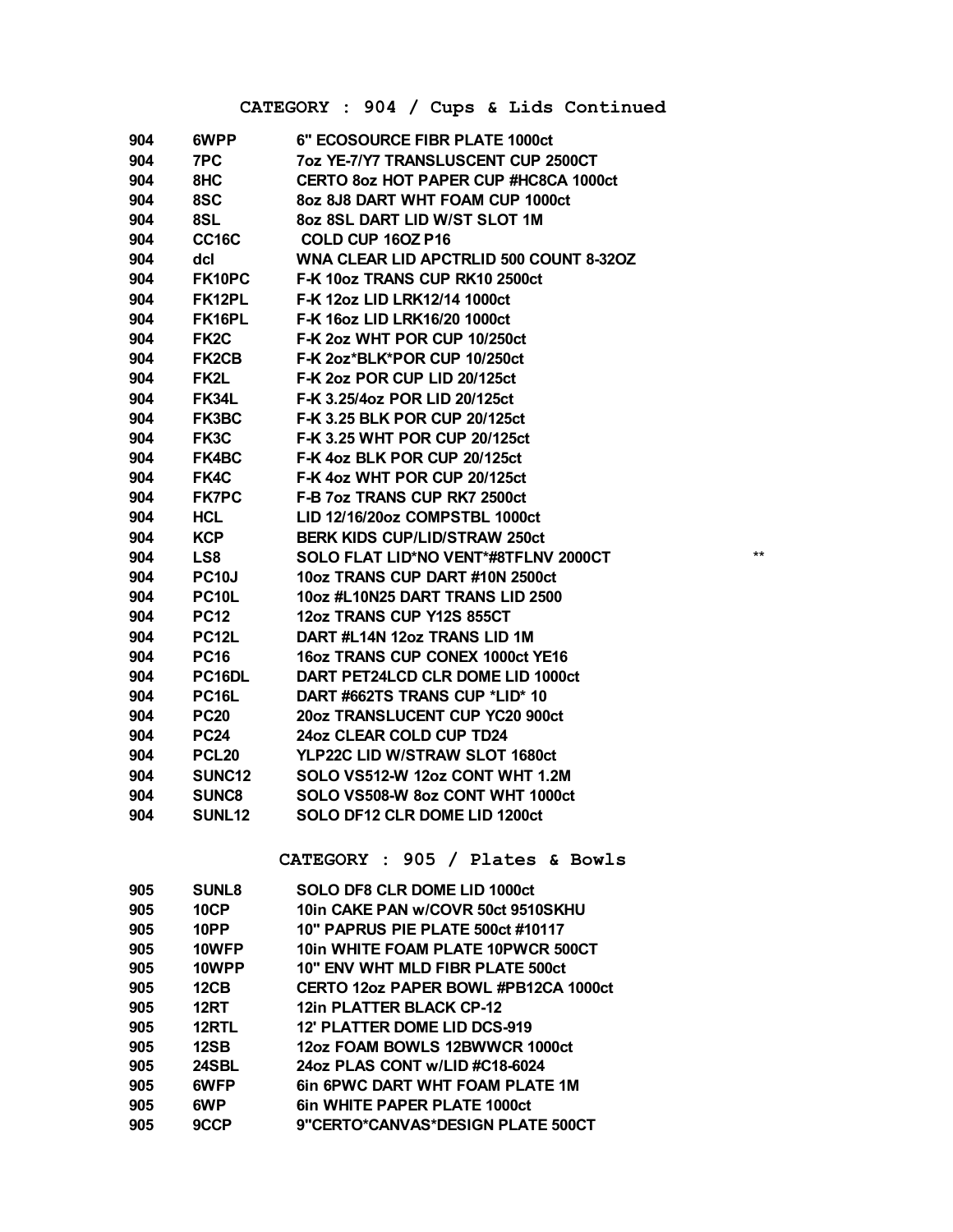#### **CATEGORY : 905 / Plates & Bowls Continued**

| 905 | 9GP               | 9in COATED PLATES WNTRFLD 10/100ct        |
|-----|-------------------|-------------------------------------------|
| 905 | 9P                | 9" UNCOATD WHT PAPER PLATE 1000ct         |
| 905 | 9PC               | 9"GREEN SOURCE COMPOSTABLE PLATE 500CT    |
| 905 | 9WFP              | 9in WHT FOAM PLATE 500ct                  |
| 905 | DCR <sub>16</sub> | 16in RD CLEAR DOME PLATR LID 25ct         |
| 905 | <b>PP10</b>       | <b>GREENWAVE OVAL PLATE#OV-P012 500CT</b> |
| 905 | <b>PP11</b>       | DIX 10.25"PAPER PLATE #SXP10PATH 500CT    |
| 905 | <b>S200</b>       | TRAY FOAM #2SO WHT 500ct 8x6x5/8          |

## **CATEGORY : 906 / Napkins**

| 906 | S7                | 7S WHT FOAM TRAY 6x14 500ct             |      |
|-----|-------------------|-----------------------------------------|------|
| 906 | NAP               | VALAY WHITE DISP NAPKIN #4500VN 6000CT  |      |
| 906 | NAP-C             | NAP DISP 12X13 D1213/D780 6000CT        |      |
| 906 | NAP-LF            | NAPKINS 9in LO-FOLD #20400/D3061B       | $**$ |
| 906 | NAP-M             | <b>NAPKINS SCOTT *MEGA* #98908 5250</b> |      |
| 906 | NAP <sub>13</sub> | LUNCH NAPKIN 6000CT.                    |      |
| 906 | NAP <sub>2</sub>  | VALAY KRAFT DISP NAPKIN #5000VN 6000CT  |      |
| 906 | NAP2E             | NAP XPRES DX906E 5000CT NATURAL         | $**$ |
| 906 | NAP2X             | TORK #32XPS XPRESS NAP DISP(BLACK)      | $**$ |
| 906 | NAP3X             | TORK #45XPS XPRESS NAP DISP(GREEN)      | $**$ |
| 906 | NAP4X             | <b>VALAY #NT111 TABLETOP DISPENSER</b>  | $**$ |
| 906 | NAP6              | NAPKIN DISP LO-FOLD D612/8000N          | $**$ |
| 906 | NAP7              | NAPKIN D712 JR DISP 8M 7x12 1PLY        | $**$ |
| 906 | <b>NAPAD</b>      | P KIT K/F 12x13 NAP MED 250ct S/P       | $**$ |
| 906 | napah             | P-KIT HVY K/F/S 12x13 NAP 250ct         |      |
| 906 | <b>NAPB</b>       | NAPKIN TALL-FOLD 7x13.5 32250 8M        |      |
| 906 | <b>NAPC</b>       | <b>NAPKINS BEVERAGE 1/PLY 4000CT</b>    |      |
| 906 | <b>NAPD</b>       | DINNER NAPKIN 2PLY #PDN03-ZL 3000CT     |      |
| 906 | NAPD <sub>1</sub> | MORSOFT DINNER NAP 2PLY 2400ct#21517    |      |
| 906 | <b>NAPE</b>       | NAP WHT DX900/XPRES 6000CT ONE NAP      |      |
|     |                   |                                         |      |

#### **CATEGORY : 907 / Plastic Silverware**

| 907 | <b>HFB</b>  | HEAVY FORK**BLACK**1000CT            |       |
|-----|-------------|--------------------------------------|-------|
| 907 | <b>HKB</b>  | <b>HEAVY KNIFE**BLACK**1000CT</b>    |       |
| 907 | <b>HTS</b>  | <b>TEASPOON *HEAVY* WHITE 1000CT</b> |       |
| 907 | <b>RF</b>   | <b>FORK MEDIUM WGT WHITE 1000ct</b>  |       |
| 907 | <b>RFH</b>  | <b>FORK HEAVY WGT WHITE 1000ct</b>   |       |
| 907 | <b>RK</b>   | <b>KNIFE MEDIUM WGT WHITE 1000ct</b> |       |
| 907 | <b>RKH</b>  | <b>KNIFE HEAVY WGT WHITE 1000ct</b>  |       |
| 907 | <b>RS</b>   | <b>TEASPOON MED WGT 1000ct</b>       |       |
| 907 | <b>RSS</b>  | SOUP SPOONS P/S WHT MED 1000CT       |       |
| 907 | <b>SODA</b> | 8in SODA SPOON WHT POLY 1000ct       |       |
| 907 | <b>SSH</b>  | SOUP SPOON *HEAVY* WHITE 1000CT      | $***$ |
|     |             |                                      |       |

**CATEGORY : 908 / Tissue Paper**

| 908 | TP-D  | TISSUE JRT 2PLY 12ct M-29               |
|-----|-------|-----------------------------------------|
| 908 | TP-H  | <b>TOILET TIS WHT 2PLY 96ct</b>         |
| 908 | TP-N  | <b>TORK BATH TISSUE 2PLY WHITE 96CT</b> |
| 908 | TP-T  | <b>T-TORX WHT MINI 2PLY TISSUE 12ct</b> |
| 908 | TP-T1 | TORK BATH TIS MINI T2 DISP#5555290      |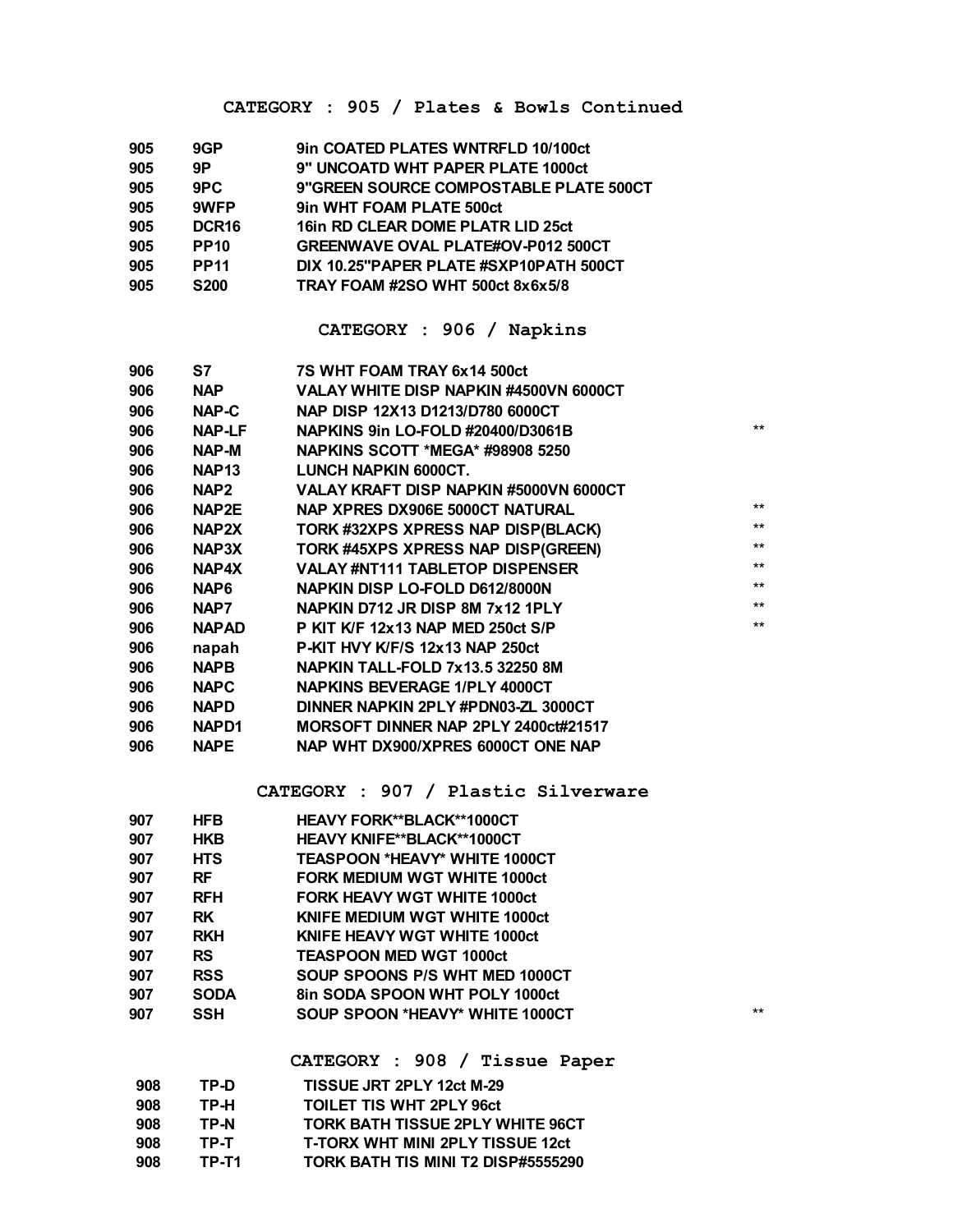CATEGORY : 909 / Paper Towels

| 909 | PT-A              | <b>CENTERPULL PAPER TOWEL 6/600' CP600</b> |
|-----|-------------------|--------------------------------------------|
| 909 | PT-B              | *TORK*JUMBO ROLL PAPER TOWELS 12CT         |
| 909 | PT-C              | P/S #4322 BROWN 8X350' 12/cs               |
| 909 | PT-D              | WHT 8x350 12ct ROLL TOWEL A1090            |
| 909 | <b>PT-N</b>       | <b>PAPER TOWEL VINTGE 30ct 2PLY</b>        |
| 909 | PT-N <sub>1</sub> | <b>ELEGANT PAPER TOWELS**15CT**</b>        |
| 909 | PT-T              | TORK 290088 ADV NAT ROLL TOWL 6/CS         |
| 909 | PT-T1             | TORK MATIC TOWEL DISP #309203A             |
| 909 | <b>PT-U</b>       | PAPER TOWEL MULTIFOLD NAT 4000ct           |
| 909 | PT-U1             | DISP MULTI-FOLD TOWEL WHT METAL            |
|     |                   |                                            |

CATEOGRY : 910 / Sandwich Paper

| 910 | PT-U1         | DISP MULTI-FOLD TOWEL WHT METAL         |
|-----|---------------|-----------------------------------------|
| 910 | <b>BAGWAX</b> | WAX SANDWICH BAG 6X1X7 6/1000ct         |
| 910 | <b>BL1210</b> | <b>GINGHAM CHECK BASKET LINER 12x12</b> |
| 910 | <b>BP12</b>   | <b>BUTCHER PAPER 12"x700' WHITE</b>     |
| 910 | <b>CW1010</b> | RITE WRAP RW106 10X10 WRAP 12/500       |
| 910 | <b>CW810</b>  | RW86 8x10 JR DELI WAX 12/500ct          |
| 910 | <b>DW1414</b> | DRYWAX PAPER 14X14 50LBS                |
| 910 | <b>DW1418</b> | DRY WAX PAPER ATLAS 14X18 50LB          |
| 910 | <b>DW1520</b> | WORLD'S BEST DRY WAX 15X20 50LBS.       |
| 910 | <b>DW1616</b> | DRYWAX ATLAS 16X16 50LBS                |
| 910 | <b>DW2020</b> | DRY WAX ATLAS 20"x20" 50LB              |
| 910 | G10           | DIXIE RW66 6x10 DELI WAX 12/500         |
| 910 | <b>PW45</b>   | <b>PATTY WAX PAPER 5X5 1Mct #105430</b> |
| 910 | <b>SW1520</b> | ATLAS DRY WAX 15X20 50LB                |
| 910 | W1S           | McNAIRN W1S 15X20 #106156 50LB          |
| 910 | W2S           | PARA WRAP 15x20 W2S 104446 3M/cs        |
|     |               |                                         |

CATEGORY : 911 / Aluminum Foil

 $^{\star\star}$ 

| 911 | <b>WP12</b>        | 12" "COFFEE POT" WAX PAPER ROLL            |
|-----|--------------------|--------------------------------------------|
| 911 | 7RCL               | <b>7in ROUND BOARD LID 500CT</b>           |
| 911 | 8RCL               | FLAT BOARD LID #788 6in X 8in 50ct         |
| 911 | 9RCL               | 9in FOIL/LAM FLAT LID 300ct.               |
| 911 | DCR <sub>2</sub>   | <b>PACTIV 112045 FULL STM TBL LID 50ct</b> |
| 911 | DCR <sub>3</sub>   | <b>PACTIV 101230E1 1/2 ALUM LID 100ct</b>  |
| 911 | DCR5               | LD23 SHALLOW DOME LID (705-30              |
| 911 | DCR6               | LID PLASTIC DOME 8x6 588-DL                |
| 911 | DCR71              | 7" CLR DOME LID 500ct 527-DL               |
| 911 | DCR <sub>8</sub>   | 8in CLR DOME LID LD36. P8000 5             |
| 911 | DCR9               | 9in CLR DOME LID 500ct DC-911              |
| 911 | FLS                | <b>INSUL-WRAP 14x16 FOIL LAM 1M</b>        |
| 911 | <b>FOIL</b>        | 18"x500" FOIL ROLL STANDARD                |
| 911 | <b>FOIL12</b>      | 12x1000 FOIL ROLL STD                      |
| 911 | FOIL <sub>18</sub> | <b>18"X 1000'FOIL ROLL STANDARD</b>        |
| 911 | <b>FOIL500</b>     | FOIL ROLL 12in x 600' #620                 |
| 911 | FOIL70             | FOIL SHEET 12x10 12/200 #12102             |
| 911 | <b>FOIL721</b>     | FOIL POPUP WP-634 12X10 6/500CT            |
| 911 | <b>FOIL910</b>     | DURABL FOIL SHTS 9X10 6-500CT              |
| 911 | <b>HDB</b>         | <b>HOT DOG BAG FOIL 1M</b>                 |
| 911 | TPR2               | PACTIV #6120XH FULL ALM PAN MED. 50CT      |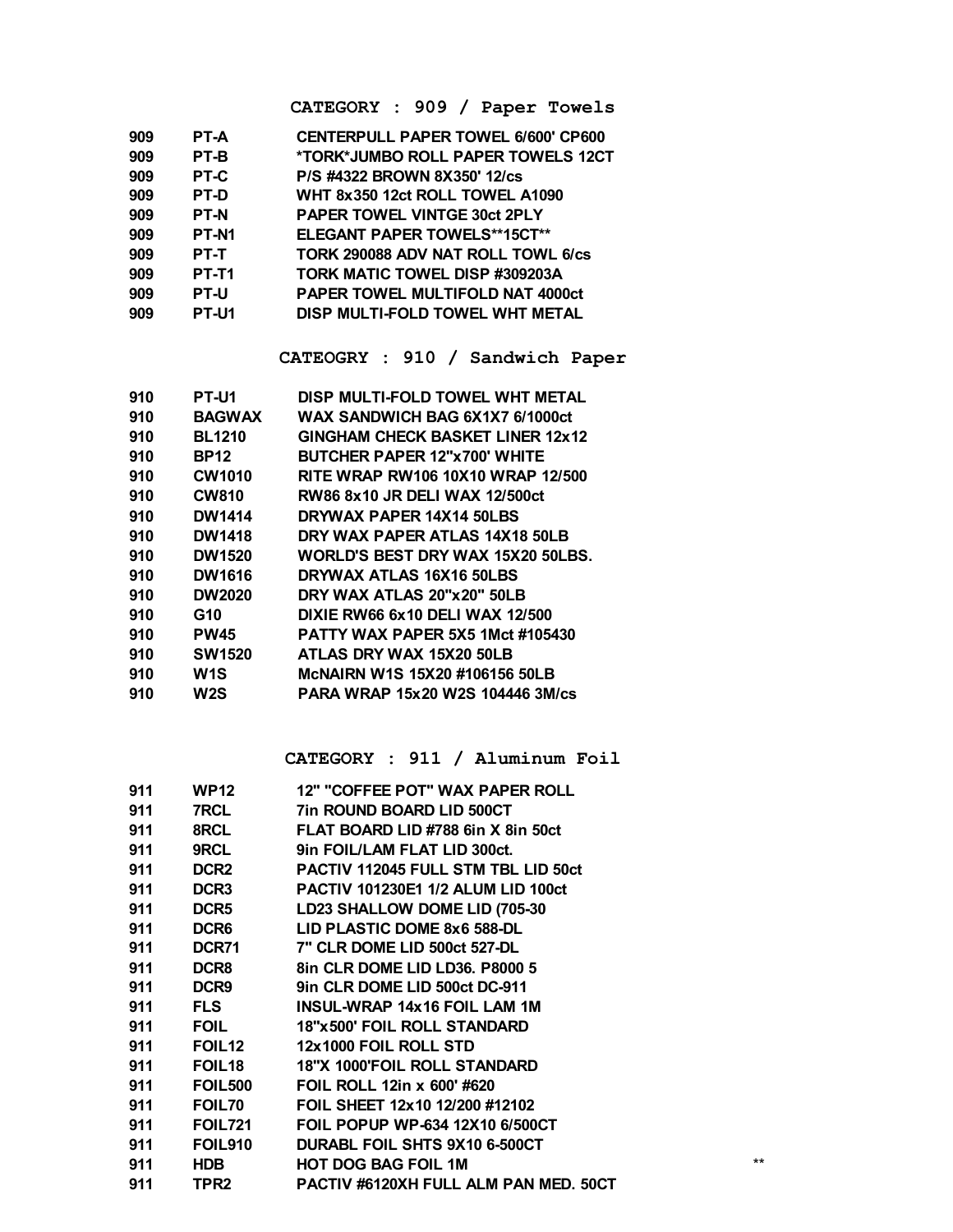| 911 | TPR3             | PACTIV #6012XH 1/2 ALUM SHALO 100     | $***$ |
|-----|------------------|---------------------------------------|-------|
| 911 | TPR4             | <b>PCA 768-30 ALUM SQ PAN 1.5lb 5</b> | $***$ |
| 911 | TPR5             | PCA 1LB OBLONG ALUM PAN #705-3        |       |
| 911 | TPR <sub>6</sub> | ALUM OBLG PAN 2.25LB 400ct            |       |
| 911 | TPR7             | <b>7in ROUND ALUM Y52725 250ct.</b>   |       |
| 911 | TPR71            | 7in ROUND ALUM 52725/527-B 500CT      |       |
| 911 | TPR8             | 8in ALUM PAN RND #508-B 500ct.        |       |
| 911 | TPR81            | 8in ALUM PAN RND**250ct**#55830       |       |
| 911 | TPR9             | 9" ALUM RND PAN 500ct Y50930          |       |
| 911 | TPR91            | 9in ALUM TND PAN 300ct #50930         |       |
| 911 | <b>TPRD</b>      | STM TBL PAN 1/2 DEEP 5132P 100ct      |       |
| 911 | <b>TPRM</b>      | PACTIV 6112XH 1/2 STM TBL MED 100ct   |       |
| 911 | TPRM1            | STEAM TABLE PAN FULL/SHALLOW 50CT     | $***$ |
|     |                  |                                       |       |

**CATEGORY : 912 / Film & PVC**

| 912 | <b>FILM</b>        | FILM 18"x2000' CUTTERBOX               |
|-----|--------------------|----------------------------------------|
| 912 | FILM <sub>12</sub> | FILM PVC 12" x 2000' REYNOLDS/PS       |
| 912 | FILM24             | P/S 24"x 2000' FOODSERVICE FILM        |
| 912 | <b>JW1510</b>      | RW156 JMBO DELI WAX 15x10 12/500ct     |
| 912 | <b>MW1210</b>      | RW126 MSTR WAX 12x10.75 12/500ct       |
| 912 | pfc18              | <b>18" PERFECT CRST LINER 250ct</b>    |
| 912 | <b>PLG</b>         | LINER PAN 24x16 Q-BAKE QUIN 1Mct.      |
| 912 | <b>PLGP</b>        | LINER PAN 1/2 SHEET QUILON 2000ct      |
| 912 | <b>SC12</b>        | 12in FILM WRAP SLIDE CUTTER            |
| 912 | <b>SC18</b>        | <b>18in FILM WRAP SLIDE CUTTER</b>     |
| 912 | <b>SW1010</b>      | INNOPAK 10x10 POLY SHEETS QF10 1000ct  |
| 912 | <b>SW1210</b>      | <b>SATIN WRAP Q-12 12x10 1000CT</b>    |
| 912 | <b>SW1510</b>      | MHD-15 POLY SHEETS 15x10.75 10/1000CT  |
| 912 | <b>SWLF</b>        | <b>WRAP PALLET 80GA 4/18in X 1500'</b> |
|     |                    |                                        |

**CATEGORY : 913 / Trash Bags**

| 913 | TB-1         | TRASH LINER 24x33 CLEAR 8mic 1000ct |
|-----|--------------|-------------------------------------|
| 913 | <b>TB-1C</b> | TRASH BAG 43x47 CLEAR 22M 100ct     |
| 913 | TB-2         | TRASH LINER 33X40 CLEAR *HVY*500CT  |
| 913 | TB-L         | TRASH BAG 22M 40X48 150ct CLEAR     |
| 913 | TB-LC        | TRASH BAG 33X40 BLK 250ct 22M/HD    |
| 913 | TB-M         | TRASH BAG 38x60 CLR 150ct 22M/HD    |
| 913 | <b>TB-XL</b> | TRASH BAG 38X58 100CT X-HEAVY       |
| 913 | TB-XN        | TRASH BAG 38x58 BLACK *150CT*       |
|     |              |                                     |

**CATEGORY : 914 / Paper Bags**

| 914 | TB-XN            | TRASH BAG 38x58 BLACK *150CT*       |
|-----|------------------|-------------------------------------|
| 914 | <b>BAG10</b>     | BAGS 10LB KRAFT 35# 500ct 2M/BL     |
| 914 | <b>BAG110</b>    | <b>BAG 12X15 KRAFT MILNY 1000ct</b> |
| 914 | <b>BAG12</b>     | BAG 12LB KRAFT 500ct 40# 1M/BL      |
| 914 | <b>BAG16</b>     | 161b BROWN PAPER BAG 500ct          |
| 914 | BAG <sub>2</sub> | <b>BAG 2LB KRAFT DURO 500ct</b>     |
| 914 | <b>BAG210</b>    | BAGS 15X18 500 ct BROWN MILNY       |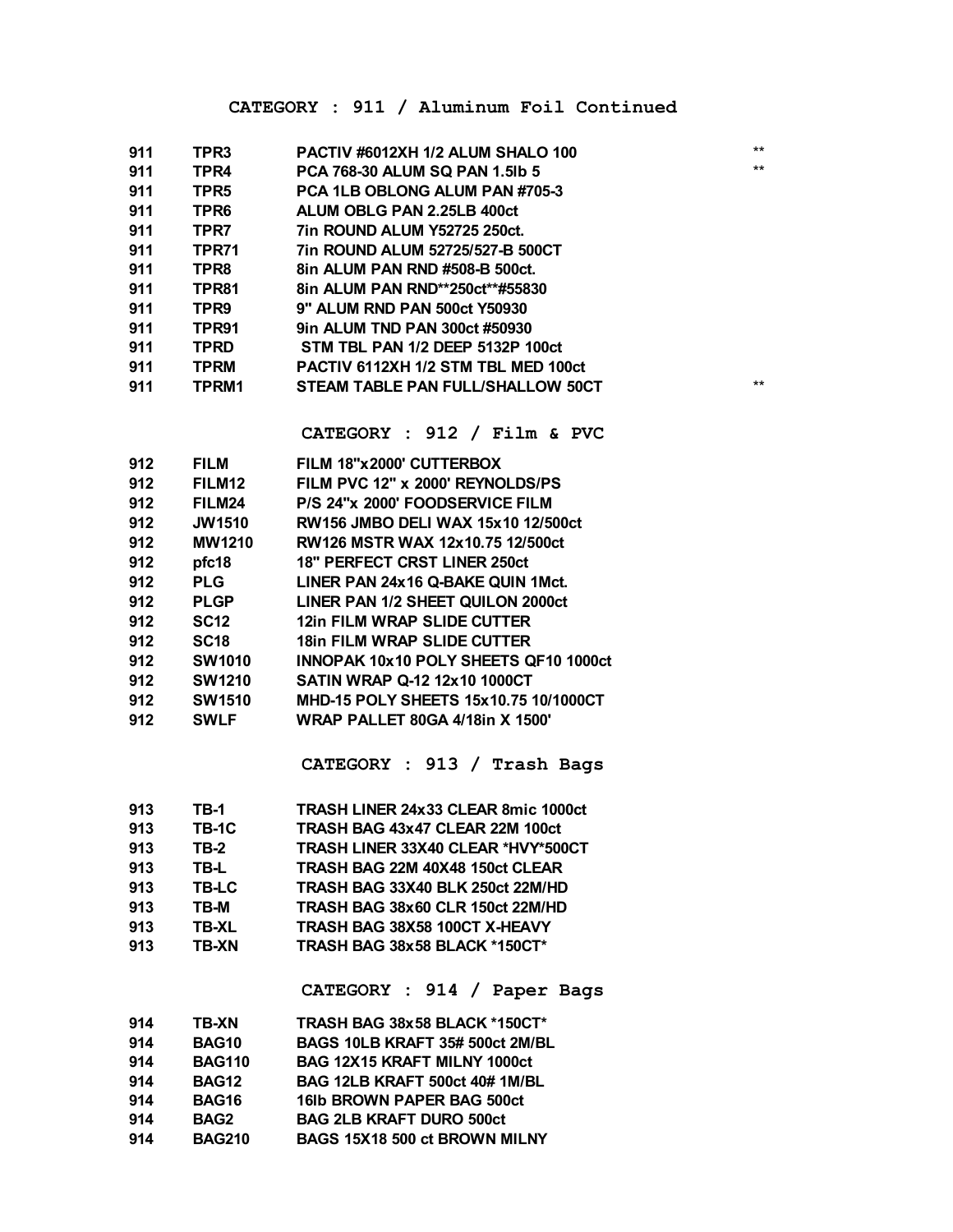## **CATEGORY : 914 / Paper Bags Continued**

| 914 | BAG25H        | <b>BEER BAG 300CT</b>                    |      |
|-----|---------------|------------------------------------------|------|
| 914 | <b>BAG25S</b> | <b>BAG 25LB BEER BAG 500ct</b>           |      |
| 914 | BAG4          | BAG 4LB KRAFT 500ct 30#4M/BL             |      |
| 914 | <b>BAG5</b>   | BAG 5LB 35# KRAFT 500ct 3M/BL            |      |
| 914 | BAG6          | BAG 6LB 35# KRAFT 500ct 2M/BL            |      |
| 914 | BAG8          | BAGS 8LB 35# KRAFT 500ct 4M/BL           |      |
| 914 | BAGBB         | BAG 20LB KRAFT 500ct SHORTY #40          |      |
| 914 | <b>BAGPL</b>  | <b>BAG PINT LIQUOR KRAFT 500ct 4M/BL</b> |      |
| 914 | BAGQT         | <b>BAG QUART LIQUOR 500ct KRAFT</b>      |      |
| 914 | BAGS          | SUB BAG 4.5x2x14 1000ct#624              |      |
| 914 | BAGSK         | BAGS 1/6 SACK #57 500ct DUROSCOT         |      |
| 914 | <b>BAGSKK</b> | <b>BAG BROWN 1/8 #57 SACK 500ct</b>      | $**$ |
| 914 | <b>BAGSSK</b> | BAG BRN #65 w/HANDLE SAK 250ct           |      |
| 914 | BAGW10        | <b>BAG 101b WHITE 500ct 35#</b>          |      |
| 914 | BAGW12        | <b>BAG 121b WHITE 500ct 40#</b>          |      |
| 914 | <b>BAGW20</b> | <b>BAG 201b WHITE 500ct 40# 500cs</b>    |      |
| 914 | <b>BAGW4</b>  | BAG 4lb WHITE 500ct 30#4M/BL             |      |
| 914 | <b>BAGW6</b>  | BAG 61b WHITE 500ct 35#4/bdl             |      |
|     |               |                                          |      |

#### **CATEGORY : 915 / Plastic Bags**

| 915 | <b>BAG1P</b>    | ZIPSEAL 10X12 POLY BAG 250ct            | $**$ |
|-----|-----------------|-----------------------------------------|------|
| 915 | <b>BAGHD</b>    | <b>BAG 1/6 THANK YOU 12.5 MIC 500ct</b> |      |
| 915 | <b>BAGP4</b>    | <b>BAG POLY 4x2x8 1000ct</b>            |      |
| 915 | <b>BAGP6312</b> | POLY BAG 6x3x15.06ml 1000ct LK          |      |
| 915 | <b>BAGP8418</b> | POLY BAG 8x4x18 0.6ml 1000ct LK         |      |
| 915 | <b>BAGPS</b>    | <b>FOLD LOCK SANDWICH BAG HO7 1M</b>    |      |

#### **CATEGORY : 916 / Gloves Disposable**

| 916 | <b>HYBRID-L</b>  | <b>LARGE PWD FREE GLOVES HYBRID 10/200</b>   |
|-----|------------------|----------------------------------------------|
| 916 | <b>HYBRID-XL</b> | X/LARGE PWD FREE GLOVE HYBRID 10/200         |
| 916 | РG               | EMERALD POLY GLOVES*X/L*5/200CT              |
| 916 | PG1              | EMERALD POLY GLOVES*LARGE*P/F 5/200CT        |
| 916 | PG <sub>2</sub>  | <b>EMERALD POLY GLOVE*MEDIUM*P/F 5/200CT</b> |
| 916 | PG <sub>3</sub>  | VINYL EXAM GLOVES*SMALL*P/F 10/100CT         |
| 916 | RG1              | <b>GLOVE X/LRG VINAL PWD FREE 10/100</b>     |
| 916 | RG <sub>2</sub>  | <b>GLOVE MEDIUM VINAL PWD FREE 10/100</b>    |
| 916 | RG3              | <b>GLOVE LARGE VINAL PWD FREE 10/100</b>     |
| 916 | RG4              | <b>GLOVE SMALL VINAL PWD FREE 10/100</b>     |
| 916 | VG-L             | <b>GLOVE LARGE VINYL POWDERED 10/100</b>     |
| 916 | VG-M             | <b>GLOVE MEDIUM VINYL POWDERED 10/100</b>    |
| 916 | <b>VG-MM</b>     | AMBITEX VINYL POWDER GLOVE-MED 10/100/CS     |
| 916 | VG-S             | <b>GLOVE SMALL VINYL POWDERED 10/100</b>     |
| 916 | <b>VG-XL</b>     | <b>GLOVE X-LRG VINYL POWDERED 10/100</b>     |
|     |                  |                                              |

## **CATEGORY : 917 / Souffle Cups/Lids**

| 917 | VG-XL           | <b>GLOVE X-LRG VINYL POWDERED 10/100</b>    |
|-----|-----------------|---------------------------------------------|
| 917 | CC <sub>1</sub> | <b>CRYSTALWARE 10Z SOUFFLE CUP 25/100CT</b> |
| 917 | CC <sub>2</sub> | <b>CRYSTALWARE 20Z SOUFFLE CUP 25/100CT</b> |
| 917 | CC <sub>3</sub> | CRYSTALWARE 3.250Z SOUFFLE CUP 25/100CT     |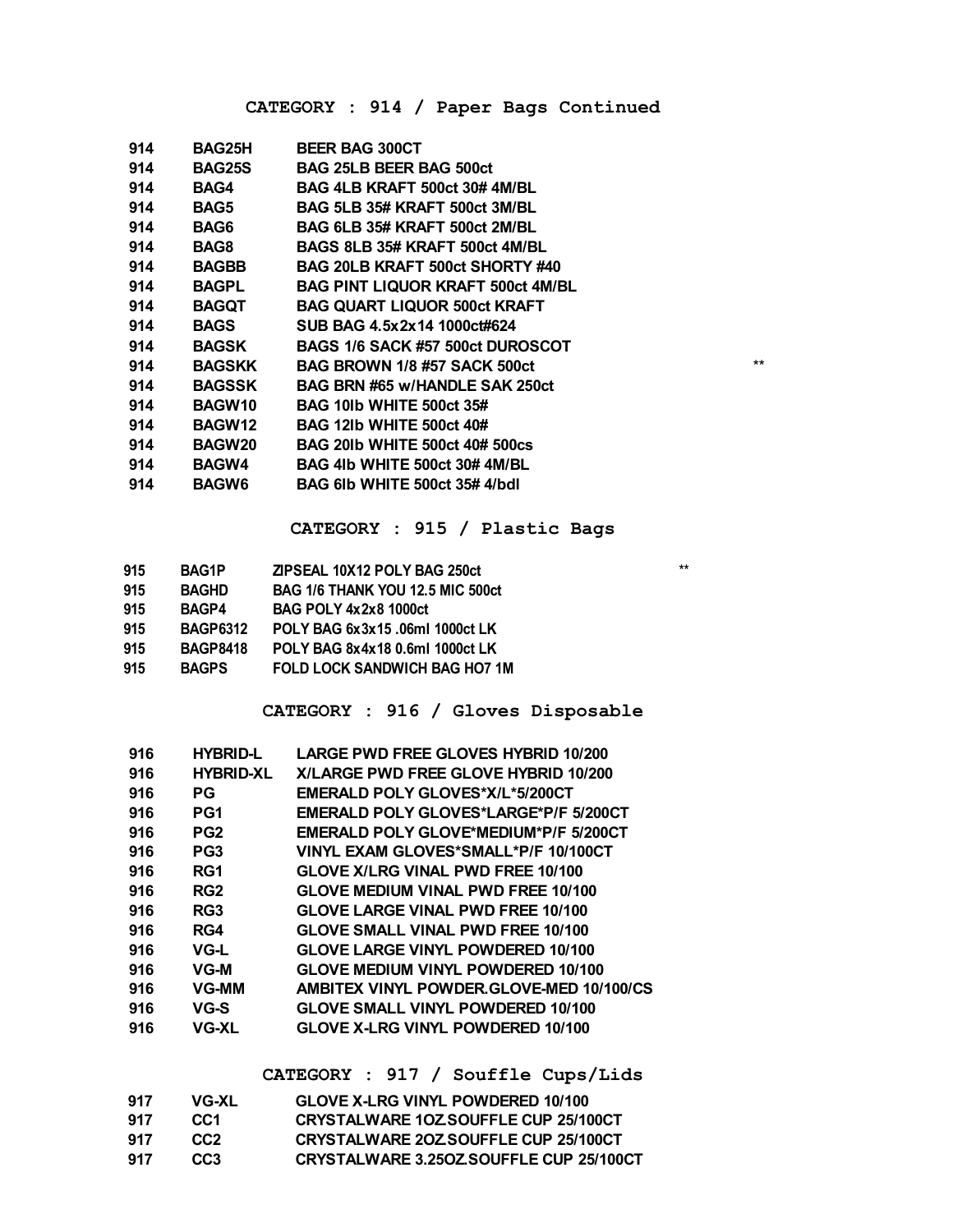## **CATEGORY : 917 / Souffle Cups/Lids Continued**

| 917 | CC4              | <b>CRYSTALWARE 40Z SOUFFLE CUP 25/100CT</b>   |              |
|-----|------------------|-----------------------------------------------|--------------|
| 917 | CC <sub>5</sub>  | <b>CRYSTALWARE 5.50Z SOUFFLE CUP 25/100CT</b> |              |
| 917 | CL <sub>1</sub>  | CRYSTALWARE 10ZSOUFFLE*LID*25/100CT           |              |
| 917 | CL <sub>2</sub>  | CRYSTALWARE 20Z SOUFFLE*LID*25/100CT          |              |
| 917 | CL <sub>3</sub>  | CRYSTALWARE 3.250ZSOUFFLE*LID*25/100CT        |              |
| 917 | ZC <sub>1</sub>  | 1oz YS100 PORT CUP 10/250 PACTIV              |              |
| 917 | <b>ZC15</b>      | 1.5oz SOUFFLE CUP P15ON                       |              |
| 917 | ZC <sub>2</sub>  | 2oz 200PC PORT CUP 10/250                     |              |
| 917 | <b>ZC22</b>      | <b>QDP 20Z SOUFFLE CUP 10/250</b>             |              |
| 917 | ZC3              | 3.25 oz 325 PC PORT CUP 20/125 DART           |              |
| 917 | ZC <sub>33</sub> | <b>QDP 3.250Z SOUFFLE CUP 10/250</b>          |              |
| 917 | ZC4              | 4oz 400PC PORT CUP 20/125 DART                |              |
| 917 | ZC4B             | 4oz CUP EBONY 10/250 PACTIV                   | $\star\star$ |
| 917 | ZL1              | 1oz YLS1FR LID 20/125 PACTIV                  |              |
| 917 | ZL2              | 2oz PL2N LID 25/100 DART                      |              |
| 917 | ZL 22            | <b>QDP 2OZ SOUFFLE*LID* 25/100</b>            |              |
| 917 | ZL4              | 4/3oz PL4N SOUF LID 20/125                    |              |
|     |                  |                                               |              |

#### **CATEGORY : 918 / Straws**

| 918 | <b>BSS</b>    | <b>BAR STIR STX 5.5in 10/1000ct</b> |
|-----|---------------|-------------------------------------|
| 918 | <b>STRA</b>   | STRAWS 7.75in UN-WRAP 50/250ct      |
| 918 | <b>STRAW</b>  | STRAWS WRAPPED 7.75" 24/500CT       |
| 918 | <b>STRAWS</b> | STRAWS*PAPER*WRAPPED 7.75" 20/250CT |
| 918 | <b>STRAWT</b> | STRAW WRAPPED TALL 10.25" 4/500CT   |
| 918 | <b>STRB</b>   | STRAWS BAR 7" RED/WHITE 10/1000CT   |

#### **CATEGORY : 919 / Miscellaneous Disposables**

| 919 | 5D              | DOILIES WHITE 1000ct 5 inch           | $***$ |
|-----|-----------------|---------------------------------------|-------|
| 919 | <b>BC</b>       | <b>AMBRIA CANDLES COLOR 12/36pk</b>   |       |
| 919 | <b>BS</b>       | <b>PIZZA STAX BOX SUPPORTS 1000ct</b> |       |
| 919 | cb10            | <b>CAKE BOX 10x10x2.5 250ct</b>       | $***$ |
| 919 | CB <sub>9</sub> | BAKERY BOX 9x9x5 100ct                | $**$  |
| 919 | <b>PMC</b>      | COLOR ME MATS 200 w/100 BX CRAYON     |       |
| 919 | <b>PMG</b>      | <b>PLACEMATS GREECE 1000ct</b>        |       |
| 919 | <b>PMW</b>      | PLACEMAT WHITE 10x14 1000ct           |       |
| 919 | <b>RB-16</b>    | <b>RUBBER BANDS #16 1LB BOX</b>       |       |
| 919 | SS              | WOOD COFFEE STIR STIX 5.5" 1000ct     |       |
| 919 | <b>SSP</b>      | ***USE CODE*STRB***                   |       |
| 919 | TC-R            | TABLE COVERS RED 54x108 24ct          | $***$ |
| 919 | TC-W            | <b>TABLE COVERS WHITE 108x54 24ct</b> | $**$  |
| 919 | <b>TIE</b>      | 4in TWIST TIE 2000ct 4TGW             |       |
| 919 | <b>TP</b>       | TOOTH PICK WRAPPED MINT 12/1000ct     | $***$ |
| 919 | TP <sub>1</sub> | ROUND TOOTHPICKS 24/800ct             | $**$  |
| 919 | <b>TPF</b>      | <b>FRILL PICKS 4" 10/1000ct PS</b>    |       |
| 919 | <b>WN</b>       | <b>WET-NAPS #NP135 10/100ct</b>       |       |
|     |                 |                                       |       |

|     |            |  |                                 | CATEGORY : 920 / Light Restaurant Equipment |  |
|-----|------------|--|---------------------------------|---------------------------------------------|--|
| 920 | <b>WN</b>  |  | <b>WET-NAPS #NP135 10/100ct</b> |                                             |  |
| 920 | <b>GPH</b> |  |                                 | <b>GRILL SCREEN/PAD HOLDER 12PK</b>         |  |
| 920 | GPH96      |  | 9x6 GRILL PAD HOLDER EACH       |                                             |  |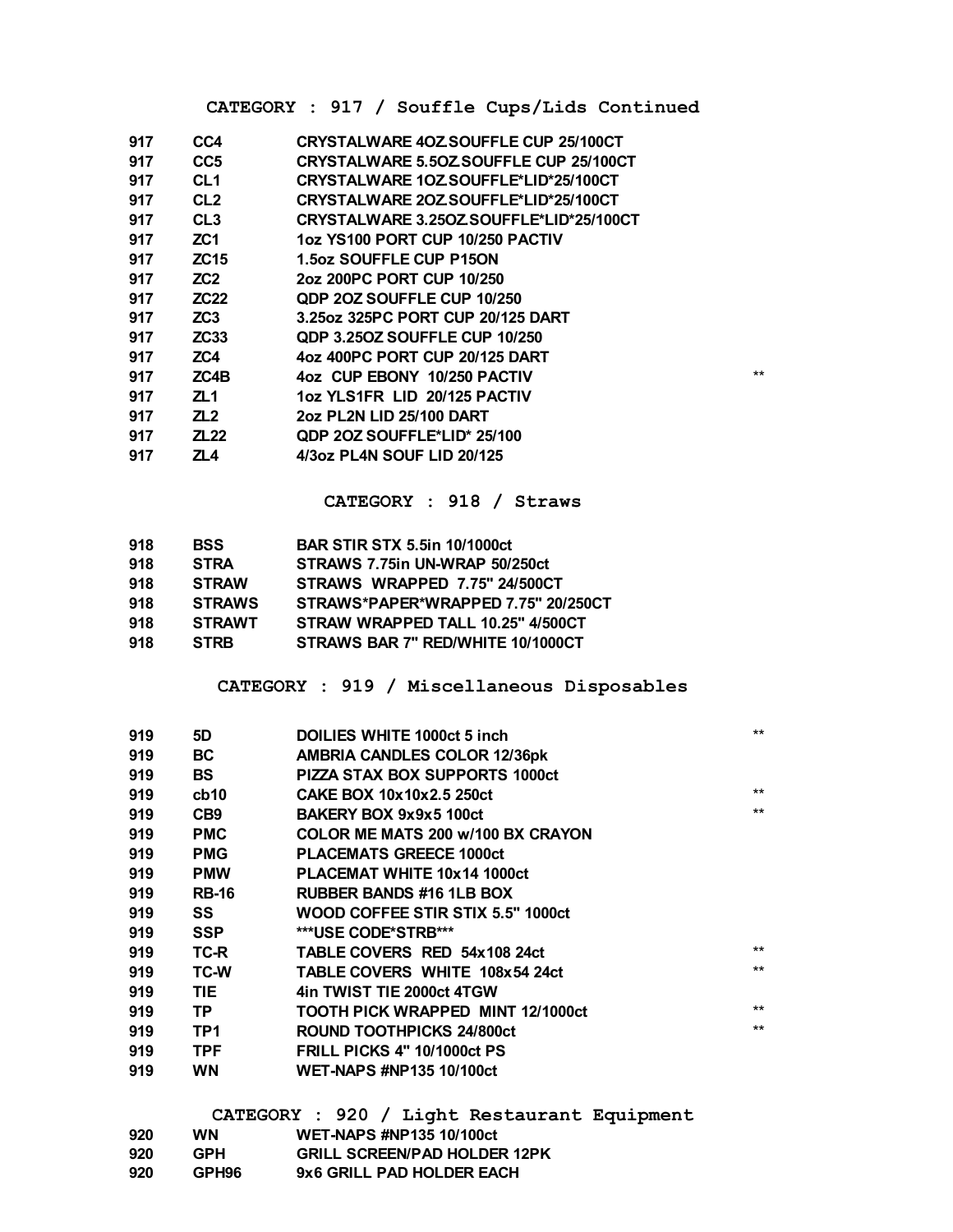|     |                    | CATEGORY : 920 / Light Restaurant Equipment Continued |       |
|-----|--------------------|-------------------------------------------------------|-------|
| 920 | <b>PP12</b>        | 14in PIZZA PEEL #1436 WOOD                            |       |
| 920 | <b>PP1242</b>      | 12in PIZZA PEEL #1242 WOOD                            |       |
| 920 | <b>PP14</b>        | 14in PIZZA PEEL #1424 SHORT HANDLE                    |       |
| 920 | <b>PP16</b>        | ALUM PEEL W/WOOD HANDLE #1236                         |       |
| 920 | PP <sub>16S</sub>  | PEEL ALUM W/WOOD HNDL 14x12x52 #5212                  |       |
| 920 | <b>PP18</b>        | WOOD PIZZA PEEL 20x21 BLA (EACH)                      |       |
| 920 | <b>PP4220</b>      | <b>WOOD PEEL 22W x 43L #2042</b>                      |       |
| 920 | <b>PPG</b>         | PAT'S PIZZA PINT GLASSES 24/CS                        |       |
| 920 | <b>PS10</b>        | PIZZA SCREEN 10in.                                    |       |
| 920 | <b>PS12</b>        | <b>PIZZA SCREEN 12in</b>                              |       |
| 920 | <b>PS14</b>        | <b>PIZZA SCREEN 14in</b>                              |       |
| 920 | <b>PS16</b>        | PIZZA SCREEN 16" HD ALUM                              |       |
| 920 | <b>PS18</b>        | PIZZA SCREEN 18" HD ALUM                              |       |
| 920 | <b>PS20</b>        | PIZZA SCREEN 20"                                      |       |
| 920 | <b>R-1073BK</b>    | 9 1/2 X 6 X 1 1/2 OVAL BASKET                         | $***$ |
| 920 | <b>R-1076BK</b>    | 10.5x7x1.5 TBC RED BASKET 12ct                        | $***$ |
| 920 | <b>R-1597H</b>     | PIZZA OVEN BRUSH(ONLY) BRASS B                        |       |
| 920 | r-16               | HCDEP16 1in DEEP HC 16in PIZZA PAN                    | $***$ |
| 920 | R-19030            | <b>TURNER 12in LONG #PS12</b>                         | $***$ |
| 920 | R-3312             | WOOD PEEL 18x17.5in BLADE #3218                       | $***$ |
| 920 | R-3714             | <b>HC2016 H/C 16X1/2 PIZZA PAN 14GA</b>               | $***$ |
| 920 | <b>R-67</b>        | ALUMINUM PEEL 6 3/4x 7 3/4                            | $***$ |
| 920 | <b>R-AP1225</b>    | ALUM PIZZA PEEL 12x26 #2512                           | $***$ |
| 920 | <b>R-BAROP</b>     | <b>BARREL OPENER/ PRY</b>                             | $***$ |
| 920 | R-CC               | <b>CHEESE CUTTING WIRE</b>                            | $***$ |
| 920 | <b>R-CKSCW</b>     | <b>WING CORKSCREW</b>                                 | $***$ |
| 920 | <b>R-CT4PL</b>     | <b>PIZZA CUTTER PLASTIC HANDLE</b>                    | $***$ |
| 920 | <b>R-DL</b>        | DATE-IT BIODGRBL DATE LABEL 250ct                     | $***$ |
| 920 | <b>R-DSP6705</b>   | <b>CUTTER/SCRAPER-PLASTIC HANDLE</b>                  | $***$ |
| 920 | $R-F$              | <b>LEXINGTON SS FORKS DINNER 1BX</b>                  | $***$ |
| 920 | <b>R-FFC</b>       | <b>FRENCH FRY CUTTER 1/4in FFC-25</b>                 | $***$ |
| 920 | R-GB               | <b>GRILL BRICK 8inX4in GB-84 12/CS</b>                | $***$ |
| 920 | <b>R-GBH</b>       | <b>HANDLE GRILL BRICK (EACH)</b>                      | $***$ |
| 920 | R-GC3X5            | PIZZA KNIFE ROCKER W/HANDLES                          | $***$ |
| 920 | r-gsh              | 5" GRILL SCREEN HOLDR 12/1PK                          | $***$ |
| 920 | <b>R-HN</b>        | <b>HAIRNET 22" LIGHT BROWN 10/144CT</b>               | $***$ |
| 920 | R-J                | 15in DELUX JUICER (EACH) MJD-15                       | $***$ |
| 920 | R-K                | <b>DELCO SS KNIFES DINNER BOX 36</b>                  | $***$ |
| 920 | <b>R-LD4PR</b>     | PIZZA KNIFE 16 PK-17                                  | $***$ |
| 920 | <b>R-MFT</b>       | <b>DISPENSER M/FOLD WHT ENAMEL</b>                    | $***$ |
| 920 | R-O                | TBC EASY PAIL OPENER ALUM (EAC                        | $***$ |
| 920 | R-OB               | <b>OVEN BRUSH &amp; 36in HANDLE</b>                   | $***$ |
| 920 | R-OM <sub>13</sub> | <b>OVEN MIT TERRY CLOTH 15in</b>                      | $***$ |
| 920 | R-OM <sub>17</sub> | <b>OVEN MIT TERRY CLOTH 17in TEC-17</b>               | $***$ |
| 920 | R-PKR20            | PIZZA KNIFE "ROCKER" (EACH)                           | **    |
| 920 | r-pm               | POTATO MASHER RND w/WOOD HANDLE                       | $***$ |
| 920 | R-PN10AL           | PIZZA PAN 10in. 1/2in DEEP ALUM                       | $***$ |
| 920 | R-PN12AL           | 12in PIZZA PAN ALUM WIDE RIM                          | $***$ |
| 920 | R-PN14AL           | PIZZA PAN 14in (1in DEEP) ALUM                        | $***$ |
| 920 | R-PN16AL           | PIZZA TRAY 16in WIDE RIM ALUM                         | $***$ |
| 920 | R-PPC4             | PLASTIC HANDLE PIZZA CUTTER 4in                       | $***$ |
| 920 | <b>R-PS1416</b>    | PIZZA PEEL 22x36 #2242 6in HDL.                       | $***$ |
| 920 | <b>R-PUMP</b>      | <b>CONDIMENT/DRESSING PUMP 1 GAL.</b>                 | $***$ |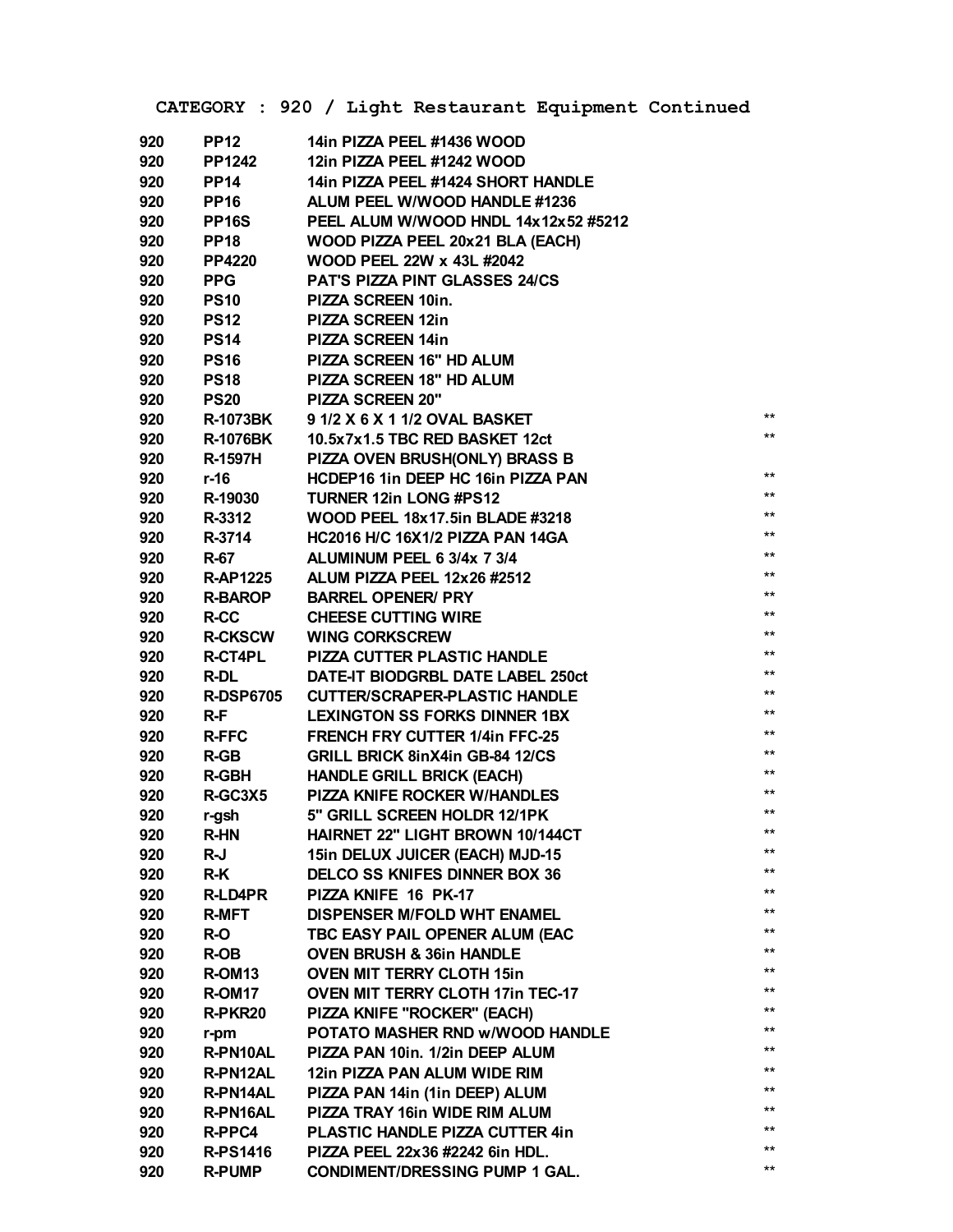|     |                 | CATEGORY : 920 / Light Restaurant Equipment Continued |                 |
|-----|-----------------|-------------------------------------------------------|-----------------|
| 920 | <b>R-PUMP1</b>  | PUMP DISPR KIT W/COVERS (EACH)                        | $***$           |
| 920 | $R-R1$          | <b>NCCO 7 DAY FOOD ROTATION LABEL KIT</b>             | $***$           |
| 920 | <b>R-RACK</b>   | PIZZA RACK #19033 15 SHELVE                           | $***$           |
| 920 | R-RB24          | <b>16oz CLEAR CONDEMINT BOTTLES 6PK</b>               | $**$            |
| 920 | <b>R-RR</b>     | 44MM REGISTER TAPE 10CT                               | $**$            |
| 920 | $R-S$           | <b>DELCO SS TEASPOONS 36CT</b>                        | $^{\star\star}$ |
| 920 | <b>R-SCR4DC</b> | <b>DOUGH CUTTERS &amp; SCRAPERS 6in</b>               | $**$            |
| 920 | <b>R-SP125</b>  | <b>S&amp;P SHAKERS-.05oz(14.8ML)</b>                  | $**$            |
| 920 | <b>R-SVR</b>    | <b>PIZZA SERVER PLASTIC HANDLE</b>                    | $**$            |
| 920 | R-TP10          | #A4010 PIZZA PAN 1in DEEP                             | $***$           |
| 920 | $R-TP12$        | 12in. ALUM. PIZZA PAN RIPL/RIM                        | $**$            |
| 920 | $R-TP14$        | 14in ALUMN PIZZA PAN RIPL/RI                          | $**$            |
| 920 | $R$ -TP16       | #A4016 16in PIZZA PAN 1in DEEP                        | $**$            |
| 920 | <b>R-TP18</b>   | <b>PAN ALUM 18in. WIDE RIM</b>                        | $**$            |
| 920 | <b>R-TP19</b>   | <b>PAN ALUM.19IN WIDE RIM</b>                         | $**$            |
| 920 | <b>R-WP1424</b> | WOOD PIZZA PEEL 14x24 WPP-1424                        | $***$           |
| 920 | <b>R-WP1642</b> | WOOD PEEL #4212 12"x13"x42"                           | $**$            |
| 920 | <b>R-WW</b>     | <b>FRENCH WIRE WHIP 18IN</b>                          | $***$           |
| 920 | <b>RGH</b>      | <b>DISPOSABLE GLOVE HOLDER (EACH)</b>                 | $**$            |
| 920 | <b>STNO</b>     | <b>BLUE GEL METHANOL 72/7oz 2.5HR</b>                 | $**$            |
| 920 | Y-15248         | LIB GLS RO GIBRALTAR 4.5oz 3doz                       | $**$            |
| 920 | $Y-16$          | LIB TALL WINE 160z #7510SR 12ct                       | $**$            |
| 920 | $Y-17$          | <b>GLASS 17.5oz GRANDE 12ea</b>                       | $**$            |
| 920 | $Y-2L$          | LIB 9oz CHAMP TULIP #2451RTX 12ct                     | $**$            |
| 920 | $y-cc$          | <b>CLIP-ON MONEY MAID 1/12ct</b>                      | $**$            |
| 920 | $Y-G$           | LIB GLASS-GOB 10.5oz 3 DZN                            | $***$           |
| 920 | $Y-M$           | 7.5oz MARTINI GLASS 24CT                              | $**$            |
| 920 | Y-MM            | LIBBY MARTINI GLASS 12oz #7507                        | $**$            |
| 920 | Y-SQ            | SQUALL GLASS 15oz 1dz LIBBY G                         | $**$            |
| 920 | Y-TT            | TABLETOPS 6/SIDE 4X6 CLR 12ct.                        | $\star\star$    |
| 920 | Y-WG6           | <b>WINE GLASS 6.5oz 3dz</b>                           | $**$            |
|     |                 |                                                       |                 |
|     |                 | CATEGORY : 921 / Guest Checks                         |                 |
| 921 | GC35            | NCR CHECKS #T4932SP NO CARB 2000ct                    |                 |
| 921 | GC3632          | NCR GC3632/#525 GUEST CHECK 1 PART                    |                 |
| 921 | GC372           | NCR CHECK G6000 2PT DUP 50ct                          | $***$           |
| 921 | <b>GC39</b>     | NCR#3516SP 1PT 100ct GST CK 13/L                      |                 |
| 921 | GC5000          | <b>CARBON GUEST CHECK 104-50</b>                      | $***$           |
| 921 | GC587           | NCR CK G4774SP 50ct 1PT 13LINE                        |                 |
| 921 | <b>GC926SW</b>  | NCR#926SW GUESTCHK 2PT GRN 10/250                     | $***$           |
| 921 | RR <sub>1</sub> | <b>REGISTER ROLLS 3"x165" 30ct</b>                    |                 |
| 921 | RR <sub>2</sub> | <b>REGISTER ROLLS 3 1/8 THERMAL 50 ROLLS</b>          |                 |
|     |                 | CATEGORY : 930 / Janitorial/Cleaning Supplies         |                 |
| 930 | 3MGS            | <b>GRIDDLE SCREENS 20ct DISCO (EACH)</b>              |                 |
| 930 | 46GP            | ADVANTAGE#88/#46 GRILL PAD 20PC                       |                 |
| ח מ | חימ נס          | CIMONIZ DATU OI DINICINEEOT 2207                      | **              |

| 930 | $93-BCD$ | SIMONIZ BATH CLR/DISINFECT 32oz                 | $***$ |
|-----|----------|-------------------------------------------------|-------|
| 930 | 93-GC    | <b>CUCINA MARVELOUS LAVENDER CLEANER 4/1GAL</b> |       |
| 930 | 93-HS    | <b>INSTANT HAND SANITIZER 120Z</b>              | $***$ |